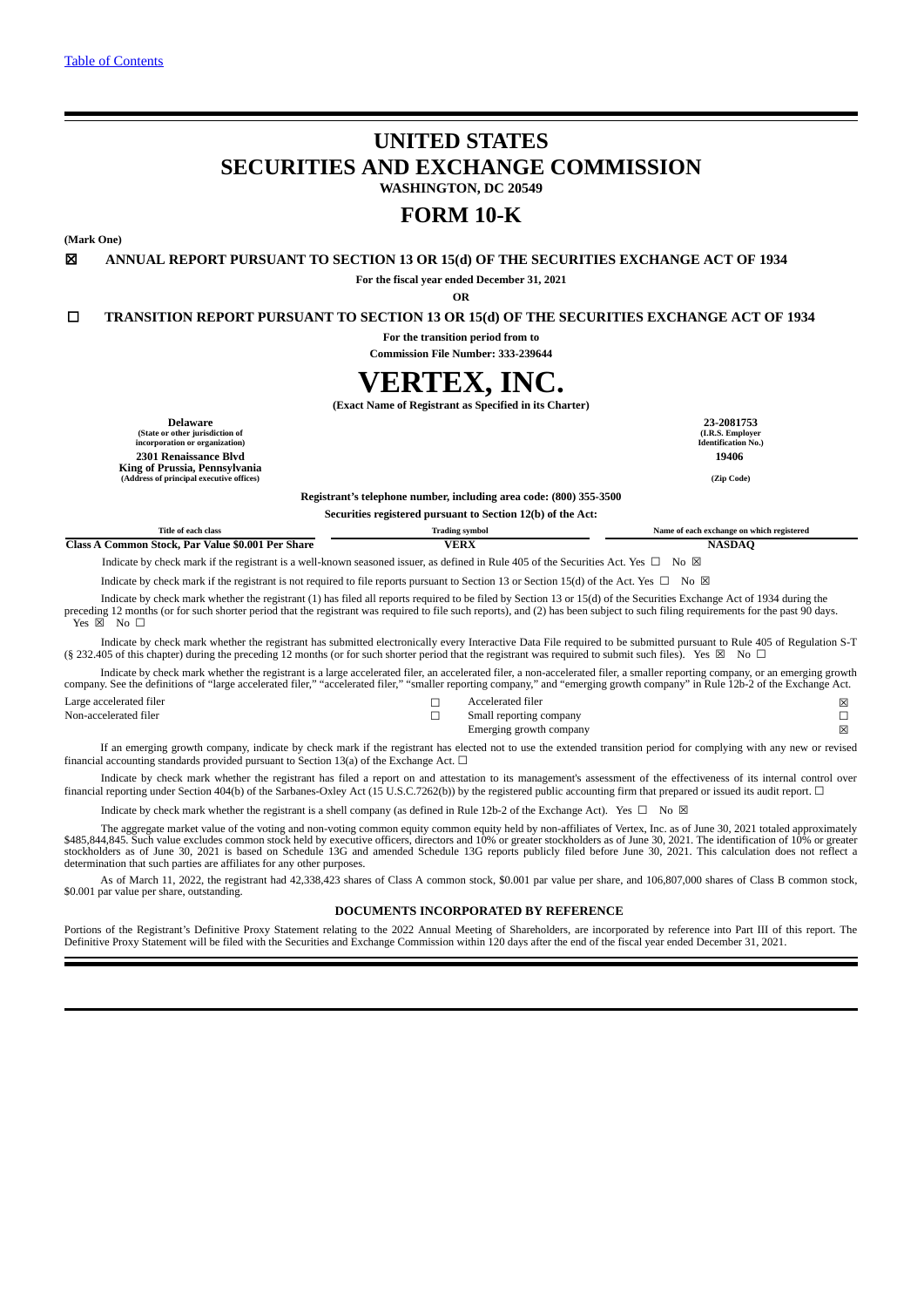## **TABLE OF CONTENTS**

<span id="page-1-0"></span>

|          | <b>Special Note Regarding Forward-Looking Statements</b> | $\overline{\mathbf{u}}$ |
|----------|----------------------------------------------------------|-------------------------|
|          | <b>PART I</b>                                            |                         |
| Item 1.  | <b>Business</b>                                          |                         |
| Item 1A. | <b>Risk Factors</b>                                      | 9                       |

|                | Item 1B. Unresolved Staff Comments |           | 23 |
|----------------|------------------------------------|-----------|----|
| <u>Item 2.</u> | <b>Properties</b>                  |           | 23 |
| <u>Item 3.</u> | <b>Legal Proceedings</b>           |           | 23 |
| Item 4.        | <b>Mine Safety Disclosures</b>     |           | 23 |
|                |                                    |           |    |
|                |                                    | --------- |    |

## **[PART](#page-25-0) II**

| Item 5.  | Market for Registrant's Common Equity, Related Stockholder Matters and Issuer Purchases of Equity |     |
|----------|---------------------------------------------------------------------------------------------------|-----|
|          | <b>Securities</b>                                                                                 | 24  |
| Item 6.  | Reserved                                                                                          | 25  |
| Item 7.  | <b>Management's Discussion and Analysis of Financial Condition and Results of Operations</b>      | 26  |
| Item 7A. | <b>Quantitative and Qualitative Disclosures About Market Risk</b>                                 | 52  |
| Item 8.  | <b>Financial Statements and Supplementary Data</b>                                                | 53  |
| Item 9.  | <b>Changes in and Disagreements with Accountants on Accounting and Financial Disclosure</b>       | 53  |
| Item 9A. | <b>Controls and Procedures</b>                                                                    | 53  |
| Item 9B. | <b>Other Information</b>                                                                          | 54  |
| Item 9C. | Disclosure Regarding Foreign Jurisdictions that Prevent Inspections                               | 55. |
|          |                                                                                                   |     |

## **[PART](#page-57-0) III**

| Item $10$ .     | Directors, Executive Officers and Corporate Governance                                         | 56 |
|-----------------|------------------------------------------------------------------------------------------------|----|
| <u>Item 11.</u> | <b>Executive Compensation</b>                                                                  | 56 |
| Item $12.$      | Security Ownership of Certain Beneficial Owners and Management and Related Stockholder Matters | 56 |
| Item 13.        | <b>Certain Relationships and Related Transactions, and Director Independence</b>               | 56 |
| Item $14$ .     | <b>Principal Accountant Fees and Services</b>                                                  | 56 |
|                 | <b>PART IV</b>                                                                                 |    |
| <b>Item 15.</b> | <b>Exhibits, Financial Statement Schedules</b>                                                 | 57 |

|            | -------                                           |       |
|------------|---------------------------------------------------|-------|
|            | Item 15. Exhibits, Financial Statement Schedules  | 57    |
| Item $16.$ | Form 10-K Summary                                 | 57    |
|            | <b>Index to Exhibits</b>                          | 58    |
|            | <b>Signatures</b>                                 | 60    |
|            | <b>Index to Consolidated Financial Statements</b> | $F-1$ |
|            |                                                   |       |

# i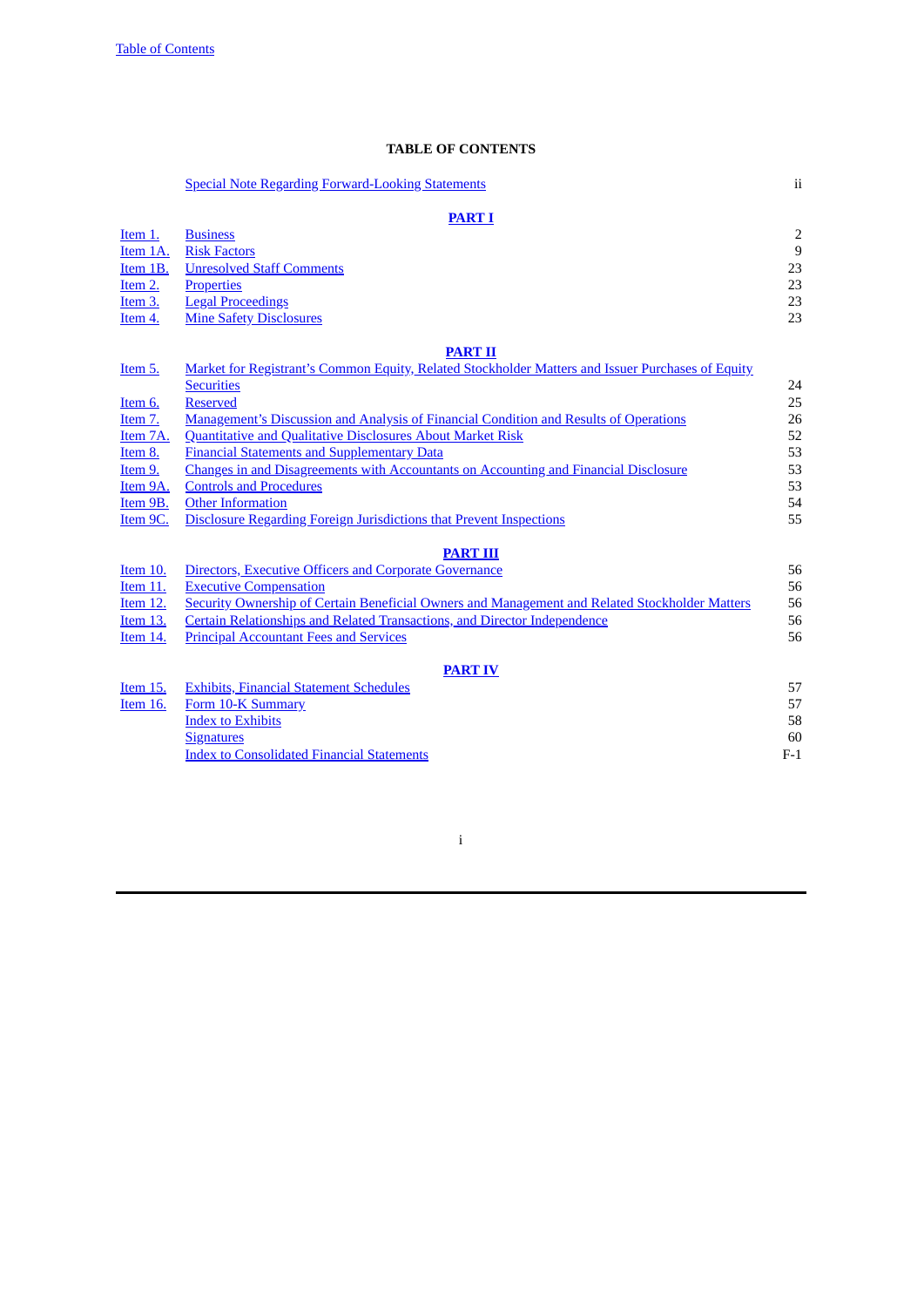## **SPECIAL NOTE REGARDING FORWARD-LOOKING STATEMENTS**

<span id="page-2-0"></span>This Annual Report on Form 10-K contains forward-looking statements. We intend such forward looking statements to be covered by the safe harbor provision for forward looking statement contained in Section 27A of the Securities Act of 1933, as amended, (the "Securities Act"), and Section 21E of the Securities Exchange Act of 1934, as amended, (the "Exchange Act"). All statements made in this Annual Report on Form 10-K that are not statements of historical fact, including statements about our beliefs and expectations and regarding future events or our future results of operations, financial condition, business, strategies, financial needs, and the plans and objectives of management, are forward-looking statements and should be evaluated as such. These statements often include words such as "anticipate," "believe," "expect," "suggests," "plans," "intend," "estimates," "targets," "projects," "should," "could," "would," "may," "will," "forecast," and other similar expressions or the negatives of those terms. We base these forward-looking statements on our current expectations, plans and assumptions that we have made in light of our experience in the industry, as well as our perceptions of historical trends, current conditions, expected future developments and other factors we believe are appropriate under the circumstances at such time. As you read and consider this Annual Report on Form 10-K, you should understand that these statements are not guarantees of future performance or results. The forward-looking statements are subject to and involve risks, uncertainties and assumptions, and you should not place undue reliance on these forwardlooking statements. Although we believe that these forward-looking statements are based on reasonable assumptions at the time they are made, you should be aware that many factors could affect our actual results or results of operations and could cause actual results to differ materially from those expressed in the forward-looking statements.

You should not place undue reliance on our forward-looking statements, and you should not rely on forward-looking statements as predictions of future events. The results, events, and circumstances reflected in the forward-looking statements may not be achieved or occur, and actual results, events, or circumstances could differ materially from those described in the forward-looking statements. The forward-looking statements made in this Annual Report on Form 10-K speak only as of the date of this report. We undertake no obligation to update any forward-looking statements made in this report to reflect events or circumstances after the date of this report or to reflect new information or the occurrence of unanticipated events, except as required by law. If we update one or more forward-looking statements, no inference should be drawn that we will make additional updates with respect to those or other forward-looking statements.

## ii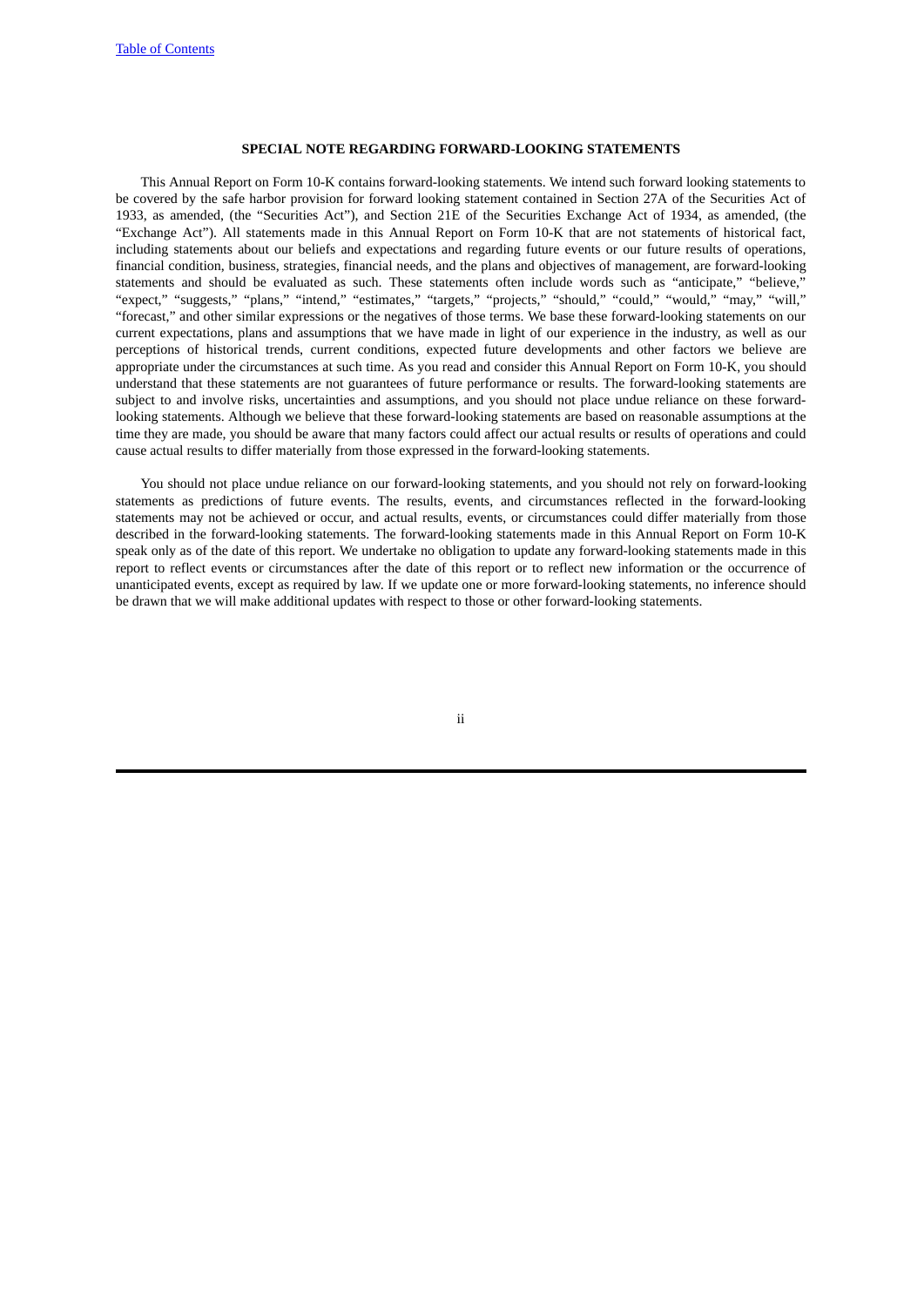## PART I

#### <span id="page-3-1"></span><span id="page-3-0"></span>**Item 1. Business**

#### **Overview**

Vertex is a leading provider of enterprise tax technology solutions. Our vision is to accelerate global commerce, one transaction at a time. Companies with complex tax operations rely on Vertex to automate their end-to-end indirect tax processes. Our software, content and services address the increasing complexities of global commerce and compliance by reducing friction, enhancing transparency, and enabling greater confidence in meeting indirect tax obligations. As a result, our software is ubiquitous within our customers' business systems, touching nearly every line item of every transaction that an enterprise can conduct.

The rapid changes taking place in today's global business, technology and regulatory environments are having a compounding effect on the complexity of indirect tax management. As companies expand their business models through eCommerce and other digital transformation, enter new geographies, and extend their distribution channels, they widen the aperture of their indirect tax obligations. Additionally, as they expand their core offerings to incorporate new digital products and services, they are increasingly impacted by new tax regulations being pursued by jurisdictions. This complexity demands intelligent solutions that enable businesses to satisfy tax obligations and support growth opportunities.

We have pioneered tax technology for over 40 years. Today, we have over 4,200 customers, including over half of the Fortune 500, and provide our customers with tax support in over 130 countries. Today, our software enables tax determination, compliance and reporting, tax data management and document management and analytics and insights with powerful pre-built integrations to core business applications used by most companies, particularly those applications that have a significant impact on global commerce transactions. Our software is fueled by over 500 million data-driven effective tax rules and supports indirect tax compliance in more than 19,000 jurisdictions worldwide. Our solutions can be deployed in the cloud, on-premise environments, or at the network edge, all with implementation services available to enable optimal customer outcomes and satisfy unique business requirements.

#### **Our Solutions**

Our Vertex solutions can automate the end-to-end indirect tax processes for all companies with complex tax operations and audit risk. Our software includes tax determination, compliance and reporting, tax data management and document management tools, analytics and insights, as well as pre-built integrations to major business applications. Customers can utilize these solutions individually or as part of a broader suite and can choose the delivery model that best aligns to their enterprise technology environments.

- *Tax Determination.* Our tax determination solutions enable real-time calculation of indirect taxes and applicable fees for sale and purchase transactions. This solution includes a powerful indirect tax calculation engine that applies rules-based logic from our proprietary content database to determine taxability, identify precise taxing jurisdictions, and consistently apply the appropriate amount of tax to each transaction in realtime. Our solution supports determination for sales tax, consumer and seller use tax, VAT, communications tax, leasing tax, payroll tax and lodging and occupancy tax.
- *Compliance and Reporting.* Our compliance and reporting solutions enable the automation of signatureready returns and remittance of indirect tax to appropriate jurisdictions. Companies use these solutions leverage tax data files imported from Vertex or third-party applications to establish visible audit trails of tax determinations and user-made adjustments. Our solutions also include workflow management tools, such as calendar and document management, and role-based security and event logging, which supports our customers' internal control over financial reporting and compliance with the Sarbanes-Oxley Act. We support e-filing and print formats for returns, schedules, worksheets, tax reports and payment requests, and provide archiving and retrieval of all filings.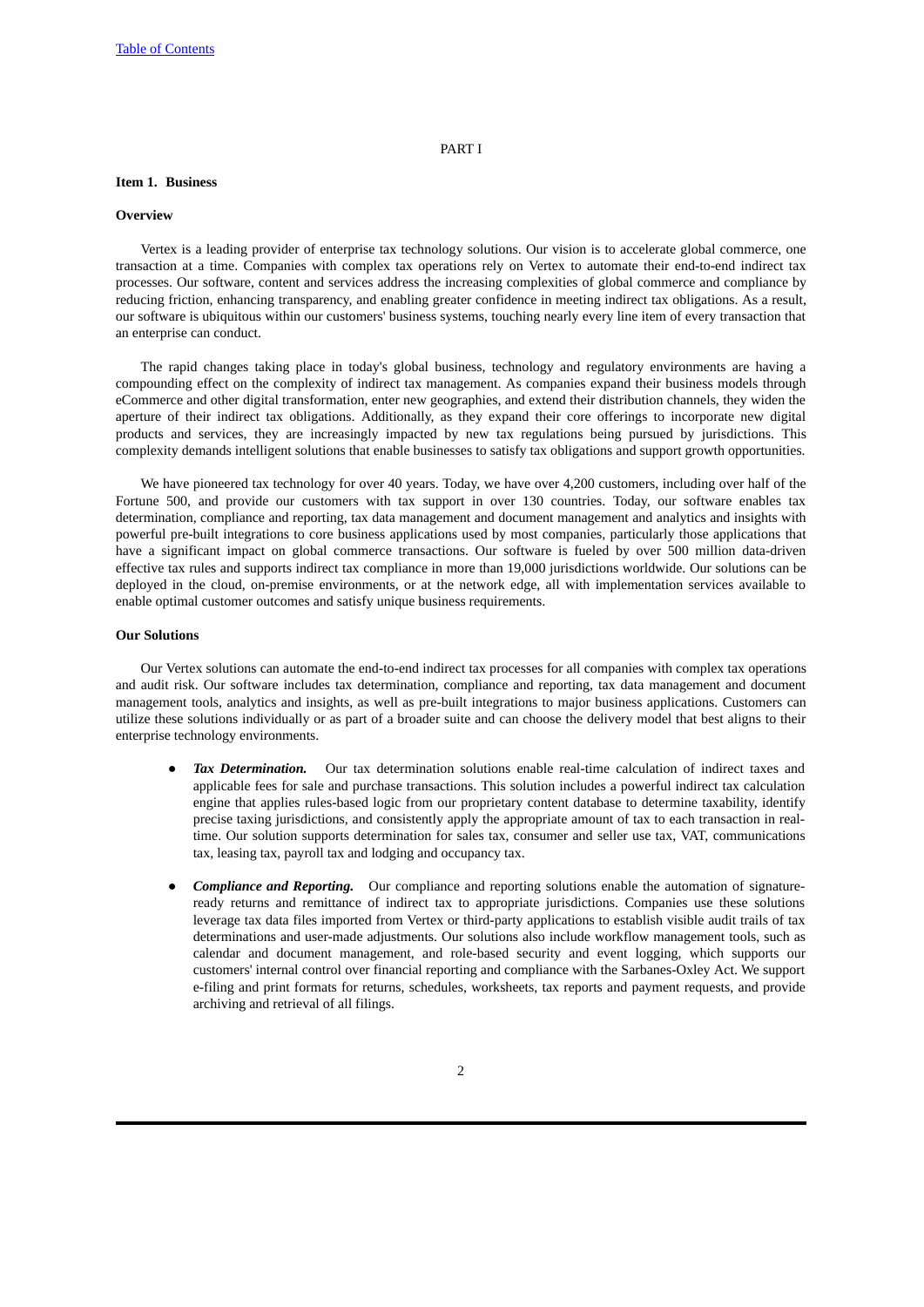- *Tax Data Management.* Our tax data management tools enable enterprises to unify transaction data from multiple business applications and sources. These solutions enable tax teams to view detailed transactionlevel tax data, identify anomalies or errors, and establish necessary rules to address gaps in data and audit logs for any adjustments or corrections that have been made.
- **Document Management**. Our document management solutions automate the validation of, storage of, and tax audit support for sales tax exemptions and reseller certificates, enabling enterprises to manage large quantities of documents, such as tax exemption certificates.
- *Analytics and Insights*. Our analytics and insights tools improve data quality and provide data intelligence to optimize the end-to-end tax process and improve business outcomes.
- *Pre-Built Integrations*. Our solutions are supported by a suite of powerful, pre-built integrations that enable real-time coordination between our solutions and major business applications, such as Adobe/Magento, Coupa, Microsoft Dynamics, NetSuite, Oracle, Salesforce, SAP, SAP Ariba, Workday and Zuora, among many others. Much more than traditional application programming interfaces, our integrations include mapping data fields, business logic and configurations to improve the processing of transactions to and from our solutions. The majority of our integrations are designed, tested and supported by us. We also allow for partner-developed integrations as part of a rigorous certification program.
- *Industry-Specific Solutions.* We offer a range of solutions that support certain industries that have specific indirect tax needs, such as retail, communications, and leasing. For example, our retail solution supports omnichannel transactions spanning store kiosks, eCommerce websites, catalog sales and mobile device transactions. Our communications solution supports the determination of taxes, surcharges and fees affecting United States of America ("U.S.") providers of communication services, including wireless, voice-over-IP, satellite, internet and video and audio streaming services. We have pre-built integrations specific to the leading providers of business applications used by these industries.
- *Technology Specific Solutions – Chain Flow Accelerator, LCR*. We offer a number of technology solutions that offer tools and enhancements to certain eco systems, like SAP or Oracle, that are deeply integrated into their technology stack. For example, our Chain Flow Accelerator tool allows configuration of tax specific flows within the SAP stack. In addition, through the acquisition of LCR Dixon in 2021, we acquired an SAP specific tool set that provides customers the ability to maintain, analyze and validate tax data in procure-topay as well as sales and billing systems that enhance its usefulness for indirect taxes as well as other business applications.
- **Implementation Services.** Due to the ubiquitous nature of our software in our customers' technology environments, we also offer implementation services to enable our customers to realize the full benefit of our solution at initial deployment. These software implementation services include configuration, data migration and implementation, and premium support and training.
- *Managed Services*. Customers can also license indirect tax returns outsourcing as a managed service for compliance in the U.S. and Canada. These managed services include indirect tax return preparation, filing and tax payment and notice management.

## **Our Tax Content**

All our software and solutions are underpinned by our proprietary content database, which currently supports over 500 million effective tax rules. Our content quality and accuracy are a key component to our software subscriptions revenue and customer value. Its quality and accuracy are critical to the longevity of our customer subscriptions. On a monthly basis, our content team combines legislative research, analysis, technical logic, and automation to embed updated rules into our software. Unlike many enterprise software solutions where maintenance and support are focused solely on periodic technology upgrades, our monthly updates are a critical element of allowing our customers to ensure that they are utilizing the latest tax changes to accurately calculate their indirect taxes.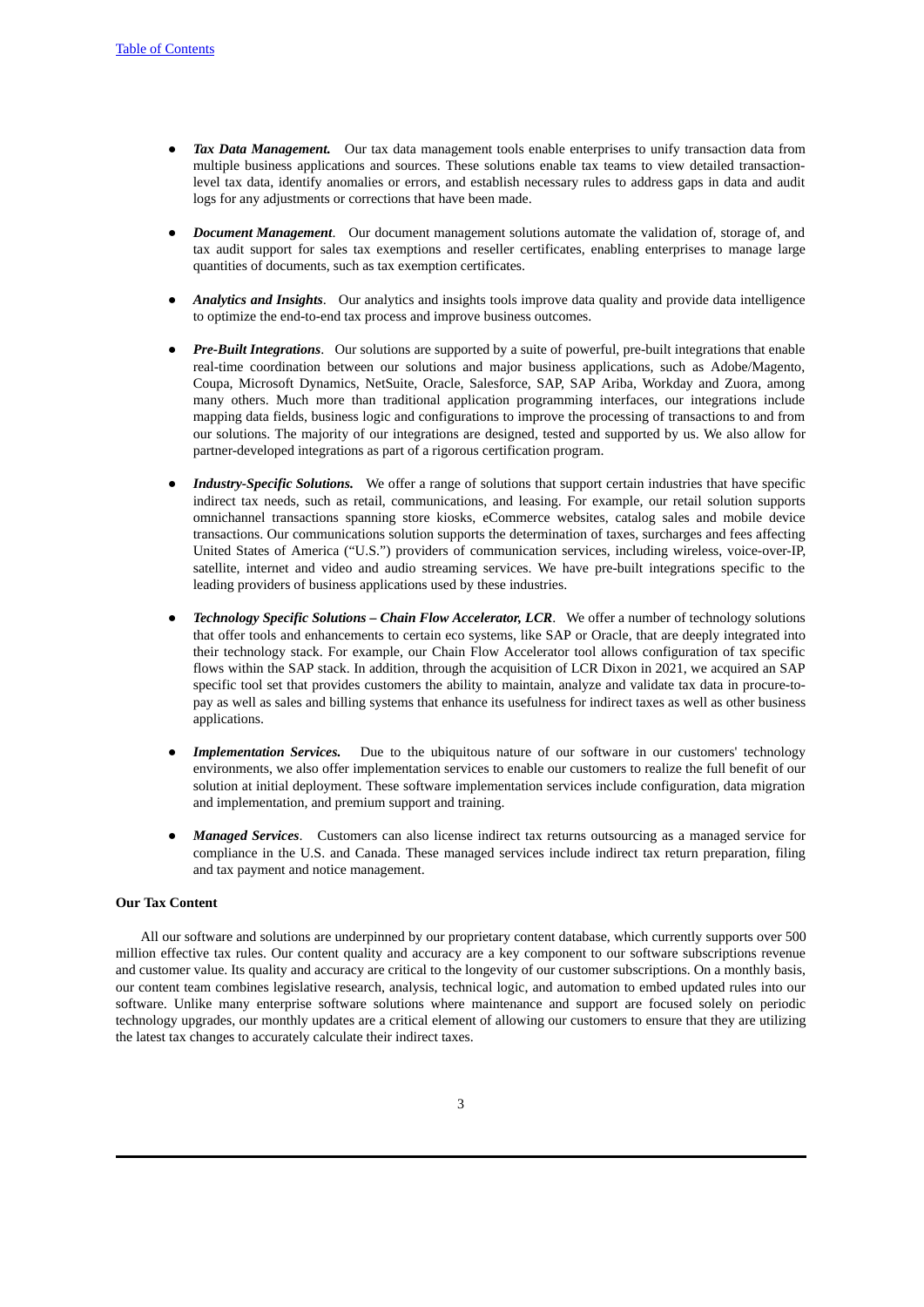## **Our Technology**

Our software and solutions are built upon a robust set of technology capabilities designed for the flexibility, configurability, speed, and scale to handle complex tax scenarios and processing volumes and interoperability to core business applications.

- *Real-Time Engine.* Our real-time engine determines the appropriate tax rules to apply to a line item in a transaction through a sequence of real-time processes that combine tax algorithms and tax content with transaction line-item level detail. Combining tax content stored as structured data with sequencing and decision tree logic results in one or more individual tax rules that are applied to each line item in a transaction. This is built within memory and cached for performance. The in-memory processes of the core calculation engine are tuned to accommodate high-volume and complex transactions at speed and scale.
- *Configuration.* Our solutions are built to be highly configurable. Through our graphical user interfaces, users can configure and map their taxability to ensure the correct tax rules are executed. Our flexibility in configuration also extends to users who can create their own taxability rules, as appropriate. These userdefined taxability rules act as an override, providing flexibility to ensure that non-standard tax scenarios and processes can be addressed. Additionally, users can augment transactions entering and exiting the engine by building their own logic through our drag-and-drop experience. This logic is saved to then execute within the engine.
- **Tax Geography.** Accuracy in determining the appropriate taxation of a transaction depends on many factors, including detailed location information for where a transaction is occurring. We designed and created a proprietary solution for tax jurisdiction identification that leverages industry geographic information system tools and geospatial data. With our proprietary technology we are able to create and map multiple tax jurisdictions for a particular location and assign a unique identifier to each location so that it can be used by the engine to allow for higher accuracy. This technology is highly relevant to emerging economic shifts, such as the sharing economy, where the physical nexus of transactions is unclear, such as ride-sharing services.
- Security. Our application security framework allows our customers to define how users can interact with sensitive enterprise data and how they are authorized to use certain aspects of our software. Users are mapped to a set of predefined roles, and we provide our customers with the ability to create user-defined roles. User-defined role-based access can be defined on a screen-by-screen level and further refined with read and/or write privileges.
- *Cloud Solutions.* We provide cloud services from six geographically separate data centers located on two continents: North America and Europe. The data centers are paired for failover of operations to an alternate, geographically separate production facility in case any single data center becomes unavailable. All data centers are operated by leading vendors providing physical security, internet access, environmental controls, and data retention services.

## **Our Customers**

Today, we serve a large, diverse, and growing global customer base. Our market leadership in key industries can be demonstrated by our relationships with many of the largest and most well-known companies in retail trade, wholesale trade, and manufacturing. Our customers include the majority of the Fortune 500, as well as a majority of the top 10 companies by revenue in multiple industries such as retail, technology, and manufacturing, in addition to leading marketplaces. We have significant expansion opportunities with these customers driven by our growing product portfolio and geographic coverage.

A distinct and growing subset of our customer base includes marketplaces and various professional service providers, including accounting firms and outsourcing firms. Our robust technology and deep tax content differentiate us in our ability to serve the indirect tax needs of 7 of the top 10 marketplace providers in North America by revenue. These customers support tens of thousands of merchants who rely on their platform for their eCommerce transaction processing. We also support service providers such as outsourcing and accounting firms who use our technology to calculate tax and file tax returns for their end-customers. While we include these marketplaces and service providers in our customer counts, the tens of thousands of their end-user customers are not included in our customer counts.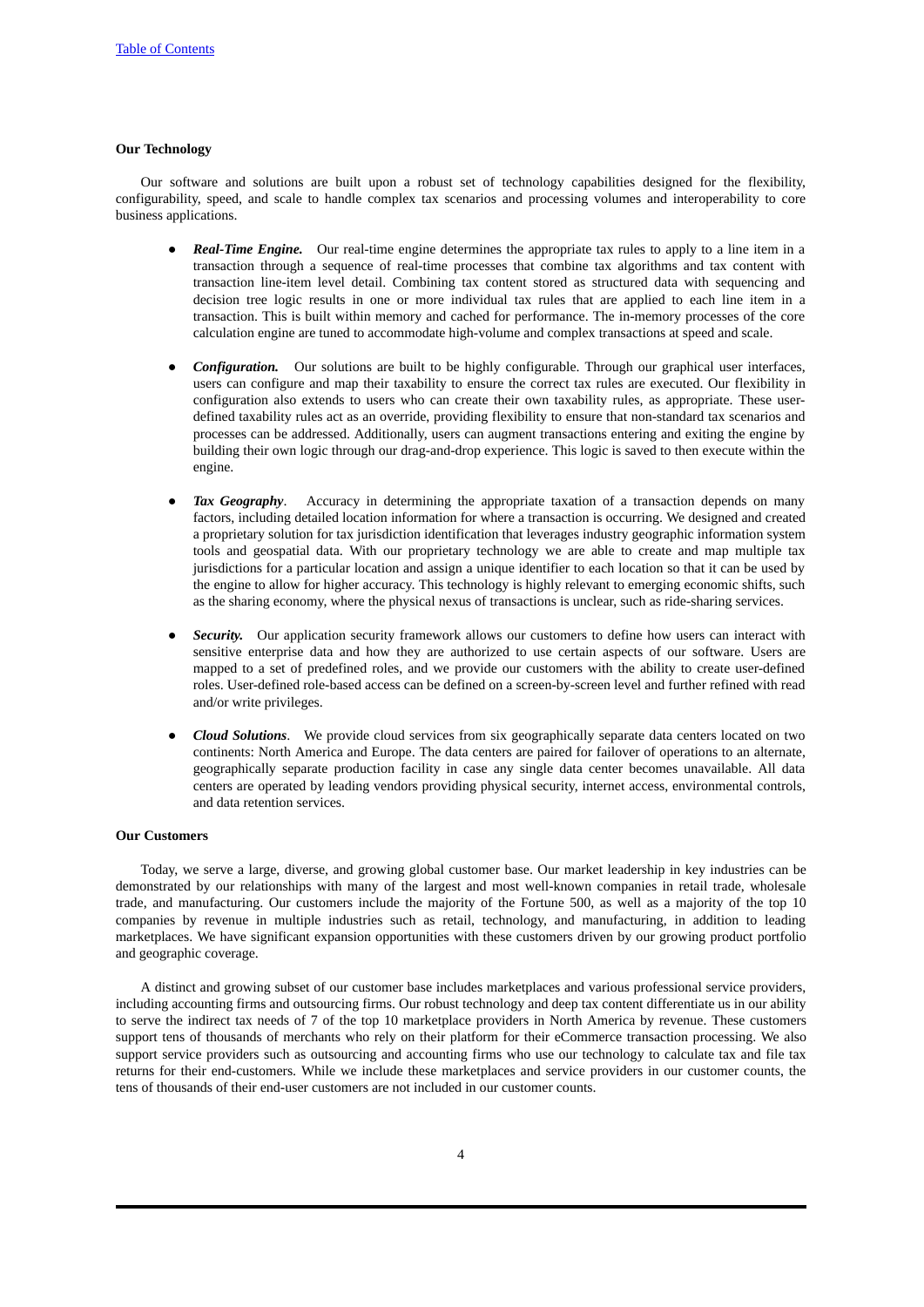As of December 31, 2021, we had 4,272 customers and our Annual Recurring Revenue ("ARR") per customer was over \$86,700. While most of our revenue is currently generated by customers domiciled in the U.S., many of our customers are multinational organizations with global business operations. We also provide tax software solutions outside the U.S., primarily in Europe. No single customer represented more than 10% of our total revenue for the years ended December 31, 2021, 2020 or 2019.

## **Our Growth Strategies**

We believe today's global commerce environment provides durable growth opportunities for our business. Our growth strategies include:

- *Retention and expansion of revenues from existing customers.* The breadth of our solutions allows us to continually meet our customer needs, even as their needs expand in scope. For example, customers initially investing in sales tax determination may need support for other tax types, jurisdictions, and capabilities to manage their indirect tax lifecycle over time. As businesses continue to evolve through acquisitions and expand products and services, enter new geographies, or expand their distribution channels, we believe they will need our software, services, and content. We plan to continue to invest in new innovations and enhance our solutions to support the ongoing retention and expansion of revenue from our existing customers. Our flexible, tiered transaction-based pricing model also results in our customers growing their spend with us as they grow and continue to use our solutions.
- *Acquire new customers.* Our solutions address the complexity of aligning commerce and compliance and we believe the market for our software and solutions is large and underpenetrated, both in the U.S. and globally. As enterprise and mid-market companies continue to expand their business operations and their tax complexity grows, we expect demand for our solutions to increase among new customers and partners. We also expect these companies to adopt our solutions much earlier in their corporate lifecycle. This adoption is driven by advances in cloud computing and digital commerce, which enable more companies to accelerate new product delivery and scale their business through online marketplaces and emerging commerce platforms. These increases in business complexity necessitate advanced tax solutions for a broader number of companies. We plan to continue to invest in our direct sales, indirect sales and our partnerships' marketing teams and our solution development in order to capture this demand increase and acquire new customers.
- *Broaden and deepen our partner ecosystem.* We integrate with key technology partners that span enterprise resource planning ("ERP"), customer relationship management ("CRM"), procurement, billing, point of sale ("POS"), and eCommerce platforms. Our partners enhance our go-to-market capacity and extend our brand leadership and reach. We leverage our partnerships to maximize the benefits of our solutions for our customers and to identify new growth opportunities. We believe expanding our strategic alliances with emerging participants who are fueling global commerce, such as payment and digital commerce platforms, will create new value for our customers and new sources of revenue. Future partnerships with large-scale digital payments players will allow us to develop additional customer-centric solutions and further expand our customer base.
- *Extend global footprint.* We have a significant opportunity to further expand internationally, in terms of our regional operations, content depth and go-to-market coverage. We expect to continue to invest in our software and solutions outside of the U.S., most notably in Latin America and Europe. These jurisdictions are among the most complex and the largest international markets for our customers. We have also made significant investments in our own operations in these regions. In Europe and Brazil, for example, we have tailored our go-to-market strategy and enhanced our country-specific content database and furthered our investment in our global compliance reporting solution. By extending our global footprint, we believe we will also expand account penetration of existing customers with operations around the globe.
- *Sustained investment in new product innovation.* With the pace of change in commerce and compliance, we believe it is important to continue innovating and extending the functionality and breadth of our software and solutions. Our approach to innovation is driven by our relationships with our customers and partners, with whom we create new solutions, align product roadmaps, and embed our software within their applications and platforms. We have also created and invested in an innovation lab where we design, test,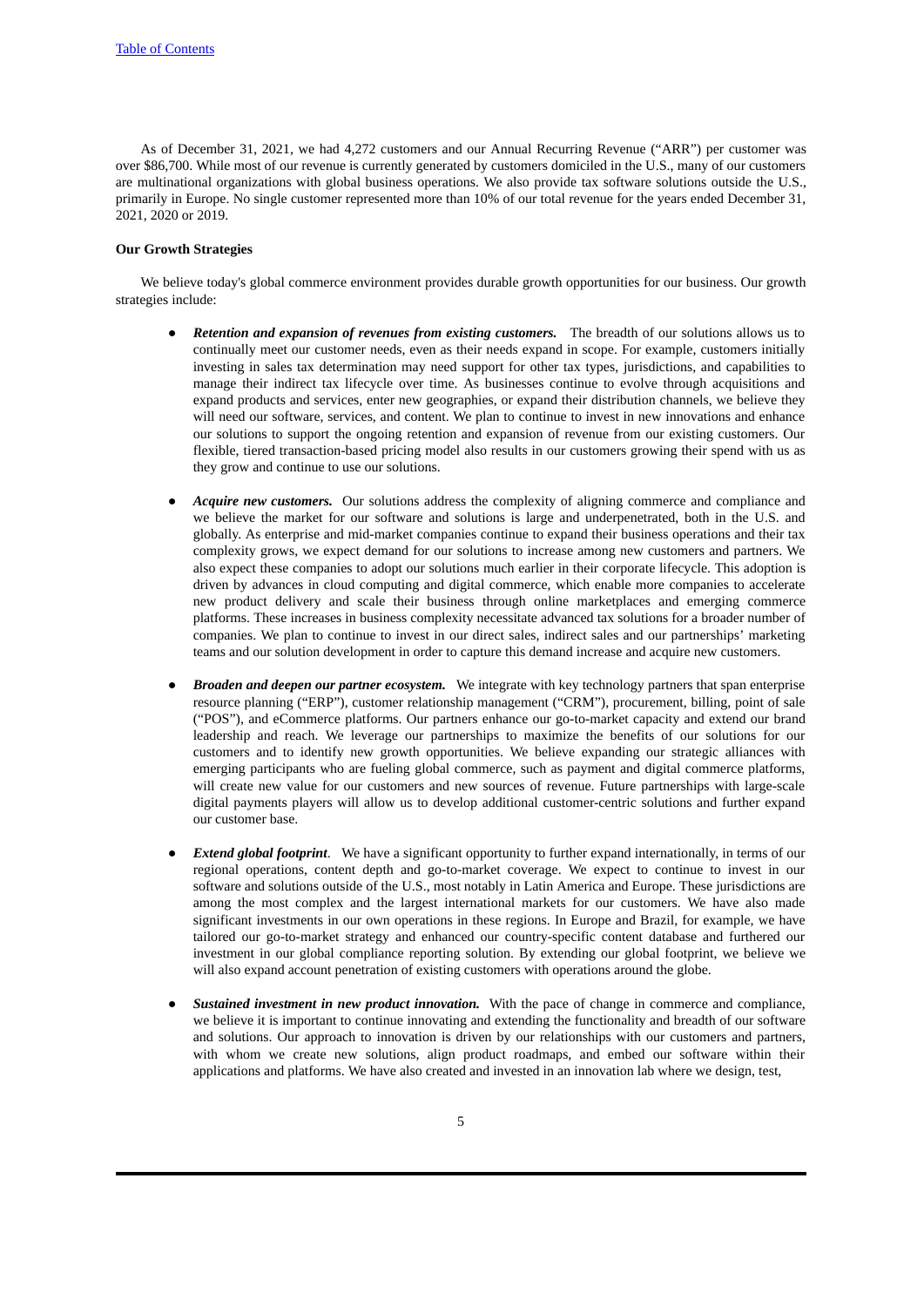and incubate next generation tax solutions and adjacent market opportunities. Over time, we expect such investment will bring additional value to existing customers and help us acquire new customers.

#### **Sales and Marketing**

We license our software and solutions primarily through our direct and indirect sales organization, with a focus on enterprise and midmarket businesses that have complex tax operations. Our direct sales team is comprised of inside sales and field sales, supported by our technical pre-sales and services teams. Teams are organized by territory and company size. We also have customer success teams focused on onboarding, usage, retention, renewals, and cross-selling additional products.

Our direct sales force leverages our partnerships with technology providers such as Oracle, SAP, Microsoft, and Salesforce, and a growing network of system integrators to influence and drive growth opportunities. The partnerships can include certified integrations that drive ease of implementation and rapid time-to-value for our joint customers. We leverage our relationships with professional services firms such as Deloitte, PwC, Ernst and Young, and KPMG to drive tax software adoption in partnership with their tax advisory and tax technology practices.

We also utilize indirect sales to efficiently grow and scale our revenues. Our indirect sales team focuses on building relationships with leading system integrators who implement eCommerce and other platforms, and resellers who offer our software, services, and training to their customer networks. These partnerships allow us to extend our demand generation and market reach efforts. We also extend our reach efficiently through marketplaces and service providers who use our technology to calculate tax and/or file tax returns for their end-customers.

Our marketing investments are focused on establishing and expanding our brand recognition, creating sales leads and growing our customer relationships. We generate sales leads through online and offline marketing channels, including search engine marketing, outbound lead generation, technology events and conferences and digital marketing programs. Word-of-mouth referrals from our customers, technology partners and consulting firms further scale our market reach. We engage and grow our customer revenues through hosted events, customer advisory boards and user groups, and digital seminars. We extend brand awareness through advertising, press coverage and social media, as well as through sponsorships of industry associations such as Tax Executive Institute, Council on State Taxation, and CPA.com.

#### **Partners**

We believe the scale and quality of our ecosystem is unparalleled in the industry, and we are committed to growing it even further. Our partner ecosystem consists of multiple types of partners that provide us access to their customers and clients.

Our continued success is enabled by our seamless integration into customers' business applications, gathering highquality new customer leads and collaborating with professional service providers to help our customers solve their specific tax needs. In addition to driving technological innovation and growing our range of solution offerings, expanding our partner ecosystem has been an essential part of our growth.

- *Accounting & Consulting Partners.* We collaborate with over 50 tax, accounting, and consulting firms, which not only complement our global, local, and industry-specific regulatory expertise but also point us towards specific commercial opportunities. Our wide range of offerings and sophisticated technology align with these firms' areas of specialization, enabling organizations to strengthen end-to-end delivery capabilities for a diverse array of clients.
- *Technology Partners*. Our pre-built integrations with key partners including Adobe/Magento, Coupa, Microsoft Dynamics, NetSuite, Oracle, Salesforce, SAP, SAP Ariba, Workday, and Zuora, among many others, are key differentiators that enable our customers to seamlessly connect our solutions into their business applications and processes. Our trusted brand reputation has allowed us to be the leading SAP and Oracle tax technology provider, with a relationship spanning many years with these vendors. Our technology software and solutions and highly scalable transaction volume throughput has earned the trust of world-class online marketplaces. These deep partnerships allow us to expand the frontier of tax technology innovation and market opportunity.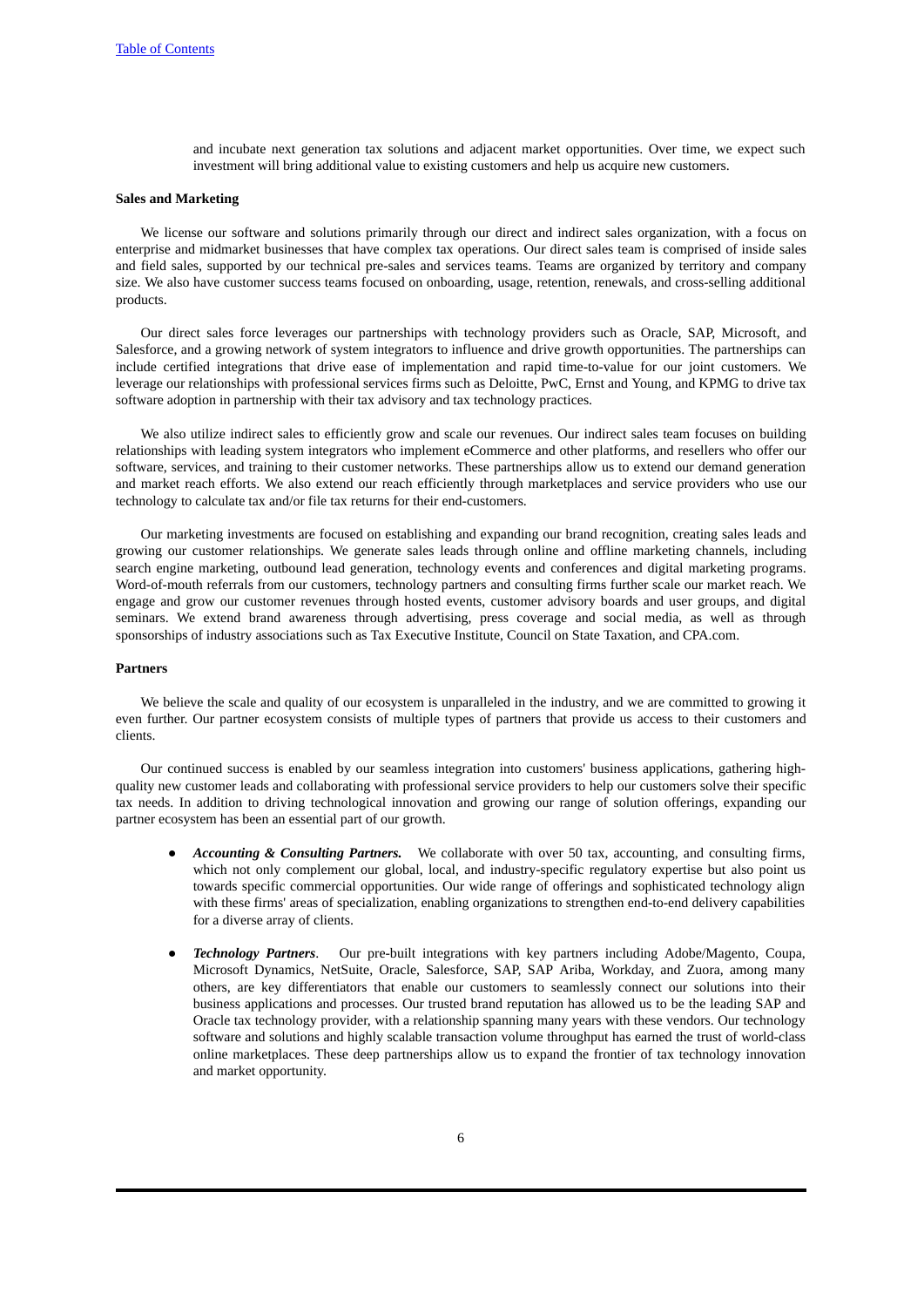● *Channel and Resellers*. We continue to expand our indirect go-to-market reach to capitalize on the significant mid-market growth opportunities. These partners include value-added resellers, service providers and OEM relationships with technology firms, system integrators, tax consultants and industry groups such as Avanade, Acumatica and CPA.com. These investments enable certification, training, and enablement to deliver rapid time-to-value and scale.

## **Research and Development**

Our research and development team consists of our architecture, software engineering, user experience, infrastructure DevOps automation and technical production support teams. This organization is responsible for the design, development, testing and delivery of new technologies, features and integrations of our tax software and solutions, as well as the continued improvement of our existing solutions. It is also responsible for operating and scaling our software and solutions and infrastructure that run in the cloud. We continue to invest in our research and development capabilities with significant focus on Emerging Technologies such as Edge Computing, Artificial Intelligence/Machine Learning, Data Fabric/Mesh platforms, Blockchain, Application Programming Interface/Microservices, and Containerization to extend our solutions further into the cloud and partner ecosystems to continuously deliver more value.

## **Competition**

Our industry is highly competitive and fragmented. Businesses employ a mix of approaches to address their indirect tax obligations, including:

- in-house practices and spreadsheets that result in custom transaction-specific research, manual determination, static tax tables or rate calculator services, as well as manual filing and remittance activities;
- businesses utilizing native Enterprise Resource Planning ("ERP") capabilities with rudimentary tax determination capabilities, which are typically not designed for complex tax support and lack tax rates, rules and complex calculation functionality and require the user to manually track, input, maintain and update all tax law changes that occur;
- outsourced transaction tax compliance services offered by accounting and specialized consulting firms; and
- tax-specific solutions from other vendors.

We believe customers consider the following factors when selecting indirect tax technologies:

- ability to minimize compliance risk exposure associated with inaccurate and/or inconsistent determination and remittance of taxes;
- ability to deliver real time tax determinations;
- ease of deployment and use;
- ease of integration with the customer's business applications, across multiple systems;
- ability to address multiple transaction tax compliance functions, from initial taxability and tax rate determination through compliance and remittance of funds;
- lower total cost of ownership; and
- continuously updated tax content applicable to the customer's business.

Depending on the importance and complexity associated with these factors for each customer we maintain varying competitive advantages. We monitor these factors and adjust our functionalities, service offerings, pricing structures and overall solution delivery approach to continually strengthen our position.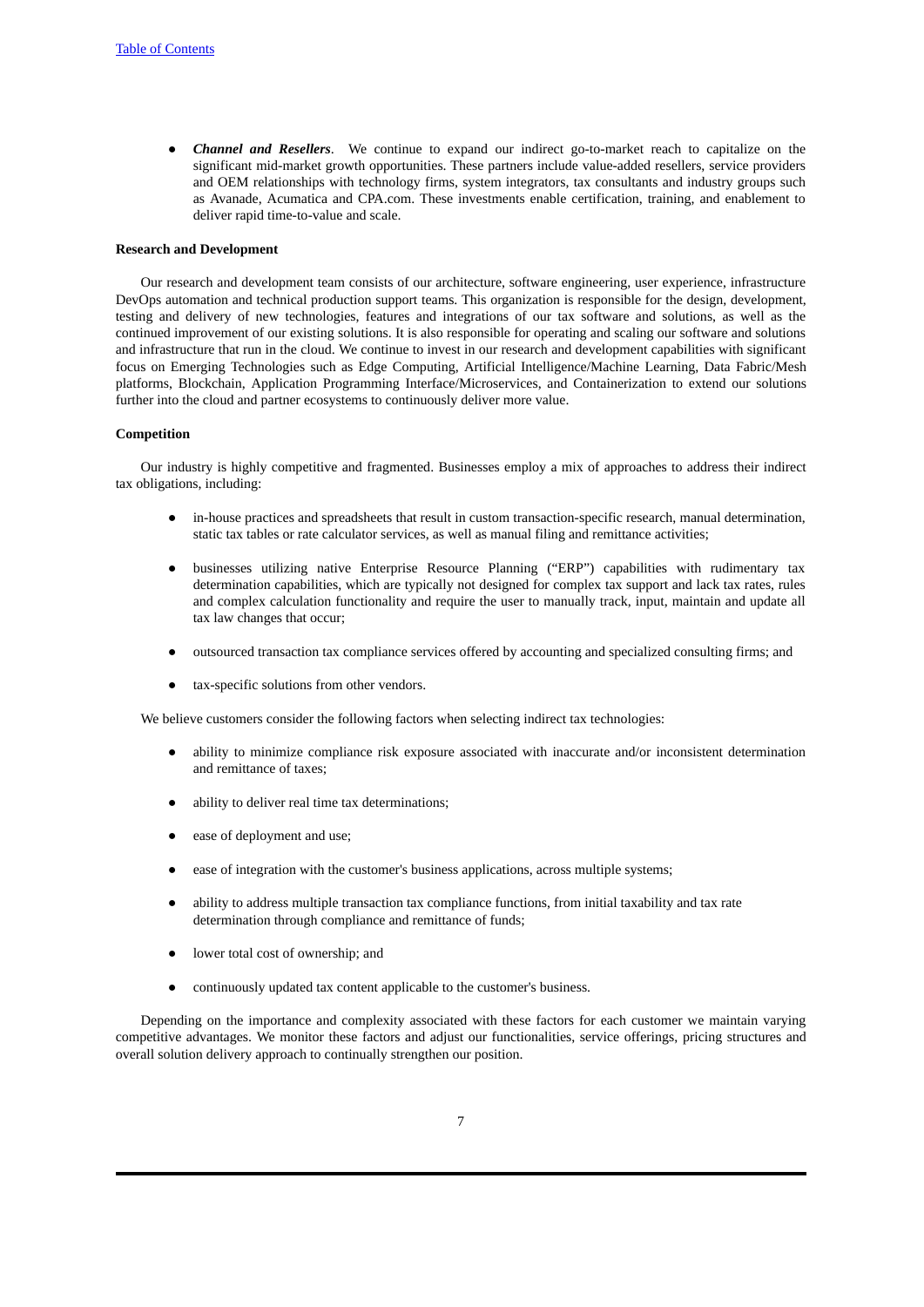## **Intellectual Property**

Our success has resulted in part from our proprietary methodologies, software, reusable knowledge capital and other intellectual property rights. We rely on a combination of copyright, trademark, and trade secret law, as well as contractual restrictions such as confidentiality and non-compete provisions to protect our intellectual property rights, including our brand, technology, and confidential information. We have policies related to security, privacy, confidentiality, ownership, and the use and protection of our intellectual property. We also enter into confidentiality and invention assignment/proprietary rights agreements with our consultants, employees and other third parties as appropriate that protect and control access to our intellectual property, and we enforce these agreements where necessary. We recognize the value of our intellectual property in the marketplace and vigorously identify, create, and protect it. We believe the innovation of our employees and our continued enhancement of the features and functionality of our solutions is the keystone of our success.

#### **Human Capital**

Our culture is the foundation of everything we do, guided by a common purpose to build trusted relationships at work, in business and in our communities. We strive to be a values-driven employer of choice who attracts, retains, and inspires talented professionals to achieve their full potential. We have been recognized as one of the best places to work in Philadelphia for the past seven years according to The Philadelphia Inquirer. We create and nurture an engaging work environment that embodies our core values of collaboration, performance, integrity, innovation, and fun, and we actively support our employees' participation in community service and philanthropy.

As of December 31, 2021, we had approximately 1,300 full-time employees. Of these employees, 95% were based in the U.S., 4% based in Europe and 1% in Latin America. We believe we have a strong relationship with our employees, and we have not experienced any work stoppages.

We have designed the following dashboards to power the business with human capital data to inform leaders on the development, attraction, and retention of personnel: Board Reporting, SEC Reporting and Program Management Reporting. These dashboards are maintained by our People and Culture and Recruiting teams. These dashboards present information regarding recruiting time to fill averages, retention of employees, workforce costs, diversity, employee engagement, training and development, culture initiatives, and workforce skills and capabilities.

## **Available Information**

We file annual, quarterly, and current reports and other information with the Securities and Exchange Commission ("SEC"). The SEC maintains a website (www.sec.gov) that contains reports, proxy and information statements, and other information regarding registrants that file electronically with the SEC, including us. You may also access, free of charge, our reports filed with the SEC (for example, our Annual Report on Form 10-K, our Quarterly Reports on Form 10-Q, and our Current Reports on Form 8-K and any amendments to those forms) through the "Investors" portion of our website (https://www.vertexinc.com/). Reports filed with or furnished to the SEC will be available as soon as reasonably practicable after they are filed with or furnished to the SEC. Our website is included in this Annual Report on Form 10-K as an inactive textual reference only. The information found on our website is not part of this or any other report filed with or furnished to the SEC.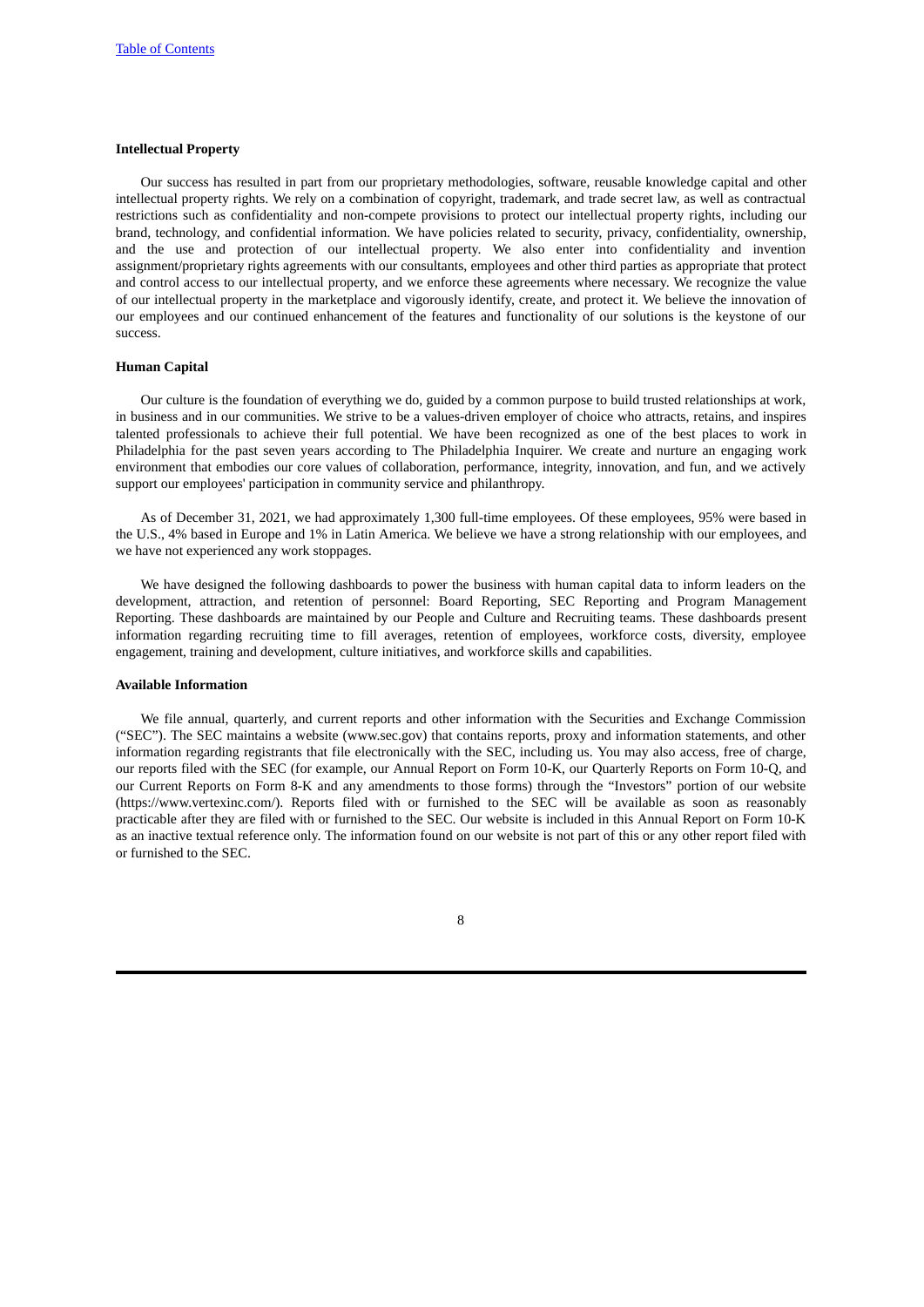## <span id="page-10-0"></span>**Item 1A. Risk Factors**

Our business faces significant risks and uncertainties. Certain important factors may have a material adverse effect on our business prospects, financial condition and results of operations, and they should be carefully considered. Accordingly, in evaluating our business, we encourage you to consider the following discussion of risk factors, in its entirety, in addition to other information contained in or incorporated by reference to this Annual Report on Form 10-K and our other public filings with the SEC. Other events that we do not currently anticipate or that we currently deem immaterial may also affect *our business, prospects, financial condition and results of operations. See "Special Note Regarding Forward-Looking Statements" elsewhere in this Annual Report on Form 10-K.*

## A large portion of our revenue depends on maintaining and growing our revenue from existing customers and adding new customers, and if we fail to add new customers, retain our customers, or expand their usage of our solutions, our *business, results of operations, financial condition and cash flows would be harmed.*

We currently derive a substantial portion of our revenue from subscriptions to our indirect tax software. We have added, and will continue to add, additional solutions to expand our offerings, but, at least in the near term, we expect to continue to derive the majority of our revenue from our indirect tax software. As such, the ability of our indirect tax software to meet our customers' requirements is critical to our success. Demand for our solutions is affected by a number of factors, many of which are beyond our control, such as continued market acceptance and continued employment of our solutions by existing and new customers, the timing of the development and release of upgraded or new solutions, the introduction or upgrading of products and services by our competitors, technological change and growth or contraction in our addressable market. If our indirect tax software does not continue to meet customer requirements, our business, results of operations, financial condition and growth prospects will suffer.

Our customers have no obligation to renew their subscriptions for our solutions after the expiration of their subscription periods and our customers may not renew subscriptions for a similar mix of solutions. Our retention rates would decline as a result of a number of factors, including customer dissatisfaction, decreased customer spending levels, decreased customer transaction volumes, increased competition, changes in tax laws or rules, pricing changes or legislative changes affecting tax compliance providers. If our customers do not renew their subscriptions, or our customers reduce the solutions purchased under their subscriptions, our revenue would decline and our business may be harmed.

Our future success also depends in part on our ability to sell additional solutions to existing customers and on our customers' expanded use of our solutions. If our efforts to sell our additional solutions to our customers are not successful or if our customers do not expand their use of our solutions, it would decrease our revenue growth and harm our business, results of operations, financial condition and cash flows.

## Our business and success depend in part on our strategic relationships with third parties, including our partner *ecosystem, and our business would be harmed if we fail to maintain or expand these relationships.*

We depend in part on and anticipate that we will continue to depend in part on, various third-party relationships to sustain and grow our business. Our relationships with third-party publishers of software business applications, including accounting, ERP, eCommerce, POS, recurring billing and CRM systems, help drive our business because the integration of our solutions with their applications allows us to reach their sizeable customer bases. Our customers' user experience is dependent on our ability to connect easily to such third-party software applications. We may fail to retain and expand these integrations or relationships for many reasons, including due to failures by third parties to maintain, support or secure their technology platforms in general and our integrations in particular, or errors, bugs or defects in such third-party technology, or changes in our technology platform. Any such failure could harm our relationship with our customers, our reputation and brand and our business and results of operations.

In addition, integrating third-party technology can be complex, costly and time-consuming. Third parties may be unwilling to build integrations, and we may be required to devote additional resources to develop integrations for business applications on our own. Providers of business applications with which we have integrations may decide to compete with us or enter into arrangements with our competitors, resulting in such providers withdrawing support for our integrations. In addition, any failure of our solutions to operate effectively with business applications could reduce the demand for our solutions, resulting in customer dissatisfaction and harm to our business. If we are unable to respond to these changes or failures in a cost-effective manner, our solutions may become less marketable, less competitive or obsolete and our results of operations may be negatively impacted.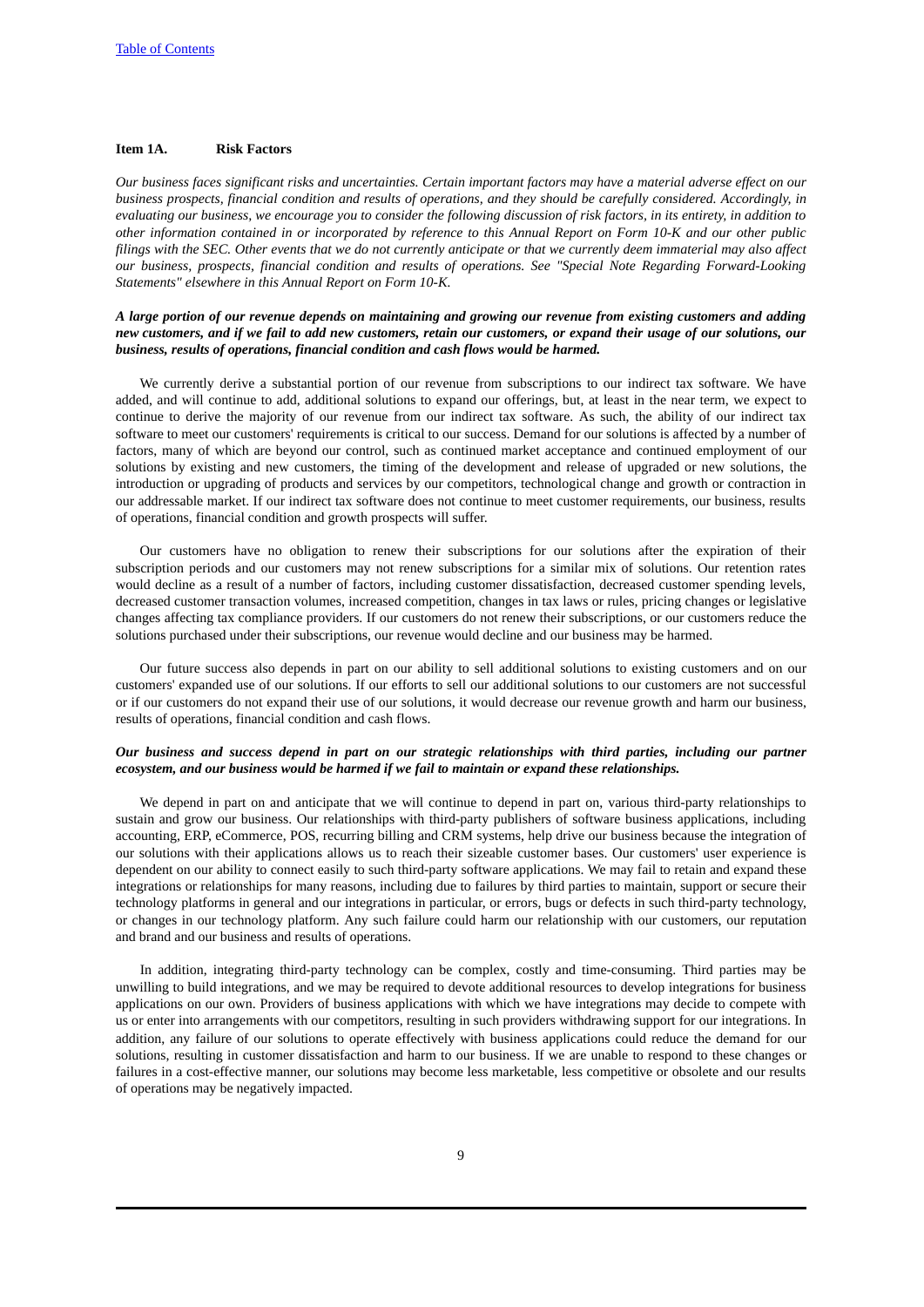## If we are unable to adapt to technological change by successfully introducing new and enhanced solutions and services. *our business, results of operations, financial condition and cash flows would be adversely affected.*

The market for our solutions is characterized by rapid technological change, frequent new product and service introductions and enhancements, changing customer demands and evolving industry standards. The introduction of software embodying new technologies can quickly make existing software obsolete and unmarketable. Software solutions are inherently complex, and it can take a long time and require significant research and development expenditures to develop and test new or enhanced solutions. The success of any enhancements or improvements to our software solutions or any new solutions and services depends on several factors, including timely completion, competitive pricing, adequate quality testing, integration with existing technologies and our platform and overall market acceptance. We cannot be sure that we will succeed in developing, marketing and delivering on a timely and cost-effective basis enhancements or improvements to our software or any new solutions and services that respond to technological change or new customer requirements, nor can we be sure that any enhancements or improvements to our software or any new solutions and services will be free of errors and defects or that they will achieve market acceptance. Moreover, even if we introduce new solutions, we would experience a decline in revenue of our existing solutions that is not offset by revenue from the new solutions. Customers may delay making purchases of new solutions to permit them to make a more thorough evaluation of these solutions or until industry and marketplace reviews become widely available. In addition, we may lose existing customers who choose a competitor's solutions rather than migrate to our new solutions. This could result in a temporary or permanent revenue shortfall and adversely affect our business.

## Any failures in information technology or infrastructure could lead to disruptions of our software, loss of customer data *or untimely remittance of taxes, any of which could adversely affect our reputation and financial condition.*

Our software depends on uninterrupted, high-speed access to the internet in order to provide real-time tax determinations and processing of indirect tax data. Failures in our or our customers' and partners' information technology and infrastructure, or service outages at third-party internet providers, could lead to disruptions to our software. Such failures may be caused by numerous factors, including mechanical failure, power outage, human error, physical or electronic security breaches, war, terrorism, fire, earthquake, hurricane, flood and other natural disasters, sabotage and vandalism. Disruptions to our software could cause customers to lose sensitive or confidential information and could also lead to our or our customers' inability to timely remit taxes to the appropriate authorities. Any of these outcomes could lead customers to switch to our competitors or avoid using our solutions, which would negatively impact our revenue and harm our opportunities for growth.

## Incorrect or improper implementation, integration or use of our solutions could result in customer dissatisfaction and *negatively affect our business, results of operations, financial condition and cash flows.*

Our customers may need training or education in the proper use of, and the variety of benefits that can be derived from, our solutions to maximize their potential benefits. If our solutions are not implemented or used correctly or as intended, inadequate performance may result. Because our customers rely on our solutions to manage a wide range of tax compliance operations, the incorrect or improper implementation or use of our solutions, or our failure to provide adequate support to our customers, may result in negative publicity or legal claims against us, which could harm our business, results of operations, financial condition and cash flows. Also, as we continue to expand our customer base, any failure by us to properly provide training and support will likely result in lost opportunities for additional subscriptions for our solutions. In addition, the upfront costs of our solutions can limit our sales to businesses using manual processes.

#### If we fail to attract and retain qualified technical and tax-content personnel, our business could be harmed.

Our technology is complex and our success depends in large part on our ability to attract and retain highly qualified personnel, particularly tax-content specialists, software developers, technical support and research and development personnel. Competition for skilled personnel is intense and we may not be successful in attracting, motivating and retaining needed personnel. We have recently experienced efforts by a significant competitor to solicit our employees, and other competitors may take similar actions in the future. We also may be unable to attract or integrate into our operations qualified personnel on the schedule we desire. Any inability to attract, integrate, motivate and retain the necessary personnel could harm our business. Dealing with the loss of the services of our executive officers or key personnel and the process to replace any of our executive officers or key personnel may involve significant time and expense, take longer than anticipated, and significantly delay or prevent the achievement of our business objectives, which would harm our financial condition, results of operations, and business.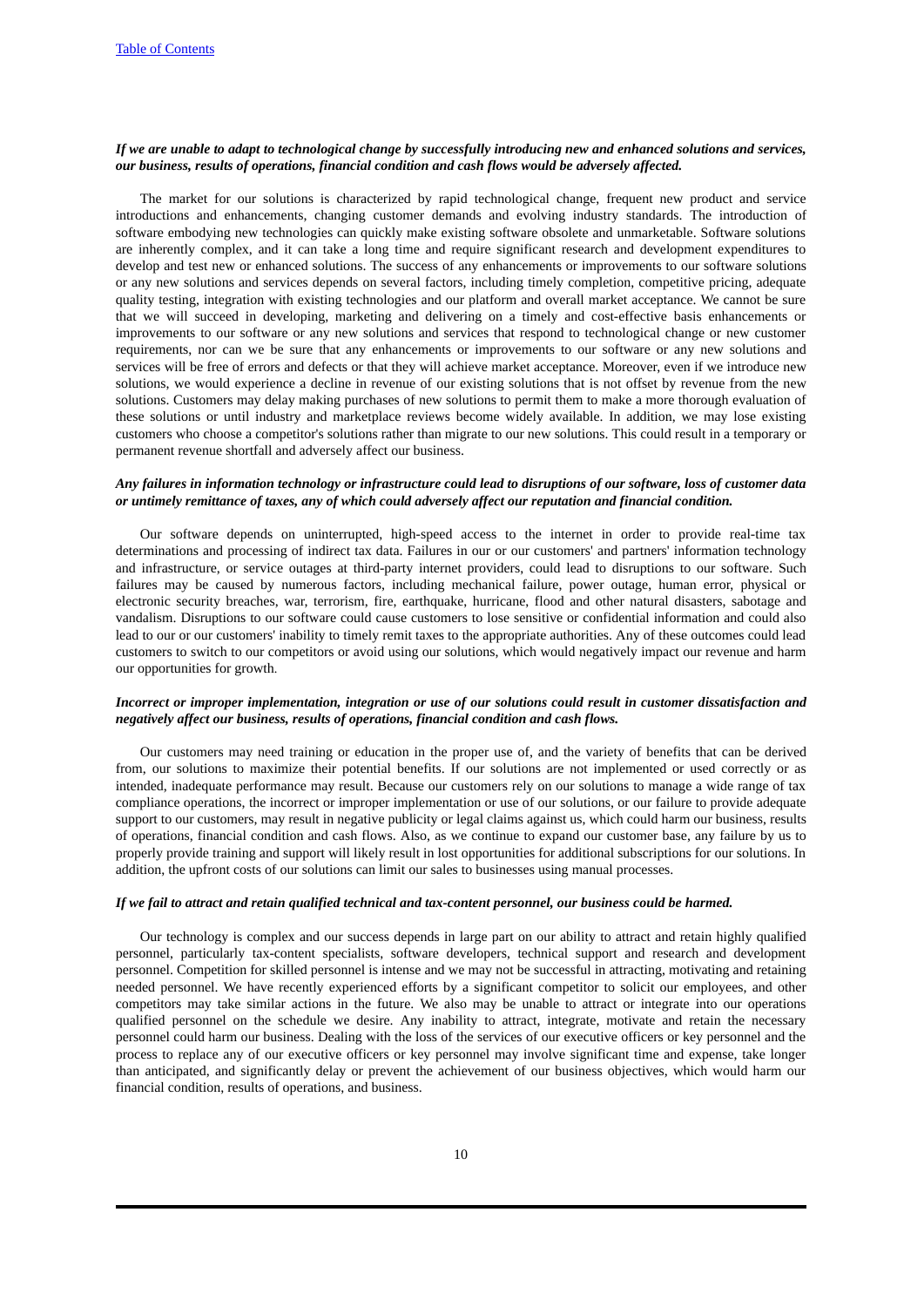## We face competitive pressures from other tax software and services providers, as well as the challenge of convincing *businesses using native ERP functions to switch to our software.*

We face significant competitive challenges from other tax-specific software vendors and from outsourced transaction tax compliance services offered by accounting and specialized consulting firms. There are a number of competing taxspecific software vendors, some of which have substantially greater revenue, personnel and other resources than we do. Corporate competitors, as well as the state and local tax services offered by accounting firms, have historically targeted our customer base of large enterprise companies. In addition, our competitors who currently focus their tax compliance services on small- to medium-sized businesses may be better positioned to increase their market share with small- to medium-sized businesses and may choose to enter our markets, whether competing based on price, service or otherwise. We also face a growing number of competing private transaction tax compliance businesses focused primarily on eCommerce. Increased competition may impact our ability to add new customers and to retain and expand revenues from existing customers. It is also possible that large enterprises with substantial resources that operate in adjacent compliance, finance or eCommerce verticals may decide to pursue transaction tax compliance automation and become immediate, significant competitors. Our failure to successfully and effectively compete with current or future competitors could lead to lost business and negatively affect our revenue.

#### *Our recent success may not be indicative of our future results of operations.*

We cannot predict with certainty our customers' future usage or retention given the diversity of our customer base across industries, geographies, customer size and other factors. Accordingly, we may be unable to accurately forecast our revenues notwithstanding our substantial investments in sales and marketing, tax content infrastructure and research and development in anticipation of continued growth in our business. If we do not realize returns on these investments in our growth, our results of operations could differ materially from our prior results, which could cause our stock price to decline.

## Changes to customers' and partners' software systems may impact our ability to offer a specific software deployment method to existing customers, which could cause a termination of customer contracts utilizing that deployment method, *or otherwise affect our results of operations, financial condition and cash flow.*

Our solutions are integrated with the software systems and complex workflows of our customers and partners. In the event that such software systems are modified or updated in a way that is incompatible with our software, we may be unable to continue to support the operations of our customers and partners. If our customers are unable to implement our solutions successfully or in a timely manner, or if our partners are unable to integrate with our solutions through our integrations, customer perceptions of our solutions may be impaired, our reputation and brand may suffer and customers may choose not to renew or expand the use of our solutions. In addition, if we fail to anticipate technological changes that our customers and partners may look to adopt, our solutions may be perceived as being less effective or obsolete. Any of these changes could have a material adverse effect on our results of operations and financial condition.

#### We need to continue making significant investments in software development and equipment to improve our business.

To improve the scalability, security and efficiency of our solutions, and to support the expansion of our software into other tax types, we will need to continue making significant capital expenditures and also invest in additional software and infrastructure development. If we experience increasing demand in subscriptions, we may not be able to augment our infrastructure quickly enough to accommodate such increasing demand. In the event of decreases in subscription sales, certain of our fixed costs, such as for capital expenditures, may make it difficult for us to quickly adjust our expenses downward. Additionally, we are continually updating our software and content, which increases expenses for us. We may also need to review or revise our software architecture as we grow, which may require significant resources and investments. As a result, although we may have significant research and development expenditures, which may be incurred and certain of which may be capitalized, there is no guarantee our solutions will be accepted by the market. This could result in increased costs or an impairment of capitalized development costs with no resulting future revenue benefit.

#### If we fail to effectively manage our growth, our business, results of operations, financial condition and cash flows will *be harmed.*

We have experienced, and may continue to experience, growth in our headcount and operations, both domestically and internationally, which has placed, and may continue to place, significant demands on our management and our administrative, operational and financial reporting resources. We have also experienced significant growth in the number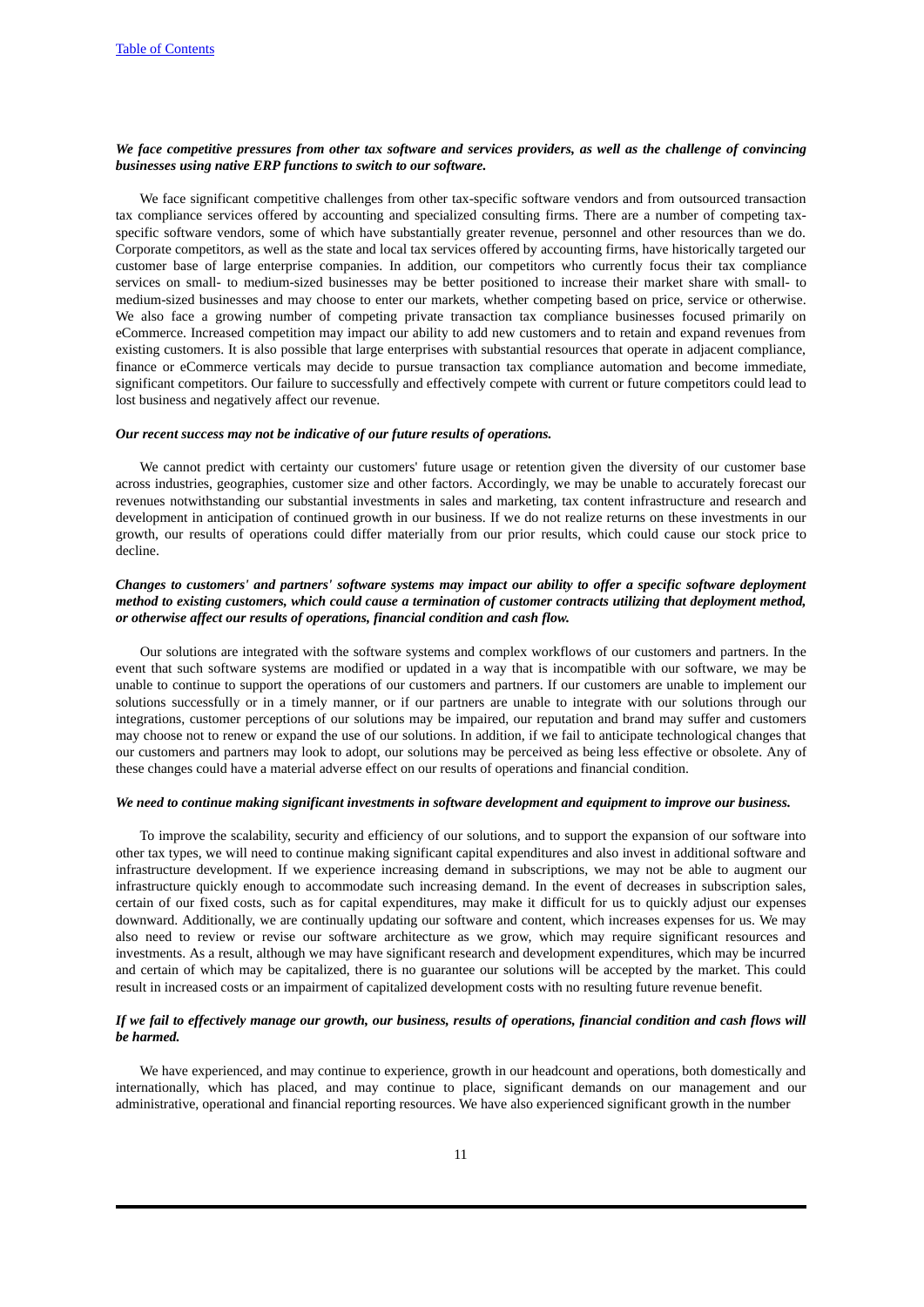of customers, number of transactions and the amount of tax content that our platform and solutions support. Our growth will require us to hire additional employees and make significant expenditures, particularly in sales and marketing but also in our technology, professional services, finance and administration teams, as well as in our facilities and infrastructure. Our ability to effectively manage our growth will also require the allocation of valuable management and employee resources and improvements to our operational and financial controls and our reporting procedures and systems. In addition, as we seek to continue to expand internationally, we will likely encounter unexpected challenges and expenses due to unfamiliarity with local requirements, practices and markets. Our expenses may increase more than we plan, and we may fail to hire qualified personnel, expand our customer base, enhance our existing software, expand our tax content, develop new solutions, integrate any acquisitions, satisfy the requirements of our existing customers, respond to competitive challenges or otherwise execute our strategies. If we are unable to effectively manage our growth, our business, results of operations, financial condition and cash flows would likely be harmed.

## Future acquisitions of, and investments in, other businesses, software, tax content or technologies may not yield expected benefits, and our inability to successfully integrate acquisitions may negatively impact our business, results of *operations, financial condition and cash flows.*

We may in the future seek to grow our operations by pursuing acquisitions of businesses, software and technologies. We may not realize the anticipated benefits, or any benefits, from future acquisitions. In addition, if we finance acquisitions by incurring debt or by issuing equity or convertible or debt securities, our existing stockholders may be diluted or we could face constraints related to covenants in the agreements governing the indebtedness, which could affect the market value of our capital stock. To the extent that the acquisition consideration is paid in the form of an earnout on future financial results, the success of such acquisition will not be fully realized by us for a period of time as it is shared with the sellers. Further, if we fail to properly evaluate and execute acquisitions or investments, our business and prospects may be seriously harmed, and the value of your investment may decline. For us to realize the benefits of future acquisitions, we must successfully integrate the acquired businesses, software or technologies with ours. This may take time and divert management's attention from our day-to-day operations, which could negatively impact our business, results of operations, financial condition and cash flows.

## *Our quarterly and annual results of operations will fluctuate in future periods.*

We will experience quarterly or annual fluctuations in our results of operations due to a number of factors, many of which are outside of our control. This makes our future results difficult to predict and could cause our results of operations to fall below expectations or our predictions. Factors that might cause quarterly or annual fluctuations in our results of operations include:

- our ability to attract new customers and retain and grow revenue from existing customers;
- our ability to maintain, expand, train and achieve an acceptable level of production from our sales and marketing teams;
- our ability to find and nurture successful sales opportunities;
- the timing of our introduction of new solutions or updates to existing solutions;
- our ability to grow and maintain our relationships with our ecosystem of third-party partners, including integration partners and referral partners;
- the success of our customers' businesses;
- the timing of large subscriptions and customer renewal rates;
- new government regulations;
- changes in our pricing policies or those of our competitors;
- the amount and timing of our expenses related to the expansion of our business, operations and infrastructure;
- any impairment of our intangible assets, capitalized software, long-lived assets and goodwill;
- any seasonality in connection with new customer agreements, as well as renewal and upgrade agreements, each of which have historically occurred at a higher rate in the fourth quarter of each year;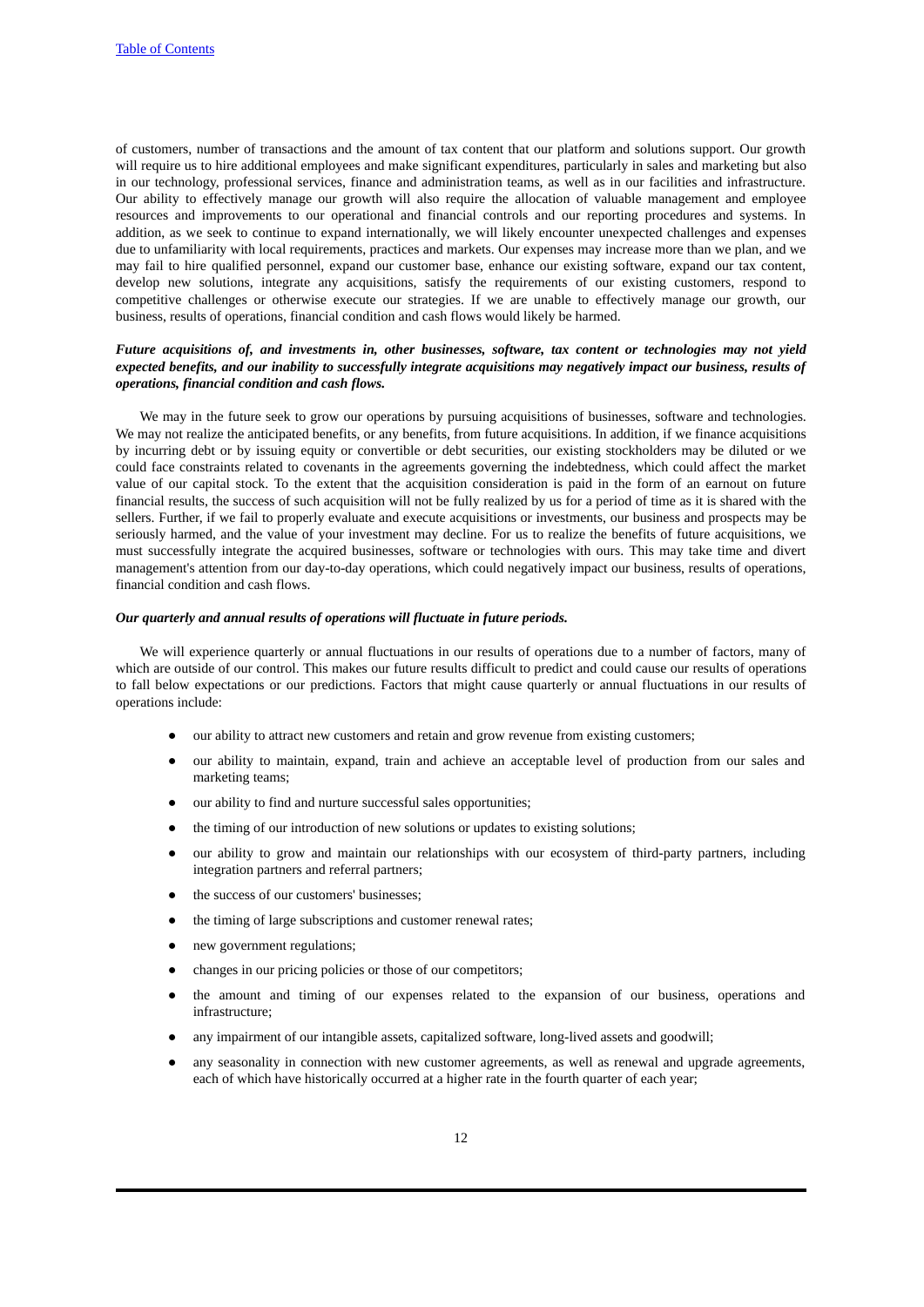- future costs related to acquisitions of content, technologies or businesses and their integration; and
- general economic conditions.

Any one of the factors above, or the cumulative effect of some or all of the factors referred to above, may result in significant fluctuations in our quarterly and annual results of operations. This variability and unpredictability could result in our failure to meet or exceed our internal operating plan. In addition, a percentage of our operating expenses is fixed in nature and is based on forecasted financial performance. In the event of revenue shortfalls, we may not be able to mitigate the negative impact on our results of operations quickly enough to avoid short-term impacts.

We generally recognize revenue from subscription fees paid by customers ratably over the subscription term. As a result, most of the subscription revenue we report in each quarter is the result of agreements entered into during previous quarters. Consequently, a decline in new or renewed subscriptions in any one quarter will not be fully reflected in our revenue results for that quarter. Any such decline, however, will negatively affect our revenue in future quarters. Our subscription model also makes it difficult for us to rapidly increase our revenue through additional sales in any period, as subscription revenue from new customers is generally recognized over the applicable subscription terms.

#### *Operating globally involves challenges that may adversely affect our ability to grow.*

We plan to continue expanding our business operations globally and to enter new markets where we have limited or no experience in marketing, selling and deploying our solutions. If we fail to deploy or manage our operations in international markets successfully, our business may suffer. In the future, as our international operations increase, or more of our expenses are denominated in currencies other than the U.S. dollar, our results of operations may become more sensitive to fluctuations in the exchange rates of the currencies in which we do business. In addition, we are subject to a variety of risks inherent in doing business internationally, including:

- political, social and economic instability;
- risks related to the legal and regulatory environment in foreign jurisdictions, including with respect to privacy, localization and content laws as well as unexpected changes in laws, regulatory requirements and enforcement due to the wide discretion given to some local lawmakers and regulators regarding the enactment, interpretation and implementation of local regulations;
- potential damage to our brand and reputation due to compliance with local laws, including potential censorship and requirements to provide user information to local authorities;
- fluctuations in currency exchange rates:
- higher levels of credit risk and payment fraud;
- complying with the tax laws and regulations of multiple tax jurisdictions;
- enhanced difficulties of integrating any foreign acquisitions;
- complying with a variety of foreign laws, including certain employment laws requiring national collective bargaining agreements that set minimum salaries, benefits, working conditions and termination requirements;
- reduced protection for intellectual property rights in some countries;
- difficulties in staffing and managing global operations and the increased travel, infrastructure and compliance costs associated with multiple international locations;
- regulations that might add difficulties in repatriating cash earned outside our core markets and otherwise prevent us from freely moving cash;
- import and export restrictions and changes in trade regulation;
- complying with statutory equity requirements;
- complying with the U.S. Foreign Corrupt Practices Act (the "FCPA"), the U.K. Bribery Act and similar laws in other jurisdictions; and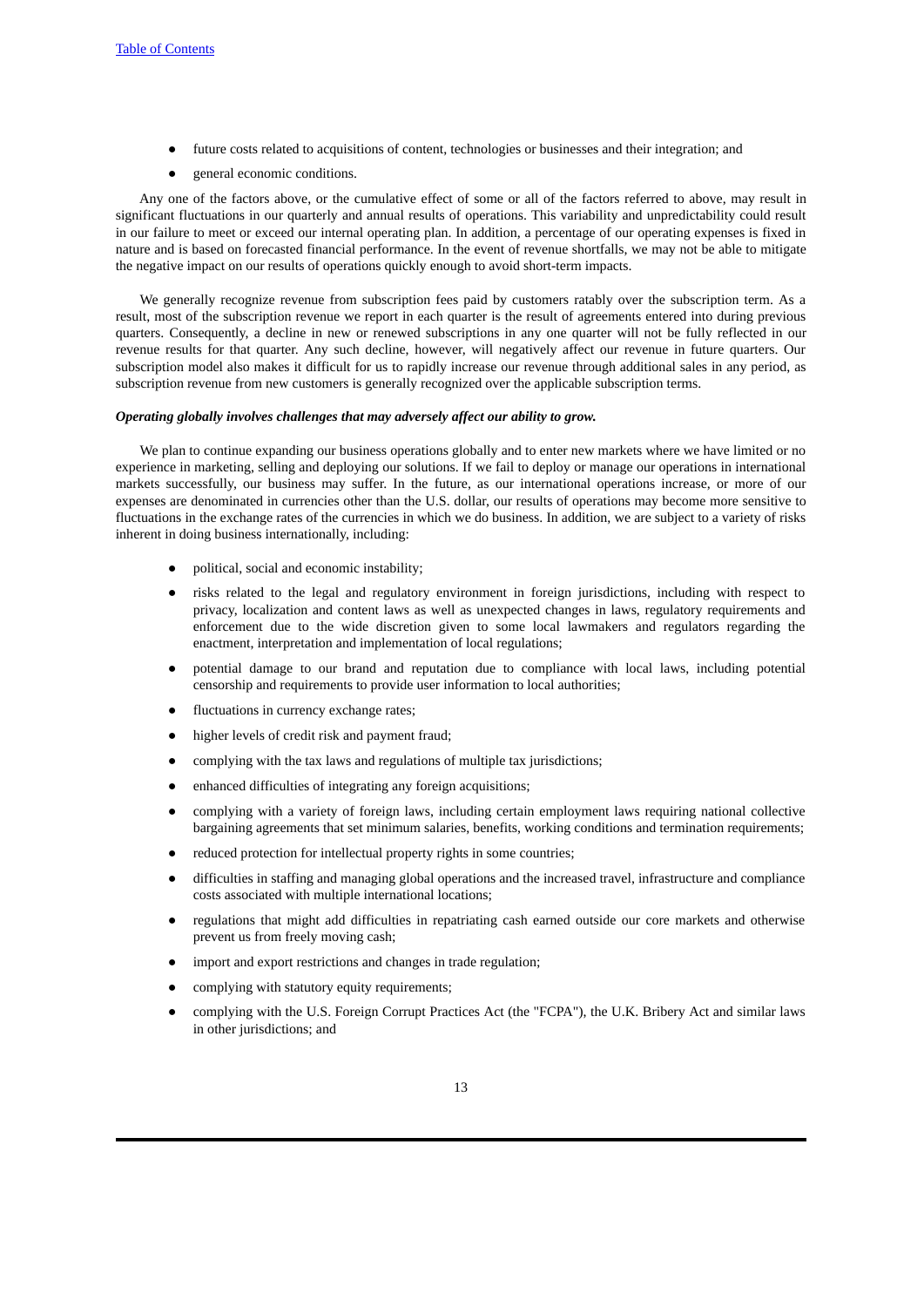complying with export controls and economic sanctions administered by the relevant local authorities, including in the U.S. and European Union, in our international business.

If we are unable to expand internationally and manage the complexity of our global operations successfully, our business could be seriously harmed.

## We hold significant amounts of money that we remit to taxing authorities on behalf of our customers, and this may expose us to liability from errors, delays, fraud or system failures, which may not be covered by insurance.

We handle significant amounts of our customers' money so that we can remit those amounts to various taxing jurisdictions on their behalf. If we make mistakes in the determination or remittance of tax payments to the appropriate jurisdictions, our reputation and results of operations could suffer. Moreover, if our banks' or our own internal compliance procedures regarding cash management fail, are hacked or sabotaged, there is a communication error of taxing jurisdiction remittance instructions between the banks' and our systems, or if our banks or we are the subject of fraudulent behavior by personnel or third parties, we could face significant financial losses. Our efforts to remit tax payments to applicable taxing jurisdictions after receiving the corresponding funds from our customers may fail, which would expose us to the financial risk of collecting from our customers after we have remitted funds on their behalf.

Additionally, we are subject to risk from concentration of cash and cash equivalent accounts, including cash from our customers that is to be remitted to taxing jurisdictions, with financial institutions where deposits routinely exceed federal insurance limits. If the financial institutions in which we deposit our customers' cash were to experience insolvency or other financial difficulty, our access to cash deposits could be limited, any deposit insurance may not be adequate, we could lose our cash deposits entirely and we could be exposed to liability to our customers. Any of these events would negatively impact our liquidity, results of operations and our reputation.

## If we are unable to successfully adapt to organizational changes and effectively implement strategic initiatives, our *reputation and results of operations could be impacted.*

We have a dynamic organization and routinely implement changes to our priorities and workforce in order to keep up with the constantly evolving market in which we operate. We expect these types of changes to continue for the foreseeable future. Our success is dependent on identifying, developing and retaining key employees to provide uninterrupted leadership and direction for our business. This includes developing organizational capabilities in key growth markets where the depth of skilled employees is limited and competition for these resources is intense. Further, business and organizational changes may result in more reliance on third parties for various services, and that reliance may increase reputational, operational and compliance risks.

## Errors in our customers' transaction tax determinations and reporting functions, or delays in the remittance of their tax *payments, could harm our reputation, results of operations and growth prospects.*

The tax determinations functions that our customers have to perform are complicated from a data management standpoint, time-sensitive and dependent on the accuracy of the database of tax content underlying our solutions. Some of our processes are not fully automated, such as our process for monitoring updates to tax rates and rules, and even to the extent our processes are automated, our solutions are not proven to be without any possibility of errors. If errors are made in our customers' tax determinations and reporting functions, or delays occur in the remittance of their tax payments, our customers may be assessed interest and penalties. Although our agreements generally have disclaimers of warranties and limit our liability, a court could determine that such disclaimers and limitations are unenforceable as a matter of law and hold us liable for these errors. Additionally, erroneous tax determinations could result in overpayments to taxing authorities that are difficult to reclaim from the applicable taxing authorities or underpayments that could result in penalties. Any history of erroneous tax determinations for our customers could also harm our reputation, could result in negative publicity, loss of or delay in market acceptance of our solutions, loss of customer renewals and loss of competitive position. In addition, our insurance coverage may not cover all amounts claimed against us if such errors or failures occur. The financial and reputational costs associated with any erroneous tax determinations may be substantial and could harm our results of operations.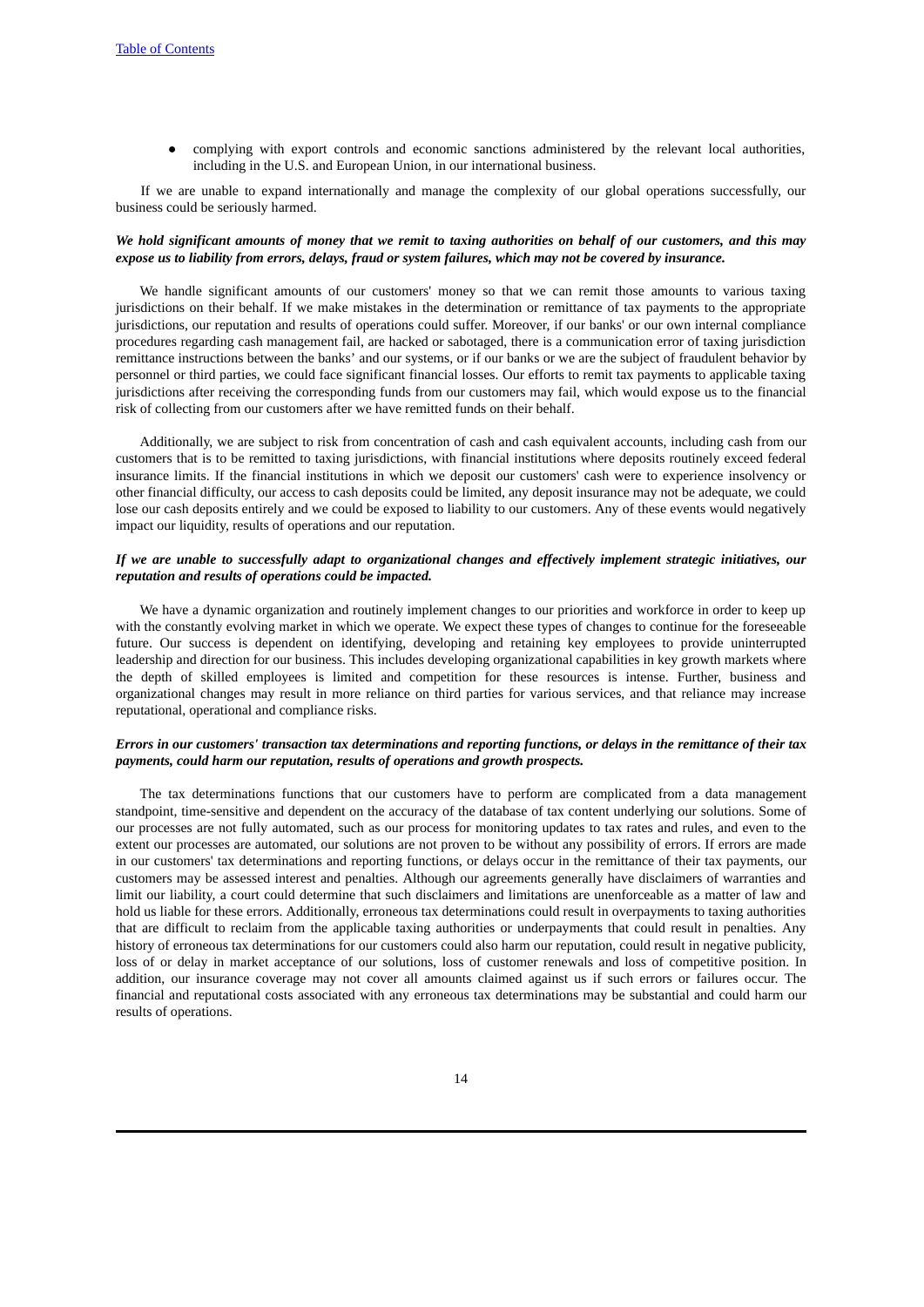## Changes in tax laws and regulations, or their interpretation or enforcement, may cause us to invest substantial amounts to modify our software, cause us to change our business model or draw new competitors to the market.

Changes in tax laws or regulations or interpretations of existing taxation requirements in the U.S. or in other countries may require us to change the manner in which we conduct some aspects of our business and could harm our ability to attract and retain customers. For example, a material portion of our revenue is generated by performing what can be complex transaction tax determinations and the corresponding preparation of tax returns and remittance of taxes. Changes in tax laws or regulations that reduce complexity or decrease the frequency of tax filings could negatively impact our revenue. In addition, there is considerable uncertainty as to if, when and how tax laws and regulations might change. As a result, we may need to invest substantial funds to modify our solutions to adapt to new tax laws or regulations. If our software solutions are not flexible enough to adapt to changes in tax laws and regulations, our financial condition and results of operations may suffer.

A number of states have considered or adopted laws that attempt to require out-of-state retailers to collect sales taxes on their behalf or to provide the jurisdiction with information enabling it to more easily collect use tax. On June 21, 2018, the U.S. Supreme Court issued its opinion in *South Dakota v. Wayfair, Inc.*, upholding South Dakota's economic nexus law, which requires certain out-of-state retailers to collect and remit sales taxes on sales into South Dakota. Following the Supreme Court's decision, certain states with pre-existing economic nexus provisions announced that they would begin enforcing these provisions on out-of-state retailers and additional states have proceeded with similar efforts. There also has been consideration of federal legislation related to taxation of interstate sales, which, if enacted into law, would place guidelines or restrictions on states' authority to require online and other out of state merchants to collect and remit indirect tax on products and services that they may sell. Similar issues exist outside of the U.S., where the application of valueadded taxes or other indirect taxes on online retailers is uncertain and evolving. The effect of changes in tax laws and regulations is uncertain and dependent on a number of factors. Depending on the content of any indirect tax legislation, the role of third-party compliance vendors may change, we may need to invest substantial amounts to modify our solutions or our business model, we could see a decrease in demand, we could see new competitors enter the market, or we could be negatively impacted by such legislation in a way not yet known.

## We are exposed to cybersecurity and data privacy risks that, if realized, could expose us to legal liability, damage our *reputation and harm our business.*

We face risks of cyber-attacks, computer hacks, theft, viruses, malicious software, phishing, employee error, denial-ofservice attacks and other security breaches that could jeopardize the performance of our software and expose us to financial and reputational harm. Any of these occurrences could create liability for us, put our reputation in jeopardy and harm our business. Such harm could be in the form of theft of our or our customers' confidential information, the inability of our customers to access our systems or the improper re-routing of customer funds through fraudulent transactions or other frauds perpetrated to obtain inappropriate payments. In some cases, we rely on the safeguards put in place by third parties to protect against security threats. These third parties, including vendors that provide products and services for our operations, could also be a source of security risk to us in the event of a failure or a security incident affecting their own security systems and infrastructure. Our network of ecosystem partners could also be a source of vulnerability to the extent their applications interface with ours, whether unintentionally or through a malicious backdoor. We do not review the software code included in third-party integrations in all instances. Because the techniques used to obtain unauthorized access or to sabotage systems change frequently and generally are not recognized until launched against a target, we or these third parties may be unable to anticipate these techniques or to implement adequate preventative measures. We have internal controls designed to prevent cyber-related frauds related to authorizing the transfer of funds, but such internal controls may not be adequate. With the increasing frequency of cyber-related frauds to obtain inappropriate payments and other threats related to cyber-attacks, we may find it necessary to expend resources to remediate cyber-related incidents or to enhance and strengthen our cybersecurity. Our remediation efforts may not be successful and could result in interruptions, delays or cessation of service. Although we have insurance coverage for losses associated with cyber-attacks, as with all insurance policies, there are coverage exclusions and limitations, and our coverage may not be sufficient to cover all possible claims, and we may still suffer losses that could have a material adverse effect on our reputation and business.

Our customers provide us with information that our solutions store, some of which may be confidential information about them or their financial transactions. In addition, we store personal information about our employees and, to a lesser extent, those who purchase products or services from our customers. We have security systems and information technology infrastructure designed to protect against unauthorized access to such information. The security systems and infrastructure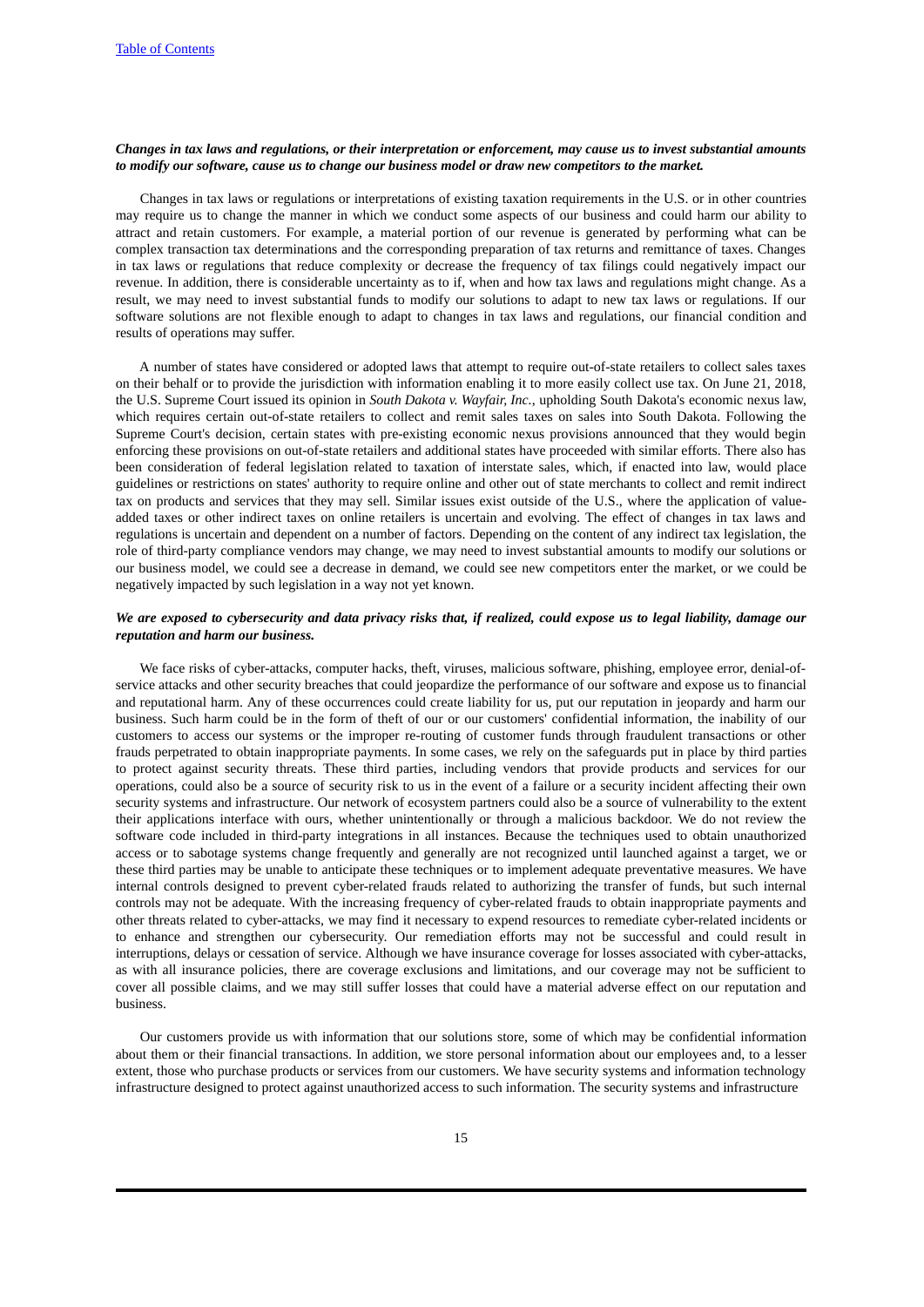we maintain may not be successful in protecting against all security breaches and cyber-attacks, social-engineering attacks, computer break-ins, theft and other improper activity. Threats to our information technology security can take various forms, including viruses, worms and other malicious software programs that attempt to attack our solutions or platform or to gain access to the data of our customers or their customers. Like other companies, we have on occasion and will continue to experience threats to our data and systems. Any significant data breach could result in the loss of business, litigation and regulatory investigations, loss of customers and fines and penalties that could damage our reputation and brand and adversely affect the growth of our business.

## We may become involved in material legal proceedings and audits, the outcomes which could adversely affect our *business, results of operations, financial condition and cash flows.*

From time to time, we are involved in claims, suits, investigations, audits and proceedings arising in the ordinary course of our business, and we may in the future become involved in legal proceedings and audits that could have a material adverse effect on our business, results of operations, financial condition and cash flows. Claims, suits, investigations, audits and proceedings are inherently difficult to predict and their results are subject to significant uncertainties, many of which are outside of our control. Regardless of the outcome, such legal proceedings could have a negative impact on us due to legal costs, diversion of management resources and other factors. In addition, it is possible that a resolution of one or more such proceedings could result in reputational harm, substantial settlements, judgments, fines or penalties, criminal sanctions, consent decrees or orders preventing us from offering certain features, functionalities, products or services, requiring us to change our development process or other business practices.

There is also inherent uncertainty in determining reserves for these matters. There is significant judgment required in the analysis of these matters, including assessing the probability of potential outcomes and determining whether a potential exposure can be reasonably estimated. Further, it may take time to develop factors on which reasonable judgments and estimates can be based. If we fail to establish appropriate reserves, our business could be negatively impacted.

## Undetected errors, bugs or defects in our software could harm our reputation or decrease market acceptance of our *software, which would harm our business and results of operations.*

Our software may contain undetected errors, bugs or defects. We have experienced these errors, bugs or defects in the past in connection with new software and software upgrades and we expect that errors, bugs or defects may be found from time to time in the future in new or enhanced software after their commercial release. Our software is often used in connection with large-scale computing environments with different operating systems, system management software, equipment and networking configurations, which may cause or reveal errors or failures in our software or in the computing environments in which they are deployed. Despite testing by us, errors, bugs or defects may not be found in our software until they are used by our customers. In the past, we have discovered errors, bugs and defects in our software after they have been deployed to customers.

Any errors, bugs, defects, disruptions in service or other performance problems with our software may damage our customers' businesses and could hurt our reputation, brand and business. We may also be required, or may choose, for customer relations or other reasons, to expend additional resources to correct actual or perceived errors, bugs or defects in our software. If errors, bugs or defects are detected or perceived to exist in our software, we may experience negative publicity, loss of competitive position or diversion of the attention of our key personnel, our customers may delay or withhold payment to us or elect not to renew their subscriptions, or other significant customer relations problems may arise. We may also be subject to liability claims for damages related to errors, bugs or defects in our software. A material liability claim or other occurrence that harms our reputation or decreases market acceptance of our software may harm our business and results of operations.

## Our software utilizes open-source software, and any defects or security vulnerabilities in the open-source software could *negatively affect our business.*

Certain of our software employs open-source software and we expect to use open-source software in the future. To the extent that our software depends upon the successful operation of open-source software, any undetected errors or defects in this open-source software could prevent the deployment or impair the functionality of our software, delay the introduction of new solutions, result in a failure of our software, and injure our reputation. For example, undetected errors or defects in open-source software could render it vulnerable to breaches or security attacks, and, in conjunction, make our systems more vulnerable to data breaches.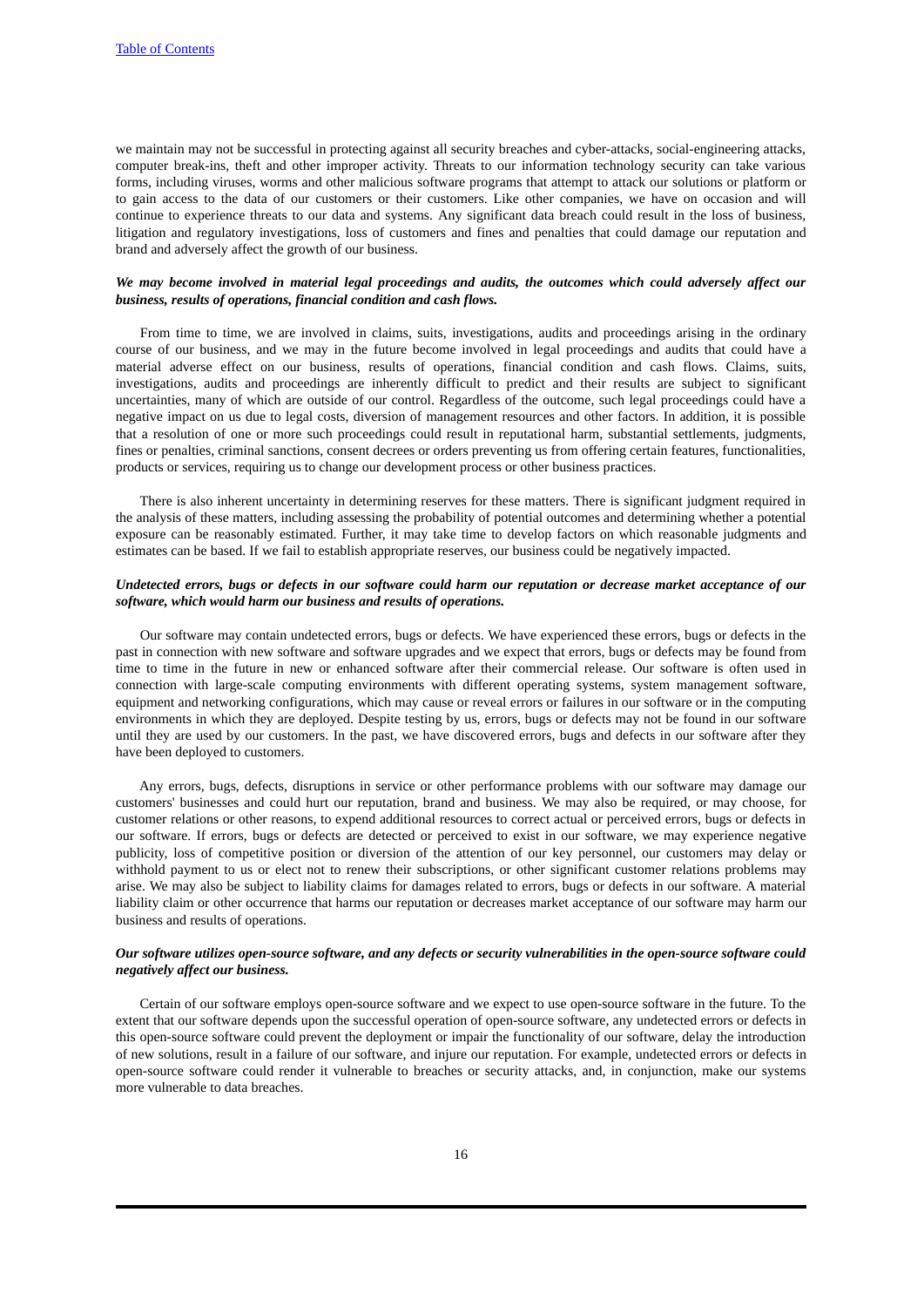In addition, the terms of various open-source licenses have not been interpreted by U.S. courts, and there is a risk that such licenses could be construed in a manner that imposes unanticipated conditions or restrictions on our ability to market certain of our software solutions. Some open-source licenses might require us to make our source code available for no cost, to make publicly available source code for modifications or derivative works that we create based upon, incorporating or using the open-source software, and/or to license such modifications or derivative works under the terms of the particular open-source license. While we try to insulate our proprietary code from the effects of such open-source license provisions, we cannot guarantee we will be successful. In addition to risks related to open-source license requirements, usage of open-source software can lead to greater risks than use of third-party commercial software, as open-source licensors generally do not provide warranties or controls on the origin of the software. Many of the risks associated with usage of open-source software cannot be eliminated and could negatively affect our business, financial condition and results of operations.

#### We rely on third-party data centers, systems and technologies to operate our business, and interruptions or performance *problems with these third-party providers may adversely affect our business and results of operations.*

We rely on data centers and other technologies and services provided by third parties in order to operate our business. If any of these services becomes unavailable or otherwise is unable to serve our requirements, there could be interruptions to our software and provision of services to our customers. Our business depends on our ability to protect the growing amount of information stored in data centers and related systems, offices and hosting facilities against damage from earthquakes, floods, fires, other extreme weather conditions, power loss, telecommunications failures, hardware failures, viruses, terrorist attacks, acts of war, unauthorized electronic or physical intrusion, overload conditions and other events. If our data centers or related systems fail to operate properly or become disabled even for a brief period of time, we could suffer financial loss, a disruption of our business, liability to customers or damage to our reputation. Our response to any type of disaster may not be successful in preventing the loss of customer data, service interruptions, disruptions to our operations or damage to our important facilities. Our data center providers have no obligations to renew their agreements with us on commercially reasonable terms, or at all, and it is possible that we will not be able to switch our operations to another provider in a timely and cost-effective manner should the need arise. If we are unable to renew our agreements with these providers on commercially reasonable terms, or if in the future we add additional data center facility providers, we may face additional costs or expenses or downtime, which could harm our business.

We also rely on computer hardware purchased or leased from, software licensed from, content licensed from and services provided by a variety of third parties, which include database, operating system, virtualization software, tax requirement content and geolocation content and services. Any errors, bugs or defects in such third-party hardware, software, content or services could result in errors or a failure of our solutions, which could harm our business. In the future, we might need to license other hardware, software, content or services to enhance our solutions and meet evolving customer requirements. Any inability to license or otherwise obtain such hardware or software could result in a reduction in functionality, or errors or failures of our products, until equivalent technology is either developed by us or, if available, is identified, obtained through purchase or license, and integrated into our solutions, any of which may reduce demand for our solutions and increase our expenses. In addition, third-party licenses may expose us to increased risks, including risks associated with the integration of new technology, the diversion of resources from the development of our own proprietary technology, and our inability to generate revenue from new technology sufficient to offset associated acquisition and maintenance costs, all of which may increase our expenses and harm our results of operations.

#### *If we fail to effectively protect, maintain and enhance our brand, our business may suffer.*

As a leader in our industry for over 40 years, our brand is one of our most valuable assets, and any failure to protect our brand could cause our business to suffer. In addition, the promotion of our brand requires us to make substantial expenditures, and we anticipate that the expenditures will increase as our market becomes more competitive and as we expand into new regions. The demand for and cost of online and traditional advertising have been increasing and may continue to increase. Our brand promotion efforts will require investment not just in our indirect tax solutions, but also in our full suite of software and services. To the extent that these activities yield increased revenue, this revenue may not offset the increased expenses we incur. If we do not successfully maintain and enhance our brand, our business may not grow, we may have reduced pricing power relative to competitors and we could lose customers or fail to attract potential new customers, all of which would adversely affect our business, results of operations, financial condition and cash flows.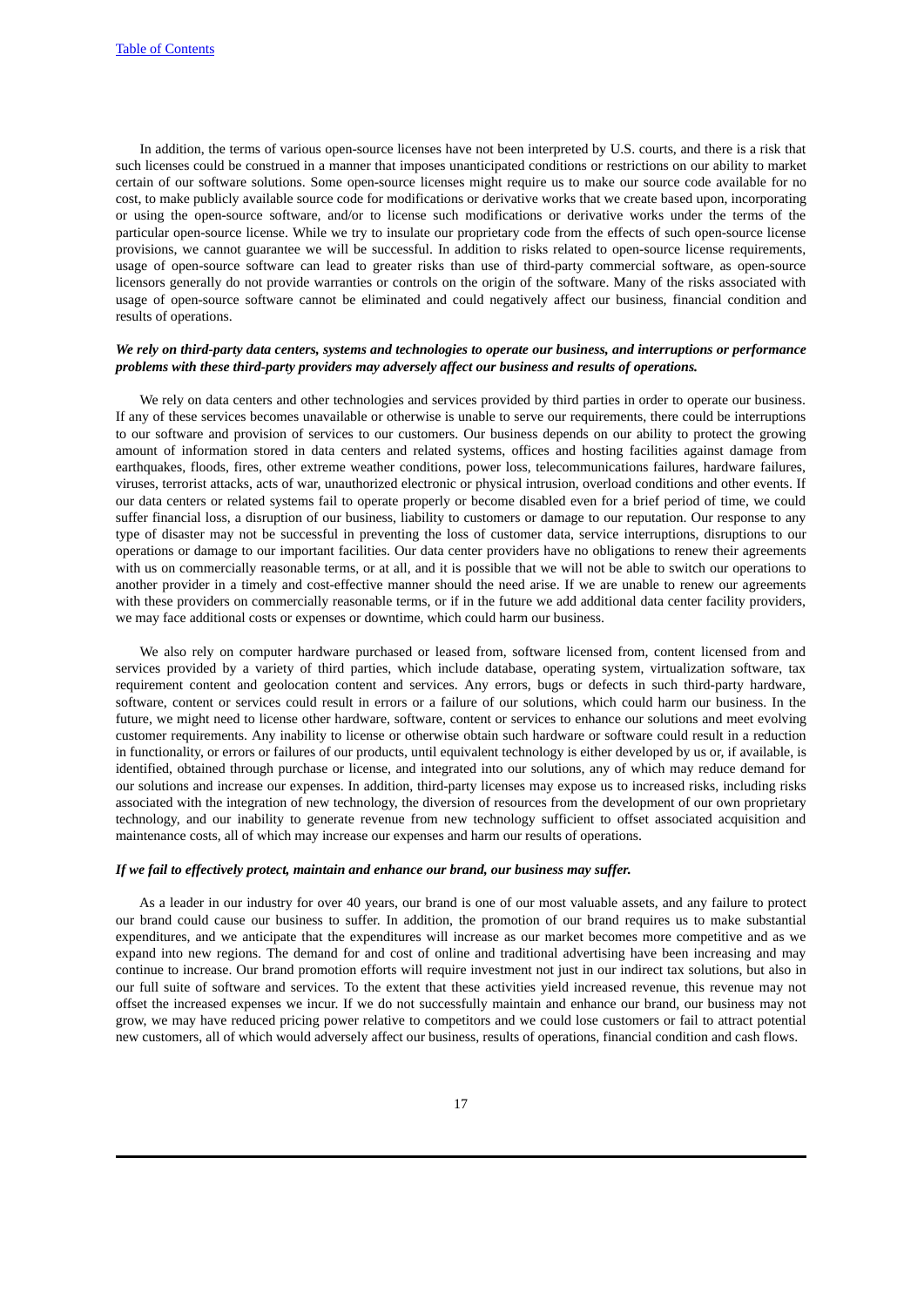## Changes in the application, scope, interpretation or enforcement of laws and regulations pertaining to our operations may harm our business or results of operations, subject us to liabilities and require us to implement new compliance *programs or business methods.*

We perform a number of critical business functions for our customers, including remittance of the taxes our customers owe to taxing authorities. Our electronic payment of customers' taxes may be subject to federal or state laws or regulations relating to money transmission. The Federal Bank Secrecy Act requires that financial institutions, of which money transmitters are a subset, register with the U.S. Department of Treasury's Financial Crimes Enforcement Network and maintain policies and procedures reasonably designed to monitor, identify, report and, where possible, avoid money laundering and criminal or terrorist financing by customers. Most U.S. states also have laws that apply to money transmitters, and impose various licensure, examination and bonding requirements on them. We believe these federal and state laws and regulations were not intended to cover the business activity of remitting transaction taxes that taxpayers owe to the various states and localities. However, if federal or state regulators were to apply these laws and regulations to this business activity, whether through expansion of enforcement activities, new interpretations of the scope of certain of these laws or regulations or of available exemptions, or if our activities are held by a court to be covered by such laws or regulations, we could be required to expend time, money and other resources to deal with enforcement actions and any penalties that might be asserted, to institute and maintain a compliance program specific to money transmission laws, and possibly to change aspects of how we conduct our business to achieve compliance or minimize regulation. Application of these laws to our business could also make it more difficult or costly for us to maintain our banking relationships. Financial institutions may also be unwilling to provide banking services to us due to concerns about the large dollar volume moving in and out of our accounts on behalf of our customers in the ordinary course of our business. As we continue to expand the solutions we offer and the jurisdictions in which we offer them, we could become subject to other licensing, examination or regulatory requirements relating to financial services.

Determining the taxes owed by our customers involves providing solutions tailored to the types and prices of products our customers sell, as well as information regarding addresses that products are shipped from and delivered to. Numerous federal, state and local laws and regulations govern the collection, dissemination, use and safeguarding of personal information and other data, the scope of which is changing, subject to differing interpretations, and which may be costly to comply with, inconsistent between jurisdictions or conflicting with other rules. We may be subject to these laws in certain circumstances. Most states have also adopted laws that require notice be given to affected consumers in the event of a security breach. In the event of a security breach, our compliance with these laws may subject us to costs associated with notice and remediation, as well as potential investigations from federal regulatory agencies and state attorneys general. A failure on our part to safeguard consumer data adequately or to destroy data securely may subject us, depending on the personal information in question, to costs associated with notice and remediation, as well as to potential regulatory investigations or enforcement actions, and possibly to civil liability, under federal or state data security or unfair practices or consumer protection laws. If federal or state regulators were to expand their enforcement activities or change their interpretation of the applicability of these laws, or if new laws regarding privacy and protection of consumer data were to be adopted, the burdens and costs of complying with them could increase significantly, negatively affecting our results of operations and possibly the manner in which we conduct our business. For example, the European Union's General Data Protection Regulation requires certain operational changes for companies that receive or process personal data of residents of the EU and includes significant penalties for noncompliance. In addition, other governmental authorities around the world are considering implementing similar types of legislative and regulatory proposals concerning data protection. We may incur significant costs to comply with these mandatory privacy and security standards.

#### *If economic conditions worsen, it may negatively affect our business and financial performance.*

Our financial performance depends, in part, on the state of the economy, both in the U.S. and globally. Declining levels of economic activity may lead to declines in spending and customer revenue, which may result in decreased revenue for us. Concern about the strength of the economy may slow the rate at which businesses of all sizes are willing to hire an outside vendor to perform the determination and remittance of their transaction taxes and filing of related returns. If our customers and potential customers experience financial hardship as a result of a weak economy, industry consolidation or other factors, the overall demand for our solutions could decrease. If economic conditions worsen, our business, results of operations, financial condition and cash flows could be harmed.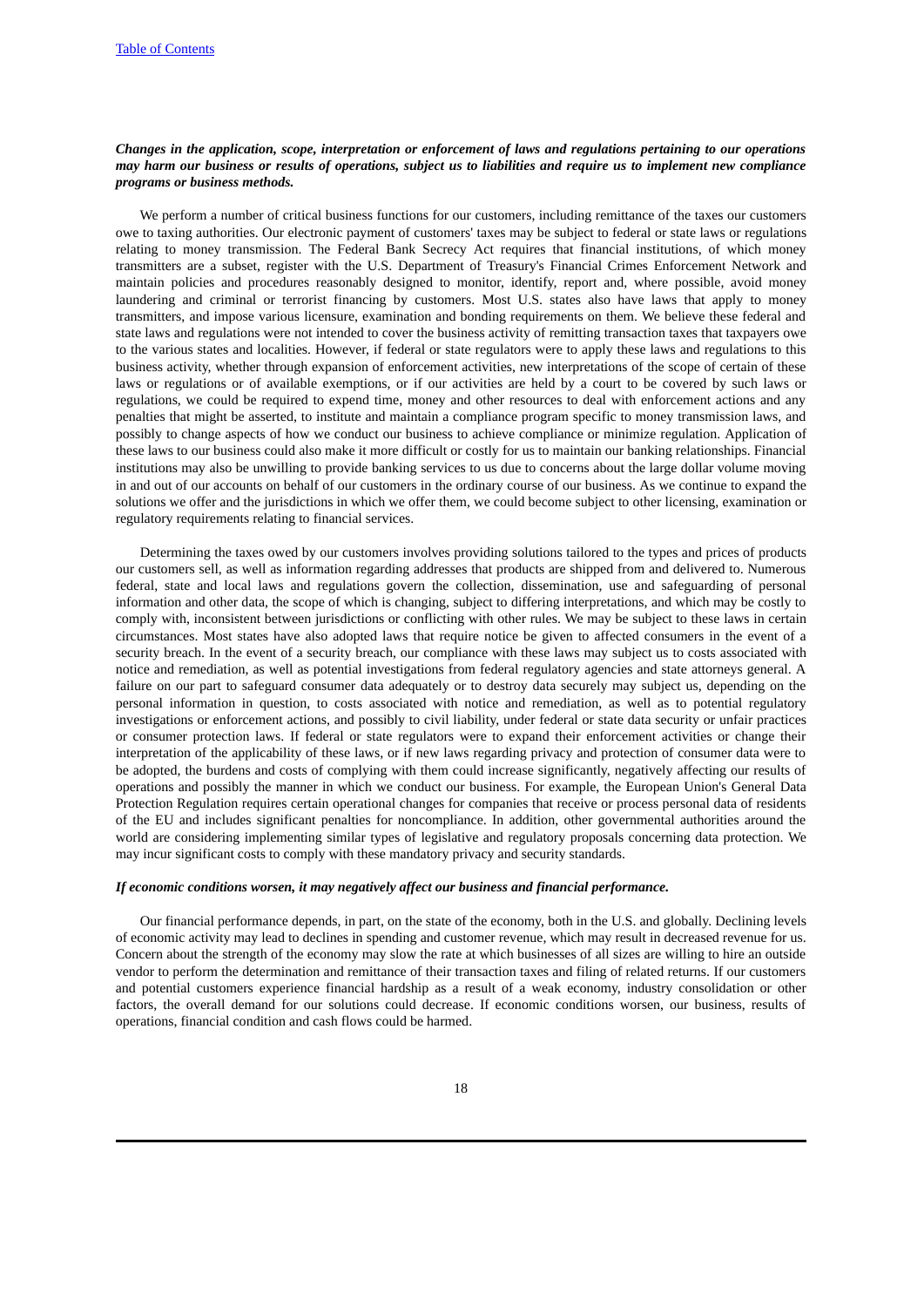## Natural disasters, epidemic outbreaks, terrorist acts and political events could disrupt business and result in lower sales *and otherwise have a material adverse effect on our business, financial performance and results of operations.*

The occurrence of one or more major natural disasters, unusual weather conditions, epidemic outbreaks, terrorist attacks or disruptive political events, each of which is out of our control, may result in reduced consumer and supplier spending and transactions, which in turn could cause our revenues to decline and our business to suffer. Natural disasters including tornados, hurricanes, floods and earthquakes may damage the facilities of our customers or those of their suppliers or retailers or their other operations, which could lead to reduced revenue for our customers and thus could result in declines in our revenue that is aligned with customer transaction volume. In addition, a global epidemic outbreak may have a material adverse effect on global economic conditions, consumer spending and the stability of global financial markets. For example, in December 2019, a novel strain of coronavirus ("COVID-19") appeared. The COVID-19 pandemic is continuing to have widespread, ongoing rapidly evolving and unpredictable impacts on global society, economies, financial markets and business practices. Federal and state governments have implemented measures in an effort to contain the virus, including social distancing, travel restrictions, border closures, limitations on public gatherings, work-from-home, supply chain logistical changes and closure of non-essential businesses. To protect the health and wellbeing of our employees and customers, substantial modifications were made to employee travel policies, our offices were closed and employees advised to work-from-home and conferences and other marketing events were cancelled or shifted to virtual-only. These protective actions remain in place to date. The COVID-19 pandemic has impacted and may continue to adversely impact our operations, including our employees, customers and partners, and there continues to be substantial uncertainty in the nature and degree of its continued effects over time. The extent to which the COVID-19 pandemic impacts our business going forward will depend on numerous evolving factors that cannot reliably be predicted, including (i) the duration and scope of the pandemic; (ii) governmental, business, and individuals' actions in response to the pandemic; (iii) the global availability and efficacy of a COVID-19 vaccine; and (iv) the impact on economic activity, including the ongoing possibility of recession or financial market instability. These factors may adversely impact consumer, business and government spending on technology as well as customers' ability to pay for our products and services on an ongoing basis. Similarly, terrorist attacks or disruptive political events, such as the imposition of retaliatory tariffs or governmental trade or price manipulation, could cause our customers, or their customers, to defer spending plans or otherwise reduce their economic activity. If any of the foregoing risks were to be realized, it could have a material adverse effect on or business, financial performance and results of operations.

#### We are subject to anti-corruption, anti-bribery and similar laws and noncompliance with such laws can subject us to *criminal penalties or significant fines and harm our business and reputation.*

We are subject to requirements under the U.S. Treasury Department's Office of Foreign Assets Control, anticorruption, anti-bribery and similar laws, such as the FCPA, the U.S. domestic bribery statute contained in 18 U.S.C. § 201, the U.S. Travel Act, the USA PATRIOT Act, the U.K. Bribery Act 2010, and other anti-corruption, anti-bribery and antimoney laundering laws in countries in which we conduct activities. Anti-corruption and anti-bribery laws have been enforced aggressively in recent years and are interpreted broadly and prohibit companies and their employees and agents from promising, authorizing, making, offering or providing anything of value to a "foreign official" for the purposes of influencing official decisions or obtaining or retaining business, or otherwise obtaining favorable treatment. As we increase our international operations, our risks under these laws may increase. Non-compliance with these laws could subject us to investigations, sanctions, settlements, prosecution, other enforcement actions, disgorgement of profits, significant fines, damages, other civil and criminal penalties or injunctions, adverse media coverage and other consequences. Any investigations, actions or sanctions could harm our business, results of operations, financial condition and cash flows.

In addition, in the future we may use third parties to sell access to our software and conduct business on our behalf abroad. We or such future third-party intermediaries may have direct or indirect interactions with officials and employees of government agencies or state-owned or affiliated entities, and we can be held liable for the corrupt or other illegal activities of such future third-party intermediaries, and our employees, representatives, contractors, partners and agents, even if we do not explicitly authorize such activities. We cannot provide assurance that our internal controls and compliance systems will always protect us from liability for acts committed by employees, agents or business partners of ours (or of businesses we acquire or partner with) that would violate U.S. and/or non-U.S. laws, including the laws governing payments to government officials, bribery, fraud, kickbacks, false claims, pricing, sales and marketing practices, conflicts of interest, competition, employment practices and workplace behavior, export and import compliance, economic and trade sanctions, money laundering, data privacy and other related laws. Any such improper actions or allegations of such acts could subject us to significant sanctions, including civil or criminal fines and penalties, disgorgement of profits,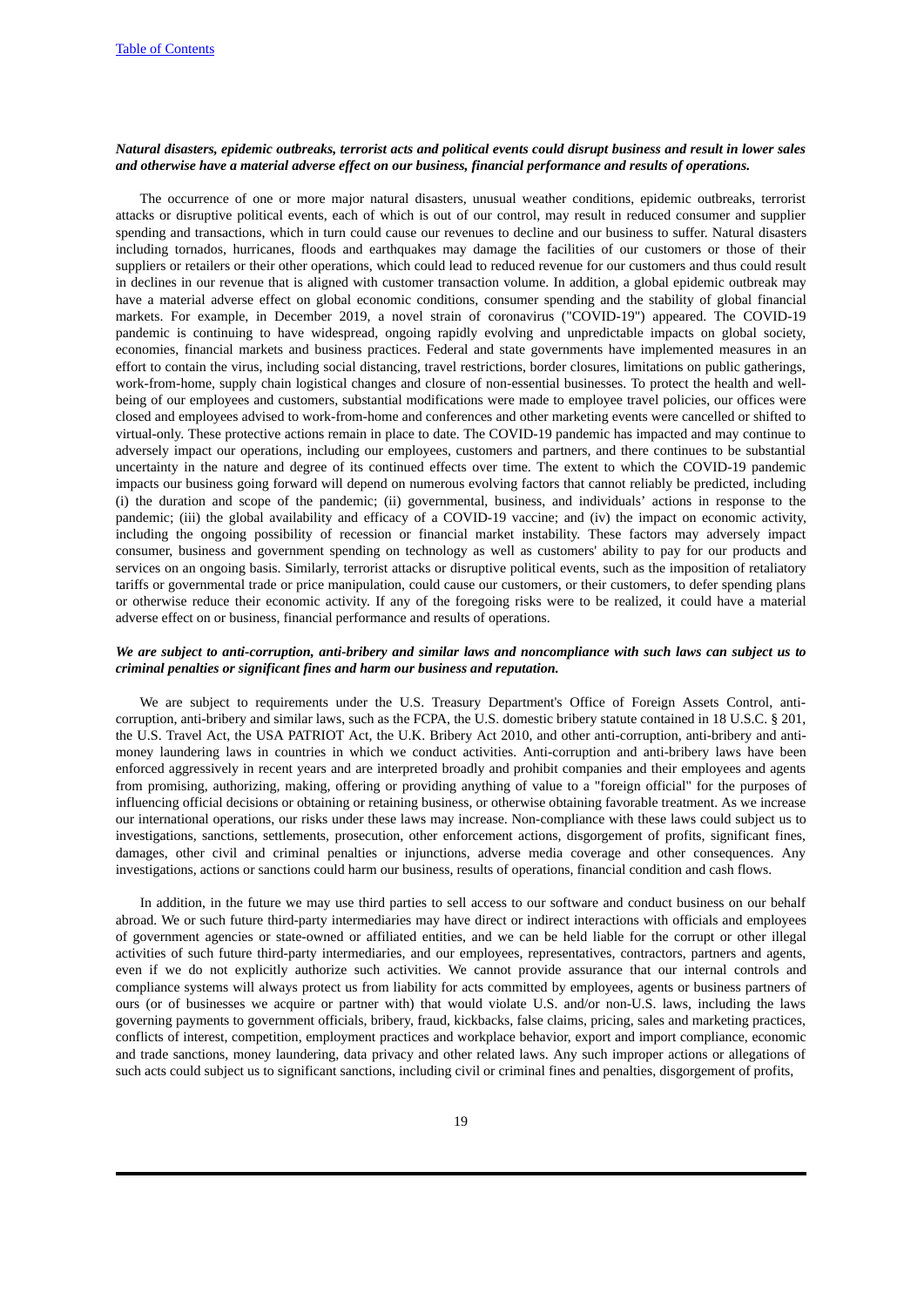injunctions and debarment from government contracts, as well as related stockholder lawsuits and other remedial measures, all of which could adversely affect our reputation, business, results of operations and financial condition.

Any violation of economic and trade sanction laws, export and import laws, the FCPA or other applicable anticorruption laws or anti-money laundering laws could also result in whistleblower complaints, adverse media coverage, investigations and severe criminal or civil sanctions, any of which could have a materially adverse effect on our reputation, business, results of operations and prospects.

## Our ability to protect our intellectual property is limited, and we may be subject to claims of infringement by third *parties.*

Our success depends, in part, upon our proprietary technology, processes, trade secrets, and other proprietary information and our ability to protect this information from unauthorized disclosure and use. We primarily rely upon a combination of copyright, trademark and trade secret laws, as well as confidentiality procedures, contractual provisions and other similar measures to protect our proprietary or confidential information and intellectual property. Our trademarks and service marks include VERTEX<sup>™</sup> and O Series™, which is our flagship indirect tax solution. Despite our efforts to protect our proprietary rights and intellectual property, unauthorized parties may attempt to copy aspects of our solutions or to obtain and use information that we regard as proprietary, and third parties may attempt to independently develop similar technology, policing unauthorized use of our technology and intellectual property rights may be difficult and may not be effective.

In addition, third parties may claim infringement by us with respect to current or future solutions or other intellectual property rights. The software and technology industries are characterized by the existence of a large number of patents, trademarks and copyrights and by frequent litigation based on allegations of infringement or other violations of intellectual property rights. The outcome of any claims or litigation, regardless of the merits, is inherently uncertain. Any claims and lawsuits to enforce our intellectual property rights or to defend ourselves against claims of infringement of third-party intellectual property rights, and the disposition of such claims and lawsuits, whether through settlement or licensing discussions, or litigation, could be time-consuming and expensive to resolve, divert management attention from executing our strategies, result in efforts to enjoin our activities, lead to attempts on the part of other parties to pursue similar claims, and, in the case of intellectual property claims, require us to change our technology, change our business practices, pay monetary damages, or enter into short- or long-term royalty or licensing agreements. Any adverse determination related to intellectual property claims or other litigation could prevent us from offering our solutions to others, could be material to our financial condition or cash flows, or both, or could otherwise harm our results of operations.

## *Our ability to obtain additional capital on commercially reasonable terms may be limited.*

We intend to continue to make investments to support our business growth and may require additional funds, beyond those generated by our initial public offering or available under our existing credit facility, to respond to business challenges, including to better support and serve our customers, develop new software or enhance our existing solutions, expand our tax content, improve our operating and technology infrastructure or acquire complementary businesses and technologies. Accordingly, we may need to engage in public or private equity, equity-linked or debt financings to secure additional funds. If we raise additional funds through future issuances of equity or convertible debt securities, our existing stockholders could suffer significant dilution, and any new equity securities we issue could have rights, preferences and privileges superior to those of holders of our Class A common stock. Any debt financing that we secure in the future could involve restrictive covenants relating to our capital raising activities and other financial and operational matters, including the ability to pay dividends. This may make it more difficult for us to obtain additional capital and to pursue business opportunities, including potential acquisitions. We may not be able to obtain additional financing on terms favorable to us, if at all. If we are unable to obtain adequate financing on terms satisfactory to us when we require it, our ability to continue to support our business growth and respond to business challenges could be significantly impaired, and our business and prospects could be adversely affected.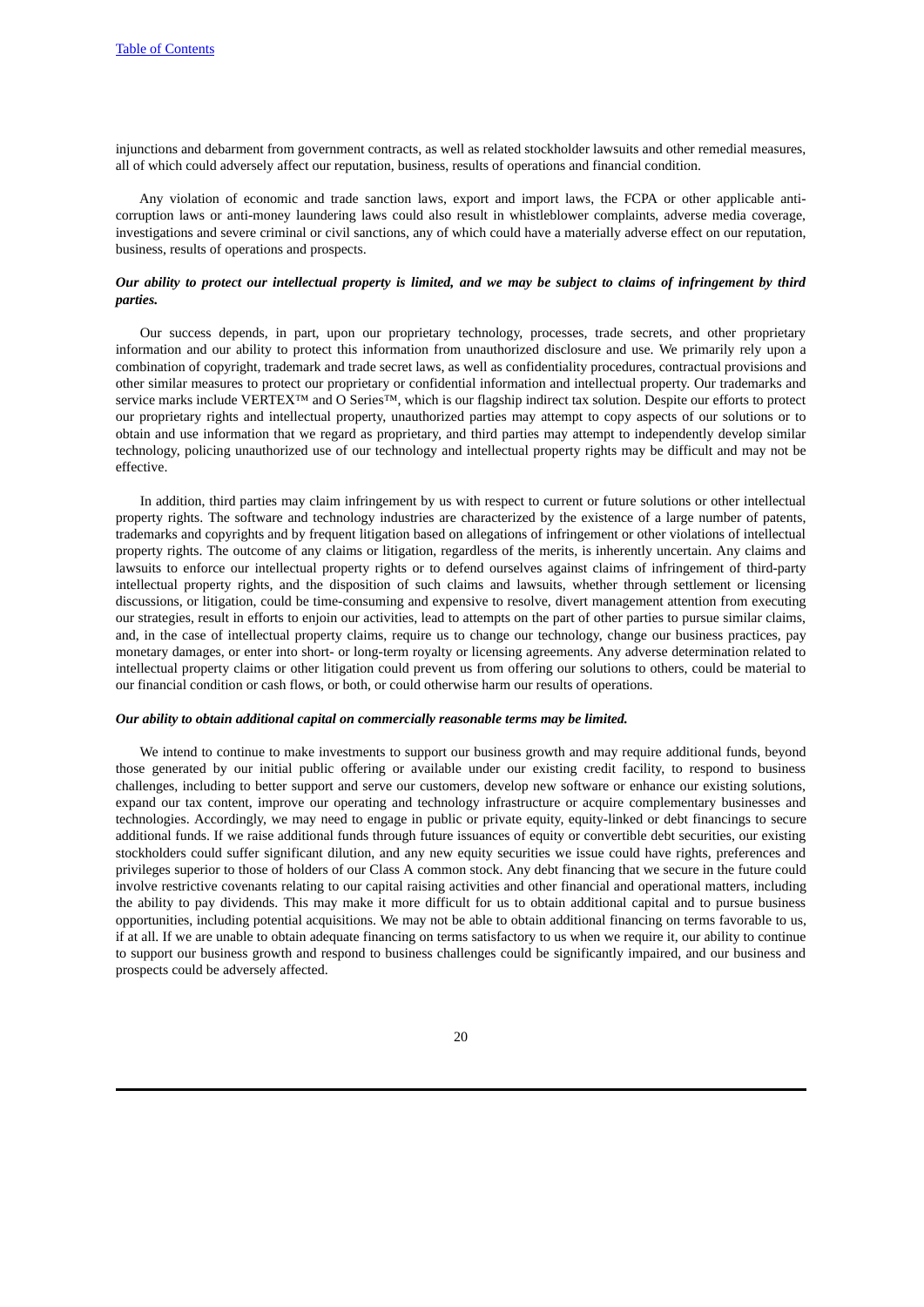## If we fail to maintain an effective system of disclosure controls and internal control over financial reporting, or fail to remediate any material weaknesses in our internal controls over financial reporting, our ability to produce timely and *accurate financial statements or comply with applicable regulations could be impaired.*

Ensuring that we have adequate internal financial and accounting controls and procedures in place to produce accurate financial statements on a timely basis is a costly and time-consuming effort that needs to be re-evaluated frequently. The rapid growth of our operations and our recent transition to a publicly traded company has created a need for additional resources within the accounting and finance functions due to the increasing need to produce timely financial information and to ensure a level of segregation of duties customary for a U.S. public company. We continue to reassess the sufficiency of finance personnel in response to these increasing demands and expectations.

Our management is responsible for establishing and maintaining adequate internal control over financial reporting to provide reasonable assurance regarding the reliability of our financial reporting and the preparation of financial statements for external purposes in accordance with generally accepted accounting principles. Our management does not expect that our internal control over financial reporting will prevent or detect all errors and all fraud. A control system, no matter how well designed and operated, can provide only reasonable, not absolute, assurance that the control system's objectives will be met. Because of the inherent limitations in all control systems, no evaluation of controls can provide absolute assurance that misstatements due to error or fraud will not occur or that all control issues and instances of fraud, if any, within our company will have been detected.

We previously identified and disclosed certain material weaknesses in our internal control over financial reporting in our Annual Report on Form 10-K for the year ended December 31, 2020. These material weaknesses have since been remediated, but additional material weaknesses or significant deficiencies may be discovered in the future. If we identify additional material weaknesses in our internal control over financial reporting, our management will be unable to assert that our disclosure controls and procedures and our internal control over financial reporting is effective. If we are unable to assert that our internal control over financial reporting is effective, or if our independent registered public accounting firm is unable to express an unqualified opinion as to the effectiveness of our internal control over financial reporting, investors may lose confidence in the accuracy and completeness of our financial reports, the market price of our common stock could be adversely affected and we could become subject to litigation or investigations by NASDAQ, the SEC, or other regulatory authorities, which could require additional financial and management resources.

## The price of our Class A common stock may fluctuate significantly, and you could lose all or part of your investment.

The market price of our Class A common stock is likely to be volatile and could be subject to wide fluctuations in response to many risk factors listed in this section, and others beyond our control, including:

- actual or anticipated fluctuations in our results of operations and financial condition;
- variance in our financial performance from expectations of securities analysts;
- changes in our software subscription revenue;
- changes in our projected operating and financial results;
- changes in tax laws or regulations;
- announcements by us or our competitors of significant business developments, acquisitions or new offerings;
- our involvement in any litigation;
- our sale of our Class A common stock or other securities in the future;
- changes in senior management or key personnel;
- the trading volume of our Class A common stock;
- changes in the anticipated future size and growth rate of our market; and
- general economic, regulatory and market conditions.

The stock markets have historically experienced price and volume fluctuations that at times have been extreme and have affected and continue to affect the market prices of equity securities of many companies. These fluctuations have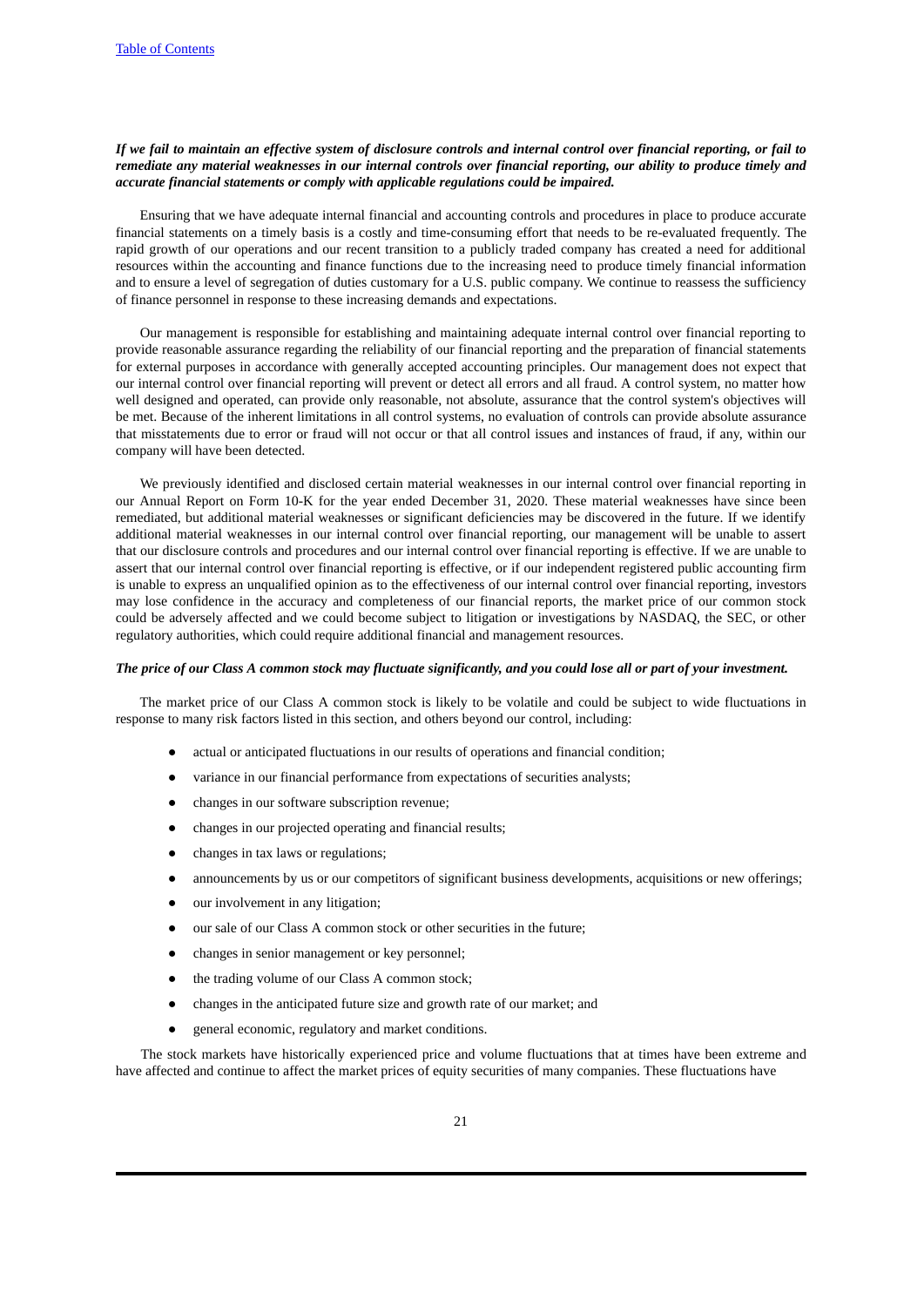often been unrelated or disproportionate to the operating performance of those companies. Broad market and industry fluctuations, as well as general economic, political, regulatory and market conditions, may negatively impact the market price of our Class A common stock. If the market price of our Class A common stock falls below your investment price, you may lose some or all of your investment. In the past, companies that have experienced volatility in the market price of their securities have been subject to securities class action litigation. We may be the target of this type of litigation in the future, which could result in substantial costs and divert our management's attention.

## We are a "controlled company" within the meaning of the NASDAQ Rules and, as a result, expect to qualify for, and intend to rely on, exemptions from certain corporate governance requirements. You will not have the same protections *afforded to stockholders of companies that are subject to such requirements.*

Our current principal stockholders beneficially own a majority of the combined voting power of all classes of our outstanding voting stock; thus, we are a controlled company within the meaning of the NASDAQ Rules, which state a company with more than 50% of the voting power held by another person or group of persons acting together is a controlled company and may elect not to comply with certain corporate governance requirements, including the requirements that:

- a majority of the board of directors consist of independent directors as defined under the rules of the NASDAQ Global Market;
- the nominating and governance committee be composed entirely of independent directors with a written charter addressing the committee's purpose and responsibilities; and
- the compensation committee be composed entirely of independent directors with a written charter addressing the committee's purpose and responsibilities.

These requirements will not apply to us as long as we remain a controlled company. We have elected to take advantage of the exemption from the requirement that a majority of our board of directors consist of independent directors and that our nominating and corporate governance committee consist entirely of independent directors. Accordingly, you may not have the same protections afforded to stockholders of companies that are subject to all of the corporate governance requirements of the NASDAQ Global Market.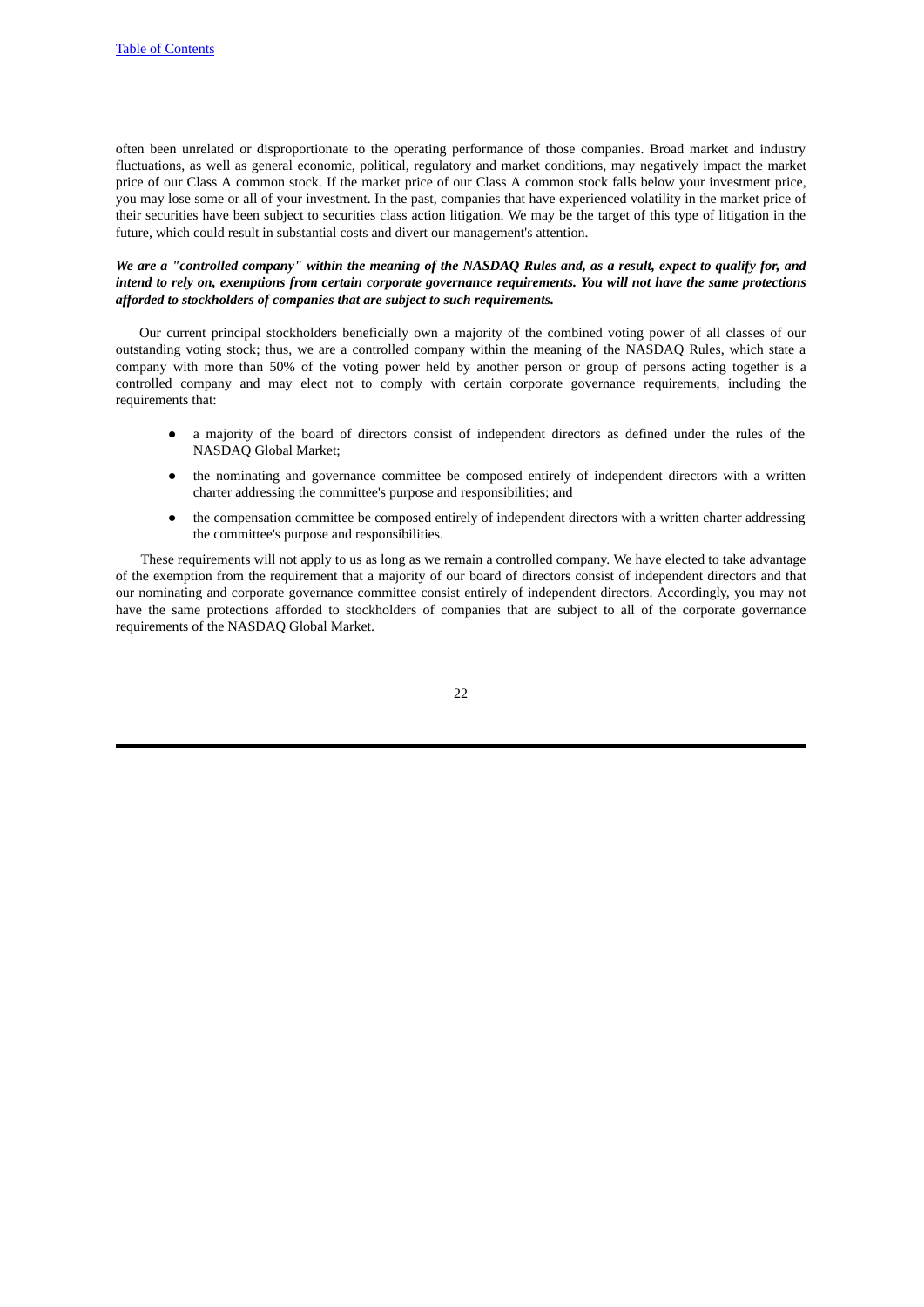#### <span id="page-24-0"></span>**Item 1B. Unresolved Staff Comments**

Not applicable.

## <span id="page-24-1"></span>**Item 2. Properties**

Our corporate headquarters, which includes our operations and innovation lab, is located in King of Prussia, Pennsylvania, and consists of approximately 189,500 square feet of space under a lease that expires on September 30, 2028.

We also lease offices in Naperville, Illinois; London, United Kingdom; Amsterdam, The Netherlands; Frankfurt, Germany; Sao Paulo, Brazil; Chennai, India; Killorglin, Ireland, and Cork, Ireland.

We believe our facilities are adequate for our current and presently foreseeable needs.

#### <span id="page-24-2"></span>**Item 3. Legal Proceedings**

On January 25, 2022, we filed a complaint (subsequently amended on February 9, 2022) against Avalara, Inc. ("Avalara") in the United States District Court for the Eastern District of Pennsylvania. The complaint alleges claims of unfair competition, intentional interference with contractual relations, and trade secret misappropriation against Avalara. We are seeking a permanent injunction to prevent Avalara from further interfering in our contractual relations and to prohibit them from using or disclosing in any way our confidential, proprietary, and/or trade secret information. We are also seeking monetary damages, including punitive damages, and attorneys' fees. On February 7, 2022, Avalara filed a motion to dismiss the complaint for lack of personal jurisdiction. Avalara withdrew that motion on February 17, 2022, and filed a renewed motion to dismiss the amended complaint for lack of personal matter jurisdiction on March 2, 2022. Vertex's opposition to the motion to dismiss is due on March 23, 2022. We believe that the allegations in the complaint, once proven, are sufficient to prevail in this matter. However, the eventual outcome of the case is subject to a number of uncertainties, and therefore we cannot offer any assurance as to the ultimate impact of this case on our business and operations.

In addition to the foregoing matter, from time to time, we may be involved in various legal proceedings arising from the normal course of business activities. We are not presently a party to any litigation the outcome of which we believe, if determined adversely to us, would individually or taken together have a material adverse effect on our business, operating results, cash flows or financial condition.

#### <span id="page-24-3"></span>**Item 4. Mine Safety Disclosures**

Not applicable.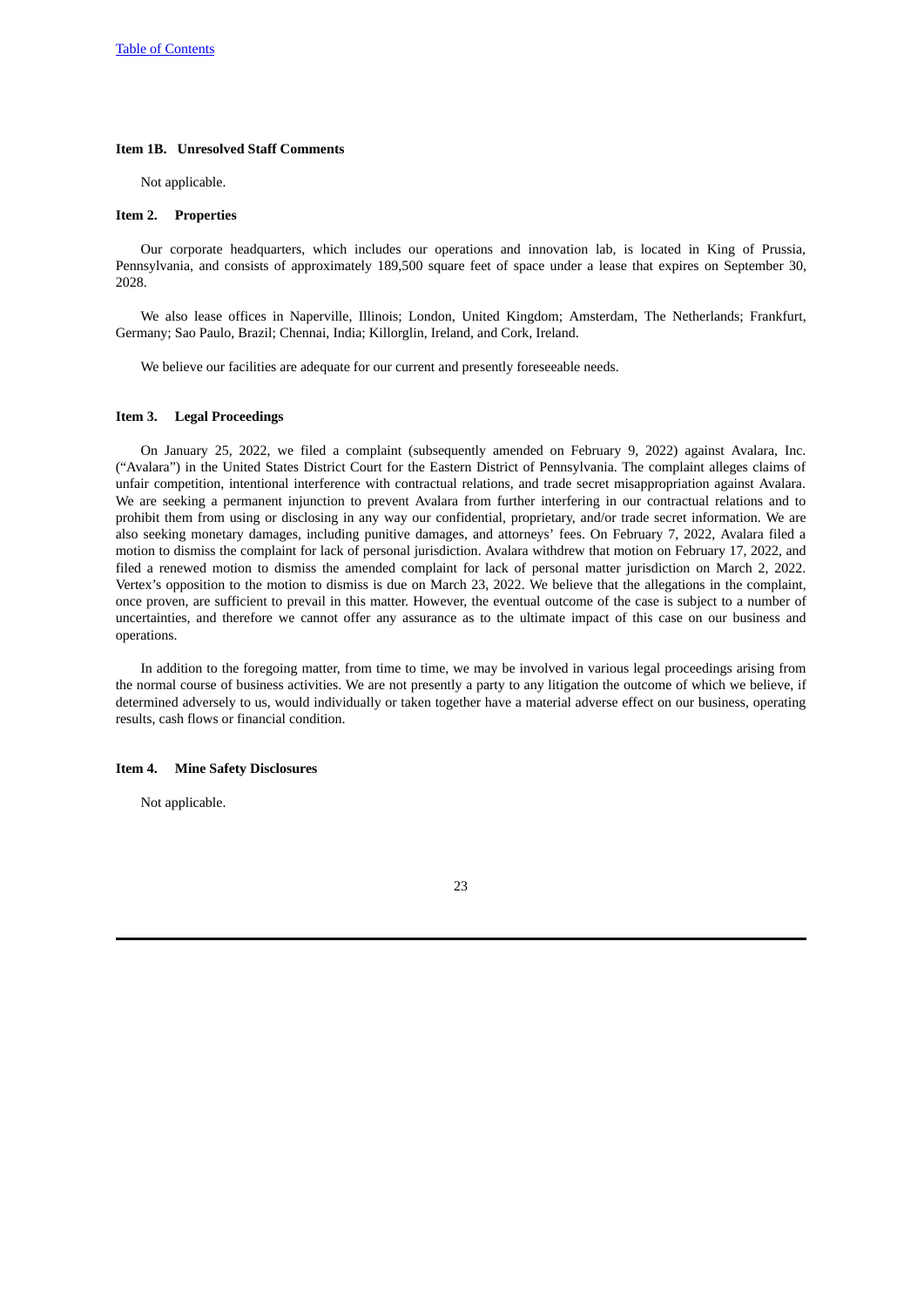## **PART II**

## <span id="page-25-1"></span><span id="page-25-0"></span>**Item 5. Market for Registrant's Common Equity, Related Stockholder Matters and Issuer Purchases of Equity Securities**

## **Market Information for Common Stock**

Our Class A common stock has been listed on the NASDAQ exchange, under the symbol "VERX" since July 28, 2020. Prior to that date, there was no public trading market for our common stock.

Our Class B common stock is not listed on any stock exchange nor traded on any public market.

## **Holders**

As of December 31, 2021, we had 2 holders of record of our Class A common stock. Because many of our shares of Class A common stock are held by brokers and other institutions on behalf of shareholders, we are unable to estimate the total number of shareholders represented by these record holders.

As of December 31, 2021, there were 28 stockholders of record of our Class B common stock.

#### **Dividend Policy**

We currently intend to retain all available funds and any future earnings for use in the operation of our business and do not anticipate paying any dividends on our common stock in the foreseeable future. Any future determination to declare dividends will be made at the discretion of our board of directors and will depend on our financial condition, results of operations, capital requirements, general business conditions, and other factors that our board of directors may deem relevant.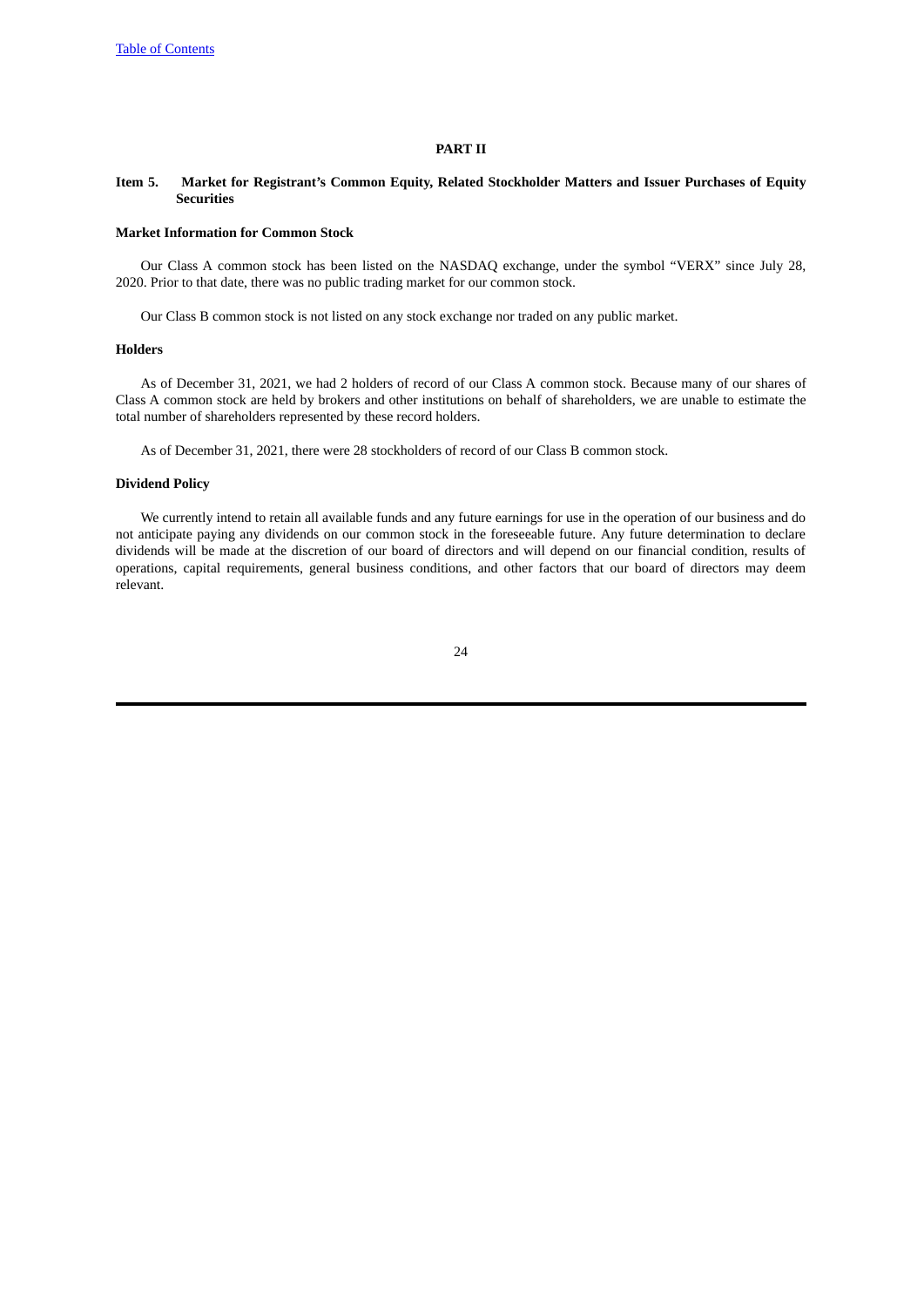## **Stock Performance Graph**

The graph below**(1)** compares the cumulative total return on our Class A common stock with that of the S&P 500 Index **(2)** and the NASDAQ U.S. Benchmark Software TR Index **(3)** . The period shown commences on July 28, 2020, and ends on December 31, 2021, the end of our most recent fiscal year. The graph assumes an investment of \$100 in each of the aforementioned on the close of market on July 28, 2020. The stock price performance graph is not necessarily indicative of future price performance.



**<sup>1</sup>** Prepared by Zacks Investment Research, Inc. Used with permission. All rights reserved. Copyright 1980- 2022.<br><sup>2</sup> S&P 500 Index Data: Copyright Standard and Poor's, Inc. Used with permission. All rights reserved.

**<sup>3</sup>** NASDAQ Index Data: Copyright NASDAQ OMX, Inc. Used with permission. All rights reserved.

| Company / Index                | <b>Base Date</b><br>7/28/2020 | 9/30/2020 | 12/31/2020 | 3/31/2021                                             | 6/30/2021           | 9/30/2021 | 12/31/2021  |
|--------------------------------|-------------------------------|-----------|------------|-------------------------------------------------------|---------------------|-----------|-------------|
| Vertex, Inc.                   | \$100.00                      |           |            | 96.11 \$ 145.63 \$ 91.85 \$                           | $91.68 \text{ }$ \$ | 80.32     | 66.32<br>-S |
| S&P 500                        | \$100.00                      |           |            | \$ 103.54 \$ 116.12 \$ 123.29 \$ 133.83 \$ 134.61     |                     |           | \$149.46    |
| NASDAQ U.S. Benchmark Software |                               |           |            |                                                       |                     |           |             |
| TR                             | \$100.00                      |           |            | \$105.29 \$114.08 \$115.33 \$132.90 \$136.71 \$149.28 |                     |           |             |

## **Recent Sales of Unregistered Securities**

None.

**Purchases of Equity Securities by the Issuer and Affiliated Purchasers**

None.

<span id="page-26-0"></span>**Item 6. [Reserved]**

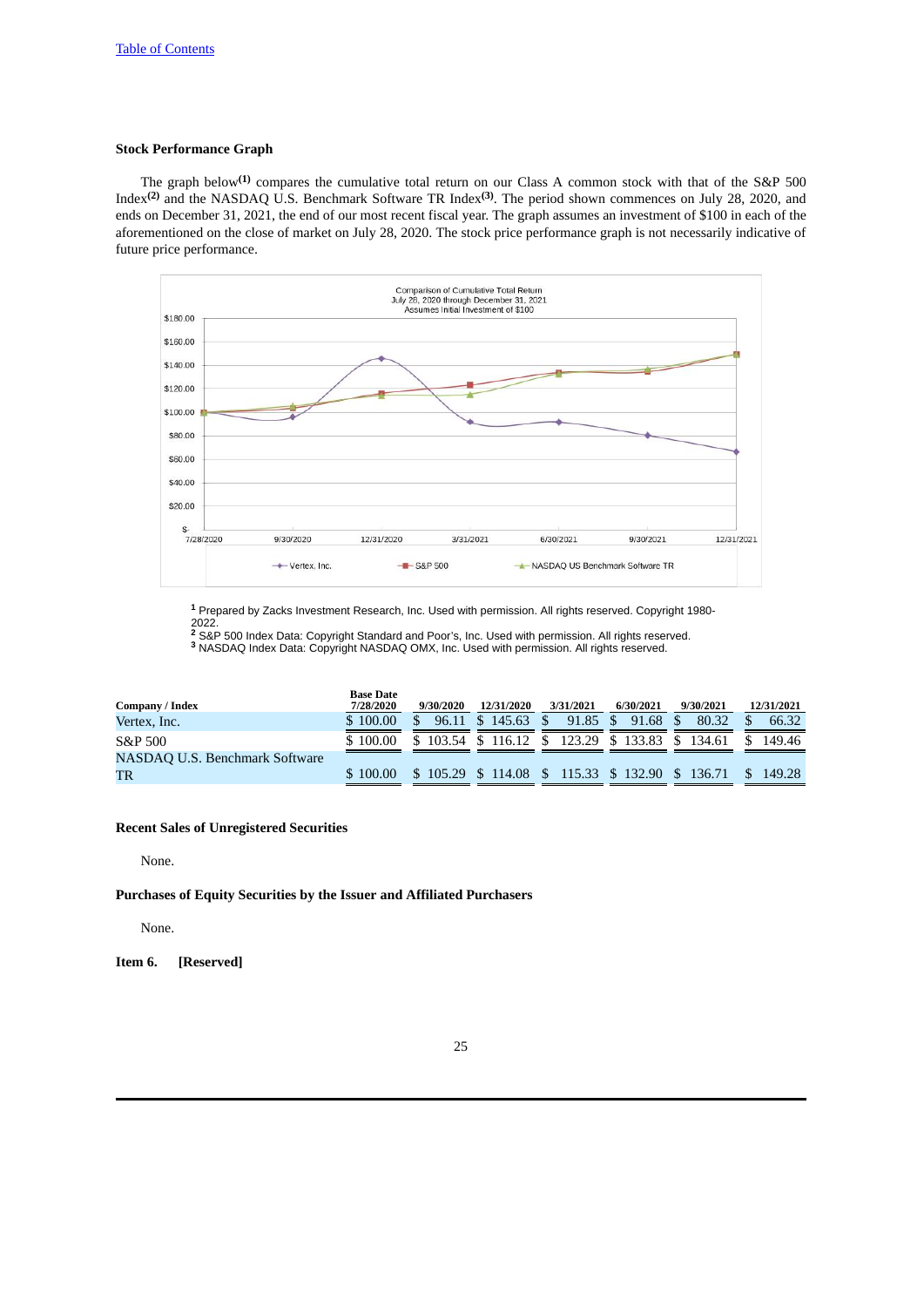## <span id="page-27-0"></span>**Item 7. Management's Discussion and Analysis of Financial Condition and Results of Operations**

You should read the following discussion and analysis of our financial condition and results of operations in conjunction with the consolidated financial statements and the notes thereto included elsewhere in this Annual Report on Form 10-K. In *addition to historical financial information, the following discussion contains forward-looking statements that reflect our* plans, estimates, beliefs and expectations that involve risks and uncertainties. Our actual results and the timing of events could differ materially from those discussed in the forward-looking statements. Factors that could cause or contribute to these differences include those discussed below and elsewhere in this Annual Report on Form 10-K, particularly in the *sections titled "Risk Factors" and "Special Note Regarding Forward-Looking Statements."*

This section of this Annual Report on Form 10-K generally discusses 2021 and 2020 items and year-to-year comparisons between 2021 and 2020. Discussions of 2019 items and year-to-year comparisons between 2020 and 2019 are not included in this Annual Report on Form 10-K, and can be found in "Management's Discussion and Analysis of Financial Condition and Results of Operations" in Part II, Item 7 of the Company's Annual Report on Form 10-K for the year ended December *31, 2020.*

#### **Overview**

Vertex is a leading global provider of indirect tax software and solutions. Our mission is to deliver the most trusted tax technology enabling global businesses to transact, comply and grow with confidence. Vertex provides cloud-based and onpremise solutions that can be tailored to specific industries for every major line of indirect tax, including sales and consumer use, value-added and payroll. Headquartered in North America, and with offices in South America and Europe, Vertex employs over 1,300 professionals and serves companies across the globe.

We derive the majority of our revenue from software subscriptions. These subscriptions include use of our software and ongoing monthly content updates. Our software is offered on a subscription basis to our customers, regardless of their deployment preferences. On-premise subscriptions are typically sold through one-year contracts and cloud-based subscriptions are typically sold through one- to three-year contracts. We bill almost all of our customers annually in advance of the subscription period.

Our customers include a majority of the Fortune 500, as well as a majority of the top 10 companies by revenue in multiple industries such as retail, technology and manufacturing, in addition to leading marketplaces. As our customers expand geographically and pursue omnichannel business models, their tax determination and compliance requirements increase and become more complex, providing sustainable organic growth opportunities for our business. Our flexible, tiered transaction-based pricing model also results in our customers growing their spend with us as they grow and continue to use our solutions. We principally price our solutions based on a customer's revenue base, in addition to a number of other factors.

We employ a hybrid deployment model to align to our customers' technology preferences for their core financial management software across on-premise, cloud deployments or any combination of these models. Over time, we expect both existing and newly acquired customers to continue to shift toward cloud deployment models. Cloud-based subscription sales to new customers have grown at a significantly faster rate than on-premise software subscription sales, which is a trend that we expect to continue over time. We generated 35.4% and 27.5% of software subscription revenues from cloud-based subscriptions in 2021 and 2020, respectively. While our on-premise software subscription revenues comprise 64.6% of our software subscription revenues in 2021, it continues to decrease as a percentage of total software subscriptions revenues as cloud-based subscriptions grow.

We license our solutions primarily through our direct sales force, which focuses on selling to qualified leads provided by our marketing efforts, and through our network of referral partners. We also utilize indirect sales to a lesser extent to efficiently grow and scale our enterprise and mid-market revenues.

Our partner ecosystem is a differentiating, competitive strength in both our software development and our sales and marketing activities. We integrate with key technology partners that span ERP, CRM, procurement, billing, POS and eCommerce. These partners include Adobe/Magento, Coupa, Microsoft Dynamics, NetSuite, Oracle, Salesforce, SAP, SAP Ariba, Workday and Zuora. We also collaborate with numerous accounting firms who have built implementation practices around our software to serve their customer base.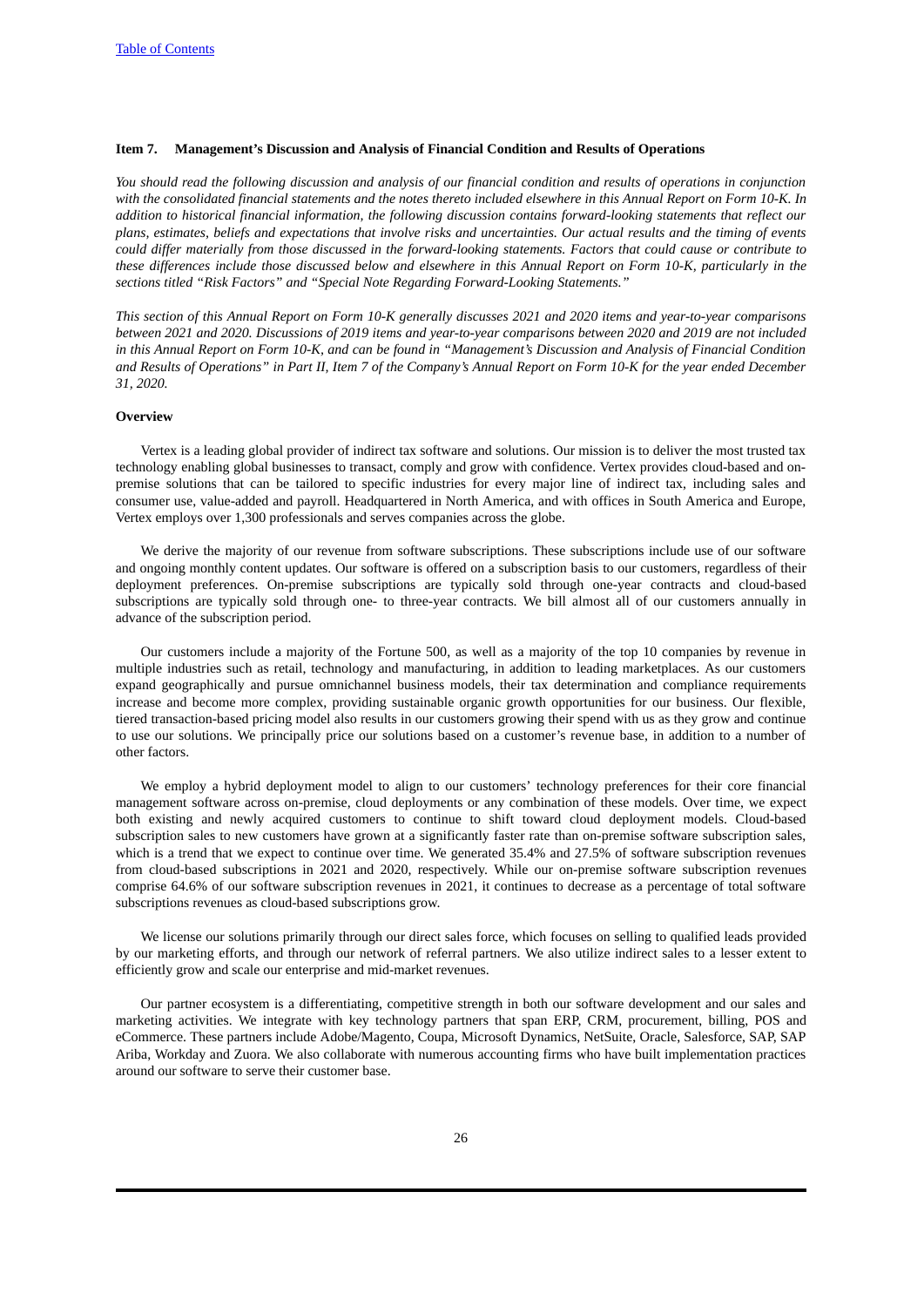We believe that global commerce and the compliance environment provides durable and accelerating growth opportunities for our business. We generated revenues of \$425.5 million and \$374.7 million in 2021 and 2020, respectively. We had a net (loss) of \$(1.5) million and \$(75.1) million in 2021 and 2020, respectively. These amounts are presented in accordance with generally accepted accounting principles in the U.S. ("GAAP").

We define Adjusted EBITDA as net income or loss before interest, taxes, depreciation, and amortization, as adjusted to exclude charges for asset impairments, stock-based compensation expense, severance expense and transaction costs. Adjusted EBITDA was \$78.0 million and \$78.4 million in 2021 and 2020, respectively. Adjusted EBITDA is a non-GAAP financial measure. Refer to "Key Business Metrics" and "Use and Reconciliation of Non-GAAP Financial Measures" for further discussion of key business metrics and non-GAAP financial measures and their comparison to GAAP financial measures.

#### **Key Factors Affecting Performance**

The growth of our business and our future success depends on many factors, including our ability to retain and expand our revenues from existing customers, acquire new customers, broaden and deepen our partner ecosystem, continually innovate our software, invest in growth and scale our business and manage customer migrations to cloud solutions. While these areas represent significant opportunities for us, we also face significant risks and challenges that we must successfully address in order to sustain the growth of our business and improve our operating results. We anticipate that we will continue to expand our operations and headcount. The expected addition of new personnel and the investments that we anticipate will be necessary to manage our anticipated growth may make it more difficult for us to achieve or maintain profitability. Many of these investments will occur in advance of experiencing any direct benefit and will make it difficult to determine if we are allocating our resources efficiently.

*Retention and expansion of revenues from existing customers.* Given the breadth of our customer base and their own internal growth, the majority of our revenues and revenue growth comes from existing customers. This revenue growth is comprised of the acquisition of new licenses for additional products, increases in subscription fees due to expanded usage of currently licensed software and price increases. We plan to continue to invest in new innovations and offerings and in our sales and marketing teams in order to support the ongoing strong retention and expansion of revenues with our existing customers. We monitor our net revenue retention rate ("NRR") in order to understand our ability to retain and grow revenues from our customers. Our NRR was 108% and 106% in 2021 and 2020, respectively. Refer to "Management's Discussion and Analysis of Financial Condition and Results of Operations—Key Business Metrics – Net Revenue Retention Rate" for further discussion.

*Acquire new customers.* Our solutions address the complexity of aligning commerce and compliance, and we believe the market for our software and solutions is large and underpenetrated, both in the U.S. and globally. As enterprise and mid-market companies continue to expand their business operations—both through their product and service offerings and their global footprint—we expect demand for our tax solutions to increase due to the fact that legacy solutions such as spreadsheets, manual processes, native ERP functionality or home-built solutions are error prone, inefficient and cannot scale. We plan to continue to invest in our sales and marketing teams and our solution development in order to address this increased demand from new customers. This increased investment will result in increases in expenses in advance of revenues attributable to these investments.

*Broaden and deepen our partner ecosystem.* We have an extensive network of partners that spans ERP, CRM, procurement, billing, POS and eCommerce platforms. Our partners enhance the coverage and adoption of our solutions and promote our thought leadership. We leverage our partnerships to maximize the benefits of our solutions for our customers and to identify new customer opportunities. By forming additional strategic alliances with participants in the global digital transformation, such as payments and eCommerce platforms, we can continue to expand our exposure to all transactions, both business-to-consumer ("B2C") and business-to-business ("B2B"). Future partnerships with large-scale digital payments companies will allow us to develop additional customer-centric solutions and further expand our customer base.

*Continued innovation of our software.* With the pace of change in commerce and compliance, we believe it is important to continue innovating and extending the functionality and breadth of our software. We plan on investing to further enhance our content and the speed and usability of our software. Historically such innovation has been accomplished through internal development efforts. However, we may pursue acquisitions, development arrangements with partners or similar activities to accelerate these investments. We believe continuing to enhance our existing software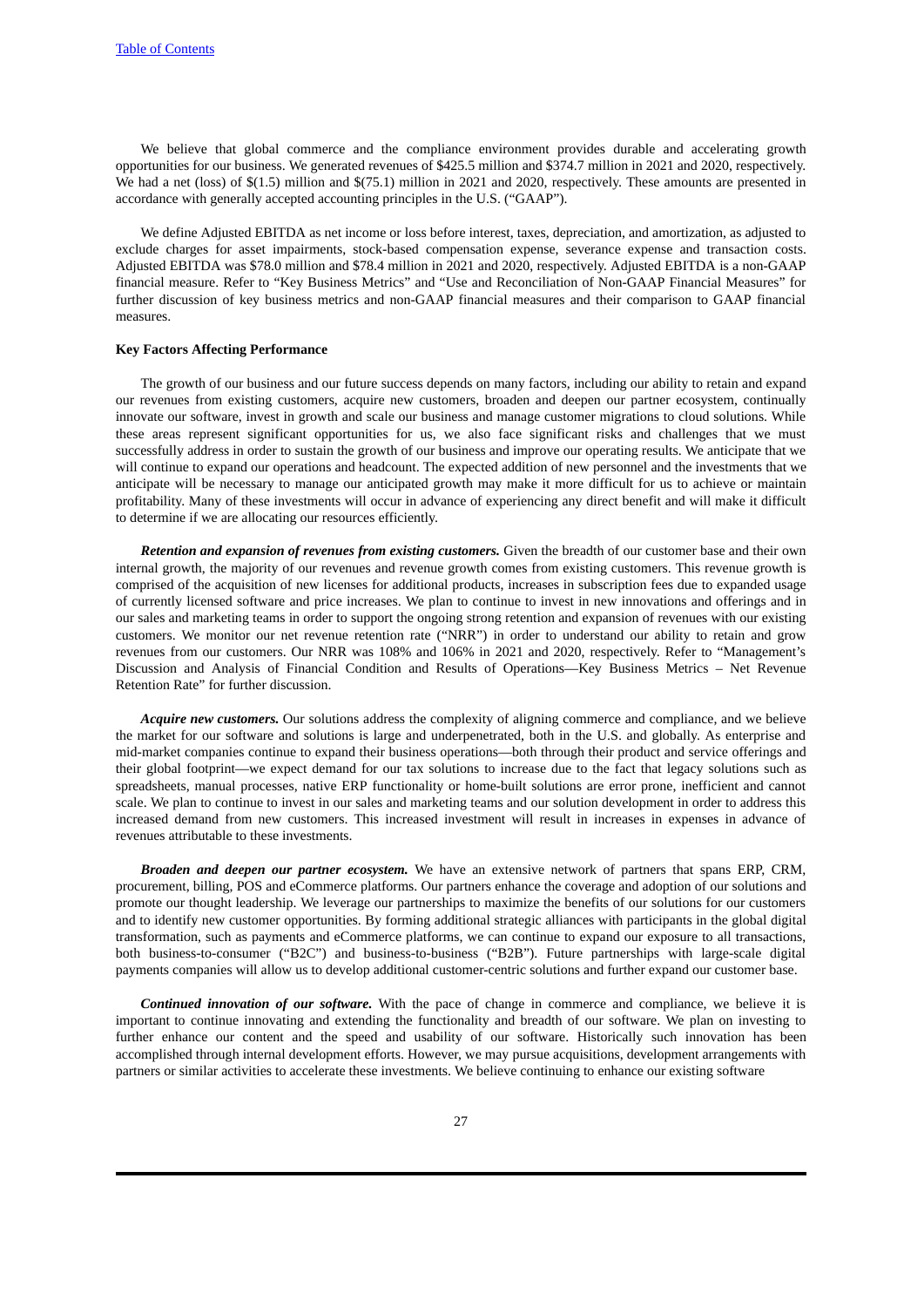and expanding our tax content will increase our ability to generate revenues by broadening the appeal of our software to new customers as well as increasing our engagement with existing customers. See Note 3, Business Combinations to our consolidated financial statements beginning on page F-1 of this Annual Report on Form 10-K for a discussion of our acquisitions.

*Investing in growth and scaling our business.* We believe that our market opportunity is large, and we will continue to invest significantly in scaling across organizational functions in order to support the anticipated growth in our operations both domestically and internationally. Any investments we make in our research and development and our sales and marketing organization will occur in advance of experiencing the benefits from such investments; therefore, it may be difficult for us to determine if we are efficiently allocating resources in those areas. The company may pursue acquisitions or partner arrangements to accelerate its growth initiatives. See Note 3, Business Combinations to our consolidated financial statements beginning on page F-1 of this Annual Report on Form 10-K for a discussion of our acquisitions.

*Customer migration to cloud solutions.* Over time, we expect a continued shift to our cloud solutions from existing and newly acquired customers. When existing customers migrate from on-premise to cloud-based solutions, this generally has a favorable impact on our long-term ARR due to price structures and opportunities to promote additional license sales. Over the past three years, cloud sales to new customers have grown at a significantly faster rate than sales of on-premise solutions, which is a trend that we expect to continue over time. We generated 35.4% and 27.5% of software subscription revenues from cloud-based subscriptions in 2021 and 2020, respectively. We recognize revenue from the sale of cloudbased subscriptions ratably over the life of the contract, whereas for on-premise subscriptions, the first year pricing includes a premium that is not included in future renewal pricing. The premium is recognized ratably over the estimated period of benefit to the customer, which is generally three years. Therefore, as more of our sales shift to cloud-based subscriptions, our revenue growth rate may increase. We provide hosting for our cloud-based subscriptions. To the extent that revenues from our cloud offerings increase as a percentage of total revenues, our gross margin may decrease due to the associated hosting costs of those offerings.

#### **Recent Developments**

## *Impact of COVID-19*

The COVID-19 pandemic had minimal impact on our revenues and results of operations in 2020 and 2021 as we continue to derive the significant majority of our revenues from our existing software subscriptions. As we principally price our solutions based on our customers' revenues within certain revenue bands, elongated declines in our existing customers' revenues may impact our ability to grow our existing customer revenues. We did not experience an abnormal number of non-renewals in 2020 or 2021, nor any material declines in revenues associated with declines in our customers' revenues, and we currently expect our existing customer base to remain largely stable, as it did through the recession in 2008 and 2009. However, significant increases in non-renewals or concessions to renewal customers would have a material impact on our revenues and cash flows. During 2020 and 2021, we have seen some delays in signing deals due to prospects' ongoing adjustments to working remotely for extended periods of time, and some due to economic uncertainty. We expect that the uncertainty caused by the COVID-19 pandemic could impact our billings to new customers beyond 2020 and 2021 as the pandemic continues to generate economic uncertainty. In addition, it may also negatively impact our efforts to maintain or expand revenues from our existing customers as they continue to evaluate certain long-term projects and budget constraints. However, we do not anticipate that overall demand for our software and solutions, our ability to deliver such software and solutions, nor our growth strategies will be materially impacted by the COVID-19 pandemic, as companies continue to rely on us for their indirect tax solutions.

Our cash collections for 2020 and 2021 were consistent with our expectations as some of the procedural disruptions that customers experienced as they shifted to remote work early in the year stabilized by the end of 2020. We believe that we may see delays in collections in 2022 as the resurgence of COVID-19 globally continues to generate economic uncertainty. However, we do not believe that these delays will materially impact our business; we continue to expect that we will be able to collect amounts due under subscription contracts from customers experiencing issues as a result of the COVID-19 pandemic, and we have not recorded additional credit losses associated with the allowance for doubtful accounts in connection with any delays. Given that customers cannot forgo our monthly content updates, which are necessary to remain compliant with the most current regulations, we believe customers will continue to pay our renewal invoices in a timely, even if slightly elongated, manner. We believe that we currently have ample liquidity and capital resources to continue to meet our operating needs, and our ability to continue to service our debt or other financial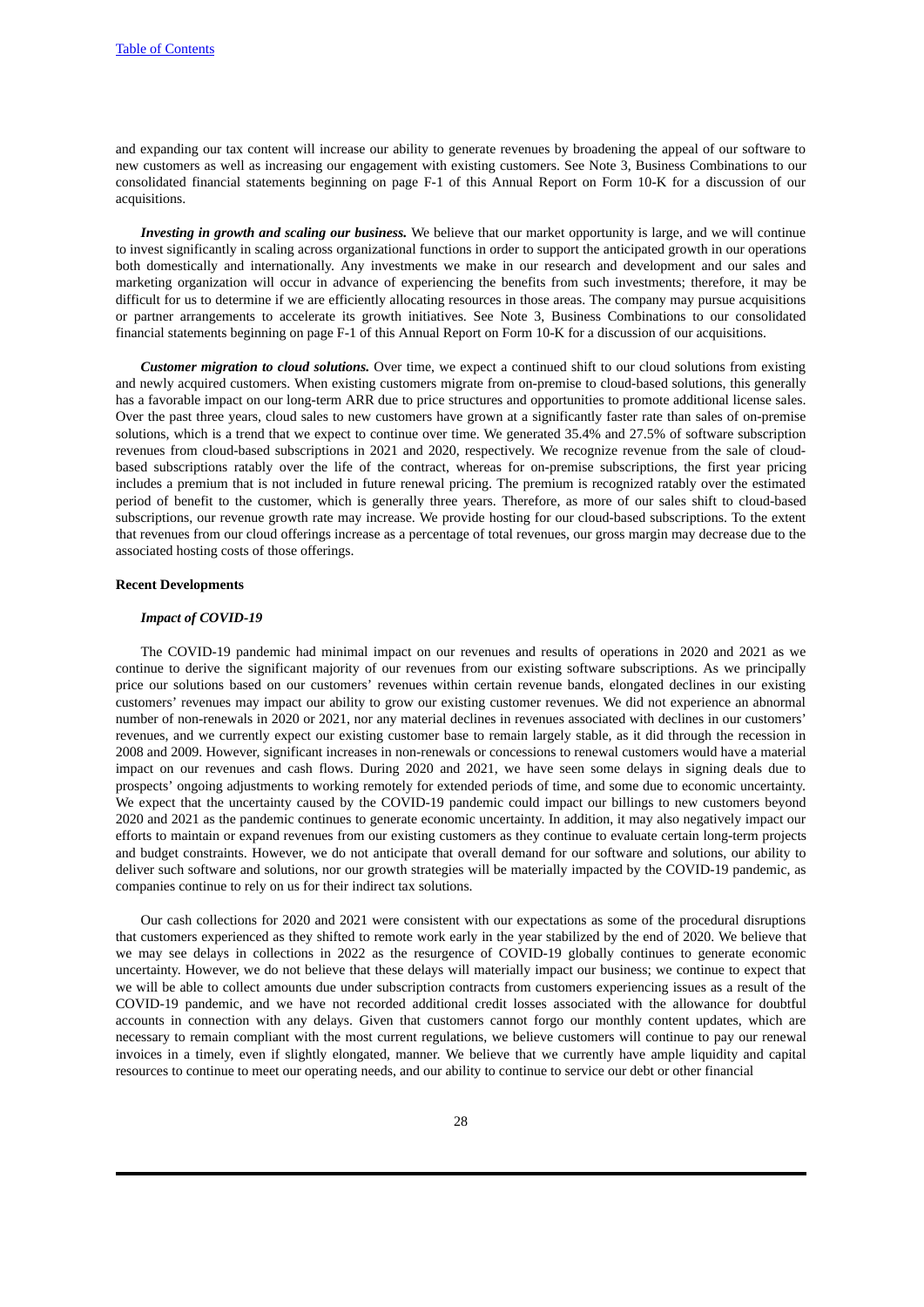obligations is not currently impaired. For a further description of our liquidity, see "Management's Discussion and Analysis of Financial Condition and Results of Operations—Liquidity and Capital Resources."

The extent to which the COVID-19 pandemic impacts our business going forward will depend on numerous evolving factors that cannot reliably be predicted, including the duration and scope of the pandemic; governmental, business, and individuals' actions in response to the pandemic; and the impact on global economic activity, including the possibility of recession or financial market instability. These factors may adversely impact consumer, business and government spending on technology as well as customers' ability to pay for our products and services on an ongoing basis. This uncertainty also affects management's accounting estimates and assumptions, which could result in greater variability in a variety of areas that depend on these estimates and assumptions, including estimated allowance for subscription cancellations, product life cycles, estimated useful lives and potential impairment of long-lived assets and intangible assets, and potential impairment of goodwill.

#### **Components of Our Results of Operations**

## **Revenues**

We generate revenues from software subscriptions and services.

Revenue is recognized upon transfer of control of promised products or services to customers in an amount that reflects the consideration expected to be received in exchange for those products or services. We enter into contracts that include various combinations of products and services, which are generally capable of being distinct and accounted for as separate performance obligations. Revenue is recognized net of allowance for subscription and non-renewal cancellations and any taxes collected from customers that are subsequently remitted to governmental authorities.

#### **Software Subscriptions**

Licenses for on-premise software subscriptions, which are generally one year, provide the customer with a right to use the software as it exists when made available to the customer. Customers purchase a subscription to these licenses, which includes the related software and tax content updates and product support. The updates and support, which are part of the subscription agreement, are essential to the continued utility of the software; therefore, we have determined the software and the related updates and support to be a single performance obligation. Accordingly, when on-premise software is licensed, the revenue associated with this combined performance obligation is recognized ratably over the license term as these subscriptions are provided for the duration of the license term. Revenue recognition begins on the later of the beginning of the subscription period or the date the software is made available to the customer to download. Certain onpremise software subscription prices in the initial subscription year are higher than standard renewal prices. The excess initial year price over the renewal price is a material right that provides customers with the right to this reduced renewal price. We recognize revenue associated with this material right over the estimated period of benefit to the customer, which is generally three years.

Our cloud-based subscriptions allow customers to use Vertex-hosted software over the contract period without taking possession of the software. The contracts are generally for one to three years and are generally billed annually in advance of the subscription period. Our cloud-based offerings also include related updates and support. All services within the cloud-based contracts consistently provide a benefit to the customer during the subscription period, thus the associated revenue is recognized ratably over the subscription period. Revenue recognition begins on the later of the beginning of the subscription period or the date the customer is provided access to the cloud-based solutions.

Revenue is impacted by the timing of sales and our customers' growth or contractions resulting in their need to expand or contract their subscription usage, the purchase of new solutions or the non-renewal of existing solutions. In addition, revenue will fluctuate with the cessation of extended product support fees charged for older versions of our software subscription solutions when they are retired and these fees are no longer charged. Contracts for on-premise licenses permit cancellations at the end of the license term, which is generally one year. Legacy cloud-based subscription contracts for multi-year periods previously provided customers the right to terminate their contract for services prior to the end of the subscription period at a significant penalty. This penalty requires the payment of a percentage of the remaining months of the then current contract term. Current cloud-based contracts do not contain such termination rights. Terminations of cloudbased subscriptions prior to the end of the subscription term have occurred infrequently and the impact has been immaterial. The allowance for subscription and non-renewal cancellations reflects an estimate of the amount of such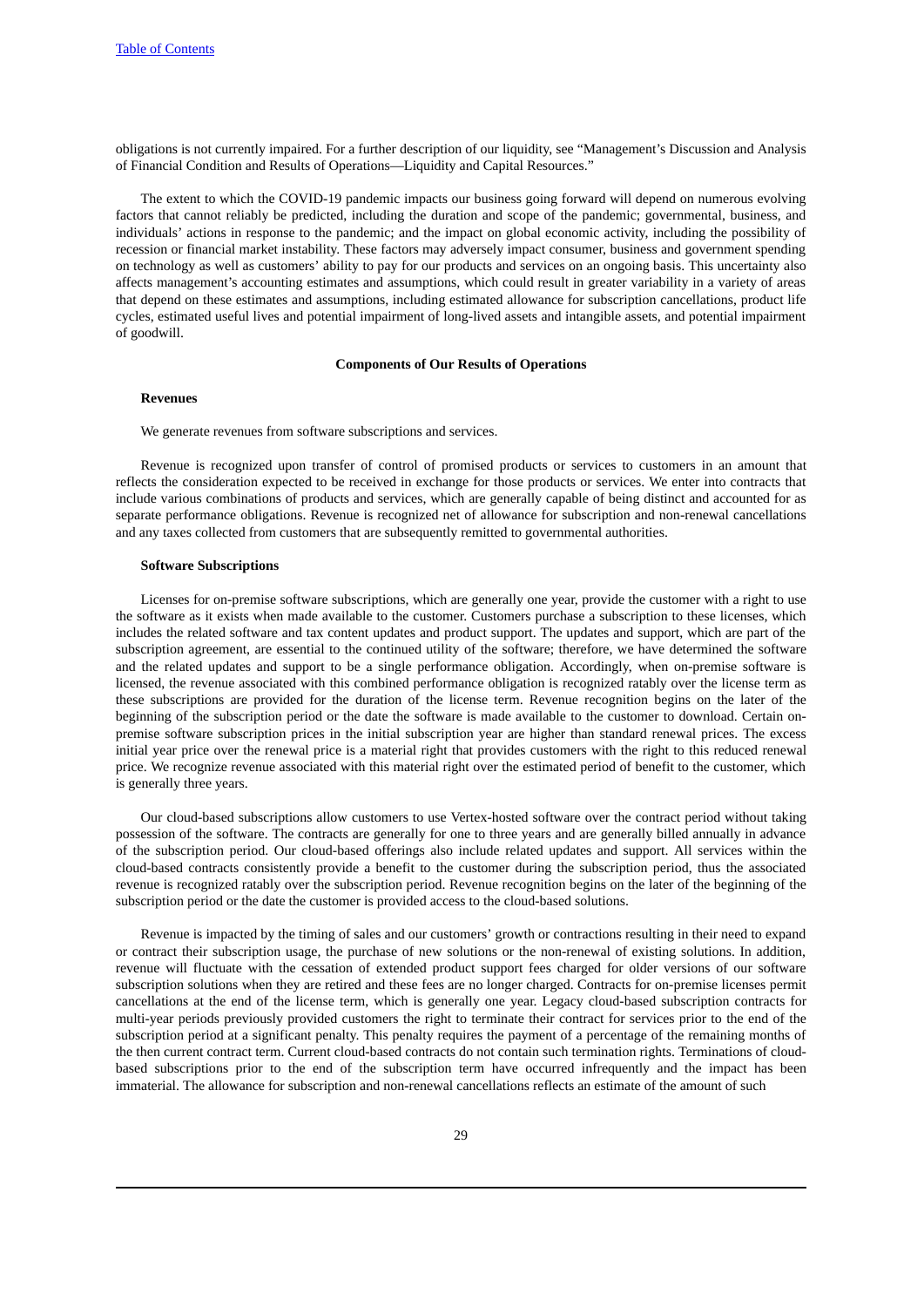cancellations and non-renewals based on past experience, current information and forward-looking economic considerations.

#### **Services Revenue**

We generate services revenue primarily in support of our customers' needs associated with our software and to enable them to realize the full benefit of our solutions. These software subscription-related services include configuration, data migration and implementation, and premium support and training. In addition, we generate services revenue through our managed services offering which allows customers to outsource all or a portion of their indirect tax operations to us. These services include indirect tax return preparation, filing and tax payment and notice management. We generally bill for services on a per-transaction or time and materials basis, and we recognize revenue from deliverable-based professional services as services are performed.

Fluctuations in services revenue are directly correlated to fluctuations in our subscription revenues with respect to implementation and training services as we have historically experienced an attachment rate to subscription sales for these services in excess of 60%. In addition, our managed services offering has continued to experience increased revenues associated with returns processing volume increases attributable to regulatory changes, as customers expanded their tax filings into more jurisdictions.

## **Cost of Revenue**

## **Software Subscriptions**

Cost of software subscriptions revenue consists of costs related to providing and supporting our software subscriptions and includes personnel and related expenses, including salaries, benefits, bonuses and stock-based compensation. In addition, cost of revenue includes direct costs associated with information technology, such as data center and software hosting costs, and tax content maintenance. Cost of revenue also includes amortization associated with direct labor and related expenses for capitalized internal-use software for cloud-based subscription solutions and software developed for sale for new products and enhancements to existing products, and costs associated with the amortization of acquired intangible assets. We plan to continue to significantly expand our infrastructure and personnel to support our future growth and increases in transaction volumes of our cloud-based solutions, including through acquisitions. We expect growth in our business will result in an increase in cost of revenue in absolute dollars.

#### **Services**

Cost of services revenue consists of direct costs of software subscription-related services and our managed services offering. These costs include personnel and related expenses, including salaries, benefits, bonuses, stock-based compensation and the cost of third-party contractors and other direct expenses. We plan to continue to expand our infrastructure and personnel as necessary to support our future growth and related increases in our service revenue. We expect growth in our business will result in an increase in the cost of services revenue in absolute dollars but may decrease as a percentage of revenues as we scale our operations.

#### **Research and Development**

Research and development expenses consist primarily of personnel and related expenses for our research and development activities, including salaries, benefits, bonuses and stock-based compensation, and the cost of third-party developers and other contractors. Research and development costs, other than software development expenses qualifying for capitalization, are expensed as incurred.

We devote substantial resources to developing new products and enhancing existing products, conducting quality assurance testing and improving our core technology. We believe continued investments in research and development are critical to attain our strategic objectives and expect research and development costs to increase in absolute dollars. These investments include enhancing our solution offerings to address changing customer needs to support their growth, as well as implementing changes required to keep pace with our partners' technology to ensure the continued ability of our solutions to work together and deliver value to our customers. The market for our solutions is characterized by rapid technological change, frequent new product and service introductions and enhancements, changing customer demands and evolving industry standards. As a result, although we are making significant research and development expenditures, which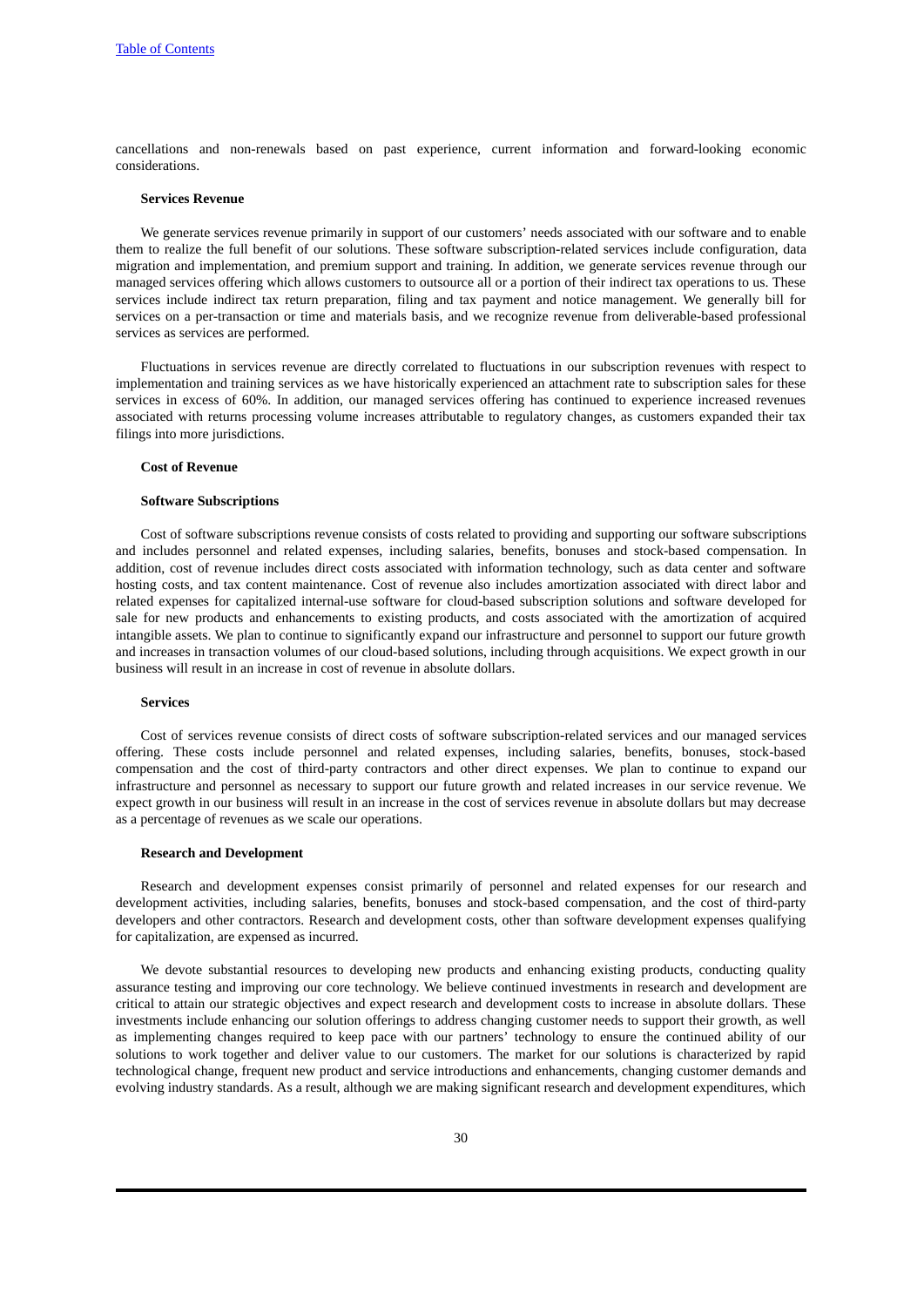may be incurred and certain of which may be capitalized, there is no guarantee these solutions will be accepted by the market. This could result in increased costs or an impairment of capitalized development costs with no resulting future revenue benefit.

## **Selling and Marketing Expenses**

Selling expenses consist primarily of personnel and related expenses in support of sales and marketing efforts. These costs include salaries, benefits, bonuses and stock-based compensation. In addition, selling expense includes costs related to advertising and promotion efforts, branding costs, partner-based commissions, costs associated with our annual customer conferences and amortization of certain acquired intangible assets. We intend to continue to invest in our sales and marketing capabilities in the future to continue to increase our brand awareness and expect these costs to increase on an absolute dollar basis as we grow our business and continue to expand our market and partner ecosystem penetration. Sales and marketing expense in absolute dollars and as a percentage of total revenue may fluctuate from period-to-period based on total revenue levels and the timing of our investments in our sales and marketing functions as these investments may vary in scope and scale over future periods. In addition, travel restrictions due to COVID-19 continue to result in reductions in travel and external marketing events. These costs are expected to increase once travel and conference restrictions are lifted, although it is uncertain whether they will return to historical levels experienced pre-COVID-19.

## **General and Administrative**

General and administrative expenses consist primarily of personnel and related expenses for administrative, finance, information technology, legal, risk management, facilities and human resources staffing, including salaries, benefits, bonuses, severance, stock-based compensation, professional fees, insurance premiums, facility costs and other internal support costs.

We expect our general and administrative expenses to increase in absolute dollars as we continue to expand our operations, hire additional personnel, integrate future acquisitions and incur additional costs associated with becoming a publicly listed company. As a public company, we expect to incur increased expenses related to accounting, tax and auditing activities, legal, insurance, SEC compliance and internal control compliance, including the design, implementation and testing of increasingly formalized systems of internal control over financial reporting.

#### **Depreciation and Amortization**

Depreciation and amortization expense consists of the allocation of purchased and developed asset costs over the future periods benefitted by the use of these assets. These assets include leasehold improvements for our facilities, computers and equipment needed to support our customers and our internal infrastructure and capitalized internal-use software associated with our internal infrastructure and tools. Depreciation and amortization will fluctuate in correlation with our ongoing investment in internal infrastructure costs to support our growth.

#### **Other Operating Expense, net**

Other operating expense, net consists primarily of transactions costs associated with merger and acquisition activities, quarterly remeasurement of contingent consideration associated with completed acquisitions, realized gains and losses on foreign currency fluctuations and other operating gains and losses. These amounts will fluctuate as a result of ongoing merger and acquisition activities and for changes in foreign currency rates.

#### **Interest (Income) Expense, net**

Interest (income) expense, net reflects the net amount of interest expense and interest income over the same period.

Interest expense consists primarily of interest incurred related to borrowings, bank credit facility and leases. Interest expense includes amortization of deferred financing fees over the term of the credit facility or write-downs of such costs upon redemption of debt. Interest expense will vary as a result of fluctuations in the level of debt outstanding as well as interest rates on such debt. In addition, interest expense will include adjustments to the fair value of contracts that may be entered into to hedge risks associated with currency fluctuations for cash receipts or cash payments denominated in currencies other than U.S. dollars and which do not qualify for hedge accounting. In addition, changes in the settlement value of the future payment obligation for the Systax Sistemas Fiscais Limited ("Systax") acquisition and amortization of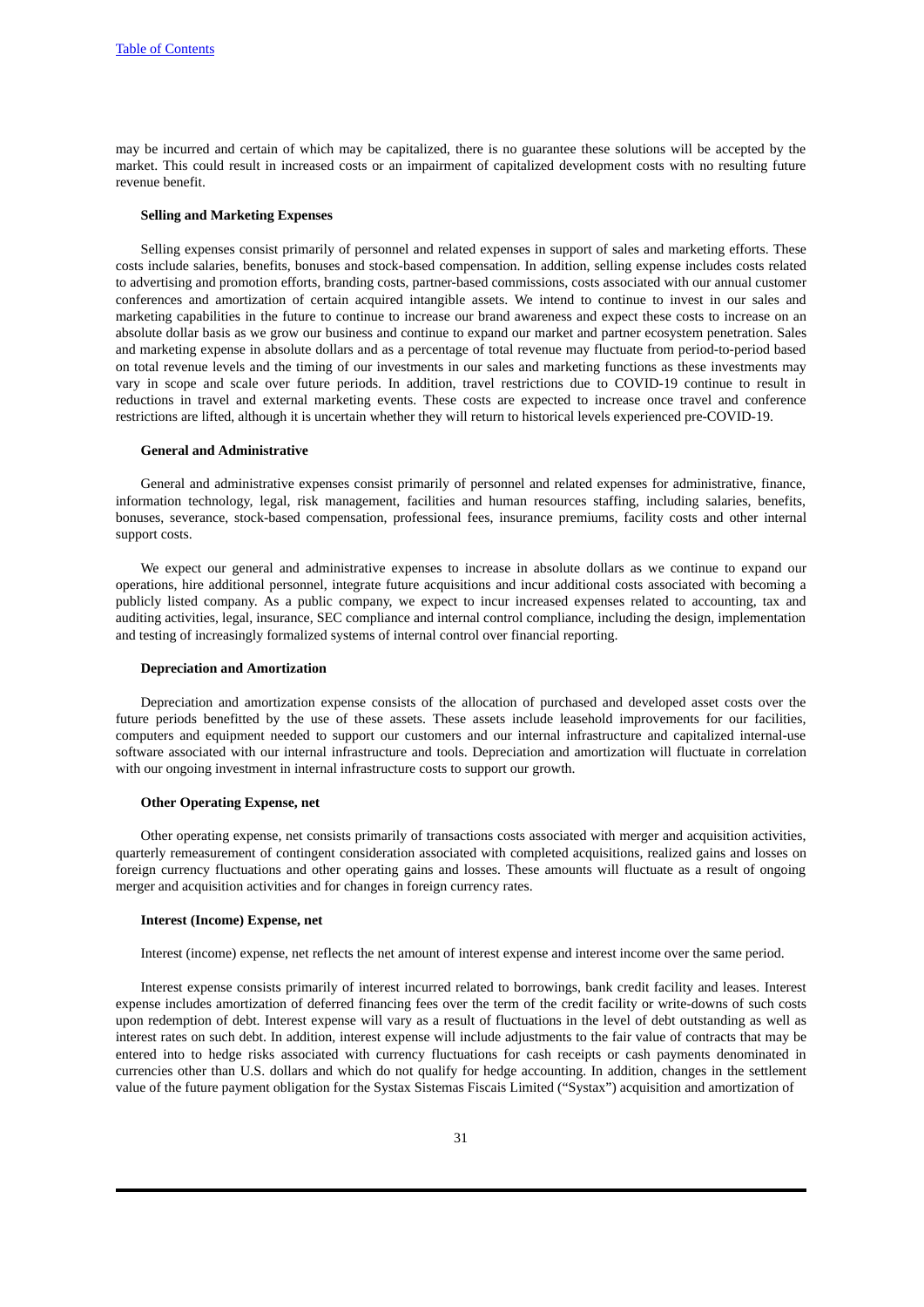the discount on deferred purchase consideration associated with the LCR-Dixon Corporation "(LCR-Dixon") acquisition will be recorded as interest expense.

Interest income reflects earnings on investments of our cash on hand and on funds held for customers related to our managed outsourcing services. Interest income will vary as a result of fluctuations in the future level of funds available for investment and the rate of return available in the market on such funds.

#### **Provision for Income Taxes**

Prior to July 27, 2020, Vertex was taxed as an S-Corporation for U.S. federal and certain state income tax purposes. As a result, net income or loss prior to this date has been allocated to and included on the income tax returns of the S-Corporation stockholders. Vertex was taxed at the corporate level in certain states where the S-Corporation status was not recognized or where the state imposed a tax on S-Corporations. Accordingly, the income tax provision or benefit for such periods was based on taxable income allocated to those states. In certain foreign jurisdictions, our subsidiaries were taxed at the corporate level, and the income tax provision or benefit is based on taxable income sourced to these foreign jurisdictions.

Effective July 27, 2020, Vertex converted to a C-Corporation, and our results are subsequently taxed at the corporate level. As such, our statutory income tax rate has increased since we are now subject to U.S. federal and state corporate income taxes.

## **Results of Operations**

You should read the following discussion and analysis of our financial condition and results of operations in conjunction with the consolidated financial statements and the notes thereto beginning on page F-1 of this Annual Report on Form 10-K. The period-to-period comparison of financial results is not necessarily indicative of financial results to be achieved in future periods. The following table sets forth our consolidated statements of comprehensive income (loss) for the periods indicated.

| <b>For the Year Ended</b><br>December 31, |           |              |            |                              |           |            |
|-------------------------------------------|-----------|--------------|------------|------------------------------|-----------|------------|
|                                           | 2021      |              | 2020       | <b>Year-Over-Year Change</b> |           |            |
|                                           |           |              |            |                              |           |            |
| \$                                        | 358,415   | $\mathbb{S}$ | 316,763    | $\mathbf{s}$                 | 41.652    | 13.1 %     |
|                                           | 67,133    |              | 57,902     |                              | 9,231     | 15.9 %     |
|                                           | 425,548   |              | 374,665    |                              | 50,883    | 13.6 %     |
|                                           |           |              |            |                              |           |            |
|                                           | 116,194   |              | 105,676    |                              | 10,518    | 10.0 %     |
|                                           | 45,698    |              | 59,711     |                              | (14, 013) | $(23.5)\%$ |
|                                           | 161,892   |              | 165,387    |                              | (3, 495)  | $(2.1)\%$  |
|                                           | 263,656   |              | 209,278    |                              | 54,378    | 26.0%      |
|                                           |           |              |            |                              |           |            |
|                                           | 44.018    |              | 54,340     |                              | (10, 322) | $(19.0)\%$ |
|                                           | 99.005    |              | 99,418     |                              | (413)     | (0.4)%     |
|                                           | 107,009   |              | 149,057    |                              | (42,048)  | $(28.2)\%$ |
|                                           | 11,678    |              | 11,018     |                              | 660       | 6.0%       |
|                                           | 4,888     |              | 203        |                              | 4,685     | 2,307.9 %  |
|                                           | 266,598   |              | 314,036    |                              | (47, 438) | $(15.1)\%$ |
|                                           | (2,942)   |              | (104, 758) |                              | 101,816   | $(97.2)\%$ |
|                                           | 984       |              | 3,111      |                              | (2, 127)  | $(68.4)\%$ |
|                                           | (3,926)   |              | (107, 869) |                              | 103,943   | $(96.4)\%$ |
|                                           | (2, 447)  |              | (32,788)   |                              | 30,341    | $(92.5)\%$ |
|                                           | (1, 479)  |              | (75,081)   |                              | 73,602    | $(98.0)\%$ |
|                                           |           |              |            |                              |           |            |
|                                           | 14,370    |              | 2,636      |                              | 11,734    | 445.1 %    |
| \$                                        | (15, 849) | \$           | (77, 717)  | \$                           | 61,868    | $(79.6)\%$ |
|                                           |           |              |            |                              |           |            |

1 Includes stock-based compensation expenses as follows in the table below. For more details, see "Management's Discussion and Analysis of Financial Condition and Results of Operations - Seasonality and Quarterly Trends."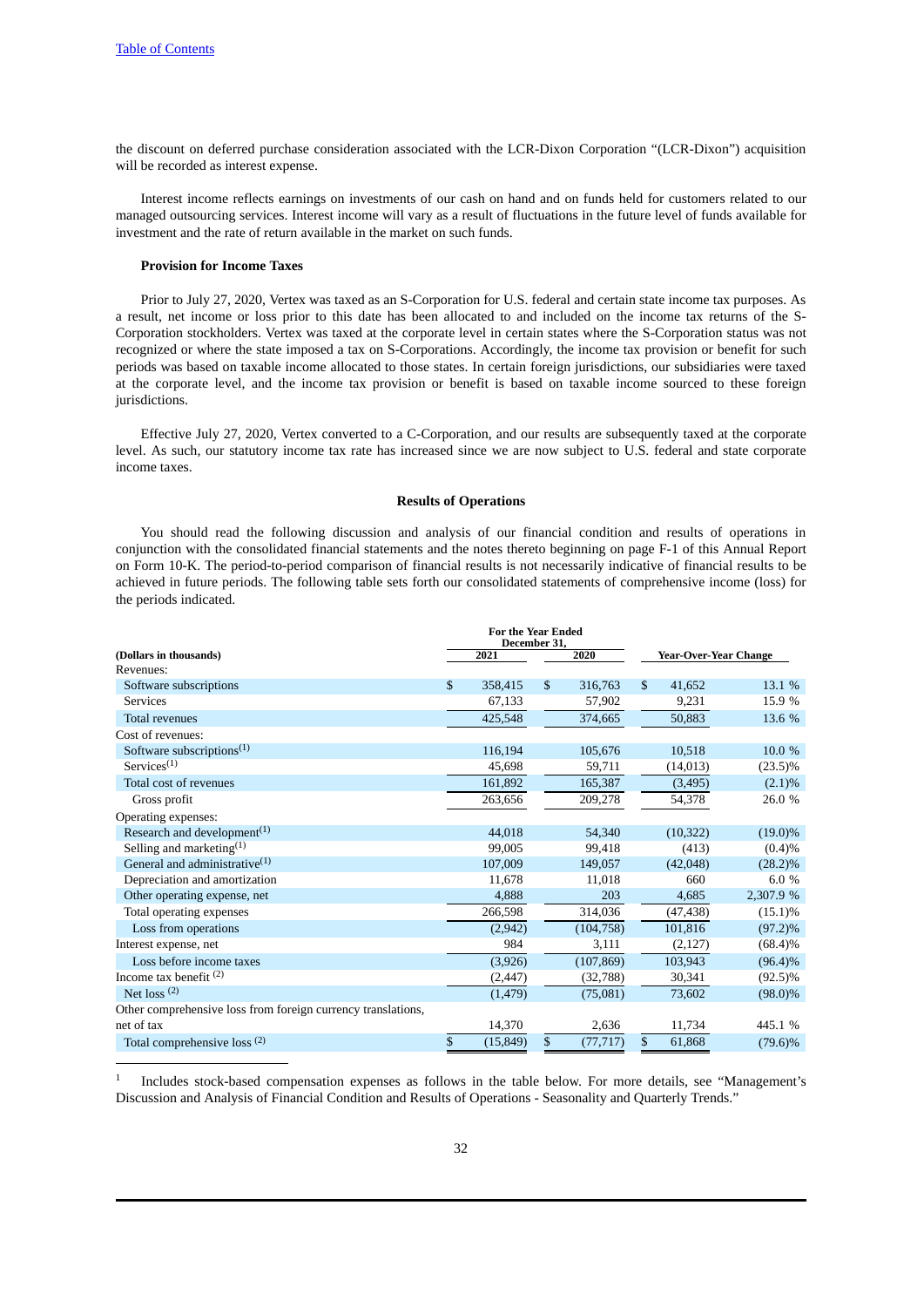<sup>2</sup> We have revised the previously reported amounts for the year ended December 31, 2020. See Note 1, Summary of Significant Accounting Policies under the section *Revision of Previously Issued Financial Statements* to our consolidated financial statements beginning on page F-1 of this Annual Report on Form 10-K for additional information.

|                                          |    | <b>For the Year Ended</b><br>December 31. |   |         |  |  |
|------------------------------------------|----|-------------------------------------------|---|---------|--|--|
| (In thousands)                           |    | 2021                                      |   | 2020    |  |  |
| <b>Stock-based compensation expense:</b> |    |                                           |   |         |  |  |
| Cost of revenues, software subscriptions | \$ | 2,336                                     | S | 14,663  |  |  |
| Cost of revenues, services               |    | 2.648                                     |   | 21,472  |  |  |
| Research and development                 |    | 2,620                                     |   | 14,694  |  |  |
| Selling and marketing                    |    | 6.371                                     |   | 29,551  |  |  |
| General and administrative               |    | 12,185                                    |   | 67,524  |  |  |
| Total stock-based compensation expense   | \$ | 26.160                                    |   | 147,904 |  |  |

The following table sets forth our results of operations as a percentage of our total revenues for the periods presented.

|                                                                         | 2021      |            |
|-------------------------------------------------------------------------|-----------|------------|
|                                                                         |           | 2020       |
| Revenues:                                                               |           |            |
| Software subscriptions                                                  | 84.2 %    | 84.5 %     |
| <b>Services</b>                                                         | 15.8 %    | 15.5 %     |
| <b>Total revenues</b>                                                   | 100.0 %   | 100.0 %    |
| Cost of Revenues:                                                       |           |            |
| Software subscriptions                                                  | 27.3 %    | 28.2 %     |
| <b>Services</b>                                                         | 10.7 %    | 15.9 %     |
| Total cost of revenues                                                  | 38.0 %    | 44.1 %     |
| Gross profit                                                            | 62.0 %    | 55.9 %     |
| Operating expenses:                                                     |           |            |
| Research and development                                                | 10.3 %    | 14.5 %     |
| Selling and marketing                                                   | 23.3 %    | 26.5 %     |
| General and administrative                                              | 25.1 %    | 39.8 %     |
| Depreciation and amortization                                           | $2.7\%$   | 2.9%       |
| Other operating expense, net                                            | $1.1\%$   | $0.1 \%$   |
| Total operating expenses                                                | 62.5 %    | 83.8 %     |
| Loss from operations                                                    | (0.5)%    | (27.9)%    |
| Interest expense, net                                                   | $0.3\%$   | $0.8 \%$   |
| Loss before income taxes                                                | (0.8)%    | $(28.7)\%$ |
| Income tax benefit                                                      | $(0.6)\%$ | (8.8)%     |
| Net loss                                                                | (0.2)%    | $(19.9)\%$ |
| Other comprehensive loss from foreign currency translations, net of tax | 3.4%      | $0.7\%$    |
| Total comprehensive loss                                                | $(3.6)\%$ | $(20.6)\%$ |

## *Year Ended December 31, 2021 Compared to Year Ended December 31, 2020*

*Revenues*

|                        |           | <b>For the Year Ended</b><br>December 31. |                       |        |  |  |
|------------------------|-----------|-------------------------------------------|-----------------------|--------|--|--|
| (Dollars in thousands) | 2021      | 2020                                      | Year-Over-Year Change |        |  |  |
| <b>Revenues:</b>       |           |                                           |                       |        |  |  |
| Software subscriptions | \$358,415 | \$316,763                                 | \$41,652              | 13.1 % |  |  |
| <b>Services</b>        | 67.133    | 57,902                                    | 9.231                 | 15.9 % |  |  |
| Total revenues         | \$425.548 | \$374,665                                 | \$50.883              | 13.6 % |  |  |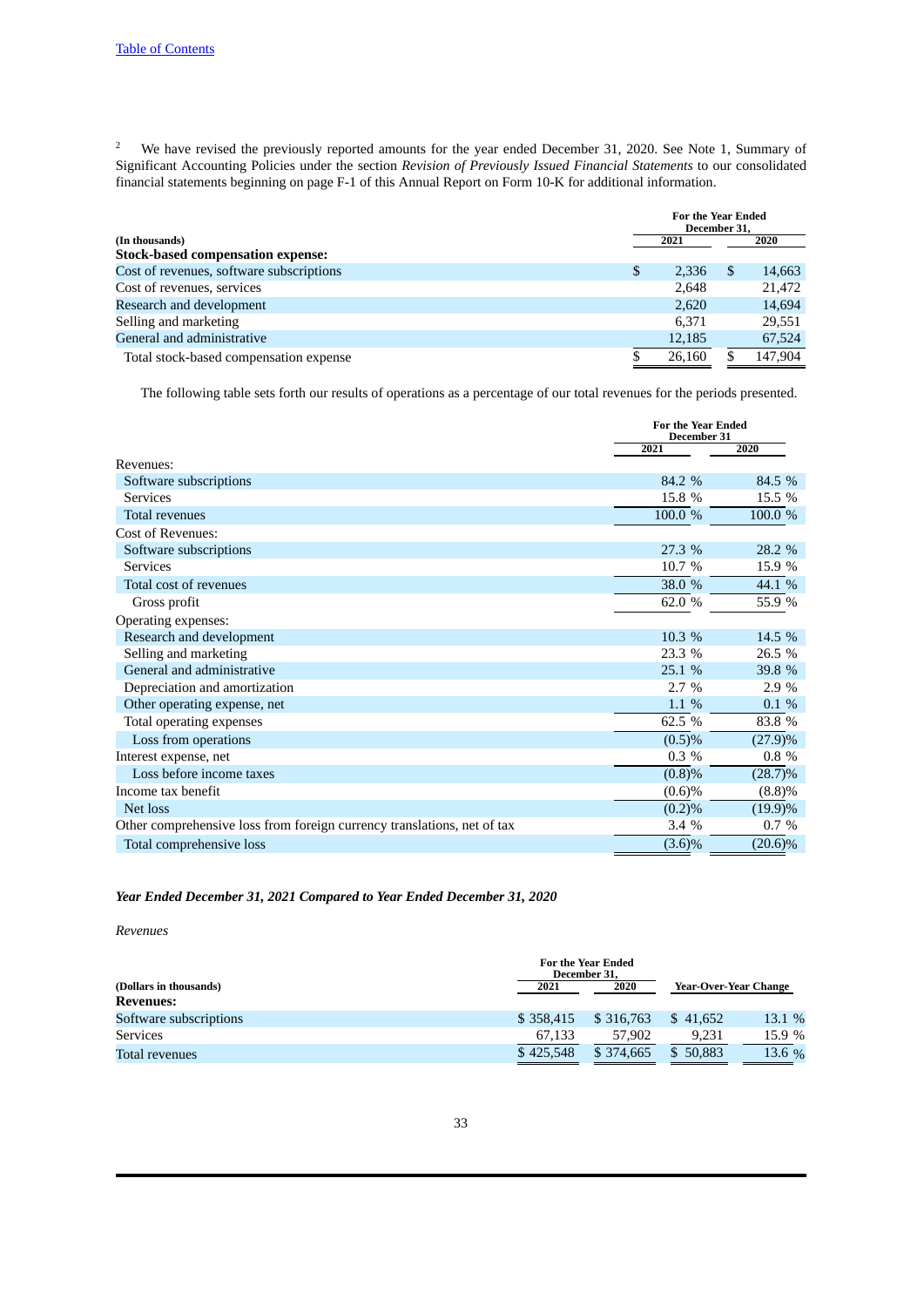Revenues increased \$50.9 million, or 13.6%, to \$425.5 million in 2021 compared to \$374.7 million in 2020. The increase in software subscriptions revenues of \$41.7 million, or 13.1%, was primarily driven by an increase of \$35.7 million in revenues derived from our existing customers and a year-over-year increase of \$6.0 million in revenues derived from new customers. Software subscriptions revenues derived from new customers averaged 8.6% and 7.9% of total software subscriptions revenues in 2021 and 2020, respectively.

The \$9.2 million increase in services revenues is primarily driven by an increase of \$5.3 million in software subscription-related services associated with the growth in subscription revenues, which includes new customers implementing our solutions and upgrading existing customers to newer versions of our solutions. In addition, our managed services offering experienced a \$3.9 million increase in recurring services revenues over the prior year due to returns processing volume increases related to regulatory changes as customers expanded their tax filings into more jurisdictions.

*Cost of Software Subscriptions Revenues*

| (Dollars in thousands)                  | For the Year Ended<br>December 31. |              |         |                       |           |
|-----------------------------------------|------------------------------------|--------------|---------|-----------------------|-----------|
|                                         | 2021                               |              | 2020    | Year-Over-Year Change |           |
| Cost of software subscriptions revenues | 116.194                            | $\mathbf{s}$ | 105.676 | 10.518                | $10.0 \%$ |

Cost of software subscriptions revenues increased \$10.5 million, or 10.0%, to \$116.2 million in 2021 compared to \$105.7 million in 2020. This included a \$10.5 million increase in costs of personnel supporting period over period growth of sales and customers and ongoing hosting and infrastructure investments to support expansion of customer transaction volumes for our cloud-based subscription customers. In addition, this included an increase in depreciation and amortization of capitalized software and acquired intangibles of \$12.3 million associated with our ongoing investments in internal-use software for cloud-based subscription solutions, software developed for sale for new products and enhancements to existing products, and costs associated with the amortization of acquired intangible assets. These increases were partially offset by a \$12.3 million decrease in stock-based compensation in 2021 compared to the same period in 2020.

As a percentage of software subscriptions revenues, the cost of software subscriptions revenues decreased to 32.4% in 2021 compared to 33.4% in 2020. After excluding stock-based compensation expense, as a percentage of software subscriptions revenues, cost of software subscriptions revenues increased to 31.8% in 2021 compared to 28.7% in 2020.

*Cost of Services Revenues*

|                           | For the Year Ended<br>December 31. |        |  |        |  |                              |            |
|---------------------------|------------------------------------|--------|--|--------|--|------------------------------|------------|
| (Dollars in thousands)    |                                    | 2021   |  | 2020   |  | <b>Year-Over-Year Change</b> |            |
| Cost of services revenues |                                    | 45.698 |  | 59.711 |  | (14.013)                     | $(23.5)\%$ |

Cost of services revenues decreased \$14.0 million, or 23.5%, to \$45.7 million in 2021 compared to \$59.7 million in 2020. This decline was primarily driven by a stock-based compensation decrease of \$18.8 million in 2021 compared to the same period in 2020. After adjusting for the decline in stock-based compensation expense, cost of services revenues increased \$4.8 million primarily driven by an increase in costs of service delivery personnel to support revenue growth in software subscription related services and our managed services offering.

As a percentage of services revenues, cost of services revenues decreased to 68.1% in 2021 compared to 103.1% for the same period in 2020. After excluding stock-based compensation expense, as a percentage of services revenues, cost of services revenues decreased to 64.1% in 2021 compared to 66.0% for the same period in 2020.

#### *Research and Development*

| (Dollars in thousands)   | <b>For the Year Ended</b><br>December 31. |  |        |                       |          |            |
|--------------------------|-------------------------------------------|--|--------|-----------------------|----------|------------|
|                          | 2021                                      |  | 2020   | Year-Over-Year Change |          |            |
| Research and development | 44.018                                    |  | 54,340 | \$                    | (10.322) | $(19.0)\%$ |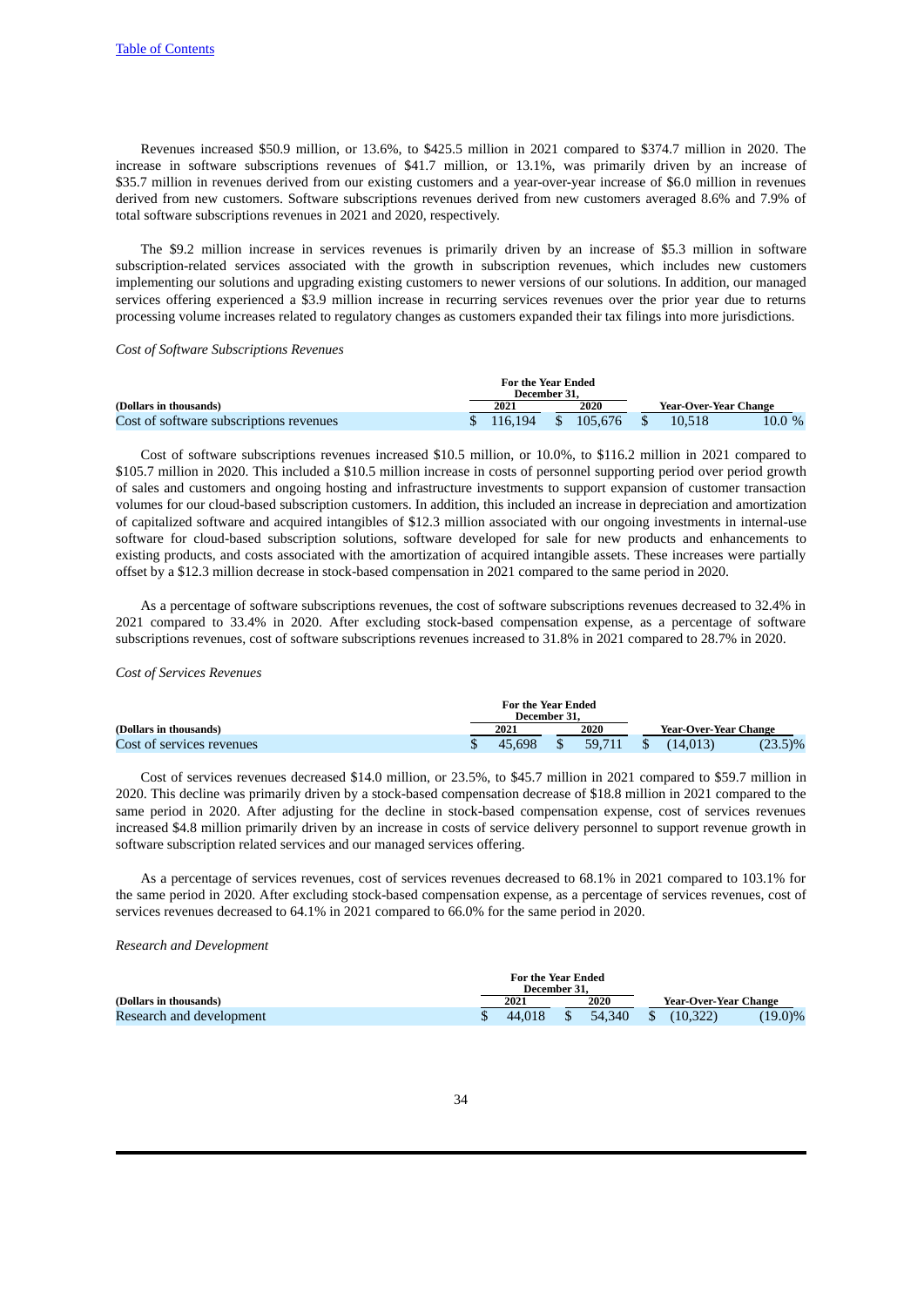Research and development expenses decreased \$10.3 million, or 19.0%, to \$44.0 million in 2021 compared to \$54.3 million in 2020. This decline was primarily driven by a stock-based compensation decrease of \$12.1 million in 2021 compared to the same period in 2020. After adjusting for the decline in stock-based compensation expense, research and development expenses decreased \$1.8 million, primarily driven by an increase in development work capitalized associated with new solutions to address end-to-end data analysis and compliance needs of our customers and continued expansion of connectors and application program interfaces ("APIs") to customer ERP and other software platforms.

As a percentage of total revenues, research and development expenses decreased to 10.3% in 2021 compared to 14.5% in 2020. After excluding stock-based compensation, research and development expenses as a percentage of total revenue would have been 9.7% in 2021 compared to 10.6% in 2020.

*Selling and Marketing*

|                        |              | For the Year Ended<br>December 31. |  |        |                       |       |        |  |  |
|------------------------|--------------|------------------------------------|--|--------|-----------------------|-------|--------|--|--|
| (Dollars in thousands) | 2021<br>2020 |                                    |  |        | Year-Over-Year Change |       |        |  |  |
| Selling and marketing  |              | 99,005                             |  | 99.418 |                       | (413) | (0.4)% |  |  |

Selling and marketing expenses decreased \$0.4 million, or 0.4%, to \$99.0 million in 2021 compared to \$99.4 million in 2020. However, this decline was driven by a stock-based compensation decrease of \$23.2 million in 2021 over the same period in 2020. After adjusting for the decline in stock-based compensation expense, selling and marketing expenses increased \$22.8 million primarily driven by an \$8.2 million increase in payroll and related expenses associated with the growth in period over period subscription sales and services revenues and expansion of our partner and channel management programs. In addition, this included an increase of \$9.3 million in advertising and promotional spending, and expanded brand awareness efforts.

As a percentage of total revenues, selling and marketing expenses decreased to 23.3% in 2021 compared to 26.5% for the same period in 2020. After excluding stock-based compensation expense, as a percentage of total revenues, selling and marketing expenses increased to 21.8% in 2021 compared to 18.6% in 2020.

*General and Administrative*

|                            |         | For the Year Ended<br>December 31. |   |                       |            |
|----------------------------|---------|------------------------------------|---|-----------------------|------------|
| (Dollars in thousands)     | 2021    | 2020                               |   | Year-Over-Year Change |            |
| General and administrative | 107.009 | 149.057<br>- S                     | S | (42.048)              | $(28.2)\%$ |

General and administrative expenses decreased \$42.0 million, or 28.2%, to \$107.0 million in 2021 compared to \$149.1 million in 2020. However, this decline was driven by a stock-based compensation decrease of \$55.3 million in 2021 over the same period in 2020. After adjusting for the decline in stock-based compensation expense, general and administrative expenses increased \$13.3 million primarily driven by planned strategic investments in information technology infrastructure, business process reengineering and other initiatives to drive future operating leverage, as well as investments in employees, systems and resources in support of our growth and public company reporting and compliance activities.

Due to these factors, as a percentage of total revenues, general and administrative expenses were 25.1% in 2021 compared to 39.8% in 2020. After excluding stock-based compensation expense, as a percentage of total revenues general and administrative expenses would have been 22.3% in 2021 compared to 21.8% in 2020.

#### *Depreciation and Amortization*

|                               | For the Year Ended   |        |                       |      |
|-------------------------------|----------------------|--------|-----------------------|------|
| (Dollars in thousands)        | December 31.<br>2021 | 2020   | Year-Over-Year Change |      |
| Depreciation and amortization | 11.678               | 11.018 | 660                   | 6.0% |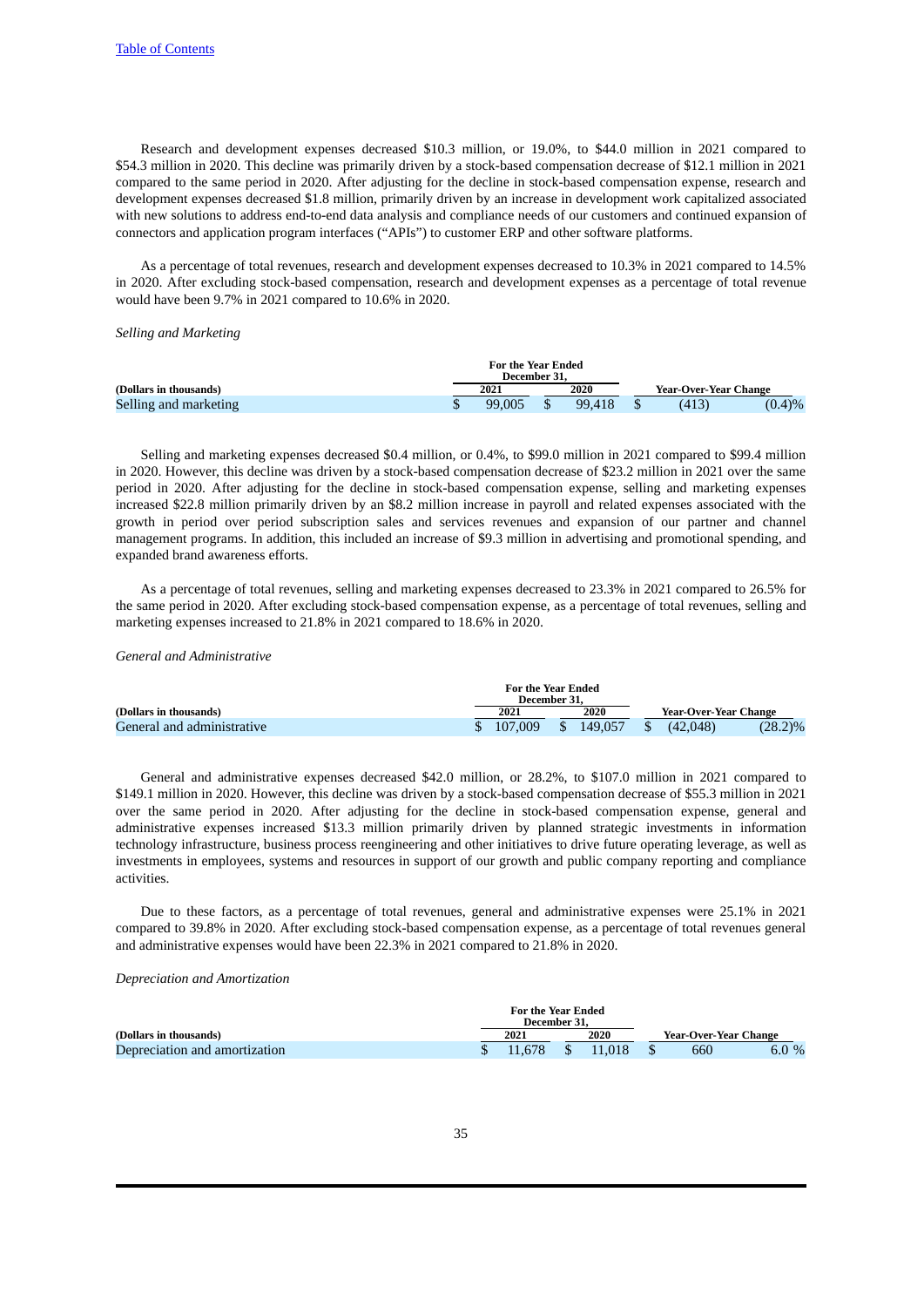Depreciation and amortization increased \$0.7 million, or 6.0%, to \$11.7 million in 2021 compared to \$11.0 million in 2020. The increase was primarily due to the impact of infrastructure and technology purchases placed in service in late 2020 and 2021 and other capitalized infrastructure costs to support our growth. As a percentage of revenues, depreciation expense was relatively consistent at 2.7% in 2021 compared to 2.9% for the same period in 2020.

*Other Operating Expense, Net*

|                              | For the Year Ended<br>December 31. |      |                       |           |
|------------------------------|------------------------------------|------|-----------------------|-----------|
| (Dollars in thousands)       | 2021                               | 2020 | Year-Over-Year Change |           |
| Other operating expense, net | 4.888                              | 203  | 4.685                 | 2.307.9 % |

Other operating expense, net, increased \$4.7 million, or 2,307.9%, to \$4.9 million of expense in 2021 compared to \$0.2 million of expense for the same period in 2020. This increase was primarily comprised of \$4.7 million of transaction costs associated with acquisitions in 2021. As a percentage of total revenues, other operating expense, net increased to 1.1% in 2021 compared to 0.1% in 2020.

#### *Interest Expense, Net*

|                        | For the Year Ended<br>December 31. |      |                       |            |
|------------------------|------------------------------------|------|-----------------------|------------|
| (Dollars in thousands) | 2021                               | 2020 | Year-Over-Year Change |            |
| Interest expense, net  | 984                                |      |                       | $(68.4)\%$ |

Interest expense, net decreased \$2.1 million, or 68.4%, to \$1.0 million in 2021 compared to \$3.1 million of expense for the same period in 2020. This change was primarily attributable to the write-down of \$1.2 million in deferred financing costs in 2020 and a decrease in term loan interest expense of \$2.0 million from 2021 due to the term loan repayment in July 2020. Offsetting these reductions was an increase of \$0.9 million in interest expense related to the value of foreign currency contracts and a reduction of \$0.5 million in interest income due to lower investment yields.

*Provision for Taxes*

|                        | For the Year Ended<br>December 31. |          |                              |            |
|------------------------|------------------------------------|----------|------------------------------|------------|
| (Dollars in thousands) | 2021                               | 2020     | <b>Year-Over-Year Change</b> |            |
| Income tax benefit     | (2.447)                            | (32.788) | 30.341                       | $(92.5)\%$ |

Income tax benefit decreased \$30.3 million, or 92.5%, to \$2.4 million in 2021 compared to \$32.8 million for the same period in 2020. This decrease was primarily due to a pre-tax loss resulting from an increase in stock-based compensation in 2020. The income tax benefit in 2021 was primarily driven by exercises and vestings of stock awards partially offset by the unfavorable impact of limitations on deductions of certain employees' compensation under Internal Revenue Code Section 162(m) and acquisition costs.

#### 36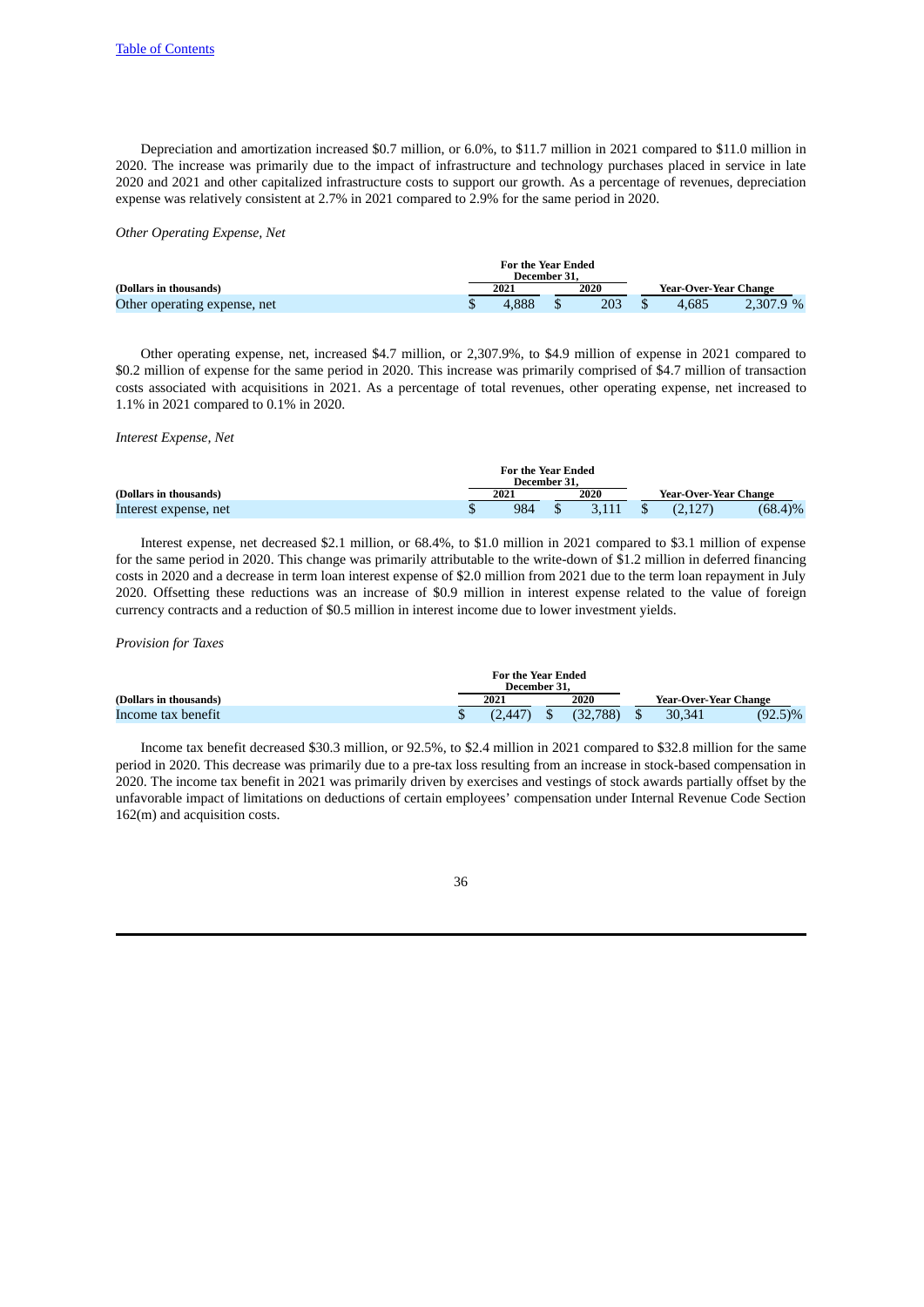## **Quarterly Results of Operations**

The following table sets forth our unaudited quarterly consolidated statements of operations data for each of the periods presented, as well as the percentage of total revenues that each line item represented for each quarter. In management's opinion, the data below have been prepared on the same basis as the audited consolidated financial statements beginning on page F-1 of this Annual Report on Form 10-K and reflect all necessary adjustments, consisting only of normal recurring adjustments, necessary for a fair statement of this data. The results of historical periods are not necessarily indicative of the results to be expected for a full year or any future period. Historical periods are also impacted by acquisitions. The following quarterly financial data should be read in conjunction with our consolidated financial statements and related notes beginning on page F-1 of this Annual Report on Form 10-K.

|                                                                                     |                        |                   |                   |                 | For the Three Months Ended (Unaudited) |                        |                        |                        |
|-------------------------------------------------------------------------------------|------------------------|-------------------|-------------------|-----------------|----------------------------------------|------------------------|------------------------|------------------------|
| (In thousands)                                                                      | <b>Mar 31,</b><br>2020 | Jun 30,<br>2020   | Sept 30,<br>2020  | Dec 31,<br>2020 | Mar 31,<br>2021                        | <b>Jun 30.</b><br>2021 | Sep 30,<br>2021        | Dec 31,<br>2021        |
| Revenues:                                                                           |                        |                   |                   |                 |                                        |                        |                        |                        |
| Software subscriptions                                                              | \$75,760               | \$77,306          | \$79,778          | \$83,919        | \$83,280                               | \$ 89,604              | $\mathbb{S}$<br>92,276 | $\mathbb{S}$<br>93,255 |
| <b>Services</b>                                                                     | 13,485                 | 13,965            | 14,827            | 15,625          | 14,956                                 | 15,334                 | 18,442                 | 18,401                 |
| <b>Total revenues</b>                                                               | 89,245                 | 91,271            | 94,605            | 99,544          | 98,236                                 | 104,938                | 110,718                | 111,656                |
| Cost of revenues:                                                                   |                        |                   |                   |                 |                                        |                        |                        |                        |
| Software subscriptions $(1)$                                                        | 24.684                 | 26,001            | 29,161            | 25,830          | 25,590                                 | 26.829                 | 32,000                 | 31,775                 |
| $S$ ervices $(1)$                                                                   | 14,778                 | 15,744            | 18,807            | 10,382          | 11,343                                 | 10,550                 | 11,938                 | 11,867                 |
| Total cost of revenues                                                              | 39,462                 | 41,745            | 47,968            | 36,212          | 36,933                                 | 37,379                 | 43,938                 | 43,642                 |
| Gross profit                                                                        | 49,783                 | 49,526            | 46,637            | 63,332          | 61,303                                 | 67,559                 | 66,780                 | 68,014                 |
| Operating expenses:                                                                 |                        |                   |                   |                 |                                        |                        |                        |                        |
| Research and development <sup><math>(1)</math></sup>                                | 13,079                 | 13,617            | 16,501            | 11,143          | 11,459                                 | 11,926                 | 9,879                  | 10,754                 |
| Selling and marketing $(1)$                                                         | 24,333                 | 24,544            | 29,423            | 21,118          | 20,150                                 | 24,865                 | 25,658                 | 28,332                 |
| General and administrative $(1)$                                                    | 37,636                 | 37,758            | 48,043            | 25,620          | 24,852                                 | 24,865                 | 31,237                 | 26,055                 |
| Depreciation and amortization                                                       | 2,869                  | 2,505             | 2,735             | 2,909           | 2,827                                  | 2,878                  | 3,082                  | 2,891                  |
| Other operating expense (income), net                                               | 111                    | 103               | (60)              | 49              | (129)                                  | 4,483                  | 538                    | (4)                    |
|                                                                                     |                        |                   |                   |                 |                                        |                        |                        |                        |
| Total operating expenses                                                            | 78,028                 | 78,527            | 96,642            | 60,839          | 59,159                                 | 69,017                 | 70,394                 | 68,028                 |
| Income (loss) from operations<br>Interest expense (income), net                     | (28, 245)<br>569       | (29,001)<br>1,059 | (50,005)<br>1,796 | 2,493<br>(313)  | 2,144<br>535                           | (1, 458)<br>(385)      | (3,614)<br>521         | (14)<br>313            |
| Income (loss) before income taxes                                                   | (28, 814)              | (30,060)          | (51, 801)         | 2,806           | 1,609                                  | (1,073)                | (4, 135)               | (327)                  |
| Income tax expense (benefit) $(2)$                                                  | 250                    | (985)             | (34, 629)         | 2,576           | (679)                                  | (1, 881)               | (187)                  | 300                    |
| Net income $(\text{loss})^{(2)}$                                                    | (29,064)               | (29,075)          | (17, 172)         | 230             | 2,288                                  | 808                    | (3,948)                | (627)                  |
| Other comprehensive (income) loss from foreign<br>currency translations, net of tax | 2,998                  | 276               | 238               | (876)           | 977                                    | 3,359                  | 5,704                  | 4,330                  |
| Total comprehensive income $(\text{loss})^{(2)}$                                    | \$ (32,062)            | \$(29,351)        | \$(17, 410)       | \$<br>1,106     | \$<br>1,311                            | (2,551)<br>\$          | (9,652)<br>\$          | (4,957)<br>S           |

(1) Includes stock-based compensation expenses as follows in the table below. For more details, see "Management's Discussion and Analysis of Financial Condition and Results of Operations - Seasonality and Quarterly Trends."<br>(2) We have revised the previously reported amounts for the quarter ended September 30, 2020. See Note 1, Summary of Significant Accounting

Policies under the section *Revision of Previously Issued Financial Statements* to our consolidated financial statements beginning on page F-1 of this Annual Report on Form 10-K for additional information.

|                                                               | For the Three Months Ended (Unaudited) |                        |    |                        |    |                         |  |                 |    |                 |    |                        |    |                 |  |                 |
|---------------------------------------------------------------|----------------------------------------|------------------------|----|------------------------|----|-------------------------|--|-----------------|----|-----------------|----|------------------------|----|-----------------|--|-----------------|
| (In thousands)<br><b>Stock-based compensation</b><br>expense: |                                        | <b>Mar 31.</b><br>2020 |    | <b>Jun 30.</b><br>2020 |    | <b>Sept 30,</b><br>2020 |  | Dec 31.<br>2020 |    | Mar 31.<br>2021 |    | <b>Jun 30.</b><br>2021 |    | Sep 30,<br>2021 |  | Dec 31,<br>2021 |
| Cost of revenues, software<br>subscriptions                   | \$                                     | 3.492                  | \$ | 4.168                  | .S | 6.342                   |  | 661             | .S | 560             | .S | 572                    | -S | 656             |  | 548             |
| Cost of revenues, services                                    |                                        | 5,238                  |    | 6,251                  |    | 9.230                   |  | 753             |    | 594             |    | 622                    |    | 760             |  | 672             |
| Research and development                                      |                                        | 3.492                  |    | 4.168                  |    | 6.340                   |  | 694             |    | 561             |    | 571                    |    | 876             |  | 612             |
| Selling and marketing                                         |                                        | 6.984                  |    | 8.335                  |    | 12.821                  |  | 1.411           |    | 1.287           |    | 1.433                  |    | 2.157           |  | 1,494           |
| General and administrative<br>Total stock-based               |                                        | 15,714                 |    | 18,754                 |    | 29,561                  |  | 3,495           |    | 3,541           |    | 3,087                  |    | 2,973           |  | 2,584           |
| compensation expense                                          |                                        | 34,920                 |    | 41,676                 |    | 64,294                  |  | 7,014           |    | 6,543           |    | 6,285                  |    | 7,422           |  | 5,910           |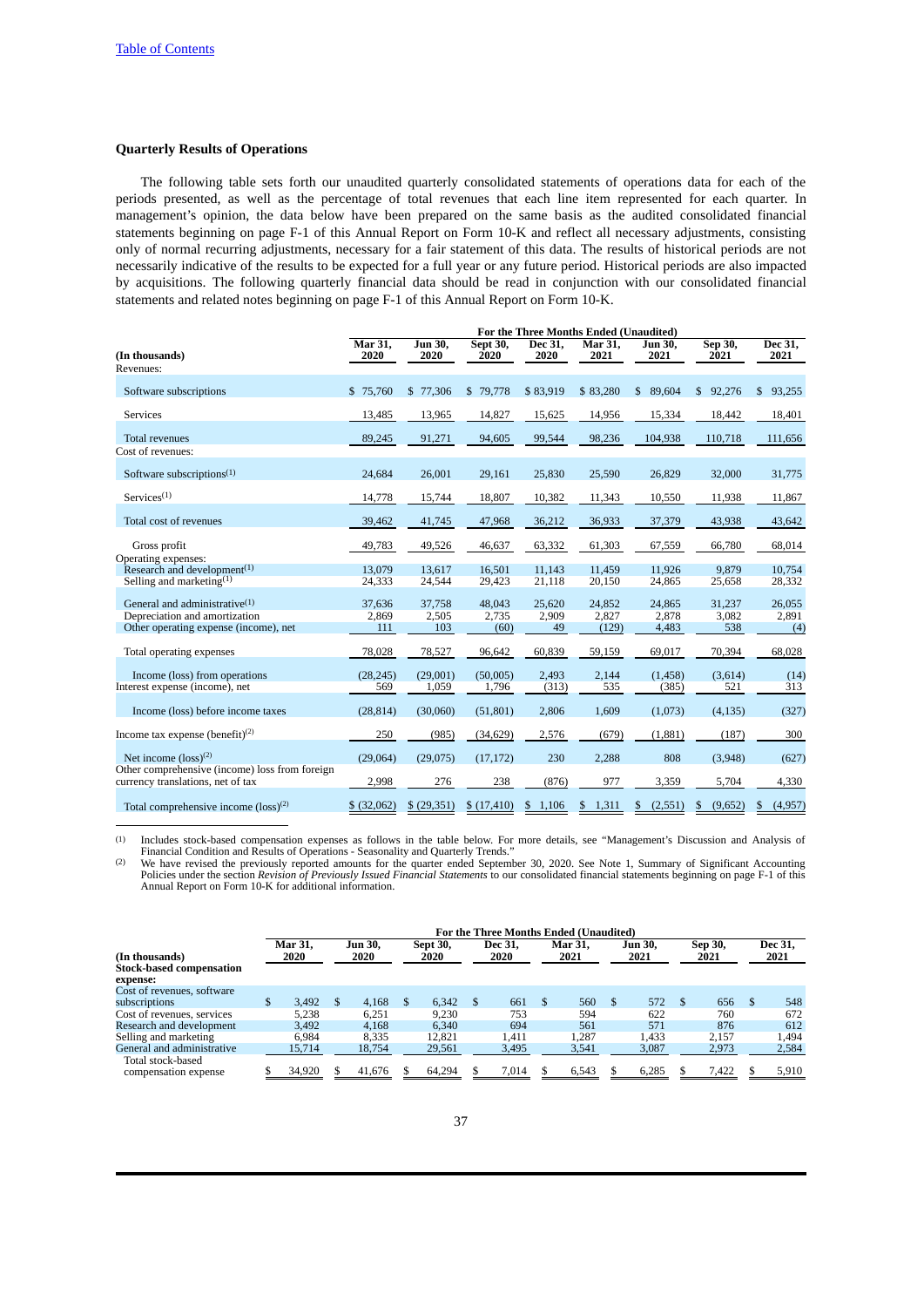|                                                | For the Three Months Ended (Unaudited) |                        |                 |                 |                 |                 |                 |                 |  |  |  |  |  |  |
|------------------------------------------------|----------------------------------------|------------------------|-----------------|-----------------|-----------------|-----------------|-----------------|-----------------|--|--|--|--|--|--|
|                                                | Mar 31,<br>2020                        | <b>Jun 30,</b><br>2020 | Sep 30,<br>2021 | Dec 31,<br>2020 | Mar 31,<br>2021 | Jun 30,<br>2021 | Sep 30,<br>2021 | Dec 31,<br>2021 |  |  |  |  |  |  |
| Revenues:                                      |                                        |                        |                 |                 |                 |                 |                 |                 |  |  |  |  |  |  |
| Software subscriptions                         | 84.9 %                                 | 84.7 %                 | 84.3 %          | 84.3%           | 84.8%           | 85.4 %          | 83.3 %          | 83.5 %          |  |  |  |  |  |  |
| <b>Services</b>                                | 15.1 %                                 | 15.3 %                 | 15.7%           | 15.7%           | 15.2 %          | 14.6 %          | 16.7%           | 16.5 %          |  |  |  |  |  |  |
| <b>Total revenues</b>                          | 100.0 %                                | 100.0 %                | 100.0%          | 100.0%          | 100.0 %         | 100.0%          | 100.0%          | 100.0%          |  |  |  |  |  |  |
| Cost of revenues:                              |                                        |                        |                 |                 |                 |                 |                 |                 |  |  |  |  |  |  |
| Software subscriptions                         | 27.7 %                                 | 28.5 %                 | 30.8 %          | 25.9%           | 26.0%           | 25.6 %          | 28.9%           | 28.5 %          |  |  |  |  |  |  |
| <b>Services</b>                                | 16.6 %                                 | 17.2 %                 | 19.9%           | 10.4 %          | 11.5 %          | 10.1 %          | 10.8%           | 10.6 %          |  |  |  |  |  |  |
| Total cost of revenues                         | 44.3 %                                 | 45.7%                  | 50.7%           | 36.3 %          | 37.5 %          | 35.7%           | 39.7 %          | 39.1 %          |  |  |  |  |  |  |
| Gross profit                                   | 55.7%                                  | 54.3 %                 | 49.3 %          | 63.7%           | 62.5 %          | 64.3 %          | 60.3%           | 60.9%           |  |  |  |  |  |  |
| Operating expenses:                            |                                        |                        |                 |                 |                 |                 |                 |                 |  |  |  |  |  |  |
| Research and development                       | 14.7 %                                 | 14.9 %                 | 17.4 %          | 11.2 %          | 11.7 %          | 11.4 %          | 8.9%            | 9.6 %           |  |  |  |  |  |  |
| Selling and marketing                          | 27.3 %                                 | 26.9%                  | 31.1 %          | 21.2 %          | 20.5 %          | 23.7 %          | 23.2 %          | 25.4 %          |  |  |  |  |  |  |
| General and administrative                     | 42.2 %                                 | 41.4 %                 | 50.8%           | 25.7%           | 25.3 %          | 23.7 %          | 28.2 %          | 23.3 %          |  |  |  |  |  |  |
| Depreciation and amortization                  | 3.2%                                   | 2.7 %                  | 2.9%            | 2.9%            | 2.9 %           | 2.7 %           | 2.8%            | 2.6 %           |  |  |  |  |  |  |
| Other operating expense (income), net          | 0.1%                                   | 0.1%                   | (0.1)%          | $-$ %           | (0.1)%          | 4.3 %           | 0.5%            | $-$ %           |  |  |  |  |  |  |
| Total operating expenses                       | 87.5 %                                 | 86.0%                  | 102.1 %         | 61.0%           | 60.3%           | 65.8%           | 63.6%           | 60.9%           |  |  |  |  |  |  |
| Income (loss) from operations                  | $(31.8)\%$                             | $(31.7)\%$             | $(52.8)\%$      | 2.7%            | 2.2 %           | $(1.5)\%$       | (3.3)%          | $-$ %           |  |  |  |  |  |  |
| Interest expense (income), net                 | 0.6 %                                  | 1.2 %                  | 1.9%            | (0.3)%          | 0.5 %           | (0.4)%          | $0.5 \%$        | 0.3%            |  |  |  |  |  |  |
| Income (loss) before income taxes              | $(32.4)\%$                             | $(32.9)\%$             | $(54.7)\%$      | 3.0 %           | 1.7%            | (1.1)%          | (3.8)%          | (0.3)%          |  |  |  |  |  |  |
| Income tax (benefit) expense                   | $0.3\%$                                | (1.1)%                 | $(36.6)\%$      | 2.6 %           | (0.7)%          | (1.8)%          | (0.2)%          | 0.3%            |  |  |  |  |  |  |
| Net income (loss)                              | $(32.7)\%$                             | $(31.8)\%$             | $(18.1)\%$      | 0.4%            | 2.4 %           | 0.7%            | $(3.6)\%$       | (0.6)%          |  |  |  |  |  |  |
| Other comprehensive (income) loss from foreign |                                        |                        |                 |                 |                 |                 |                 |                 |  |  |  |  |  |  |
| currency translations, net of tax              | 3.4%                                   | 0.3%                   | $0.3\%$         | (0.9)%          | 1.0%            | 3.2%            | 5.2%            | 3.9 %           |  |  |  |  |  |  |
| Total comprehensive income (loss)              | $(36.1)\%$                             | $(32.1)\%$             | $(18.4)\%$      | $1.3\%$         | $1.4\%$         | $(2.5)\%$       | (8.8)%          | $(4.5)\%$       |  |  |  |  |  |  |

The following table sets forth our results of operations as a percentage of our total revenues for the periods presented.

The following table sets forth our quarterly earnings per share information for the periods presented.

|                                                                          | For the Three Months Ended (Unaudited) |     |                        |              |                         |  |                        |    |                        |                 |         |                 |         |    |                 |
|--------------------------------------------------------------------------|----------------------------------------|-----|------------------------|--------------|-------------------------|--|------------------------|----|------------------------|-----------------|---------|-----------------|---------|----|-----------------|
| (In thousands, except per share data)                                    | <b>Mar 31.</b><br>2020                 |     | <b>Jun 30.</b><br>2020 |              | <b>Sept 30,</b><br>2020 |  | <b>Dec 31.</b><br>2020 |    | <b>Mar 31.</b><br>2021 | Jun 30.<br>2021 |         | Sep 30,<br>2021 |         |    | Dec 31.<br>2021 |
| <b>Earnings Per Share Data:</b>                                          |                                        |     |                        |              |                         |  |                        |    |                        |                 |         |                 |         |    |                 |
| Net income (loss) attributable to Class A<br>stockholders, basic $(1)$   |                                        |     | (32)                   | \$.          | $(2,246)$ \$            |  | 41                     | -S | 413                    |                 | 190     | \$.             | (1,070) |    | (174)           |
| Net income (loss) per Class A share, basi $c^{(1)}$                      |                                        |     | (0.24)                 | S            | (0.12)                  |  | 0.00                   |    | 0.02                   |                 | 0.01    | -S              | (0.03)  |    | (0.00)          |
| Weighted average Class A common stock,<br>basic                          |                                        |     | 132                    |              | 18,124                  |  | 25,888                 |    | 26,458                 |                 | 34,726  |                 | 40,141  |    | 41,263          |
| Net income (loss) attributable to Class A<br>stockholders, diluted $(1)$ |                                        |     | (32)                   |              | (2, 246)                |  | 55                     | .S | 550                    |                 | 229     |                 | (1,070) | -S | (174)           |
| Net income (loss) per Class A share, diluted $(1)$                       |                                        |     | (0.24)                 |              | (0.12)                  |  | 0.00                   |    | 0.01                   |                 | 0.01    |                 | (0.03)  |    | (0.00)          |
| Weighted average Class A common stock,<br>diluted                        |                                        |     | 132                    |              | 18,124                  |  | 37,654                 |    | 38,003                 |                 | 44,711  |                 | 40,141  |    | 41,263          |
| Net income (loss) attributable to Class B<br>stockholders, basic $(1)$   | (29,064)                               |     | (29, 043)              | .S           | $(14, 926)$ \$          |  | 189                    | .S | 1,875                  |                 | 618     | .S              | (2,878) |    | (453)           |
| Net income (loss) per Class B share, basi $c^{(1)}$                      | (0.24)                                 | S.  | (0.24)                 | -8           | (0.12)                  |  | 0.00                   | £. | 0.02                   |                 | 0.01    | S.              | (0.03)  |    | (0.00)          |
| Weighted average Class B common stock,<br>basic                          | 120,417                                |     | 120,417                |              | 120,417                 |  | 120,411                |    | 120,117                |                 | 112,804 |                 | 108,017 |    | 107,596         |
| Net income (loss) attributable to Class B<br>stockholders, diluted $(1)$ | (29,064)                               |     | (29, 043)              | -S           | (14, 926)               |  | 175                    | -S | 1,738                  |                 | 579     | £.              | (2,878) |    | (453)           |
| Net income (loss) per Class B share, diluted $(1)$                       | (0.24)                                 | \$. | (0.24)                 | $\mathbf{s}$ | (0.12)                  |  | 0.00                   |    | 0.01                   |                 | 0.01    | \$.             | (0.03)  |    | (0.00)          |
| Weighted average Class B common stock,<br>diluted                        | 120,417                                |     | 120,417                |              | 120,417                 |  | 120,411                |    | 120,117                |                 | 112,804 |                 | 108,017 |    | 107,596         |

<sup>(1)</sup> We have revised the previously reported amounts for the quarter ended September 30, 2020. See Note 1, Summary of Significant Accounting Policies under the section *Revision of Previously Issued Financial Statements*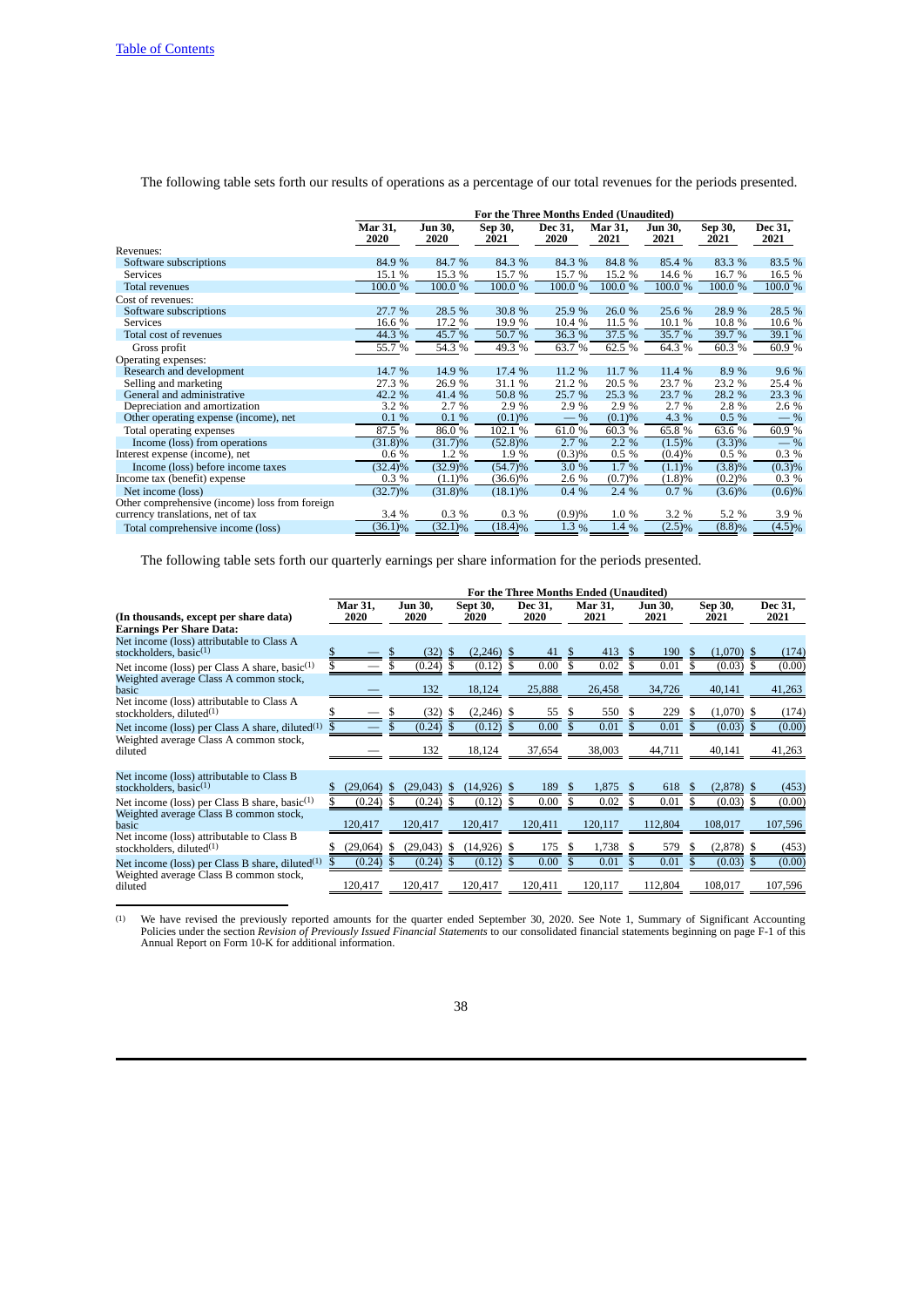## **Seasonality and Quarterly Trends**

We have historically signed a higher percentage of software subscription agreements with new and existing customers in the fourth quarter of each year. This can be attributed to buying patterns typical in the software industry. Since most of our customer agreement terms are annual, agreements initially entered into in the fourth quarter will generally come up for renewal at that same time in subsequent years. As a result, customer agreement cancellations may have a higher concentration during the end of the year. This seasonality is reflected in our revenues, though the impact to overall annual or quarterly revenues is typically minimal since we recognize subscription revenue ratably over the term of the customer contract. Additionally, this seasonality is reflected in commission expenses to our sales personnel and our partners.

Our quarterly revenues have generally increased over the last two years primarily due to new sales to existing customers and sales to new customers. However, the pace of our revenue growth has not been consistent. Many of our customers are enterprise and large corporations and their purchase patterns can be sensitive to timing of budget decisions. Depending on such timing, these decisions can create volatility in the amount of business transacted by our salesforce and the amount of revenues recorded in each quarter. As such, certain periods may be less comparable due to the timing of our customers purchase patterns. In addition, acquisitions that occurred in the second and third quarters of 2021 have resulted in increases in revenues in the second, third and fourth quarters above historical experience.

Our operating expenses generally have decreased over the two-year period due primarily to a decrease in stock-based compensation. Quarterly fluctuations in our costs and expenses overall primarily reflect changes in our headcount, and other costs related to certain technology development projects and the development and scaling of our cloud solutions. In particular, research and development expenses have fluctuated based on the timing of personnel additions, capitalized costs and related spending on product development. Increases in our selling and marketing expenses primarily reflect expansion of go-to-market and partner and channel management personnel and various promotion and branding activities, the timing of which may fluctuate from quarter to quarter. We have also actively invested in acquisitions and product innovation to expand our product portfolio. We anticipate our operating expenses will increase in future periods as we invest in the longterm growth of our business.

We have used and will continue to use stock-based compensation programs as a component of our overall talent strategy to attract and retain key talent. Stock-based compensation aggregated \$147.9 million and \$26.2 million in 2020 and 2021, respectively. Our 2020 stock-based compensation expense was primarily related to the significant appreciation in value of our common stock leading up to our initial public offering (the "Offering") and due to the value of stock awards issued in 2020 in connection with the Offering. We expect that our stock-based compensation expense will continue to be meaningful in connection with the need to attract and retain key talent to support our continued growth and expansion. As a result of the varying talent demands and fluctuations in our grant date common stock value of awards when issued which cannot be predicted, stock-based compensation is expected to vary for the foreseeable future, and as a result, historical financial information is not necessarily indicative of our future results.

Historical patterns should not be considered a reliable indicator of our future performance.

#### **Liquidity and Capital Resources**

As of December 31, 2021, we had unrestricted cash and cash equivalents of \$73.3 million and retained earnings of \$24.8 million. Our primary sources of capital to date have been from sales of our solutions, proceeds from bank lending facilities and the Offering of our Class A common stock in July 2020. We have no outstanding bank debt at December 31, 2021.

On September 22, 2021, we executed a stock purchase agreement with LCR-Dixon. The purchase price was \$98.7 million as of the acquisition date consisting of (i) \$59.7 million in cash, partially offset by \$1.9 million in cash received in the acquisition resulting in \$57.8 million of net cash paid at closing, and (ii) the non-interest-bearing deferred purchase consideration aggregating \$40.0 million before consideration of related discount on this amount of \$1.0 million. Cash consideration was funded through cash on hand.

On May 12, 2021, we used approximately \$190.2 million of our cash and cash equivalents to acquire EVAT Solutions Ltd. and its subsidiaries ("Taxamo"). The preliminary purchase price for the Taxamo acquisition was \$200.7 million as of the acquisition date, consisting of (i) \$190.2 million of cash paid at closing, (ii) an acquisition holdback of \$0.5 million,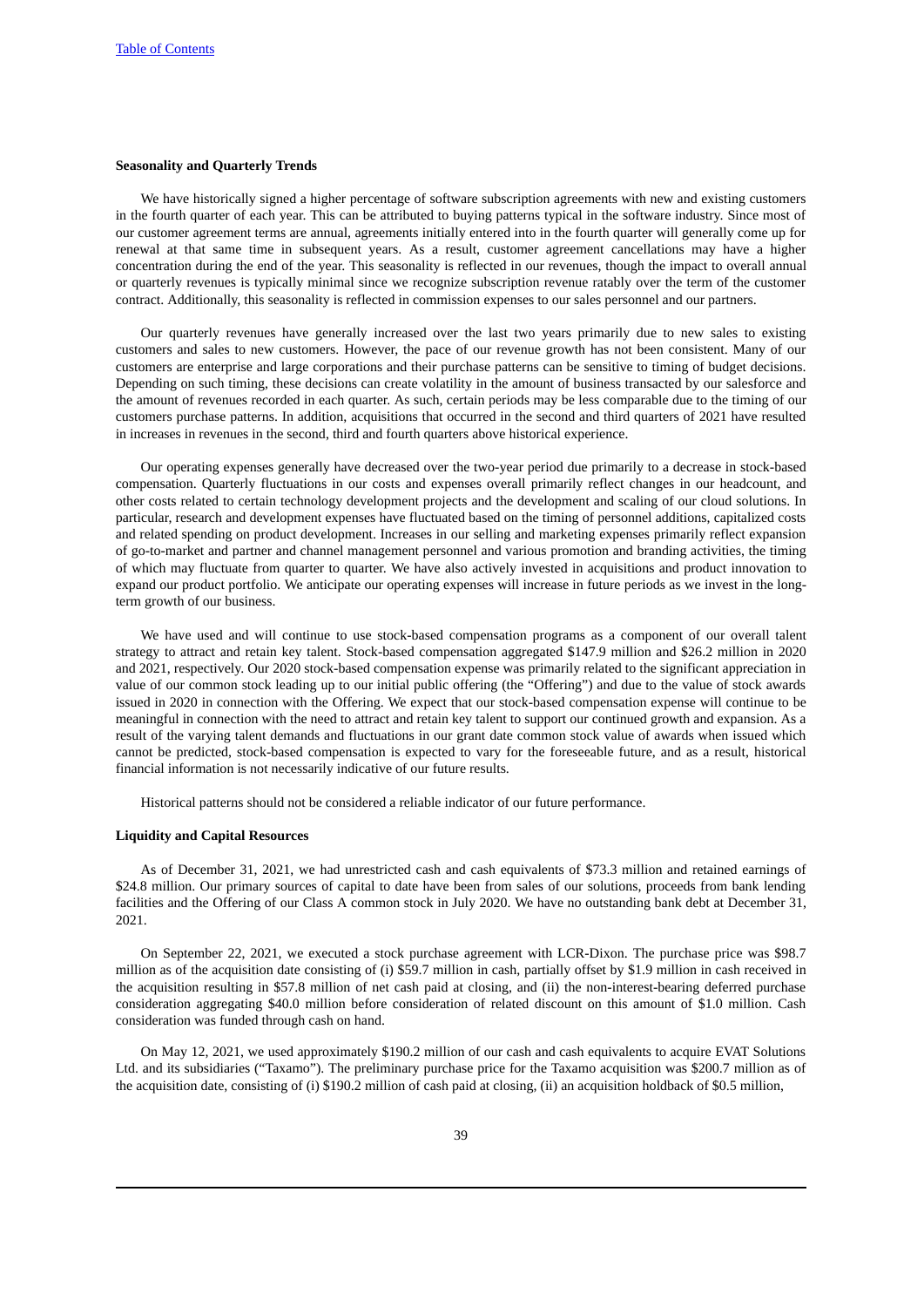and (iii) an option to purchase the remaining 5% of outstanding equity (the "Taxamo Option") for \$10.0 million. The Taxamo Option was exercised on August 20, 2021 for \$10.0 million funded through cash on hand.

On March 8, 2022, we amended our existing \$100 million credit facility with a \$250 million facility consisting of a \$50 million term loan and a \$200 million line of credit. The proceeds will be used for working capital, capital expenditures, permitted acquisitions and general corporate purposes.

We believe that our existing cash resources and our bank line of credit, as amended, will be sufficient to meet our capital requirements and fund our operations for at least the next 12 months. However, if these sources are insufficient to satisfy our liquidity requirements, we may seek to sell additional equity or debt securities. If we were to raise additional funds by issuing equity securities, our stockholders would experience dilution. Debt financing, if available, may involve covenants restricting our operations or our ability to incur additional debt. Any debt financing or additional equity that we raise may contain terms that are not favorable to us or our stockholders. Additional financing may not be available at all, or in amounts or on terms unacceptable to us.

#### *Historical Cash Flows*

*Years Ended December 31, 2021 and 2020*

The following table presents a summary of our cash flows for the periods indicated:

|                                                            | <b>Year Ended</b><br>December 31. |      |           |  |                              |             |  |  |
|------------------------------------------------------------|-----------------------------------|------|-----------|--|------------------------------|-------------|--|--|
| (Dollars in thousands)                                     | 2021                              | 2020 |           |  | <b>Year-Over-Year Change</b> |             |  |  |
| Net cash provided by operating activities                  | 91.969                            |      | 59.543    |  | 32,426                       | 54.5 %      |  |  |
| Net cash used in investing activities                      | (296,458)                         |      | (44, 375) |  | (252,083)                    | 568.1 %     |  |  |
| Net cash provided by (used in) financing activities        | (9,099)                           |      | 213,632   |  | (222, 731)                   | $(104.3)\%$ |  |  |
| Effect of foreign exchange rate changes                    | (479)                             |      | (22)      |  | (457)                        | $2.077.3\%$ |  |  |
| Net increase in cash, cash equivalents and restricted cash | (214,067)                         |      | 228,778   |  | (442, 845)                   | $(193.6)\%$ |  |  |

*Operating Activities.* Net cash provided by operating activities was \$92.0 million in 2021 compared to \$59.5 million in 2020, an increase of \$32.4 million. The increase in cash provided by operating activities in 2021 was driven primarily by the \$22.9 million nonrecurring payment in 2020 for redemption of converted stock appreciation rights ("Converted SARs") in connection with the Offering, combined with a year-over-year net increase in changes in operating assets and liabilities of \$11.7 million.

*Investing Activities.* Net cash used in investing activities was \$296.4 million in 2021 compared to \$44.4 million in 2020, an increase in use of funds for investing activities of \$252.1 million. This increase was primarily due to a net increase in cash paid for acquisitions of \$239.8 million in 2021 over 2020. In 2021 we acquired Taxamo for approximately \$187.5 million in net cash, LCR-Dixon for approximately \$57.8 million in net cash, and Tellutax, LLC ("Tellutax") for cash paid of \$6.1 million. In 2020, we acquired a controlling interest in Systax for approximately \$12.3 million in cash. For additional information on acquisitions, see Note 3, "Business Combinations" to our consolidated financial statements.

*Financing Activities.* Net cash used in financing activities was \$(9.1) million in 2021 compared to net cash provided by financing activities of \$213.6 million in 2020, a decrease in cash provided by financing activities of \$222.7 million. Net cash used in financing activities of \$(9.1) million in 2021 was primarily driven by (i) \$12.8 million in payments for taxes in connection with the exercise of stock options whereby the award holders returned shares to us to satisfy their tax obligations, payments for acquisition purchase commitment liabilities of \$10.8 million and \$2.7 million in payments made under tax sharing agreements, partially offset by (ii) an increase in customer funds obligations of \$14.2 million due primarily to timing differences between receipt of funds from customers and taxing jurisdiction withdrawals of these funds and proceeds of \$4.0 million from exercises of stock options and participant contributions with respect to the employee stock purchase plan (the "ESPP"). The net cash provided by financing activities in 2020 of \$213.6 million was primarily driven by the (i) \$417.2 million in proceeds from the Offering net of Offering costs, \$172.6 million in proceeds from bank debt net of borrowing costs, and proceeds of \$9.8 million from exercises of stock options and participant contributions with respect to the ESPP, offset by the payoff of bank debt aggregating \$226.3 million, distributions to stockholders prior to the Offering of \$146.1 million, and \$14.8 million in payments for taxes in connection with the exercise of stock options whereby the award holders returned shares to us to satisfy their tax obligations.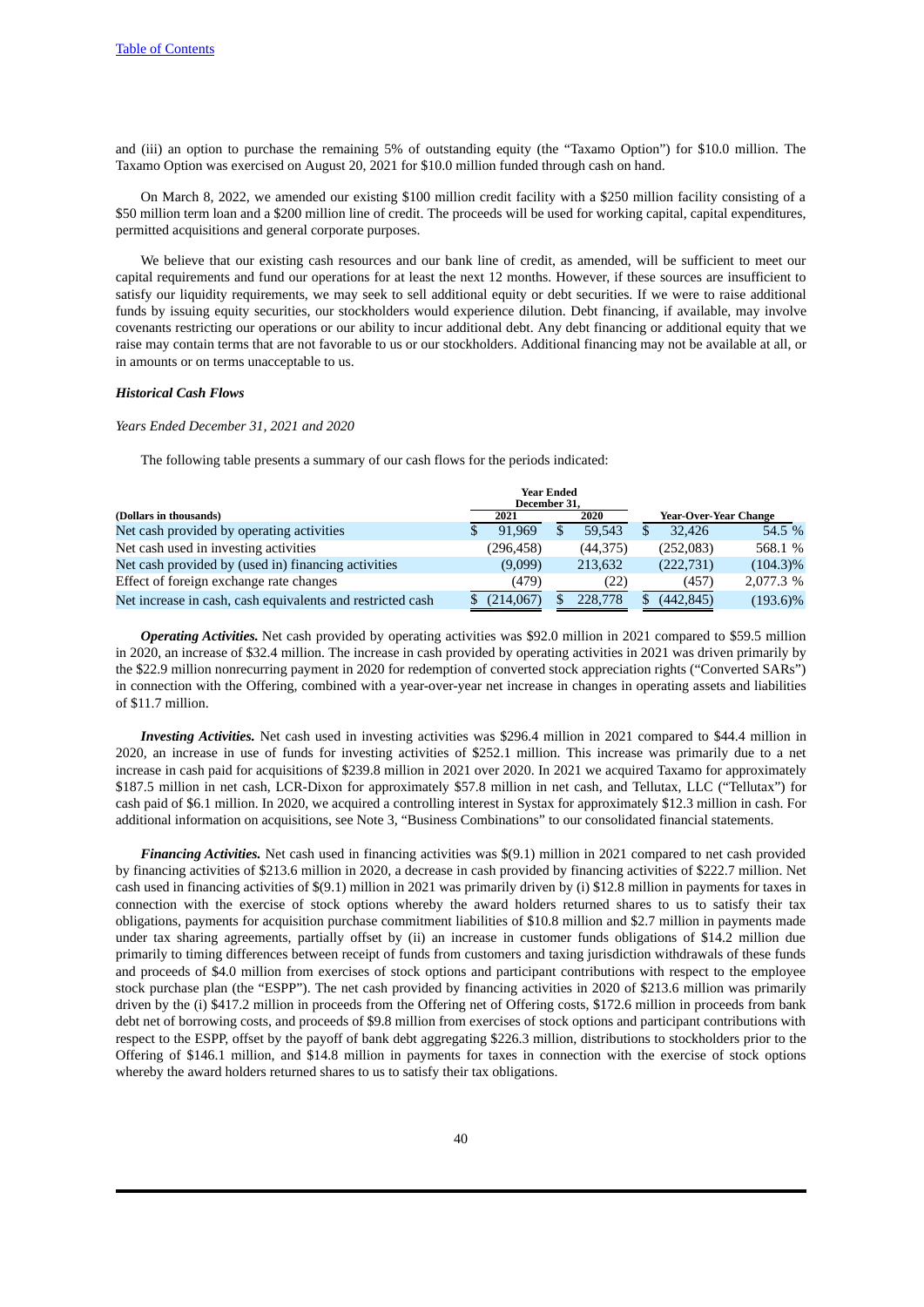### *Indebtedness*

As of December 31, 2021, we had a \$100 million line of credit with no outstanding borrowings. Interest on outstanding borrowings accrue at a base rate plus an applicable margin (3.25% as of December 31, 2021) or the London Interbank Offered Rate ("LIBOR") plus an applicable margin (2.00% as of December 31, 2021). We have no outstanding bank debt at December 31, 2021.

The line of credit is collateralized by certain assets of the Company and contains financial and operating covenants with which we are in compliance as of December 31, 2021.

For more information on our indebtedness see Notes 9 and 16 to our consolidated financial statements beginning on page F-1 of this Annual Report on Form 10-K.

### *Deferred Purchase Consideration*

On September 22, 2021, the Company acquired LCR-Dixon for \$98.7 million. In connection with this acquisition, the Company deferred \$40.0 million of the purchase price to be paid in four equal installments of \$10.0 million every sixmonths beginning March 2022 and ending September 2023 (the "deferred purchase consideration"). See Note 3 to our consolidated financial statements beginning on page F-1 of this Annual Report on Form 10-K.

## *Funds Held for Customers and Customer Funds Obligations*

We maintain trust accounts with financial institutions, to accumulate cash from our customers that outsource their tax remittance functions to us. We have legal ownership over the accounts utilized for this purpose. Funds held for customers represent cash and cash equivalents that, based upon our intent, are restricted solely for satisfying the obligations to remit funds relating to our tax remittance services. Funds held for customers are not commingled with our operating funds.

Customer funds obligations represent our contractual obligations to remit collected funds to satisfy customer tax payments. Customer funds obligations are reported as a current liability on our consolidated balance sheets as the obligations are expected to be settled within one year. Cash flows related to changes in customer funds obligations are presented as cash flows from financing activities.

## **Off-Balance Sheet Arrangements**

We do not have any off-balance sheet arrangements, as defined by applicable regulations of the SEC, that are reasonably likely to have a current or future material effect on our financial condition, results of operations, liquidity, capital expenditures or capital resources.

#### 41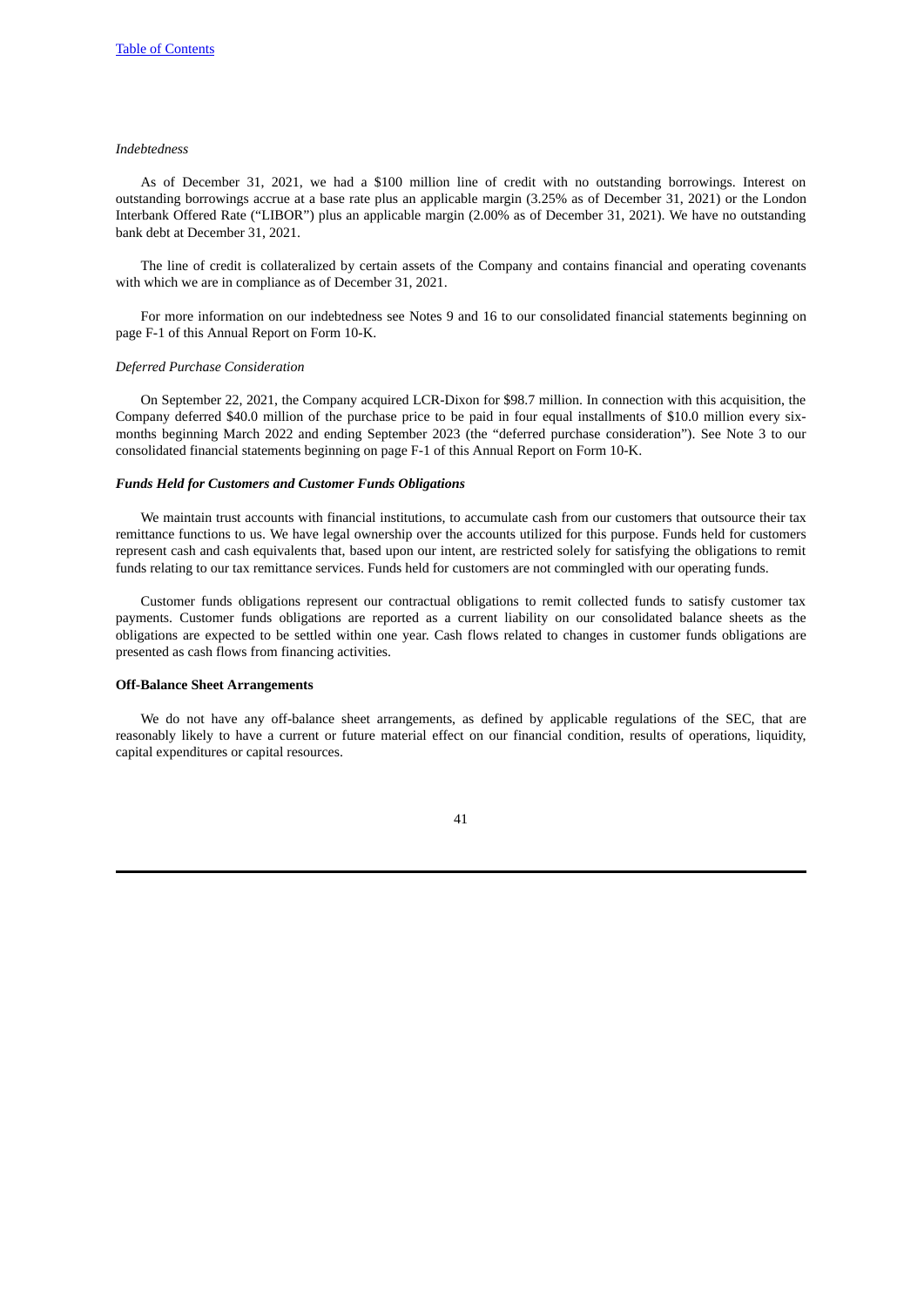## **Contractual Obligations and Commitments**

Our contractual obligations and commitments as of December 31, 2021 are summarized in the table below:

|                                              | <b>Payments Due by Year</b> |        |     |                  |  |           |  |           |                          |       |  |  |
|----------------------------------------------|-----------------------------|--------|-----|------------------|--|-----------|--|-----------|--------------------------|-------|--|--|
| (In thousands)                               |                             | Total  |     | Less Than 1 year |  | 1-3 Years |  | 3-5 Years | <b>More Than 5 Years</b> |       |  |  |
| Long-term debt                               | D                           |        |     |                  |  |           |  |           |                          |       |  |  |
| Financing lease liabilities                  |                             | 358    |     | 289              |  | 69        |  |           |                          |       |  |  |
| <b>Operating lease liabilities</b>           |                             | 30,429 |     | 4.593            |  | 8.923     |  | 8.859     |                          | 8,054 |  |  |
| Deferred purchase consideration (1)          |                             | 40,000 |     | 20,000           |  | 20,000    |  |           |                          |       |  |  |
| Purchase commitment liability <sup>(2)</sup> |                             | 11.297 |     | 468              |  | 10,829    |  |           |                          |       |  |  |
| Purchase obligations                         |                             | 15,785 |     | 8,701            |  | 6,253     |  | 831       |                          |       |  |  |
| <b>Total</b>                                 |                             | 97,869 | \$. | 34,051           |  | 46,074    |  | 9,690     |                          | 8,054 |  |  |

(1) The Company has a deferred purchase consideration obligation related to its acquisition of LCR-Dixon. See Note 3 to our consolidated financial statements beginning on page F-1 of this Annual Report on Form 10-K.

(2) The Company has contractual purchase commitment liabilities related to certain acquisitions, primarily its acquisition of Systax in which the Company is required to acquire the remaining 35% equity interest incrementally between 2023 through 2024. See Note 3 to our consolidated financial statements beginning on page F-1 of this Annual Report on Form 10-K.

## **Key Business Metrics**

We regularly review the metrics identified below to evaluate growth trends, measure our performance, formulate financial projections and make strategic decisions.

## *Annual Recurring Revenue ("ARR") and Average Annual Revenue Per Customer ("AARPC").*

We derive the vast majority of our revenue from recurring software subscriptions. We believe ARR provides us with visibility to our projected software subscription revenue in order to evaluate the health of our business. Because we recognize subscription revenue ratably, we believe investors can use ARR to measure our expansion of existing customer revenues, new customer activity, and as an indicator of future software subscription revenues. ARR is based on monthly recurring revenue ("MRR") from software subscriptions for the most recent month at period end, multiplied by twelve. MRR is calculated by dividing the software subscription price, inclusive of discounts, by the number of subscription covered months. MRR only includes customers with MRR at the end of the last month of the measurement period.

We also calculate AARPC, which is determined by dividing ARR by the number of software subscription customers as of the end of the respective period.

| For the Year Ended<br>December 31. |  |       |  |       |  |                       |       |
|------------------------------------|--|-------|--|-------|--|-----------------------|-------|
| (Dollars in millions)              |  | 2021  |  | 2020  |  | Year-Over-Year Change |       |
| <b>Annual Recurring Revenue</b>    |  | 370.2 |  | 316.4 |  |                       | 17.0% |

ARR increased by \$53.8 million or 17.0% in 2021 as compared to 2020. The increase was primarily driven by \$28.0million of growth in revenues from subscriptions of our tax solutions to new customers, including acquisitions, and \$25.8 million of growth in revenues from existing customers through their expanded use of our solutions as well as price increases. Of the \$28.0 million from new customers, \$6.0 million was related to 2021 acquisitions.

The number of customers and AARPC increased to 4,272 customers and approximately \$86,700, respectively, at December 31, 2021, from 4,017 and approximately \$78,700, respectively, at December 31, 2020. The increase in customers and AARPC was due to expansion of usage by existing customers, adding new customers through organic growth, and acquisitions.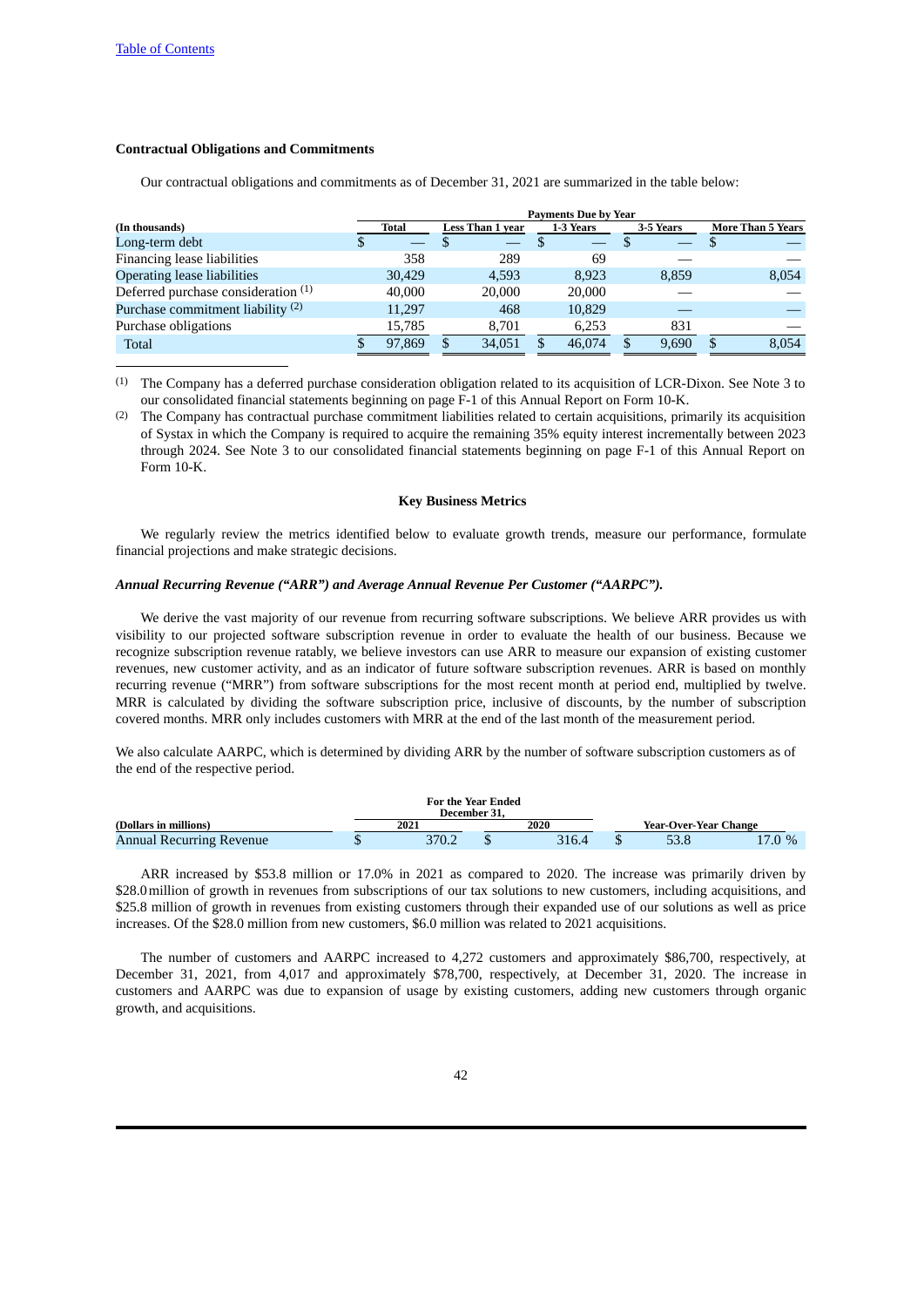## *Net Revenue Retention Rate.*

We believe that our NRR provides insight into our ability to retain and grow revenue from our customers, as well as their potential long-term value to us. We also believe it demonstrates to investors our ability to expand existing customer revenues, which is one of our key growth strategies. Our NRR refers to the ARR expansion during the 12months of a reporting period for all customers who were part of our customer base at the beginning of the reporting period. Our NRR calculation takes into account any revenue lost from departing customers or customers who have downgraded or reduced usage, as well as any revenue expansion from migrations, new licenses for additional products or contractual and usagebased price changes.

|                            |      | For the Year Ended<br>December 31. |       |
|----------------------------|------|------------------------------------|-------|
|                            | 2021 |                                    | 2020  |
| Net Revenue Retention Rate |      | 108 %                              | 106 % |

The 200 basis point increase in NRR to 108% at December 31, 2021 from 106% for the same period in 2020 was primarily attributable to an increase in sales growth to existing customers as compared to the prior year.

#### *Adjusted EBITDA and Adjusted EBITDA Margin.*

We believe that Adjusted EBITDA is a measure widely used by securities analysts and investors to evaluate the financial performance of our company and other companies. We believe that Adjusted EBITDA and Adjusted EBITDA margin are useful as supplemental measures to evaluate our overall operating performance as they measure business performance focusing on cash related charges and because they are important metrics to lenders under our credit agreement. We define Adjusted EBITDA as net income or loss before interest, taxes, depreciation, and amortization, as adjusted to exclude charges for asset impairments, stock-based compensation expense, severance expense and transaction costs. Adjusted EBITDA margin represents Adjusted EBITDA divided by total revenues for the same period. For purposes of comparison, our net loss was \$(1.5) million and \$(75.1) million in 2021 and 2020, respectively, while our net loss margin was (0.0)% and (20.0)% over the same periods, respectively. The following schedules reconcile Adjusted EBITDA and Adjusted EBITDA margin to net loss, the most closely directly comparable GAAP financial measure.

|                                                                                        | <b>For the Year Ended</b><br>December 31. |           |     |            |
|----------------------------------------------------------------------------------------|-------------------------------------------|-----------|-----|------------|
| (Dollars in thousands)                                                                 | 2021                                      |           |     | 2020       |
| <b>Adjusted EBITDA:</b>                                                                |                                           |           |     |            |
| <b>Net loss</b>                                                                        | \$                                        | (1, 479)  | \$. | (75,081)   |
| Interest expense, net                                                                  |                                           | 984       |     | 3,111      |
| Income tax benefit                                                                     |                                           | (2, 447)  |     | (32,788)   |
| Depreciation and amortization - property and equipment                                 |                                           | 11,678    |     | 11,018     |
| Depreciation and amortization of capitalized software and acquired intangible assets - |                                           |           |     |            |
| cost of subscription revenues                                                          |                                           | 32,291    |     | 21,021     |
| Amortization of acquired intangible assets - selling and marketing expense             |                                           | 813       |     | 176        |
| Stock-based compensation expense                                                       |                                           | 26,160    |     | 147,904    |
| Severance expense                                                                      |                                           | 5,232     |     | 3,031      |
| <b>Transaction costs</b>                                                               |                                           | 4,748     |     |            |
| <b>Adjusted EBITDA</b>                                                                 | \$                                        | 77,980    | \$  | 78,392     |
|                                                                                        |                                           |           |     |            |
| <b>Adjusted EBITDA Margin:</b>                                                         |                                           |           |     |            |
| <b>Total revenues</b>                                                                  |                                           | \$425,548 |     | \$ 374,665 |
| <b>Adjusted EBITDA margin</b>                                                          |                                           | 18.3 %    |     | 20.9 %     |

The decrease in Adjusted EBITDA of \$(0.4) million in 2021 is primarily driven by an increase of \$34.5 million in non-GAAP gross profit, offset by increases in various non-GAAP operating expense categories including \$22.1 million in non-GAAP selling and marketing expense, \$11.1 million in non-GAAP general and administrative expense, and \$1.8 million in non-GAAP research and development expense. Growth in these operating expense categories is driven primarily by our ongoing investment in our research and development, sales and marketing teams, and technology infrastructure to support current and future growth.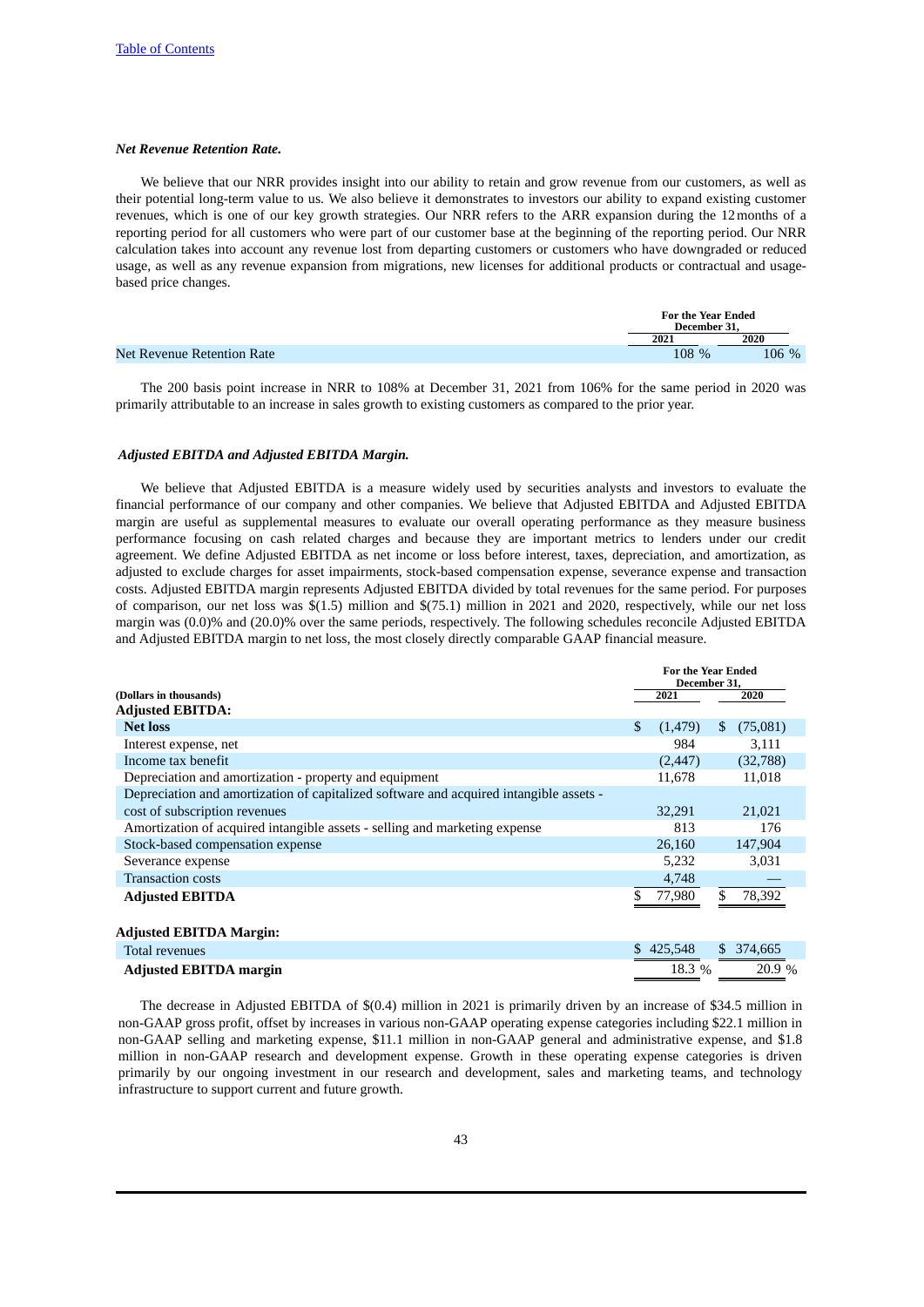Adjusted EBITDA margin decreased in 2021 and 2020 by 260 basis points and 20 basis points, respectively, in comparison to the immediately preceding period, primarily because operating expenses increased at a higher rate than our increases in revenues, driven by our previously noted investments to enable future growth.

#### *Free Cash Flow and Free Cash Flow Margin.*

We use free cash flow as a critical measure in the evaluation of liquidity in conjunction with related GAAP amounts. We also use this measure when considering available cash, including for decision making purposes related to dividends and discretionary investments. We consider free cash flow to be an important measure for investors because it measures the amount of cash we generate from our operations after our capital expenditures and capitalization of software development costs. In addition, we base certain of our forward-looking estimates and budgets on free cash flow and free cash flow margin. We define free cash flow as the total of net cash provided by operating activities, adjusted for the add back of cash used for the Converted SARs redeemed in connection with the Offering reflected as a reduction of cash provided by operating activities, less purchases of property and equipment and capitalized software. We define free cash flow margin as free cash flow divided by total revenues for the same period. Our net cash provided in operating activities was \$92.0 million and \$59.5 million in 2021 and 2020, respectively, while our operating cash flow margin was 11.0% and 13.2% over the same periods, respectively. The following schedule reconciles free cash flow and free cash flow margin to net cash provided by operating activities, the most closely directly comparable GAAP financial measure.

|                                       | <b>For the Year Ended</b><br>December 31. |               |
|---------------------------------------|-------------------------------------------|---------------|
| (Dollars in thousands)                | 2021                                      | 2020          |
| <b>Free Cash Flow:</b>                |                                           |               |
| Cash provided by operating activities | \$<br>91,969                              | \$.<br>59,543 |
| <b>Redemption of Converted SARs</b>   |                                           | 22,889        |
| Property and equipment additions      | (33,386)                                  | (20, 955)     |
| Capitalized software additions        | (11,660)                                  | (11, 850)     |
| <b>Free cash flow</b>                 | S.<br>46.923                              | \$.<br>49,627 |
|                                       |                                           |               |
| <b>Free Cash Flow Margin:</b>         |                                           |               |
| <b>Total revenues</b>                 | \$425,548                                 | \$374,665     |
| Free cash flow margin                 | 11.0 %                                    | 13.2 %        |

Free cash flow decreased by \$2.7 million in 2021 compared to 2020, driven primarily by a net increase of \$9.5 million in cash provided by operating activities, after reflecting the addback in 2020 of \$22.9 million in cash consumed by the redemption of the Converted SARs, which was partially offset by a year-over-year increase in cash consumed by investments in internal-use software developed of \$12.4 million reflected as increases in property and equipment additions. Property and equipment additions includes \$19.8 million of costs capitalized associated with our cloud-based customer solutions and \$11.5 million for internal system modernization investments. Free cash flow margin decreased in 2021 by 220 basis points compared to 2020, primarily due to the increase in cash consumed by our investments in cloudbased customer solutions and internal system modernization efforts, partially offset by the increase in cash from operations noted above during a period of expansion of total revenues of \$50.9 million.

#### **Use and Reconciliation of Non-GAAP Financial Measures**

In addition to our results determined in accordance with GAAP, we have calculated Adjusted EBITDA, Adjusted EBITDA margin, free cash flow, free cash flow margin, non-GAAP cost of revenues, non-GAAP gross profit, non-GAAP gross margin, non-GAAP research and development expense, non-GAAP selling and marketing expense, non-GAAP general and administrative expense, non-GAAP operating income, and non-GAAP net income, which are each non-GAAP financial measures. We have provided tabular reconciliations of each of these non-GAAP financial measures to its most directly comparable GAAP financial measure.

We use these non-GAAP financial measures to understand and compare operating results across accounting periods, for internal budgeting and forecasting purposes, and to evaluate financial performance. We use non-GAAP financial measures of free cash flow and free cash flow margin to evaluate liquidity. Our non-GAAP financial measures are presented as supplemental disclosure as we believe they provide useful information to investors and others in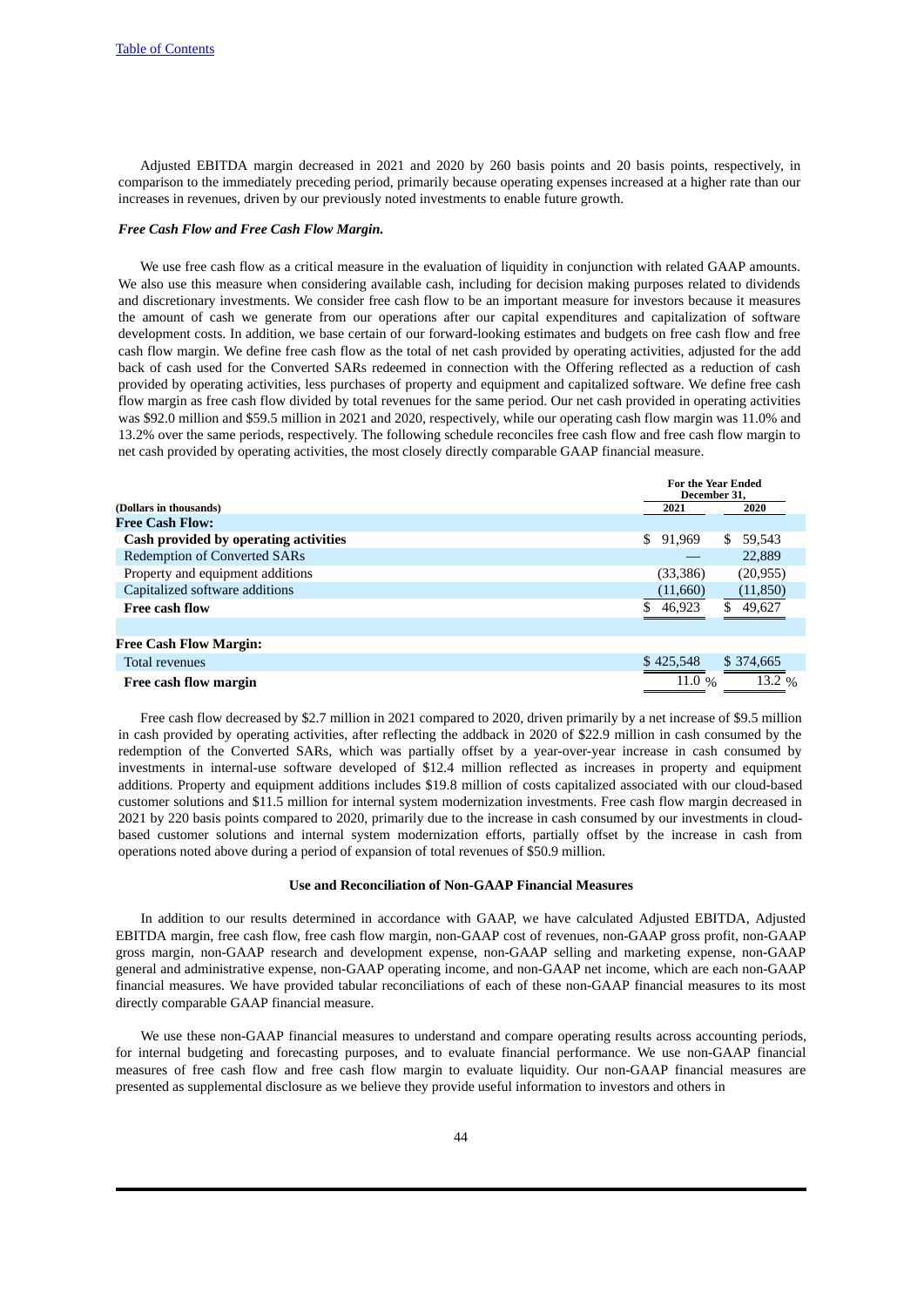understanding and evaluating our results, prospects, and liquidity period-over-period without the impact of certain items that do not directly correlate to our operating performance and that may vary significantly from period to period for reasons unrelated to our operating performance, as well as comparing our financial results to those of other companies. Our definitions of these non-GAAP financial measures may differ from similarly titled measures presented by other companies, and therefore, comparability may be limited. In addition, other companies may not publish these or similar metrics. Thus, our non-GAAP financial measures should be considered in addition to, not as a substitute for, or in isolation from, the financial information prepared in accordance with GAAP financial measures, and should be read in conjunction with the consolidated financial statements included in this Annual Report on Form 10-K.

#### **Additional Non-GAAP Financial Measures**

In addition to Adjusted EBITDA, Adjusted EBITDA margin, free cash flow, and free cash flow margin calculated and discussed in "Key Business Metrics," the following additional non-GAAP financial measures are calculated and presented further below:

- Non-GAAP cost of revenues, software subscriptions is determined by adding back to GAAP cost of revenues, software subscriptions, the stock-based compensation expense, and depreciation and amortization of capitalized software and acquired intangible assets included in cost of subscription revenues for the respective periods.
- Non-GAAP cost of revenues, services is determined by adding back to GAAP cost of revenues, services, the stock-based compensation expense included in cost of revenues, services for the respective periods.
- Non-GAAP gross profit is determined by adding back to GAAP gross profit the stock-based compensation expense, and depreciation and amortization of capitalized software and acquired intangible assets included in cost of subscription revenues for the respective periods.
- Non-GAAP gross margin is determined by dividing non-GAAP gross profit by total revenues for the respective periods.
- Non-GAAP research and development expense is determined by adding back to GAAP research and development expense the stock-based compensation expense included in research and development expense for the respective periods.
- Non-GAAP selling and marketing expense is determined by adding back to GAAP selling and marketing expense the stock-based compensation expense and the amortization of acquired intangible assets included in selling and marketing expense for the respective periods.
- Non-GAAP general and administrative expense is determined by adding back to GAAP general and administrative expense the stock-based compensation expense and severance expense included in general and administrative expense for the respective periods.
- Non-GAAP operating income is determined by adding back to GAAP income or loss from operations the stock-based compensation expense, depreciation and amortization of capitalized software and acquired intangible assets – cost of subscription revenues, amortization of acquired intangible assets – selling and marketing expense, severance expense and transaction costs included in GAAP income or loss from operations for the respective periods.
- Non-GAAP net income is determined by adding back to GAAP net income or loss the income tax benefit or expense, stock-based compensation expense, depreciation and amortization of capitalized software and acquired intangible assets – cost of subscription revenues, amortization of acquired intangible assets – selling and marketing expense, severance expense and transaction costs included in GAAP net income or loss for the respective periods to determine non-GAAP income or loss before income taxes. Non-GAAP income before income taxes is then adjusted for income taxes calculated using the respective statutory tax rates for applicable jurisdictions, which for purposes of this determination were assumed to be 25.5%.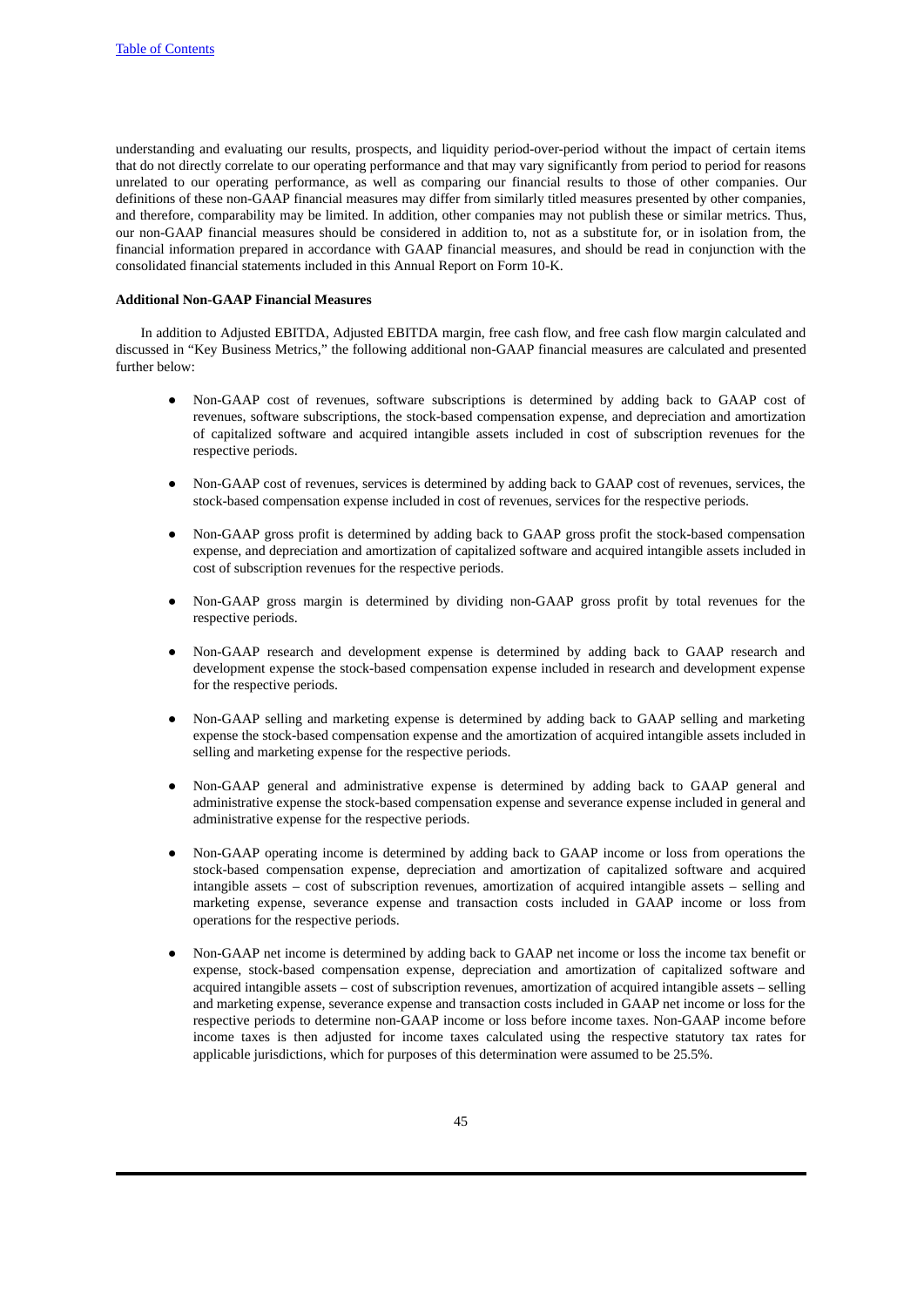We encourage investors and others to review our financial information in its entirety, not to rely on any single financial measure and to view these non-GAAP financial measures in conjunction with the related GAAP financial measures.

The following schedules reflect our additional non-GAAP financial measures and reconcile our additional non-GAAP financial measures to the related GAAP financial measures. **For the Year Ended**

|                                                                                                |    |      | For the year Ended<br>December 31,        |    |                     |  |
|------------------------------------------------------------------------------------------------|----|------|-------------------------------------------|----|---------------------|--|
| (Dollars in thousands)                                                                         |    | 2021 |                                           |    | 2020                |  |
| Non-GAAP cost of revenues, software subscriptions                                              | \$ |      | \$<br>81,567                              |    | 69,992              |  |
| Non-GAAP cost of revenues, services                                                            | \$ |      | \$<br>43,050                              |    | 38,239              |  |
| Non-GAAP gross profit                                                                          | \$ |      | \$<br>300,931                             |    | 266,434             |  |
| Non-GAAP gross margin                                                                          |    |      | 70.7 %                                    |    | 71.1 %              |  |
| Non-GAAP research and development expense                                                      | \$ |      | \$<br>41,398                              |    | 39,646              |  |
|                                                                                                | \$ |      |                                           |    |                     |  |
| Non-GAAP selling and marketing expense                                                         |    |      | \$<br>91,821                              |    | 69,691              |  |
| Non-GAAP general and administrative expense                                                    | \$ |      | $\overline{\$}$<br>89,592                 |    | 78,502              |  |
| Non-GAAP operating income                                                                      | \$ |      | \$<br>66,302                              |    | 67,374              |  |
| Non-GAAP net income                                                                            | \$ |      | \$<br>48,662                              |    | 47,876              |  |
|                                                                                                |    |      |                                           |    |                     |  |
|                                                                                                |    |      | <b>For the Year Ended</b><br>December 31, |    |                     |  |
| (Dollars in thousands)                                                                         |    |      | 2021                                      |    | 2020                |  |
| <b>Non-GAAP Cost of Revenues, Software Subscriptions:</b>                                      |    |      |                                           |    |                     |  |
| Cost of revenues, software subscriptions                                                       |    | \$   | 116,194                                   | \$ | 105,676             |  |
| Stock-based compensation expense                                                               |    |      | (2, 336)                                  |    | (14, 663)           |  |
| Depreciation and amortization of capitalized software and acquired intangible assets – cost of |    |      |                                           |    |                     |  |
| subscription revenues                                                                          |    |      | (32, 291)                                 |    | (21,021)            |  |
| Non-GAAP cost of revenues, software subscriptions                                              |    | \$   | 81,567                                    | \$ | 69,992              |  |
|                                                                                                |    |      |                                           |    |                     |  |
| <b>Non-GAAP Cost of Revenues, Services:</b>                                                    |    |      |                                           |    |                     |  |
| <b>Cost of revenues, services</b>                                                              |    | \$   | 45,698                                    | \$ | 59,711              |  |
| Stock-based compensation expense                                                               |    | \$   | (2,648)                                   |    | (21, 472)<br>38.239 |  |
| <b>Non-GAAP</b> cost of revenues, services                                                     |    |      | 43,050                                    | \$ |                     |  |
| <b>Non-GAAP Gross Profit:</b>                                                                  |    |      |                                           |    |                     |  |
| <b>Gross profit</b>                                                                            |    | \$   | 263,656                                   | \$ | 209,278             |  |
| Stock-based compensation expense                                                               |    |      | 4,984                                     |    | 36,135              |  |
| Depreciation and amortization of capitalized software and acquired intangible assets - cost of |    |      |                                           |    |                     |  |
| subscription revenues                                                                          |    |      | 32,291                                    |    | 21,021              |  |
| Non-GAAP gross profit                                                                          |    | \$   | 300,931                                   | \$ | 266,434             |  |
|                                                                                                |    |      |                                           |    |                     |  |
| <b>Non-GAAP Gross Margin:</b>                                                                  |    |      |                                           |    |                     |  |
| Total revenues                                                                                 |    | \$   | 425,548                                   | \$ | 374,665             |  |
| Non-GAAP gross margin                                                                          |    |      | 70.7 %                                    |    | 71.1 $\frac{9}{6}$  |  |
|                                                                                                |    |      |                                           |    |                     |  |
| <b>Non-GAAP Research and Development Expense:</b>                                              |    |      |                                           |    |                     |  |
| <b>Research and development expense</b><br>Stock-based compensation expense                    |    | \$   | 44,018<br>(2,620)                         | \$ | 54,340<br>(14, 694) |  |
| Non-GAAP research and development expense                                                      |    | \$   | 41,398                                    | \$ | 39,646              |  |
|                                                                                                |    |      |                                           |    |                     |  |
| <b>Non-GAAP Selling and Marketing Expense:</b>                                                 |    |      |                                           |    |                     |  |
| Selling and marketing expense                                                                  |    | \$   | 99,005                                    | \$ | 99,418              |  |
| Stock-based compensation expense                                                               |    |      | (6,371)                                   |    | (29, 551)           |  |
| Amortization of acquired intangible assets - selling and marketing expense                     |    |      | (813)                                     |    | (176)               |  |
| Non-GAAP selling and marketing expense                                                         |    | \$   | 91,821                                    | \$ | 69,691              |  |
|                                                                                                |    |      |                                           |    |                     |  |
| <b>Non-GAAP General and Administrative Expense:</b>                                            |    |      |                                           |    |                     |  |
| <b>General and administrative expense</b>                                                      |    | \$   | 107,009                                   | \$ | 149,057             |  |
| Stock-based compensation expense                                                               |    |      | (12, 185)                                 |    | (67, 524)           |  |
| Severance expense                                                                              |    |      | (5,232)                                   |    | (3,031)             |  |
| Non-GAAP general and administrative expense                                                    |    | \$   | 89,592                                    | \$ | 78,502              |  |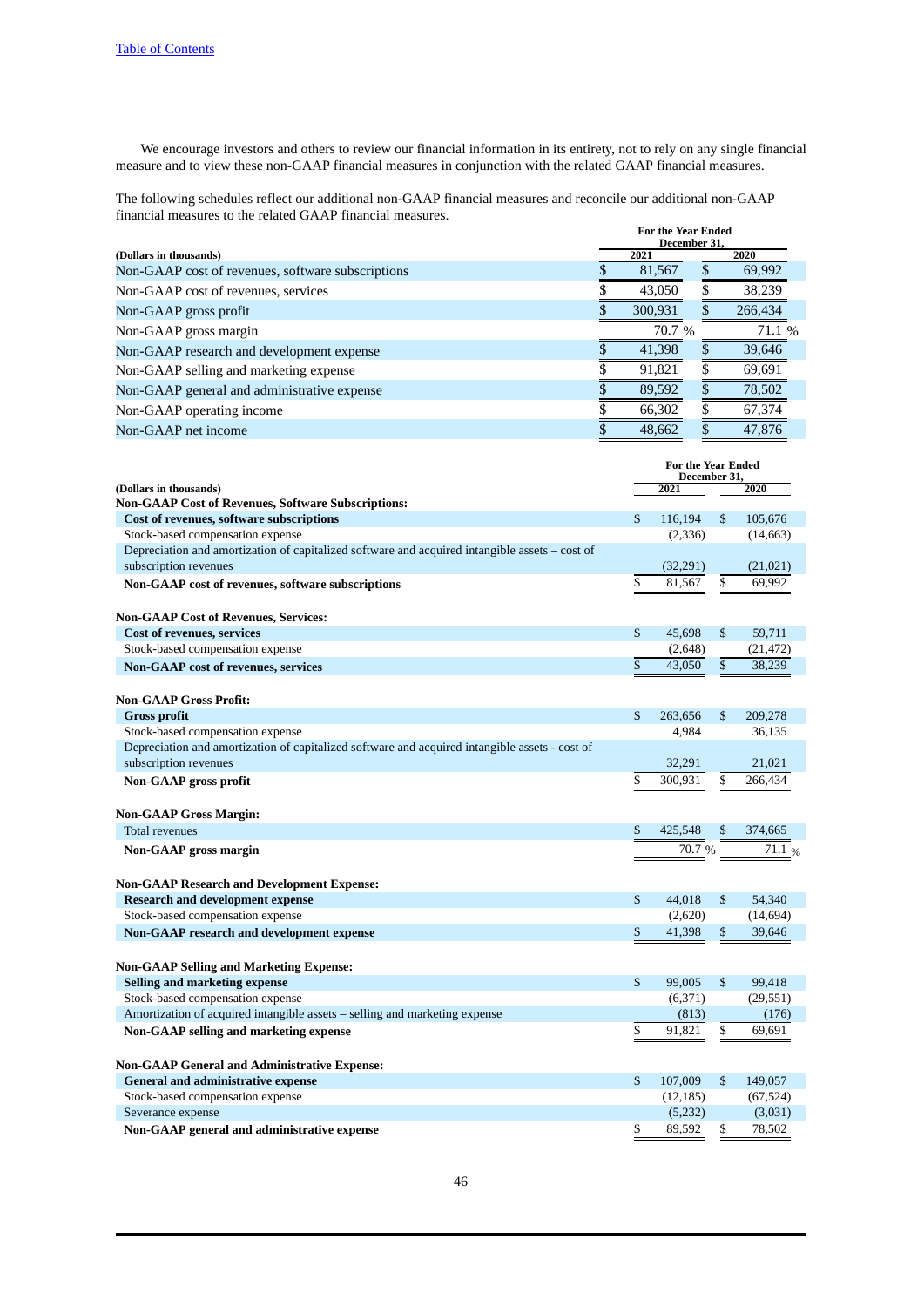| <b>Non-GAAP Operating Income:</b>                                                              |                |    |            |
|------------------------------------------------------------------------------------------------|----------------|----|------------|
| <b>Loss from operations</b>                                                                    | \$<br>(2,942)  | S  | (104, 758) |
| Stock-based compensation expense                                                               | 26,160         |    | 147,904    |
| Depreciation and amortization of capitalized software and acquired intangible assets - cost of |                |    |            |
| subscription revenues                                                                          | 32,291         |    | 21,021     |
| Amortization of acquired intangible assets – selling and marketing expense                     | 813            |    | 176        |
| Severance expense                                                                              | 5,232          |    | 3,031      |
| <b>Transaction costs</b>                                                                       | 4,748          |    |            |
| <b>Non-GAAP</b> operating income                                                               | 66,302         | \$ | 67,374     |
|                                                                                                |                |    |            |
| <b>Non-GAAP Net Income:</b>                                                                    |                |    |            |
| Net $loss^{(1)}$                                                                               | \$<br>(1, 479) | \$ | (75,081)   |
| Income tax benefit $(1)$                                                                       | (2, 447)       |    | (32,788)   |
| Stock-based compensation expense                                                               | 26,160         |    | 147,904    |
| Depreciation and amortization of capitalized software and acquired intangible assets - cost of |                |    |            |
| subscription revenues                                                                          | 32,291         |    | 21,021     |
| Amortization of acquired intangible assets – selling and marketing expense                     | 813            |    | 176        |
| Severance expense                                                                              | 5,232          |    | 3,031      |
| <b>Transaction costs</b>                                                                       | 4,748          |    |            |
| Non-GAAP income before income taxes                                                            | 65,318         |    | 64,263     |
| Income tax adjustment at statutory rate                                                        | 16,656         |    | 16,387     |
| <b>Non-GAAP</b> net income                                                                     | 48,662         | \$ | 47,876     |

(1) We have revised the previously reported amounts for the year ended December 31, 2020. See Note 1, Summary of Significant Accounting Policies under the section *Revision of Previously Issued Financial Statements* to our consolidated financial statements beginning on page F-1 of this Annual Report on Form 10-K for additional information.

#### **Critical Accounting Estimates**

The preparation of these consolidated financial statements in accordance with GAAP requires management to make estimates and assumptions that affect the reported amounts of assets and liabilities and disclosure of contingent assets and liabilities at the date of the consolidated financial statements, as well as the reported amounts of revenue and expenses during the reporting periods. These estimates, assumptions and judgments are necessary because future events and their effects on our consolidated financial statements cannot be determined with certainty and are made based on our historical experience and on other assumptions that we believe to be reasonable under the circumstances. These estimates may change as new events occur or additional information is obtained, and we may periodically be faced with uncertainties, the outcomes of which are not within our control and may not be known for a prolonged period of time. Because the use of estimates is inherent in the financial reporting process, actual results could materially differ from those estimates.

The estimates discussed below are considered by management to be critical to an understanding of our consolidated financial statements because their application places the most significant demands on management's judgment. Specific risks for these critical accounting estimates are described in the following sections. For all of these estimates, we caution that future events rarely develop exactly as forecast, and such estimates routinely require adjustment. We have reviewed these critical accounting estimates and related disclosures with our Audit Committee.

Our discussion of critical accounting estimates is intended to supplement, not duplicate, our summary of significant accounting policies so that readers will have greater insight into the uncertainties involved in applying our critical accounting policies and estimates. For a summary of our significant accounting policies, see Note 1 to our consolidated financial statements beginning on page F-1 of this Annual Report on Form 10-K.

#### *Revenue Recognition*

We account for our revenue in accordance with Accounting Standards Codification ("ASC") 606, *Revenue from Contracts with Customers*, which requires judgment and the use of estimates. Revenue is recognized upon transfer of control of promised goods or services to customers in an amount that reflects the consideration expected to be received in exchange for those products or services. We recognized revenue of \$425.5 million and \$374.7 million in 2021 and 2020, respectively.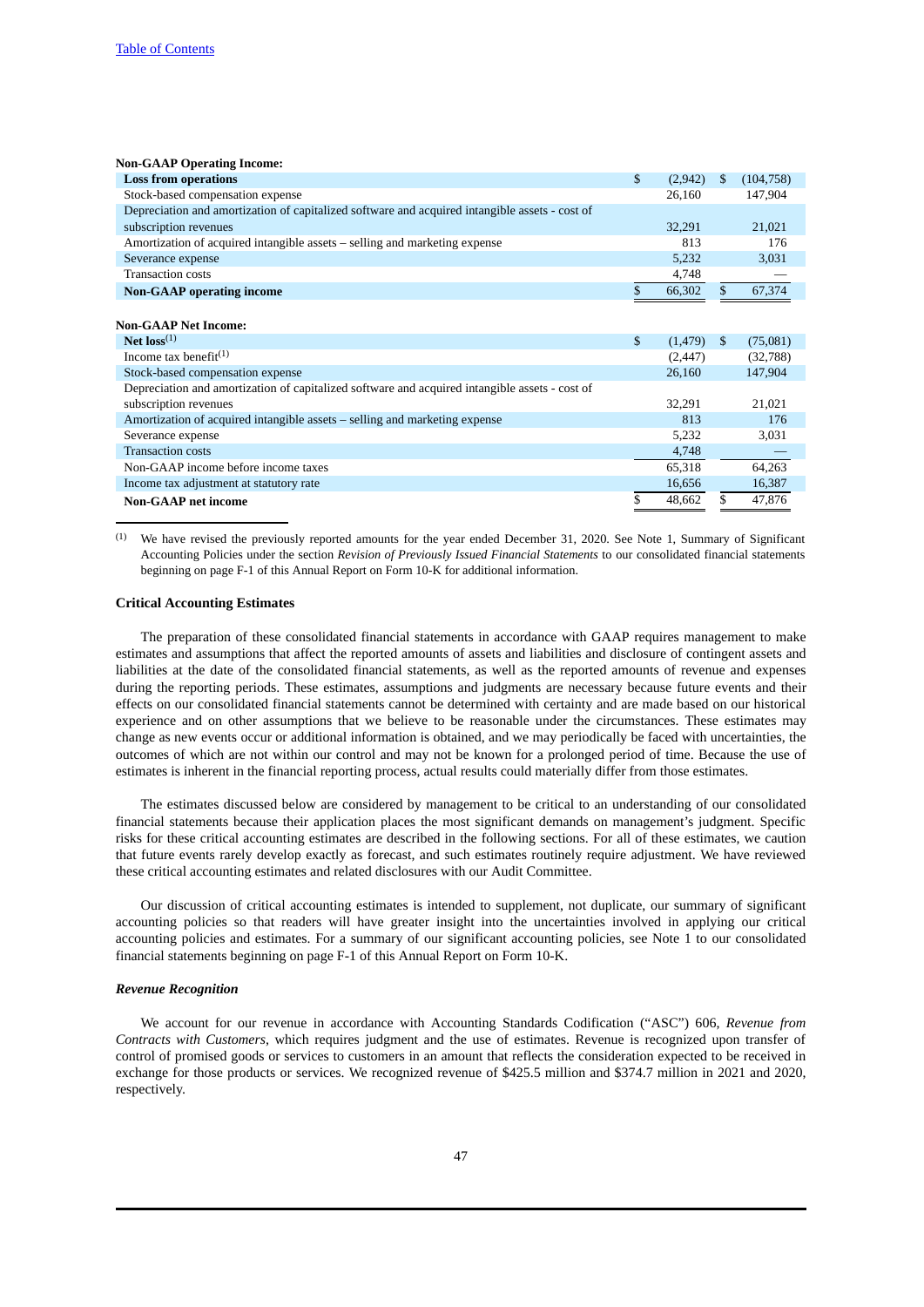## *Identification of the Performance Obligations*

We enter into contracts with customers that may include promises to transfer various combinations of software subscriptions and services. Determining whether products and services are considered distinct performance obligations that should be accounted for separately versus together may require significant judgment. Software subscriptions include the related software, consisting of both on-premise and cloud-based software, tax content updates and product support. The updates and support, which are part of the subscription agreement, are essential to the continued utility of the software. Therefore, we have determined that the software, updates and support should be combined into a single performance obligation.

#### *Determination of the Transaction Price*

The transaction price is the amount of consideration to which we expect to be entitled in exchange for transferring promised goods or services to the customer. We recognize revenue net of allowance for subscription and non-renewal cancellations. Contracts for on-premise licenses permit cancellations at the end of the license term, which is generally one year. Legacy cloud-based subscription contracts for multi-year periods previously provided customers the right to terminate their contract for services prior to the end of the subscription period at a significant penalty. This penalty requires the payment of a percentage of the remaining months of the then current contract term. Current cloud-based contracts do not contain such termination rights. Terminations of cloud-based subscriptions prior to the end of the subscription term have occurred infrequently and the impact has been immaterial. Therefore, the transaction price is adjusted for our estimate of the amount of such cancellations and non-renewals based on past experience, current information and forward-looking economic considerations.

#### *Allocation of Transaction Price to the Performance Obligations*

If the contract with the customer contains a single performance obligation, the entire transaction price is allocated to the single performance obligation. If the contract with the customer contains multiple performance obligations, we allocate the transaction price to each performance obligation based on a relative standalone selling price.

### *Recognition of Revenue*

We satisfy performance obligations either over time or at a point in time. Revenue is recognized as the related performance obligation is satisfied with the transfer of control of a promised good or service to a customer. On-premise software revenue associated with the combined performance obligation is recognized ratably over the license term as these subscription services are provided for the duration of the license term. Revenue recognition begins on the later of the beginning of the subscription period or the date the software is made available to the customer to download. Cloud-based subscriptions allow customers to use Company-hosted software over the contract period without taking possession of the software. Revenue from cloud-based subscriptions, including subscriptions that include related updates and support, is recognized ratably over the license term as the performance obligation is satisfied.

Our on-premise software subscription prices in the initial subscription year are higher than standard renewal prices. The excess initial year price over the renewal price ("new sale premium") is considered to be a material right. We recognize revenue associated with the material right ratably over the estimated period of benefit to the customer, generally three years. Accordingly, on-premise software revenue is recognized ratably over the license term as the performance obligation is satisfied.

Revenue from deliverable-based services is recognized as services are delivered. Revenue from fixed fee services is recognized as services are performed using the percentage of completion input method.

We have elected the "right to invoice" practical expedient for revenue related to services that are billed on an hourly basis, which enables revenue to be recognized as the services are performed.

#### *Costs Capitalized to Obtain Revenue Contracts*

Costs capitalized related to obtaining revenue contracts include deferred sales commissions earned by our sales force and certain sales incentive programs and vendor referral agreements. These contract costs are amortized on a straight-line basis over a period consistent with the transfer of the associated product and services to the customer, which is generally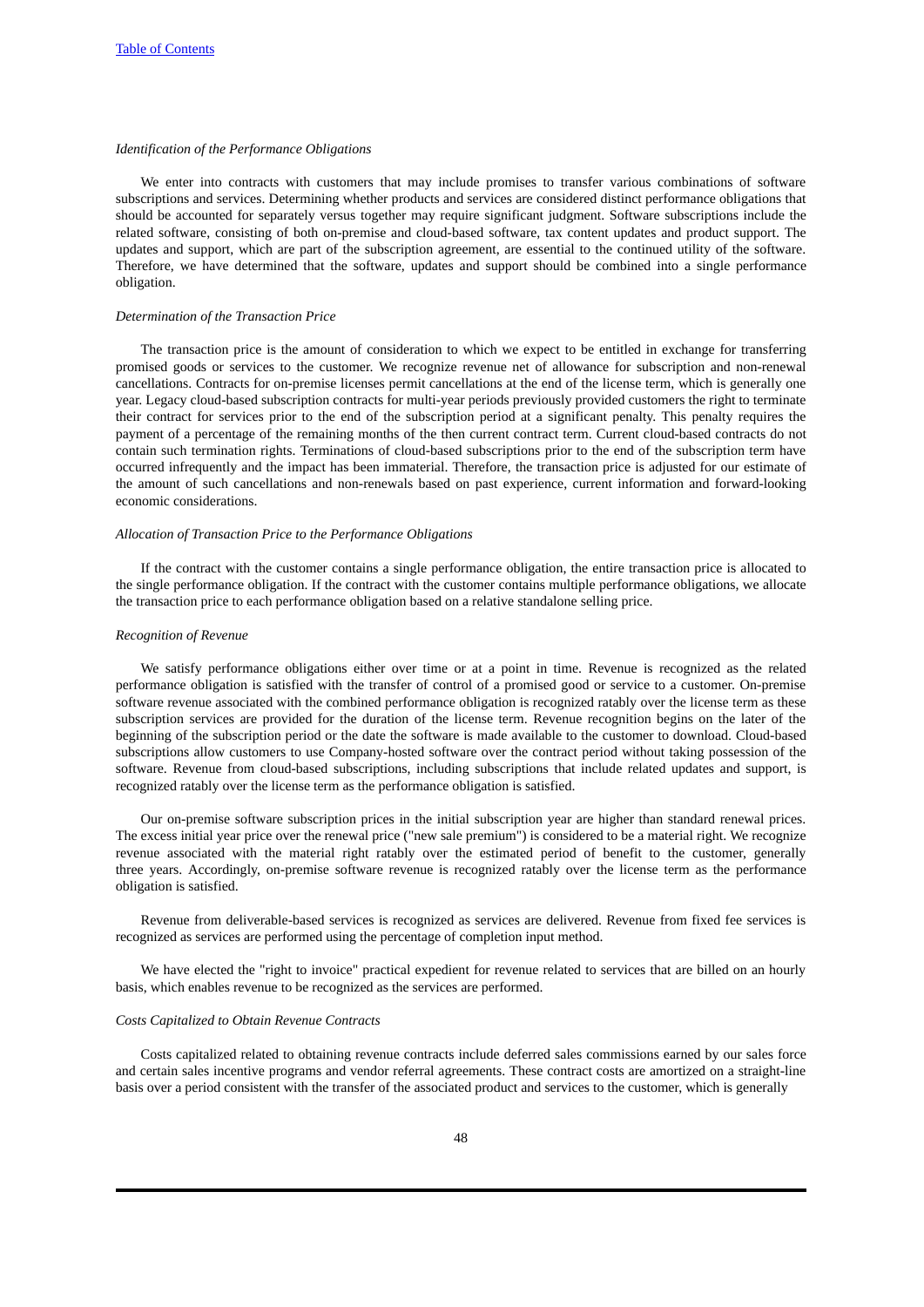three years. We periodically review these contract assets to determine whether events or changes in circumstances have occurred that could impact the period of benefit of these assets. There were no contract asset impairment losses recorded for the periods presented.

## *Business Combination Fair Value Estimates*

The results of a business acquired in a business combination are included in our consolidated financial statements from the date of the acquisition. Purchase accounting results in tangible and intangible assets acquired, liabilities assumed, consideration transferred, and amounts attributed to noncontrolling interests of an acquired business being recorded at their estimated fair values on the acquisition date, which may be considered preliminary and subject to adjustment during the measurement period, which is up to one year from the acquisition date (the "Measurement Period"). Any excess consideration over the fair value of assets acquired and liabilities assumed is recorded as goodwill. Determining the fair value of these amounts requires significant judgment and estimates, including the selection of valuation methodologies, estimates of future revenue, costs and cash flows, discount rates, royalty rates, and selection of comparable companies. We continue to collect information and reevaluate these estimates and assumptions periodically and record any adjustments to preliminary estimates to goodwill, provided we are within the Measurement Period, with any adjustments to amortization of new or previously recorded assets and identifiable intangibles being recorded to the consolidated statements of comprehensive income (loss) in the period in which they arise. In addition, if outside of the Measurement Period, any subsequent adjustments to the acquisition date fair values are reflected in the consolidated statements of comprehensive income (loss) in the period in which they arise.

We use our best estimates, information and assumptions available at the acquisition date to assign preliminary fair values to the assets acquired, liabilities assumed, consideration transferred, and amounts attributed to noncontrolling interests. We engage the assistance of third-party valuation specialists to perform valuations of these amounts and to assist us in concluding on these fair value measurements. The resulting fair values and useful lives assigned to acquisition-related assets impact the amount and timing of future amortization expense.

These estimates are inherently uncertain and unpredictable, and if different estimates were used the purchase price for the respective acquisition could be allocated to the acquired assets and liabilities differently from the allocation that we have made. In addition, unanticipated events and circumstances may occur which may affect the accuracy or validity of such estimates, and if such events occur, we may be required to record a charge against the value ascribed to an acquired asset, an increase in the amounts recorded for assumed liabilities, or an impairment of some or all of the goodwill.

### *Goodwill*

Goodwill represents the excess of the purchase price over the fair value of net tangible and intangible assets acquired in a business combination. We evaluate goodwill for impairment annually at October 1 and whenever events or circumstances make it more likely than not that impairment may have occurred.

The Company has determined that its business comprises one reporting unit. We have the option to first assess qualitative factors to determine whether events or circumstances indicate it is more likely than not that the fair value of a reporting unit is greater than its carrying amount, in which case a quantitative impairment test is not required.

As provided for by ASU 2017-04, *Simplifying the Test for Goodwill Impairment*, the quantitative goodwill impairment test is performed by comparing the fair value of the reporting unit with its carrying amount, including goodwill. If the fair value of the reporting unit exceeds its carrying amount, goodwill is not impaired. An impairment loss is recognized for any excess of the carrying amount of the reporting unit's goodwill over the fair value up to the amount of goodwill allocated to the reporting unit. Income tax effects from any tax-deductible goodwill on the carrying amount of the reporting unit are considered when measuring the goodwill impairment loss, if applicable.

#### *Stock-Based Compensation*

We apply the provisions of ASC 718, Compensation—Stock Compensation, for the award of equity-based instruments. The provisions of ASC 718 require a company to measure the fair value of stock-based compensation as of the grant date of the award. Stock-based compensation expense reflects the cost of employee services received in exchange for the awards. We recognized stock-based compensation cost of \$26.2 million and \$147.9 million in 2021 and 2020, respectively.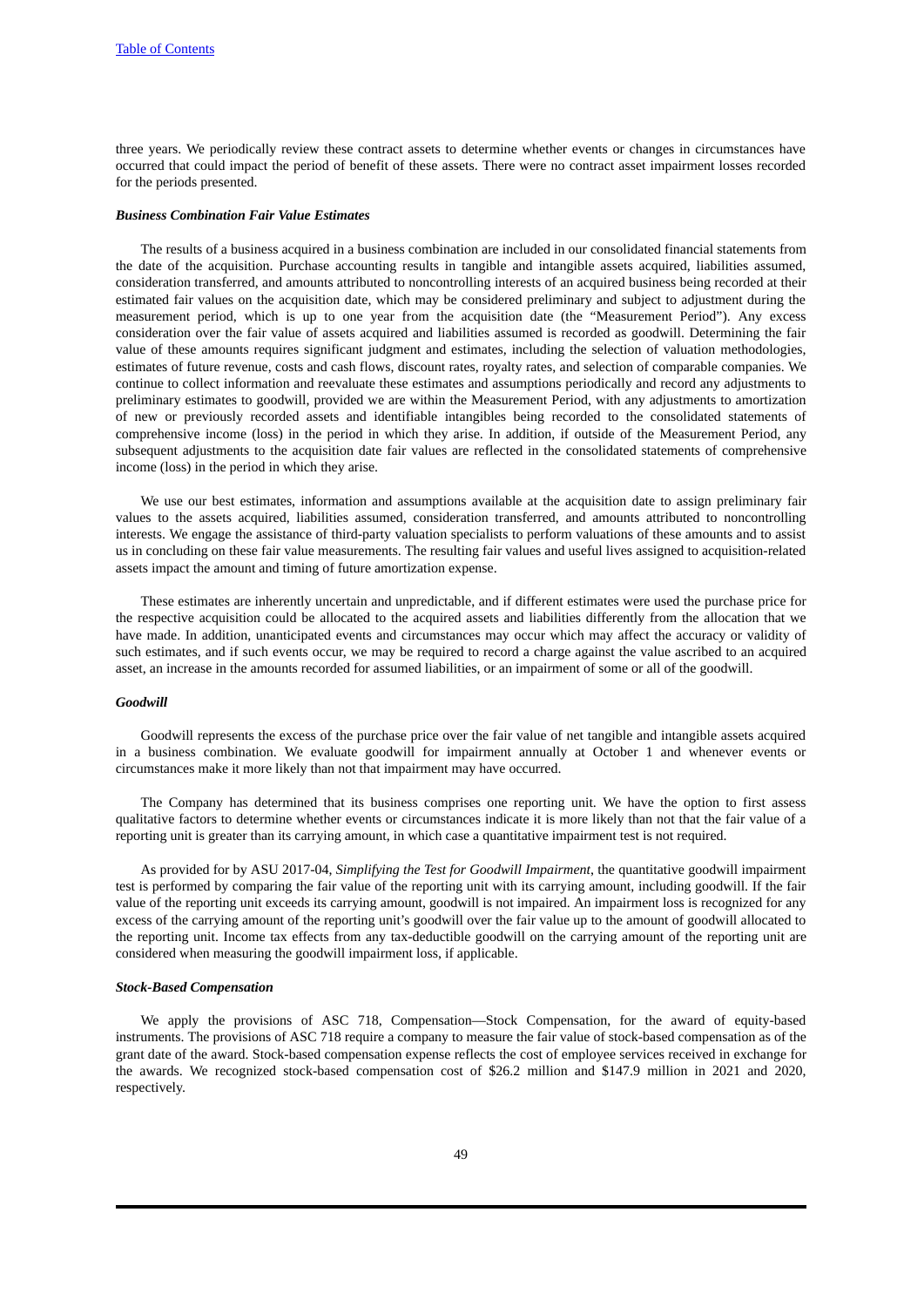On the effective date of the Offering, the Company adopted the 2020 Incentive Award Plan (the "2020 Plan") and the ESPP, which provides for the award of stock options, restricted stock awards ("RSAs"), restricted stock units ("RSUs"), stock appreciation rights ("SARs") and other cash compensation as well as the grant of rights to purchase shares of our Class A common stock at the ESPP discount.

Stock-based compensation expense for RSAs and RSUs is measured based on the grant date fair value of our common stock. Stock-based compensation expense for stock options issued under the 2020 Plan is measured based on the grant date fair value of the award and is estimated using the Black-Scholes model. Stock-based compensation expense for the ESPP is measured based on the fair value of the ESPP award at the start of the ESPP offering period and is estimated using the Black-Scholes model. Compensation cost is recognized on a straight-line basis over the requisite service or performance period associated with the stock-based award. The Company has elected to recognize award forfeitures as they occur.

The use of the Black-Scholes model to estimate compensation cost for stock options granted under the 2020 Plan and the ESPP requires the input of certain assumptions including the fair value of our stock, expected term, volatility, risk-free interest rate, and dividend yield. The fair value of our common stock is based on quoted market prices on the NASDAQ exchange. The expected term is based on our analysis of the facts and circumstances underlying the stock-based award. The volatility is based on our estimate of the expected future volatility of our common stock over the expected term using the implied volatility of comparable publicly traded companies. The risk-free interest rate is based on the U.S. Treasury yield curve in effect at the time of grant for zero-coupon U.S. Treasury notes with maturities approximating the stock-based awards' expected term. The dividend yield is zero based on our assumption that we will not pay any dividends over the expected term.

Prior to the Offering, the fair value of the common stock underlying the SAR Awards was determined by the board of directors with assistance from management and an independent third-party valuation firm. The determination of value used the market and income approaches, with an adjustment for marketability discount pertinent to private company entities in arriving at the per share fair value (the "valuation methodology"). Under the market approach, the guideline public company method is used, which estimates the fair value of the Company based on market prices of stock of guideline public companies. The income approach involves projecting the future benefits of owning an asset and estimating the present value of those future benefits by discounting them based upon the time value of money and the investment risks associated with ownership. At the end of 2019, due to the consideration by the board of directors of pursuing the Offering, the valuation methodology began to consider the impact of such an event on the value of the Company's common stock underlying the awards. As the Company approached the Offering effective date, this resulted in increases in the value of the SAR Awards which resulted in corresponding increases to compensation expense for the year ended December 31, 2020 which exceeded historical results. See Note 12 to our consolidated financial statements beginning on page F-1 of this Annual Report on Form 10-K for further information. For additional information, see "Management's Discussion and Analysis of Financial Condition and Results of Operations - Seasonality and Quarterly Trends."

#### *Software Development Costs*

#### *Internal-Use Software*

We follow ASC 350-40, *Goodwill and Other, Internal-Use Software,* to account for development costs incurred for the costs of computer software developed or obtained for internal use. ASC 350-40 requires such costs to be capitalized once certain criteria are met. Capitalized internal-use software costs are primarily comprised of direct labor, related expenses and initial software licenses. Costs are capitalized once the project is defined, funding is committed and it is confirmed the software will be used for its intended purpose. Capitalization of these costs concludes once the project is substantially complete and the software is ready for its intended use.

We review the carrying value of internal-use software, for impairment whenever events or changes in circumstances indicate that the carrying amount of such software may not be fully recoverable. Whenever such events or circumstances are present, an impairment loss equal to the excess of the asset carrying value over its fair value, if any, is recorded.

#### *Software Developed for Sale*

The costs incurred for the development of computer software to be sold, leased or otherwise marketed are capitalized in accordance with ASC 985-20, *Costs of Software to be Sold, Leased or Marketed*, when technological feasibility has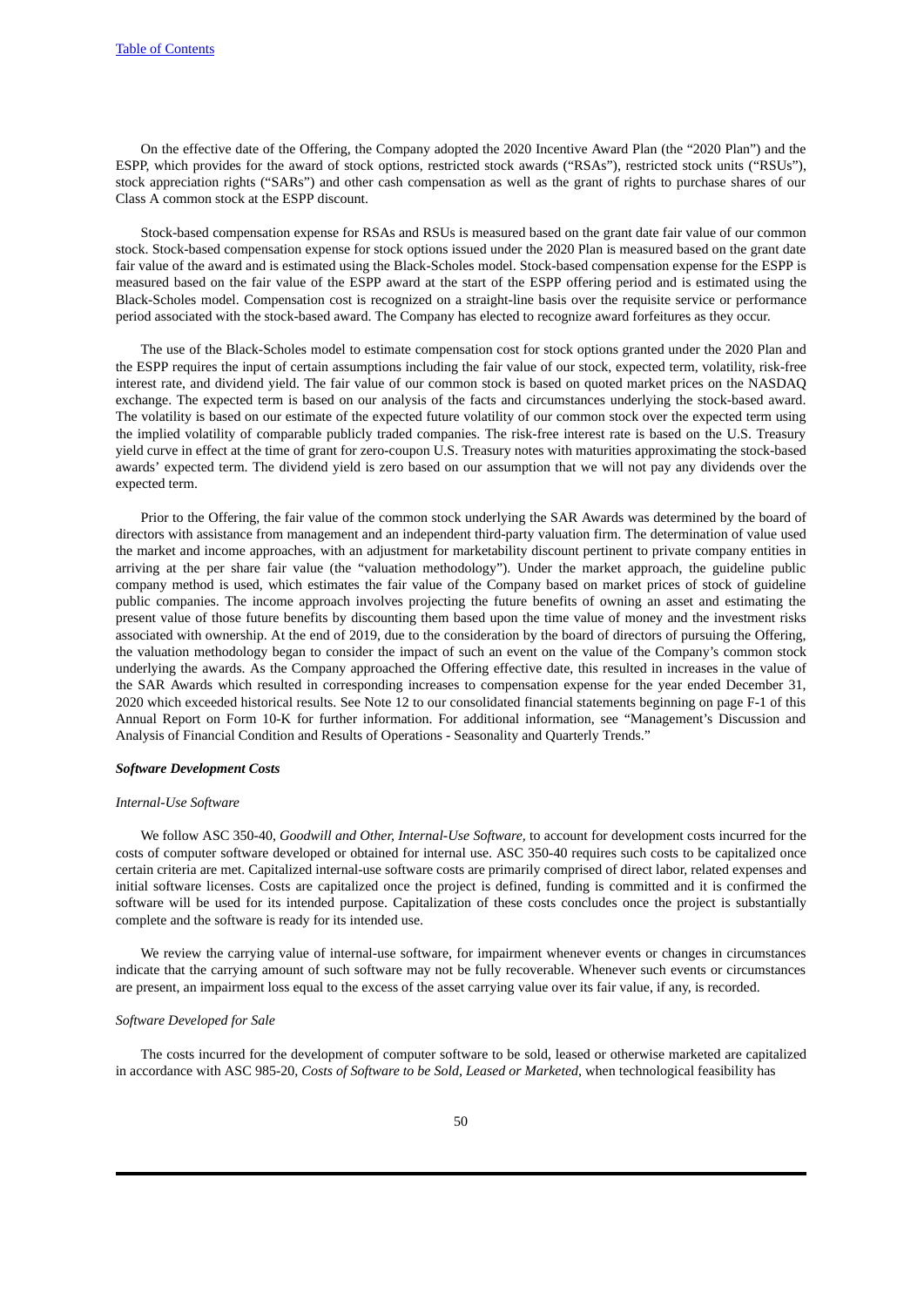been established. Technological feasibility generally occurs when all planning, design, coding and testing activities are completed that are necessary to establish that the product can be produced to meet its design specifications, including functions, features and technical performance requirements. The establishment of technological feasibility is an ongoing assessment of judgment by management with respect to certain external factors, including, but not limited to, anticipated future revenues, estimated economic life and changes in technology.

Amortization of capitalized software development costs begins when the product is available for general release. Amortization is provided on a product-by-product basis using the straight-line method over periods between three to five years. Unamortized capitalized software development costs determined to be in excess of the net realizable value of the product are expensed immediately.

Capitalized software costs are subject to an ongoing assessment of recoverability based on anticipated future revenues and changes in software technologies at least annually and whenever events or circumstances make it more likely than not that impairment may have occurred. In the event of impairment, unamortized capitalized software costs are compared to the net realizable value of the related product and the carrying value of the related assets are written down to the net realizable value to the extent the unamortized capitalized costs exceed such value. The net realizable value is the estimated future gross revenues from the related product reduced by the estimated future costs of completing and disposing of such product, including the costs of providing related maintenance and customer support.

## *Income taxes*

On July 27, 2020, the Company's S-Corporation election (the "S Election") was revoked by the Company's stockholders in connection with the Offering. As a result, the Company is now taxed at the corporate level as a C-Corporation for U.S federal and state income tax purposes. Prior to July 27, 2020, as the Company was taxed as an S-Corporation for U.S. federal income tax purposes and for most states, net income or loss was allocated to the stockholders and included on their income tax returns. In certain states, the Company was taxed at the corporate level. Accordingly, the income tax provision or benefit was based on taxable income allocated to these states. In certain foreign jurisdictions, the Company was taxed at the corporate level. Similar to states, the income tax provision or benefit was based on taxable income sourced to these foreign jurisdictions.

Certain foreign subsidiaries in which we own greater than 50% of the equity by measure of vote or value are treated as controlled foreign companies ("CFCs") for U.S. federal income tax and most states purposes. In conjunction with the termination of the S Election, certain direct and indirect wholly owned foreign subsidiaries that were previously treated as disregarded entities for U.S. federal income tax purposes and most states under the Internal Revenue Service ("IRS") "check-the-box" regulations, "unchecked-the-box" to become regarded entities and as a result, became CFCs. Prior to these elections, the income and loss from these entities was reported on the Company's U.S. federal and most state income tax returns in addition to being reported on a foreign jurisdiction tax return regardless of whether or not the earnings were repatriated.

We record deferred income taxes using the liability method. We recognize deferred tax assets and liabilities for future tax consequences of events that have been previously recognized in the consolidated financial statements and tax returns. The measurement of deferred tax assets and liabilities is based on provisions of the enacted tax law. The effect of a change in tax laws or rates on deferred tax assets and liabilities is recognized in income in the period that includes the enactment date. The effects of future changes in tax laws or rates are not anticipated. A valuation allowance is recorded when it is more likely than not that some or all of the deferred tax assets will not be realized.

We record uncertain tax positions in accordance with ASC 740, *Income Taxes*, on the basis of a two-step process whereby: (i) management determines whether it is more likely than not that the tax positions will be sustained based on the technical merits of the position, and (ii) for those tax positions that meet the more likely than not recognition threshold, management recognizes the largest amount of tax benefit that is greater than 50 percent likely to be realized upon ultimate settlement with the related tax authority. The impact as a result of the application of ASC 740 is reflected in the consolidated financial statements. The Company assesses its income tax positions and records tax benefits or expense based upon management's evaluation of the facts, circumstances, and information available at the reporting date.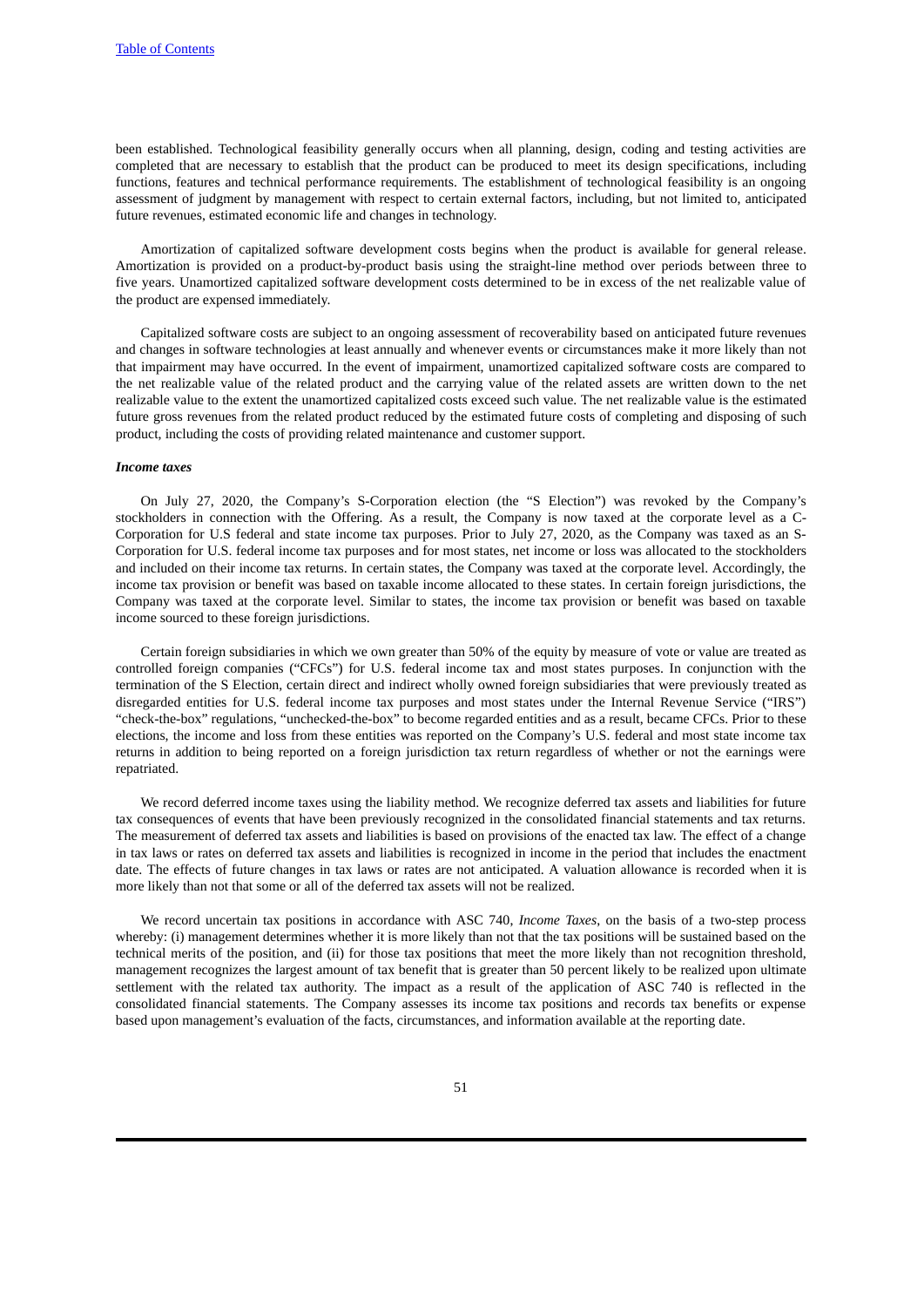### **Recent Accounting Pronouncements**

A discussion of recent accounting pronouncements is included in Note 1 to our consolidated financial statements beginning on page F-1 of this Annual Report on Form 10-K.

## **JOBS Act**

As a company with less than \$1.07 billion in revenue during our last fiscal year, we qualify as an "emerging growth company," as defined in the JOBS Act. An emerging growth company may take advantage of reduced reporting requirements that are otherwise applicable to public companies. These provisions include:

- not being required to comply with the auditor attestation requirements of Section 404 of the Sarbanes-Oxley Act;
- reduced disclosure obligations regarding executive compensation in our periodic reports, proxy statements and registration statements; and
- exemptions from the requirements of holding a nonbinding advisory vote on executive compensation and stockholder approval of any golden parachute payments not previously approved.

We may take advantage of these provisions until the last day of our fiscal year following the fifth anniversary of the completion of our Offering. However, if certain events occur prior to the end of such five-year period, including if we become a "large accelerated filer," our annual gross revenues exceed \$1.07 billion, or we issue more than \$1.0 billion of non-convertible debt in any three-year period, we will cease to be an emerging growth company prior to the end of such five-year period.

We have elected to take advantage of certain of the reduced disclosure obligations in this Annual Report on Form 10-K and may elect to take advantage of other reduced reporting requirements in future filings. As a result, the information that we provide to our stockholders may be different from what you might receive from other public reporting companies in which you hold equity interests.

In addition, under the JOBS Act, emerging growth companies can delay adopting new or revised accounting standards until such time as those standards apply to private companies.

## **Item 7A. Quantitative and Qualitative Disclosures about Market Risk**

## *Interest Rate Risk*

We had unrestricted cash and cash equivalents of \$73.3 million and \$303.1 million as of December 31, 2021 and 2020, respectively. We maintain our cash and cash equivalents in deposit accounts and money market funds with financial institutions. Due to the short-term nature of these instruments, we believe that we do not have any material exposure to changes in the fair value of our investment portfolio as a result of changes in interest rates. Declines in interest rates, however, would reduce future interest income.

The Company has no outstanding bank debt at December 31, 2021. Any debt we incur in the future may bear interest at variable rates.

#### *Foreign Currency Exchange Rate Risk*

Our revenues and expenses are primarily denominated in U.S. dollars. For our foreign operations, the majority of our revenues and expenses are denominated in other currencies, such as the Canadian Dollar, Euro, British Pound, Swedish Krona, Indian Rupee and Brazilian Real. Decreases in the relative value of the U.S. dollar as compared to these currencies may negatively affect our revenues and other operating results as expressed in U.S. dollars. For the years ended December 31, 2021, 2020 and 2019, approximately 4%, 2% and 1% of our revenues were generated in currencies other than U.S. dollars in each respective period.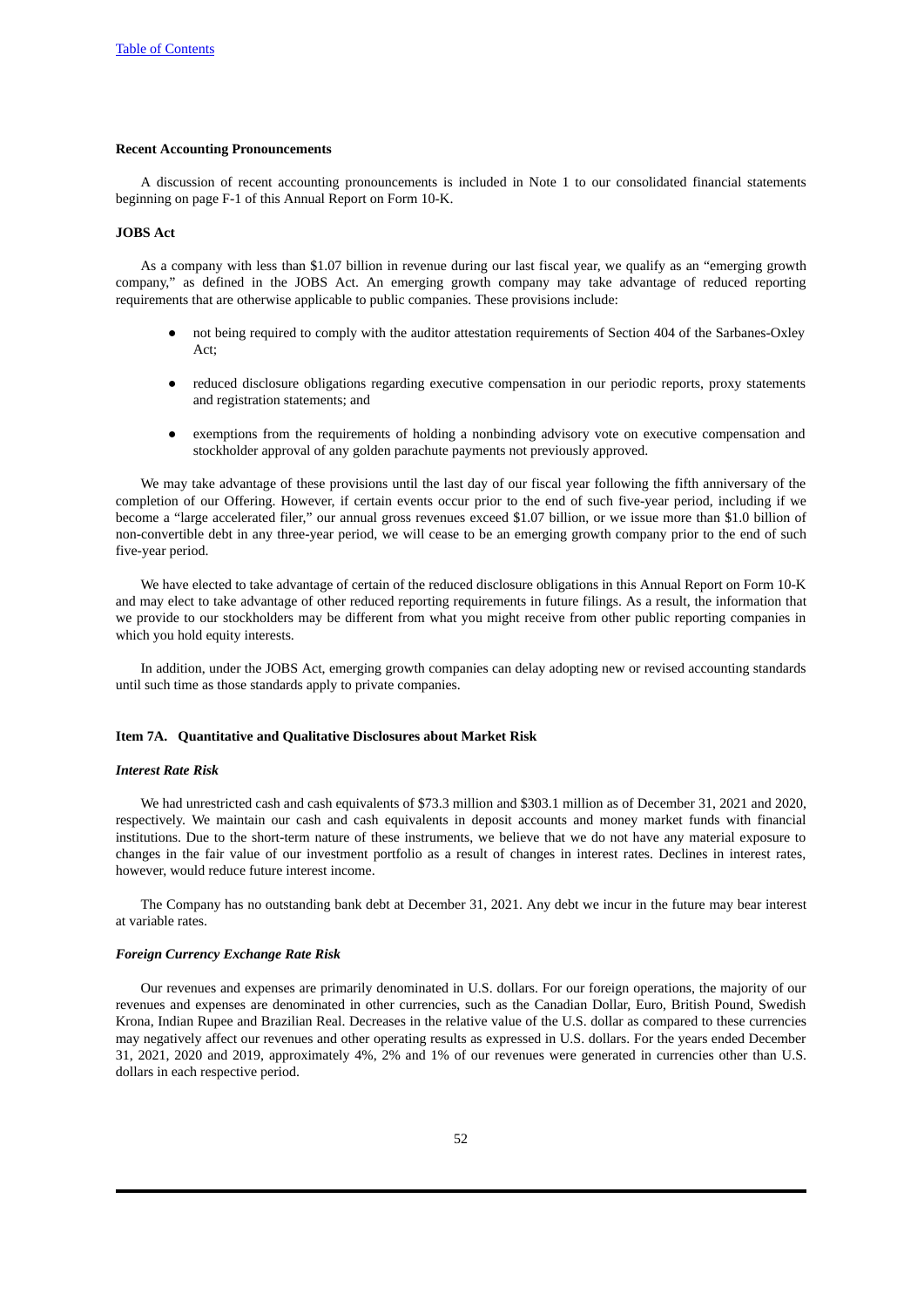We have experienced and will continue to experience fluctuations in our net income (loss) as a result of transaction gains or losses related to revaluing certain current asset and current liability balances that are denominated in currencies other than the functional currency of the entities in which they are recorded. We have historically recognized immaterial amounts of foreign currency gains and losses in each of the periods presented. We may in the future hedge selected significant transactions denominated in currencies other than the U.S. dollar as we expand our international operations and our risk grows. For example, our acquisition of the controlling interest in Systax in January 2020 and the future purchase commitments associated with this acquisition are expected to increase our exposure to fluctuations of the Brazilian Real over time. In May 2020, we entered into a series of foreign currency forward contracts to hedge a portion of our exposure to adverse fluctuations in the Brazilian Real associated with these future purchase commitments. Fluctuations in the value of these forward contracts are reflected in interest expense, net in the consolidated statements of comprehensive income (loss). At December 31, 2021, outstanding foreign currency forward contracts provide a hedge of approximately 50% of our future purchase commitment liability.

## *Inflation*

In the past three years, we do not believe that inflation had a material effect on our business, financial condition or results of operations. If our costs were to become subject to significant inflationary pressures, we may not be able to fully offset such higher costs through price increases. Our inability or failure to do so could harm our business, financial condition and results of operations.

#### **Item 8. Financial Statements and Supplementary Data**

The information required by this item is presented at the end of this report beginning on page F-1.

#### **Item 9. Changes in and Disagreements with Accountants on Accounting and Financial Disclosure**

None.

## **Item 9A. Controls and Procedures**

#### **Limitations on Effectiveness of Controls and Procedures**

In designing and evaluating our disclosure controls and procedures, management recognizes that any controls and procedures, no matter how well designed and operated, can provide only reasonable assurance of achieving the desired control objectives. In addition, the design of disclosure controls and procedures must reflect that there are resource constraints and that management is required to apply judgment in evaluating the benefits of possible controls and procedures relative to their costs.

## **Evaluation of Disclosure Controls and Procedures**

Our management, with the participation of our principal executive officer and principal financial officer, evaluated the effectiveness of our disclosure controls and procedures as defined in Rule 13a-15(e) under the Exchange Act as of December 31, 2021.

Disclosure controls and procedures are designed to ensure that information required to be disclosed in our reports filed or submitted under the Exchange Act is recorded, processed, summarized, and reported, within the time periods specified in the SEC's rules and forms. Disclosure controls and procedures include those designed to ensure that such information required to be disclosed in the reports that we file or submit under the Exchange Act is accumulated and communicated to management, including our principal executive officer and principal financial officer, as appropriate to allow timely decisions regarding required disclosure.

Based on the evaluation of our disclosure controls and procedures, our principal executive officer and principal financial officer concluded that, as of December 31, 2021, our disclosure controls and procedures were effective at a reasonable assurance level.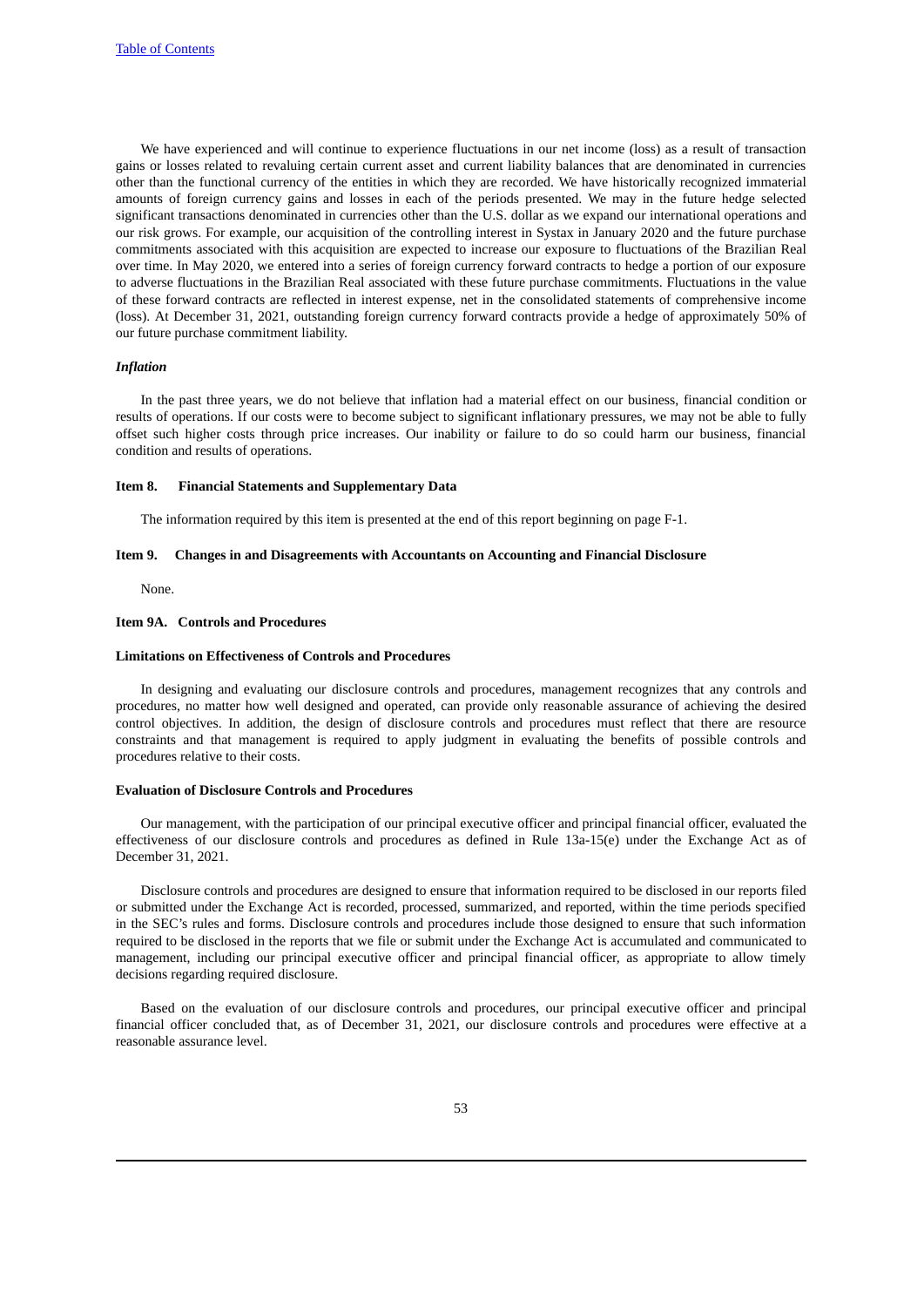## **Management's Report on Internal Control Over Financial Reporting**

Management is responsible for establishing and maintaining adequate internal control over financial reporting, as such term is defined in Rule 13a-15(f) under the Exchange Act. Our internal control over financial reporting is a process designed under the supervision of our principal executive officer and principal financial officer to provide reasonable assurance regarding the reliability of financial reporting and the preparation of financial statements for external purposes in accordance with generally accepted accounting principles. Because of its inherent limitations, internal control over financial reporting may not prevent or detect misstatements on a timely basis. Also, projections of any evaluation of effectiveness to future periods are subject to the risk that controls may become inadequate because of changes in conditions, or that the degree of compliance with policies and procedures may deteriorate.

Our management, under the supervision and with the participation of our principal executive officer and principal financial officer, conducted an assessment of the effectiveness of our internal control over financial reporting as of December 31, 2021 based on the framework and criteria established in Internal Control - Integrated Framework (2013) issued by the Committee of Sponsoring Organizations of the Treadway Commission. Based on this assessment, management concluded that, as of December 31, 2021, our internal control over financial reporting was effective.

On May 12, 2021, we acquired EVAT Solutions Limited and its wholly owned subsidiaries and on September 22, 2021, we acquired LCR-Dixon Corporation. As permitted by the U.S. Securities and Exchange Commission staff interpretative guidance on newly acquired businesses, we excluded these acquisitions from our assessment of the effectiveness of our internal control over financial reporting as of December 31, 2021. Total assets excluded from this assessment were \$7.2 million, representing 1% of the Company's consolidated total assets as of December 31, 2021; total liabilities excluded from this assessment were \$7.7 million, representing 2% of the Company's consolidated total liabilities as of December 31, 2021; and total revenue excluded from this assessment was \$5.2 million, representing 1% of the Company's total revenues for the year ended December 31, 2021.

This Annual Report on Form 10-K does not include an attestation report of our independent registered public accounting firm on internal control over financial reporting due to an exemption established by the JOBS Act for emerging growth companies.

## **Remediation of Previously Reported Material Weaknesses**

We previously identified a material weakness in our internal control over financial reporting as of December 31, 2020 due to an insufficient process for the provision and governance of user access to financially significant systems that resulted in a lack of segregation of duties related to journal entries and cash disbursements.

Due to the actions taken to implement new controls and procedures, we have concluded that the material weakness related to the insufficient process for the provision and governance of user access to financially significant systems that resulted in a lack of segregation of duties related to journal entries and cash disbursements was remediated as of December 31, 2021. To remediate this material weakness, we have:

- Implemented changes to our user access governance practices to prevent individuals from having the ability to create and post journal entries and to create a vendor and prepare checks;
- Performed a review and evaluated appropriate segregation of duties; and
- Implemented a periodic review cycle for user access.

#### **Changes in Internal Control over Financial Reporting**

Other than changes described above regarding enhancements associated with our remediation efforts, there were no changes in our internal control over financial reporting that occurred during the quarter ended December 31, 2021 that has materially affected, or is reasonably likely to materially affect, our internal control over financial reporting.

#### **Item 9B. Other Information**

None.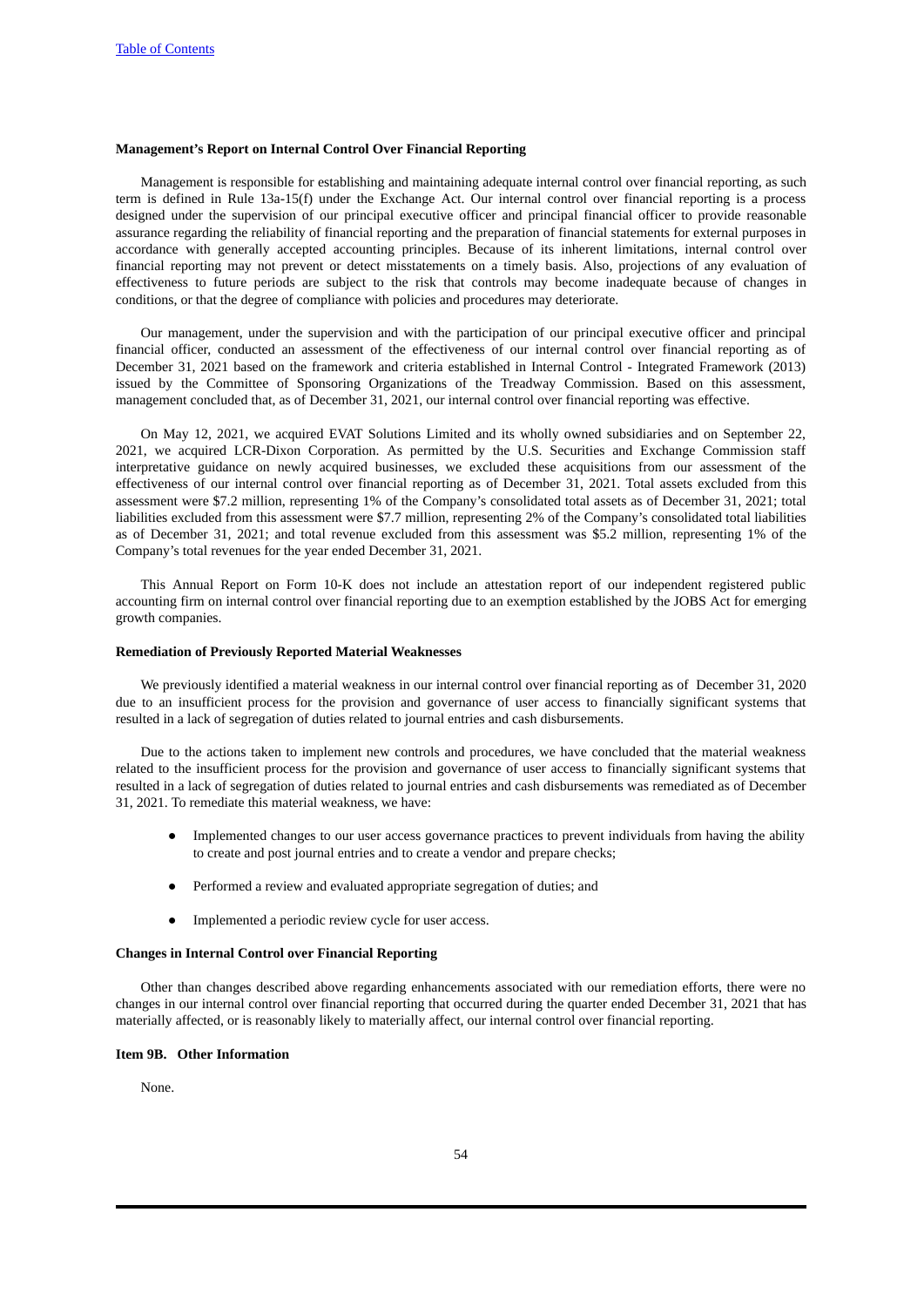# **Item 9C. Disclosure Regarding Foreign Jurisdictions that Prevent Inspections**

Not applicable.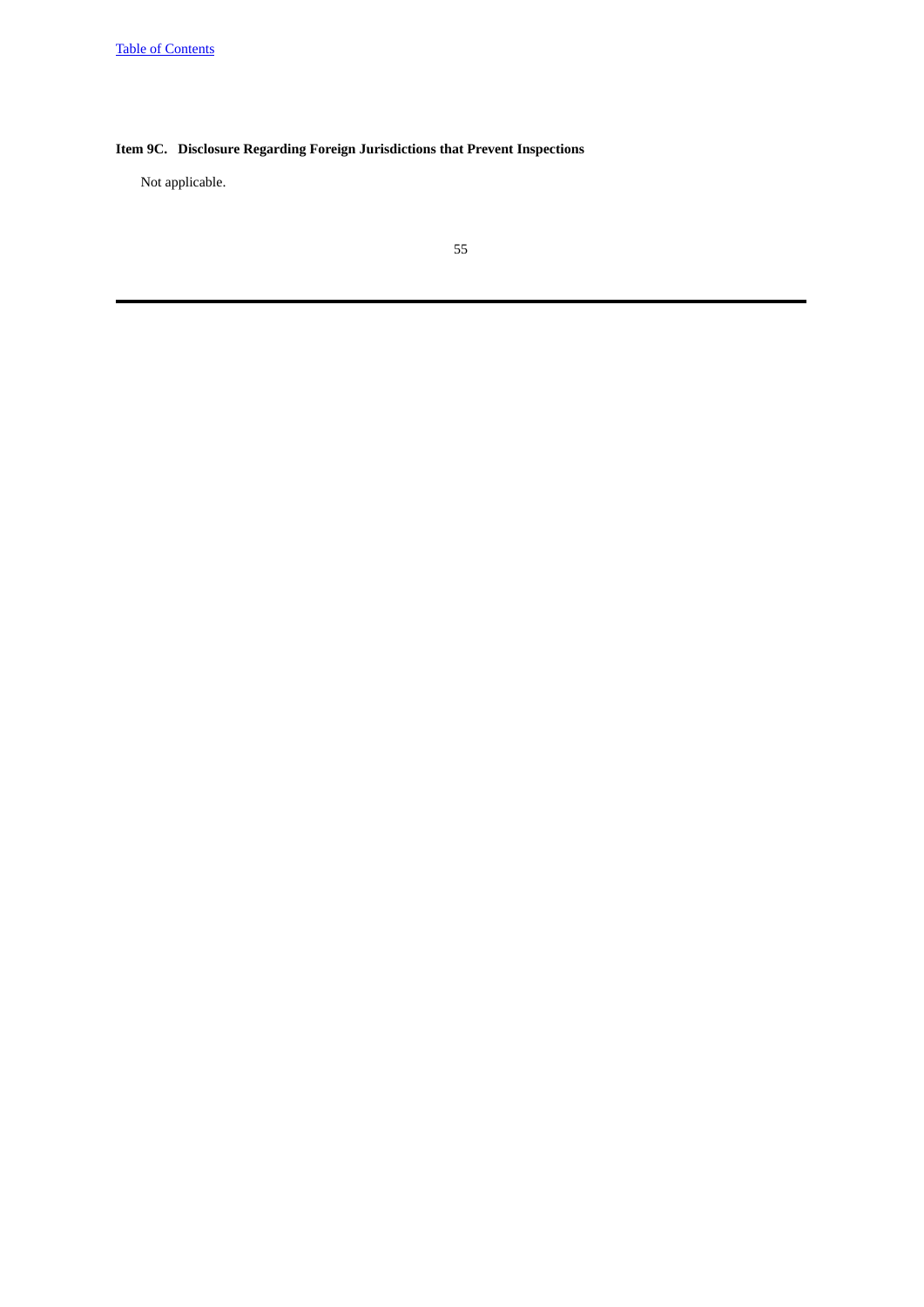#### **PART III**

### **Item 10. Directors, Executive Officers and Corporate Governance**

The information required by this item is incorporated by reference to the relevant information from our definitive Proxy Statement for our 2022 Annual Meeting of Shareholders, which will be filed not later than 120 days after the end of the fiscal year ended December 31, 2021.

#### **Item 11. Executive Compensation**

The information required by this item is incorporated by reference to the relevant information from our definitive Proxy Statement for our 2022 Annual Meeting of Shareholders, which will be filed not later than 120 days after the end of the fiscal year ended December 31, 2021**.**

#### **Item 12. Security Ownership of Certain Beneficial Owners and Management and Related Stockholder Matters**

The information required by this item is incorporated by reference to the relevant information from our definitive Proxy Statement for our 2022 Annual Meeting of Shareholders, which will be filed not later than 120 days after the end of the fiscal year ended December 31, 2021**.**

### **Item 13. Certain Relationships and Related Transactions, and Director Independence**

The information required by this item is incorporated by reference to the relevant information from our definitive Proxy Statement for our 2022 Annual Meeting of Shareholders, which will be filed not later than 120 days after the end of the fiscal year ended December 31, 2021.

## **Item 14. Principal Accountant Fees and Services**

The information required by this item is incorporated by reference to the relevant information from our definitive Proxy Statement for our 2022 Annual Meeting of Shareholders, which will be filed not later than 120 days after the end of the fiscal year ended December 31, 2021.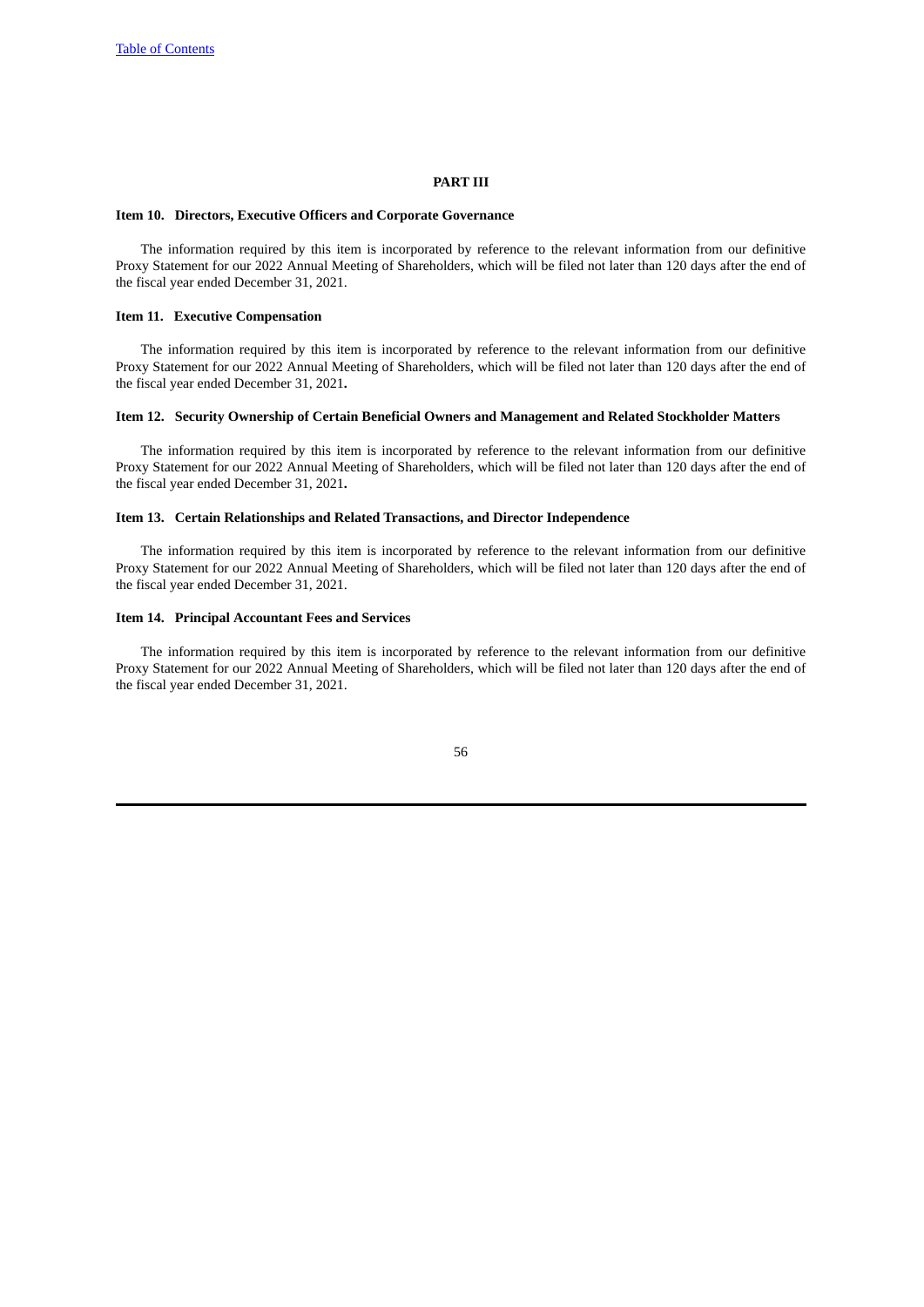## **PART IV**

## **Item 15. Exhibits, Financial Statement Schedules**

- (a) The following documents are filed as part of the Annual Report on Form 10-K:
	- (1) Consolidated Financial Statements

The financial statements filed as part of this Annual Report on Form 10-K are listed in the "Index to Consolidated Financial Statements" beginning on page F-1 of this Annual Report on Form 10-K.

(2) Financial Statement Schedules

All schedules are omitted because the information required to be set forth therein is not applicable or is presented in the consolidated financial statements or notes thereto beginning on page F-1 of this Annual Report on Form 10- K.

(3) Exhibits

The documents listed in the Index to Exhibits beginning on page E-1 of this Annual Report on Form 10-K are incorporated by reference or are filed with this Annual Report on Form 10-K, in each case as indicated therein (numbered in accordance with Item 601 of Regulation S-K).

## **Item 16. Form 10-K Summary**

None.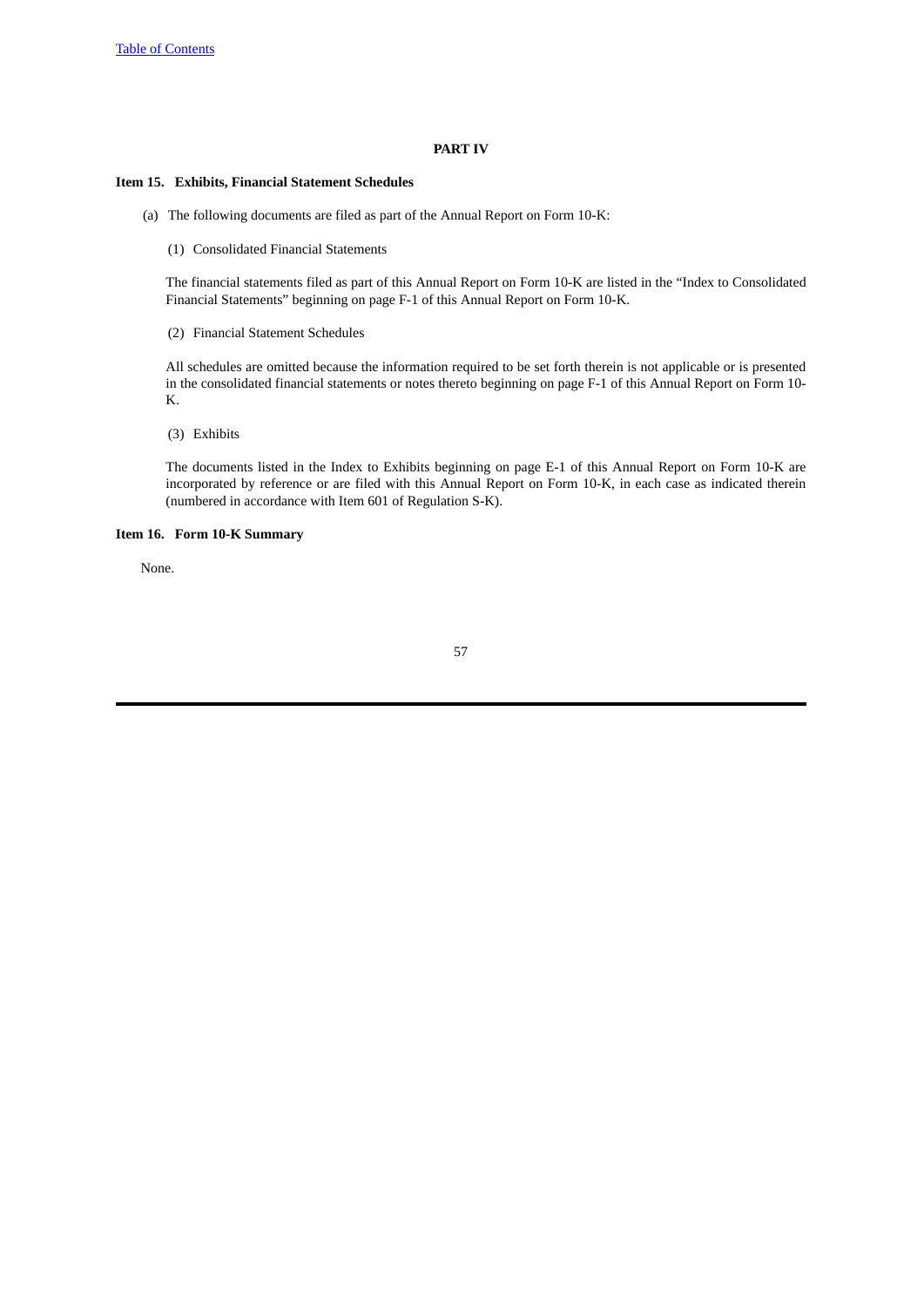# **INDEX TO EXHIBITS**

The following exhibits are filed as part of this Annual Report on Form 10-K.

| Exhibit<br>Number | <b>Exhibit Description</b>                                                | Form    | File No.                 | <b>Exhibit</b> | <b>Filing</b><br><b>Date</b> | Filed<br>Herewith | <b>Furnished</b><br>Herewith |
|-------------------|---------------------------------------------------------------------------|---------|--------------------------|----------------|------------------------------|-------------------|------------------------------|
| 3.1               | Form of Amended and Restated                                              | $S-1/A$ | 333-239644               | 3.1            | 07/20/20                     |                   |                              |
|                   | Certificate of Incorporation of                                           |         |                          |                |                              |                   |                              |
|                   | Vertex, Inc.                                                              |         |                          |                |                              |                   |                              |
| 3.2               | Form of Amended and Restated                                              | $S-1/A$ | 333-239644               | 3.2            | 07/20/20                     |                   |                              |
|                   | Bylaws of Vertex, Inc.                                                    |         |                          |                |                              |                   |                              |
| 4.1               | <b>Specimen Stock Certificate</b>                                         | $S-1/A$ | 333-239644               | 4.1            | 07/24/20                     |                   |                              |
|                   | evidencing the shares of Class A                                          |         |                          |                |                              |                   |                              |
|                   | common stock.                                                             |         |                          |                |                              |                   |                              |
| 4.2               | Form of Third Amended and                                                 | $S-1/A$ | 333-239644               | 4.2            | 07/24/20                     |                   |                              |
|                   | <b>Restated Stockholders' Agreement.</b>                                  |         |                          |                |                              |                   |                              |
| 4.3               | <b>Description of Capital Stock</b>                                       | $10-K$  | 333-239644               | 4.3            | 03/15/21                     |                   |                              |
| 5.1               | Opinion of Latham & Watkins LLP.                                          | $S-1/A$ | 333-239644               | 5.1            | 07/20/20                     |                   |                              |
| 10.1              | Second Amendment to the Credit                                            | $8-K$   | 001-39413                | 10.1           | 03/09/22                     |                   |                              |
|                   | <b>Agreement by and among Vertex,</b>                                     |         |                          |                |                              |                   |                              |
|                   | Inc., the guarantors party thereto,                                       |         |                          |                |                              |                   |                              |
|                   | PNC Bank, National Association,                                           |         |                          |                |                              |                   |                              |
|                   | and the lenders party thereto, dated                                      |         |                          |                |                              |                   |                              |
|                   | as of March 8, 2022.                                                      |         |                          |                |                              |                   |                              |
| 10.3#             | Form of Indemnification Agreement                                         | $S-1/A$ | 333-239644               | 10.3           | 07/20/20                     |                   |                              |
|                   | between Vertex, Inc. and each of its                                      |         |                          |                |                              |                   |                              |
| 10.4              | <b>Executive Officers and Directors.</b><br>2007 Stock Appreciation Plan. |         |                          |                |                              |                   |                              |
| 10.5#             | <b>Form of Executive Employment</b>                                       | $S-1$   | 333-239644<br>333-239644 | 10.4           | 07/02/20                     |                   |                              |
|                   | Agreement, as amended and                                                 | $S-1/A$ |                          | 10.5           | 07/20/20                     |                   |                              |
|                   | restated, by and between Vertex, Inc.                                     |         |                          |                |                              |                   |                              |
|                   | and Lisa Butler.                                                          |         |                          |                |                              |                   |                              |
| 10.6#             | <b>Executive Employment Agreement,</b>                                    | $S-1/A$ | 333-239644               | 10.6           | 07/20/20                     |                   |                              |
|                   | as amended and restated, by and                                           |         |                          |                |                              |                   |                              |
|                   | between Vertex, Inc. and David                                            |         |                          |                |                              |                   |                              |
|                   | DeStefano.                                                                |         |                          |                |                              |                   |                              |
| 10.7#             | <b>Form of Executive Employment</b>                                       | $S-1/A$ | 333-239644               | 10.7           | 07/20/20                     |                   |                              |
|                   | Agreement, as amended and                                                 |         |                          |                |                              |                   |                              |
|                   | restated, by and between Vertex, Inc.                                     |         |                          |                |                              |                   |                              |
|                   | and Bryan Rowland.                                                        |         |                          |                |                              |                   |                              |
| 10.8#             | <b>Form of Executive Employment</b>                                       | $S-1/A$ | 333-239644               | 10.8           | 07/20/20                     |                   |                              |
|                   | Agreement, as amended and                                                 |         |                          |                |                              |                   |                              |
|                   | restated, by and between Vertex, Inc.                                     |         |                          |                |                              |                   |                              |
|                   | and John Schwab.                                                          |         |                          |                |                              |                   |                              |
| 10.9              | Form of S Corporation Termination                                         | $S-1/A$ | 333-239644               | 10.9           | 07/20/20                     |                   |                              |
|                   | and Tax Sharing Agreement.                                                |         |                          |                |                              |                   |                              |
| 10.10#            | Vertex Inc. & Subsidiaries 2010<br>Long-Term Rewards Plan.                | $S-1/A$ | 333-239644               | 10.10          | 07/20/20                     |                   |                              |
| 10.11#            | <u>Vertex Inc. &amp; Subsidiaries 2018</u>                                | $S-1/A$ | 333-239644               | 10.11          | 07/20/20                     |                   |                              |
|                   | Long-Term Rewards Plan.                                                   |         |                          |                |                              |                   |                              |
| 10.12#            | Form of Stock Option Amendment                                            | $S-1/A$ | 333-239644               | 10.12          | 07/20/20                     |                   |                              |
|                   | Agreement.                                                                |         |                          |                |                              |                   |                              |
| 10.13#            | Form of Option Award Agreement                                            | $S-1/A$ | 333-239644               | 10.13          | 07/20/20                     |                   |                              |
|                   | under 2020 Incentive Award Plan for                                       |         |                          |                |                              |                   |                              |
|                   | <b>Amended Options.</b>                                                   |         |                          |                |                              |                   |                              |
| 10.14#            | Form of Option Award Agreement                                            | $S-1/A$ | 333-239644               | 10.14          | 07/20/20                     |                   |                              |
|                   | under 2020 Incentive Award Plan for                                       |         |                          |                |                              |                   |                              |
|                   | <b>Amended Stock Appreciation</b>                                         |         |                          |                |                              |                   |                              |
|                   | Rights.                                                                   |         |                          |                |                              |                   |                              |
| 10.15#            | Vertex, Inc. 2020 Incentive Award                                         | $S-1/A$ | 333-239644               | 10.15          | 07/20/20                     |                   |                              |
|                   | Plan.                                                                     |         |                          |                |                              |                   |                              |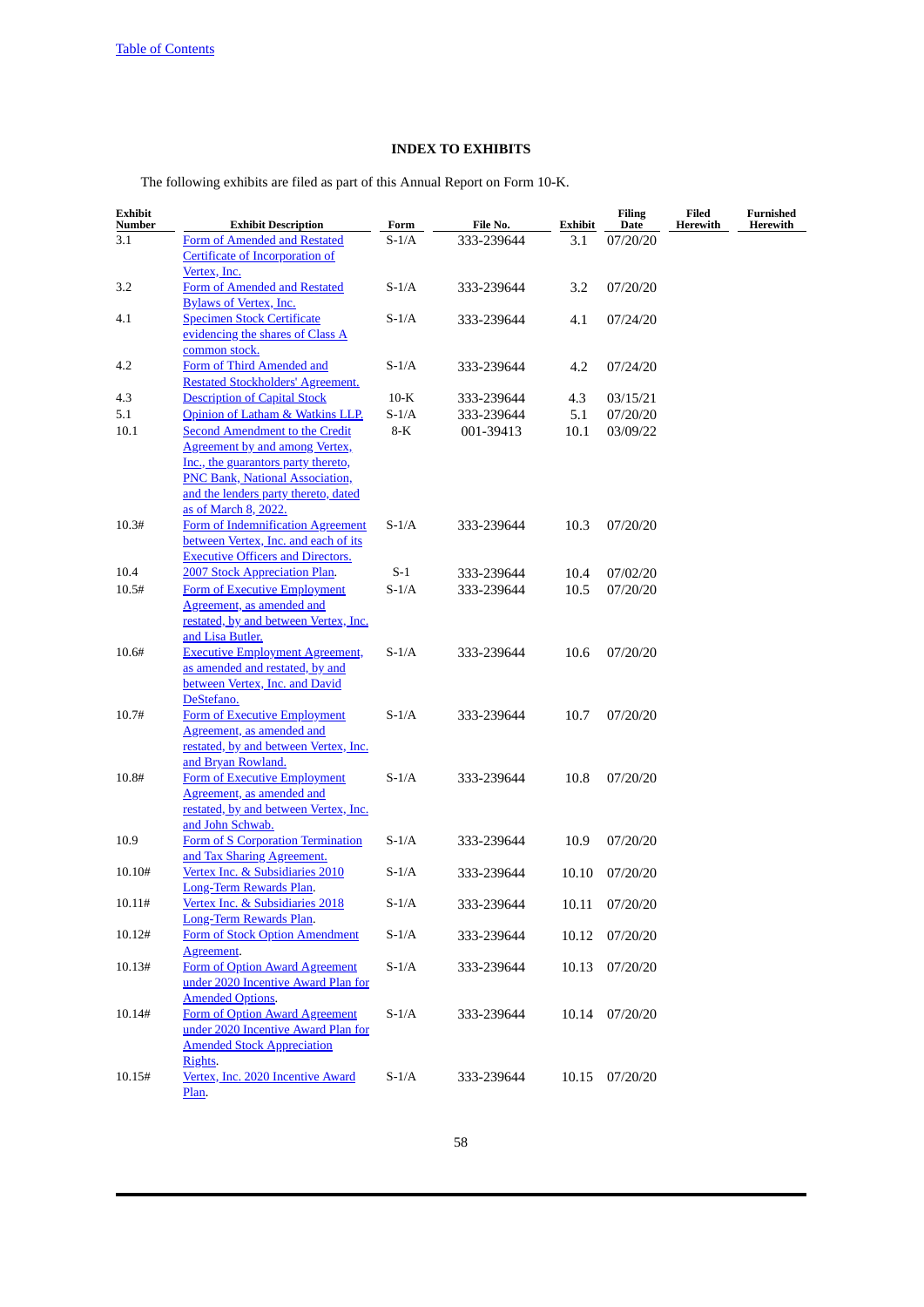| <b>Exhibit</b><br>Number | <b>Exhibit Description</b>                  | Form    | File No.   | Exhibit | <b>Filing</b><br><b>Date</b> | <b>Filed</b><br>Herewith | Furnished<br>Herewith |
|--------------------------|---------------------------------------------|---------|------------|---------|------------------------------|--------------------------|-----------------------|
| 10.16#                   | Form of Option Award Agreement              | $S-1/A$ | 333-239644 | 10.16   | 07/20/20                     |                          |                       |
|                          | under 2020 Incentive Award Plan.            |         |            |         |                              |                          |                       |
| 10.17#                   | Form of Restricted Stock Award              | $S-1/A$ | 333-239644 | 10.17   | 07/20/20                     |                          |                       |
|                          | <b>Agreement under 2020 Incentive</b>       |         |            |         |                              |                          |                       |
|                          | Award Plan.                                 |         |            |         |                              |                          |                       |
| 10.18#                   | Form of Restricted Stock Unit               | $S-1/A$ | 333-239644 | 10.18   | 07/20/20                     |                          |                       |
|                          | <b>Award Agreement under 2020</b>           |         |            |         |                              |                          |                       |
|                          | <b>Incentive Award Plan.</b>                |         |            |         |                              |                          |                       |
| 10.19#                   | Form of Stock Award Agreement               | $S-1/A$ | 333-239644 | 10.19   | 07/20/20                     |                          |                       |
|                          | under 2020 Incentive Award Plan.            |         |            |         |                              |                          |                       |
| 21.1                     | <b>List of Subsidiaries</b>                 | $S-1/A$ | 333-239644 | 21.1    | 07/20/20                     |                          |                       |
| 23.1                     | <b>Consent of Crowe LLP</b>                 |         |            |         |                              | X                        |                       |
| 31.1                     | <b>Certification of Principal Executive</b> |         |            |         |                              | X                        |                       |
|                          | <b>Officer Pursuant to Rules 13a-</b>       |         |            |         |                              |                          |                       |
|                          | $14(a)$ and $15d-14(a)$ under the           |         |            |         |                              |                          |                       |
|                          | Securities Exchange Act of 1934, as         |         |            |         |                              |                          |                       |
|                          | Adopted Pursuant to Section 302 of          |         |            |         |                              |                          |                       |
|                          | the Sarbanes-Oxley Act of 2002              |         |            |         |                              |                          |                       |
| 31.2                     | <b>Certification of Principal Financial</b> |         |            |         |                              | X                        |                       |
|                          | <b>Officer Pursuant to Rules 13a-</b>       |         |            |         |                              |                          |                       |
|                          | $14(a)$ and $15d-14(a)$ under the           |         |            |         |                              |                          |                       |
|                          | Securities Exchange Act of 1934, as         |         |            |         |                              |                          |                       |
|                          | <b>Adopted Pursuant to Section 302 of</b>   |         |            |         |                              |                          |                       |
|                          | the Sarbanes-Oxley Act of 2002              |         |            |         |                              |                          |                       |
| 32.1                     | <b>Certification of Principal Executive</b> |         |            |         |                              |                          | X                     |
|                          | Officer Pursuant to 18 U.S.C.               |         |            |         |                              |                          |                       |
|                          | Section 1350, as Adopted Pursuant           |         |            |         |                              |                          |                       |
|                          | to Section 906 of the Sarbanes-             |         |            |         |                              |                          |                       |
|                          | Oxley Act of 2002                           |         |            |         |                              |                          |                       |
| 32.2                     | <b>Certification of Principal Financial</b> |         |            |         |                              |                          | $\mathbf{x}$          |
|                          | Officer Pursuant to 18 U.S.C.               |         |            |         |                              |                          |                       |
|                          | Section 1350, as Adopted Pursuant           |         |            |         |                              |                          |                       |
|                          | to Section 906 of the Sarbanes-             |         |            |         |                              |                          |                       |
|                          | Oxley Act of 2002                           |         |            |         |                              |                          |                       |
| 101.INS                  | <b>Inline XBRL Instance Document</b>        |         |            |         |                              |                          | X                     |
| 101.SCH                  | Inline XBRL Taxonomy Extension              |         |            |         |                              |                          | X                     |
|                          | Schema Document                             |         |            |         |                              |                          |                       |
| 101.CAL                  | Inline XBRL Taxonomy Extension              |         |            |         |                              |                          | $\mathbf X$           |
|                          | <b>Calculation Linkbase Document</b>        |         |            |         |                              |                          |                       |
| 101.DEF                  | Inline XBRL Taxonomy Extension              |         |            |         |                              |                          | X                     |
|                          | <b>Definition Linkbase Document</b>         |         |            |         |                              |                          |                       |
| 101.LAB                  | <b>Inline XBRL Taxonomy Extension</b>       |         |            |         |                              |                          | X                     |
|                          | Label Linkbase Document                     |         |            |         |                              |                          |                       |
| 101.PRE                  | Inline XBRL Taxonomy Extension              |         |            |         |                              |                          | X                     |
| 104                      | <b>Presentation Linkbase Document</b>       |         |            |         |                              |                          | X                     |
|                          | Cover Page Interactive Data File            |         |            |         |                              |                          |                       |
|                          | (formatted as inline XBRL and               |         |            |         |                              |                          |                       |
|                          | contained in Exhibit 101)                   |         |            |         |                              |                          |                       |

# Indicates a management contract or compensatory plan.

# 59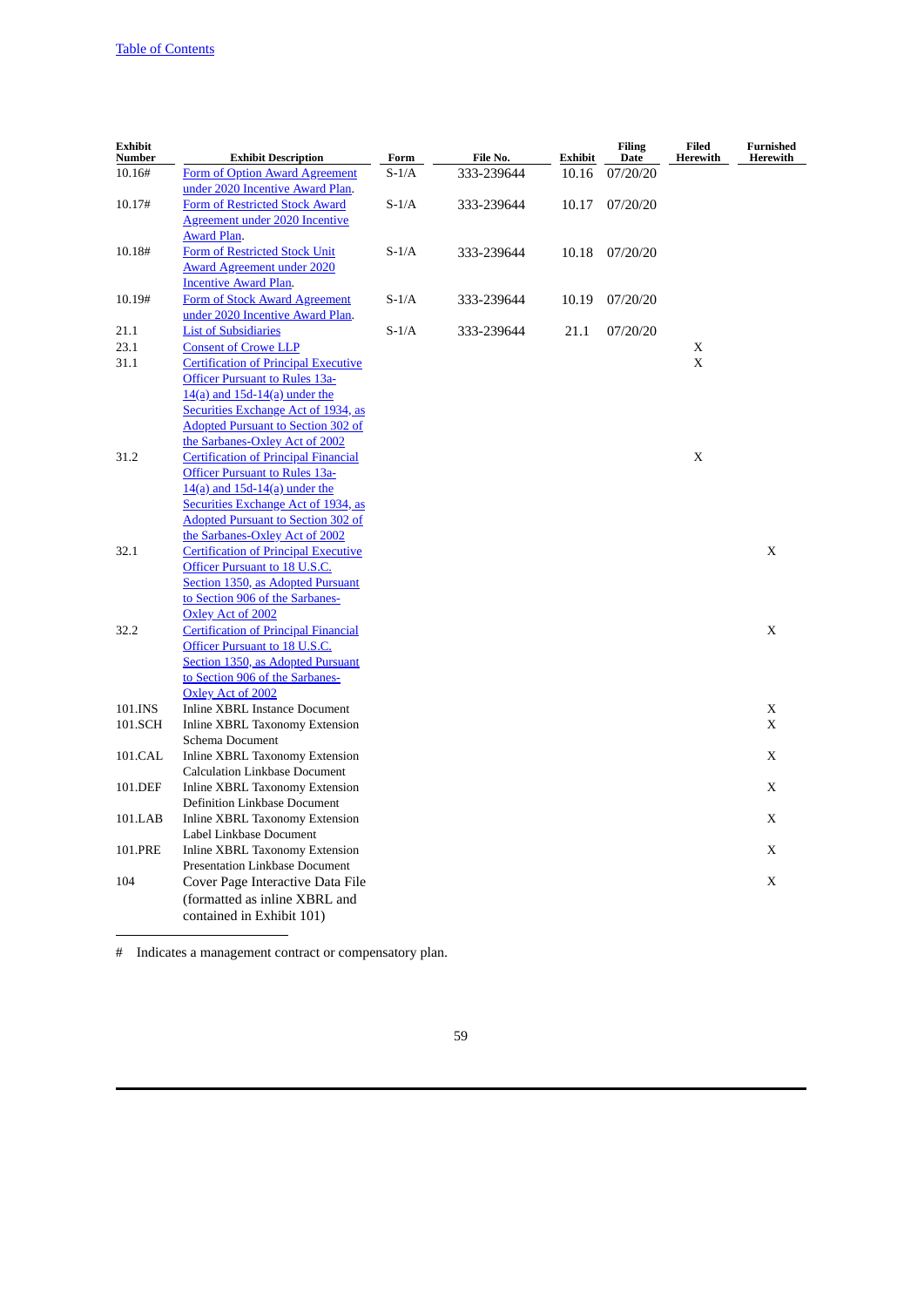## **SIGNATURES**

Pursuant to the requirements of the Securities Act of 1934, as amended, the registrant has duly caused this report to be signed on its behalf by the undersigned, thereunto duly authorized.

## **Vertex, Inc.**

Date: March 16, 2022 By: /s/ DAVID DESTEFANO

David DeStefano *President, Chief Executive Officer and Chairperson*

Pursuant to the requirements of the Securities Act of 1934, as amended, this report has been signed by the following persons on behalf of the registrant in the capacities and on the dates indicated.

| Signature                  | <b>Title</b>                                       | <b>Date</b>    |
|----------------------------|----------------------------------------------------|----------------|
| /s/ DAVID DESTEFANO        | President, Chief Executive Officer and Chairperson |                |
| David DeStefano            | (Principal Executive Officer)                      | March 16, 2022 |
|                            |                                                    |                |
| /s/ JOHN SCHWAB            | <b>Chief Financial Officer</b>                     |                |
| John Schwab                | (Principal Financial Officer)                      | March 16, 2022 |
| /s/ LISA BUTLER            | <b>Chief Accounting Officer</b>                    |                |
| Lisa Butler                | (Principal Accounting Officer)                     | March 16, 2022 |
|                            |                                                    |                |
| /s/ ERIC ANDERSEN          |                                                    |                |
| Eric Andersen              | <b>Director</b>                                    | March 16, 2022 |
|                            |                                                    |                |
| /s/ TERRENCE KYLE          |                                                    |                |
| Terrence Kyle              | <b>Director</b>                                    | March 16, 2022 |
|                            |                                                    |                |
| /s/ KEVIN ROBERT           |                                                    |                |
| Kevin Robert               | <b>Director</b>                                    | March 16, 2022 |
| /s/ J. RICHARD STAMM       |                                                    |                |
| J. Richard Stamm           | <b>Director</b>                                    | March 16, 2022 |
|                            |                                                    |                |
| /s/ AMANDA WESTPHAL        |                                                    |                |
| <b>RADCLIFFE</b>           |                                                    |                |
| Amanda Westphal Radcliffe  | <b>Director</b>                                    | March 16, 2022 |
|                            |                                                    |                |
| /s/ STEFANIE WESTPHAL      |                                                    |                |
| <b>THOMPSON</b>            |                                                    |                |
| Stefanie Westphal Thompson | <b>Director</b>                                    | March 16, 2022 |
|                            |                                                    |                |
| /s/ BRADLEY GAYTON         |                                                    |                |
| <b>Bradley Gayton</b>      | Director                                           | March 16, 2022 |

60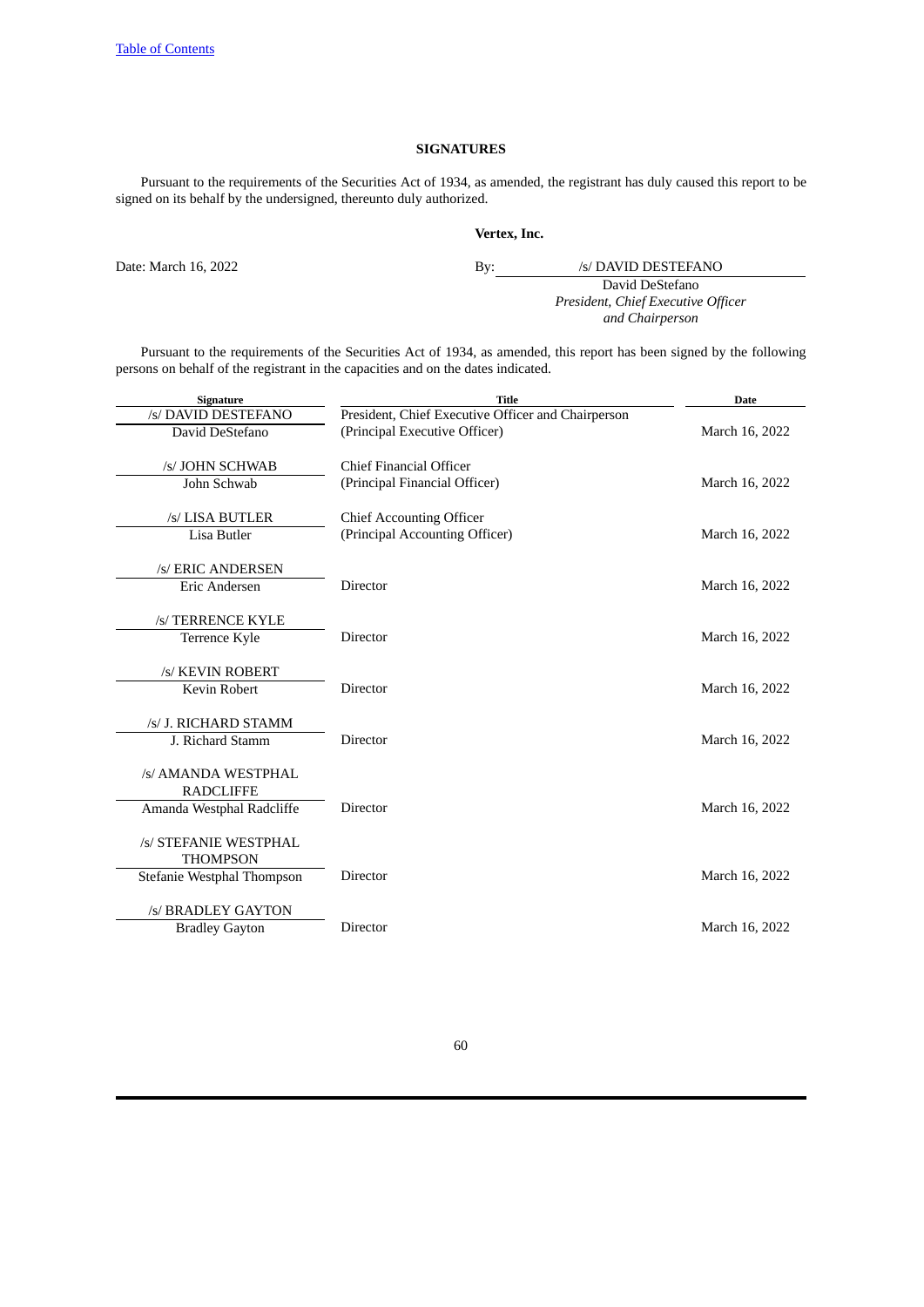# **VERTEX, INC. AND SUBSIDIARIES**

# **INDEX TO CONSOLIDATED FINANCIAL STATEMENTS**

| Audited Consolidated Financial Statements as of December 31, 2021 and 2020 and for each of the three<br>years in the period ended December 31, 2021: | Page  |
|------------------------------------------------------------------------------------------------------------------------------------------------------|-------|
| Report of Independent Registered Public Accounting Firm (PCAOB ID 173)                                                                               | F-2   |
| <b>Consolidated Balance Sheets</b>                                                                                                                   | $F-3$ |
| <b>Consolidated Statements of Comprehensive Income (Loss)</b>                                                                                        | $F-4$ |
| <b>Consolidated Statements of Changes in Equity (Deficit)</b>                                                                                        | $F-5$ |
| <b>Consolidated Statements of Cash Flows</b>                                                                                                         | F-6   |
| <b>Notes to Consolidated Financial Statements</b>                                                                                                    | $F-7$ |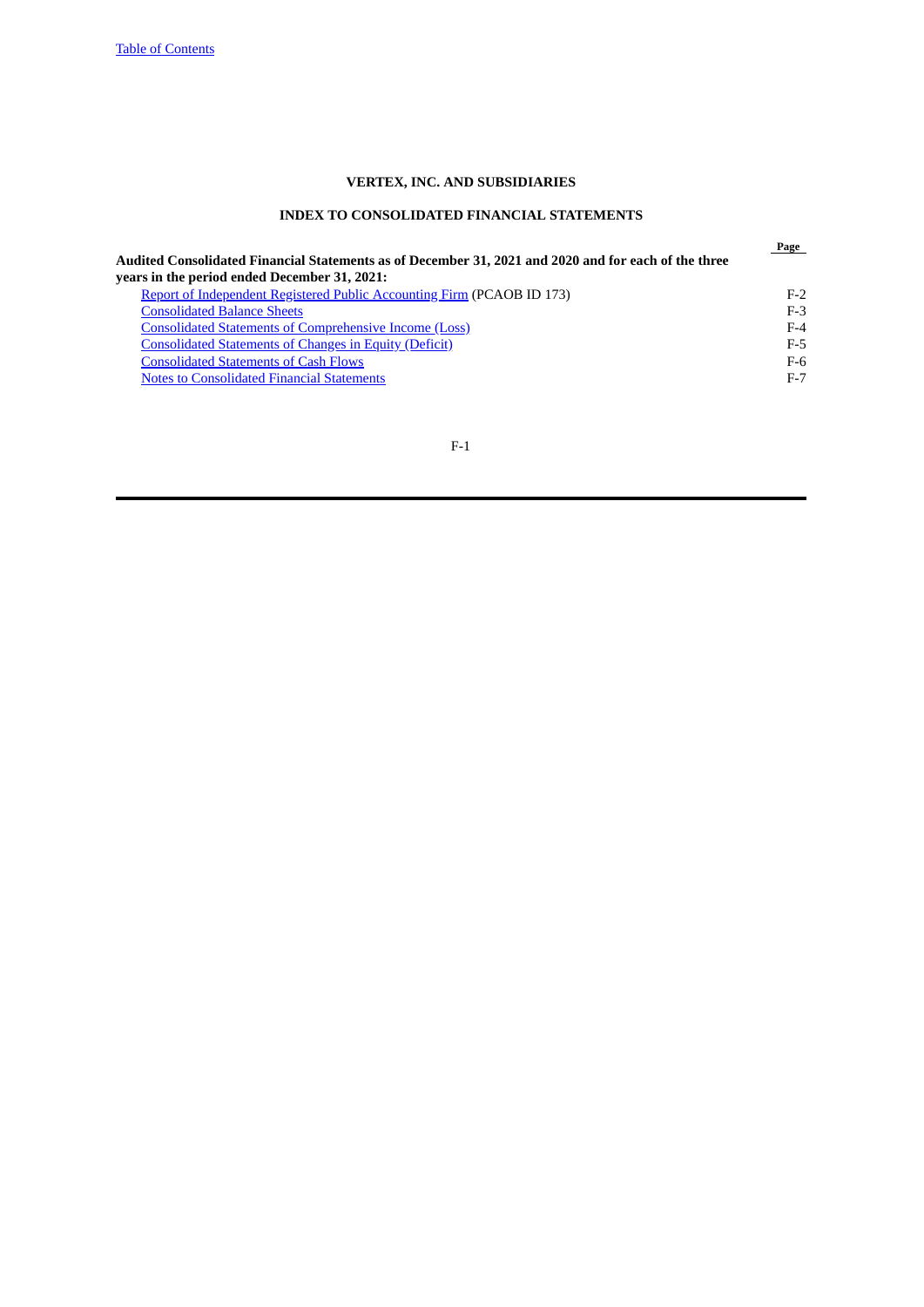## **Report of Independent Registered Public Accounting Firm**

<span id="page-63-0"></span>Shareholders and the Board of Directors of Vertex, Inc. King of Prussia, Pennsylvania

#### **Opinion on the Financial Statements**

We have audited the accompanying consolidated balance sheets of Vertex, Inc. (the "Company") as of December 31, 2021 and 2020, the related consolidated statements of comprehensive income (loss), changes in equity (deficit), and cash flows for each of the three years in the period ended December 31, 2021, and the related notes (collectively referred to as the "financial statements"). In our opinion, the financial statements present fairly, in all material respects, the financial position of the Company as of December 31, 2021 and 2020, and the results of its operations and its cash flows for each of the three years in the period ended December 31, 2021, in conformity with accounting principles generally accepted in the United States of America.

## *Explanatory Paragraph - Change in Accounting Principle*

As discussed in Note 1 to the financial statements, the Company has changed its method of accounting for leases in 2021 due to the adoption of Financial Accounting Standards Board Accounting Standards Update No. 2016-02, *Leases (Topic 842)*.

## **Basis for Opinion**

These financial statements are the responsibility of the Company's management. Our responsibility is to express an opinion on the Company's financial statements based on our audits. We are a public accounting firm registered with the Public Company Accounting Oversight Board (United States) ("PCAOB") and are required to be independent with respect to the Company in accordance with the U.S. federal securities laws and the applicable rules and regulations of the Securities and Exchange Commission and the PCAOB.

We conducted our audits in accordance with the standards of the PCAOB. Those standards require that we plan and perform the audit to obtain reasonable assurance about whether the financial statements are free of material misstatement, whether due to error or fraud. The Company is not required to have, nor were we engaged to perform, an audit of its internal control over financial reporting. As part of our audits we are required to obtain an understanding of internal control over financial reporting but not for the purpose of expressing an opinion on the effectiveness of the Company's internal control over financial reporting. Accordingly, we express no such opinion.

Our audits included performing procedures to assess the risks of material misstatement of the financial statements, whether due to error or fraud, and performing procedures that respond to those risks. Such procedures included examining, on a test basis, evidence regarding the amounts and disclosures in the financial statements. Our audits also included evaluating the accounting principles used and significant estimates made by management, as well as evaluating the overall presentation of the financial statements. We believe that our audits provide a reasonable basis for our opinion.

/s/ Crowe LLP

We have served as the Company's auditor since 2019.

New York, New York March 16, 2022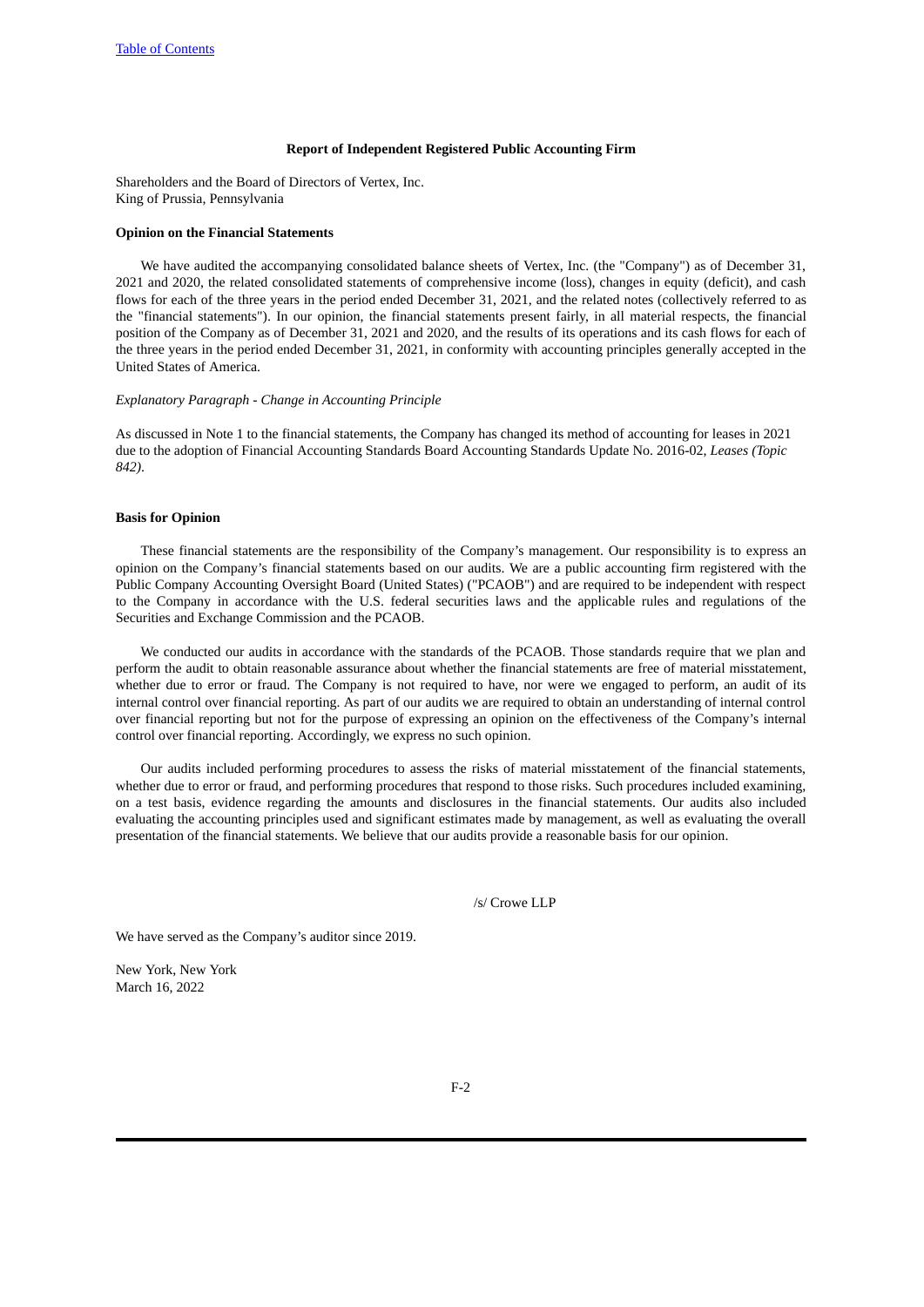### **Vertex, Inc. and Subsidiaries Consolidated Balance Sheets**

(Amounts in thousands, except per share data)

<span id="page-64-0"></span>

|                                                                                                       |    | December 31, |                         |         |  |  |  |
|-------------------------------------------------------------------------------------------------------|----|--------------|-------------------------|---------|--|--|--|
| <b>Assets</b>                                                                                         |    | 2021         |                         | 2020    |  |  |  |
| Current assets:                                                                                       |    |              |                         |         |  |  |  |
| Cash and cash equivalents                                                                             | \$ | 73,333       | \$                      | 303.051 |  |  |  |
| Funds held for customers                                                                              |    | 24.873       |                         | 9.222   |  |  |  |
| Accounts receivable, net of allowance of \$9,151 and \$8,592, respectively                            |    | 76,929       |                         | 77,159  |  |  |  |
| Prepaid expenses and other current assets                                                             |    | 20,536       |                         | 13,259  |  |  |  |
| Total current assets                                                                                  |    | 195.671      |                         | 402.691 |  |  |  |
| Property and equipment, net of accumulated depreciation                                               |    | 98,390       |                         | 56,557  |  |  |  |
| Capitalized software, net of accumulated amortization                                                 |    | 33,442       |                         | 31,989  |  |  |  |
| Goodwill and other intangible assets                                                                  |    | 272,702      |                         | 18,711  |  |  |  |
| Deferred commissions                                                                                  |    | 12,555       |                         | 11,743  |  |  |  |
| Deferred income tax asset                                                                             |    | 35,298       |                         | 33,830  |  |  |  |
| Operating lease right-of-use assets                                                                   |    | 20,249       |                         |         |  |  |  |
| Other assets                                                                                          |    | 1,900        |                         | 3,263   |  |  |  |
| <b>Total assets</b>                                                                                   | \$ | 670,207      | \$                      | 558,784 |  |  |  |
| <b>Liabilities and Stockholders' Equity</b>                                                           |    |              |                         |         |  |  |  |
| Current liabilities:                                                                                  |    |              |                         |         |  |  |  |
| Accounts payable                                                                                      | \$ | 13,000       | \$                      | 8,876   |  |  |  |
| Accrued expenses                                                                                      |    | 22,966       |                         | 19,176  |  |  |  |
| Tax sharing agreement distributions payable                                                           |    | 536          |                         | 2.700   |  |  |  |
| Customer funds obligations                                                                            |    | 23,461       |                         | 9,235   |  |  |  |
| Accrued salaries and benefits                                                                         |    | 16.671       |                         | 17,326  |  |  |  |
| Accrued variable compensation                                                                         |    | 26,462       |                         | 22,372  |  |  |  |
| Deferred compensation, current                                                                        |    | 4.202        |                         | 2.057   |  |  |  |
| Deferred revenue                                                                                      |    | 237,344      |                         | 207,560 |  |  |  |
| Current portion of capital lease obligations                                                          |    |              |                         | 882     |  |  |  |
| Current portion of operating lease liabilities                                                        |    | 3,933        |                         |         |  |  |  |
| Current portion of finance lease liabilities<br>Deferred rent and other                               |    | 284          |                         | 939     |  |  |  |
| Deferred purchase consideration, current                                                              |    | 19,805       |                         |         |  |  |  |
| Purchase commitment and contingent consideration liabilities, current                                 |    | 468          |                         | 845     |  |  |  |
| Total current liabilities                                                                             |    | 369,132      |                         | 291,968 |  |  |  |
| Deferred compensation, net of current portion                                                         |    | 1,963        |                         | 5,010   |  |  |  |
| Deferred revenue, net of current portion                                                              |    | 11,666       |                         | 14,702  |  |  |  |
| Operating lease liabilities, net of current portion                                                   |    | 24,320       |                         |         |  |  |  |
| Finance lease liabilities, net of current portion                                                     |    | 68           |                         |         |  |  |  |
| Capital lease obligations, net of current portion                                                     |    |              |                         | 225     |  |  |  |
| Deferred purchase consideration, net of current portion                                               |    | 19,419       |                         |         |  |  |  |
| Purchase commitment and contingent consideration liabilities, net of current portion                  |    | 10,829       |                         | 8,905   |  |  |  |
| Deferred other liabilities                                                                            |    | 2,726        |                         | 8,632   |  |  |  |
| <b>Total liabilities</b>                                                                              |    | 440,123      |                         | 329,442 |  |  |  |
| Commitments and contingencies (Note 14)                                                               |    |              |                         |         |  |  |  |
|                                                                                                       |    |              |                         |         |  |  |  |
| Stockholders' equity:                                                                                 |    |              |                         |         |  |  |  |
| Preferred shares, \$0,001 par value, 30,000 shares authorized; no shares issued and outstanding       |    |              |                         |         |  |  |  |
| Class A voting common stock, \$0.001 par value, 300,000 shares authorized; 42,286 and 26,327 shares   |    |              |                         |         |  |  |  |
| issued and outstanding, respectively                                                                  |    | 42           |                         | 26      |  |  |  |
| Class B voting common stock, \$0.001 par value, 150,000 shares authorized; 106,807 and 120,117 shares |    |              |                         |         |  |  |  |
| issued and outstanding, respectively                                                                  |    | 107          |                         | 120     |  |  |  |
| Additional paid in capital                                                                            |    | 222.621      |                         | 206.541 |  |  |  |
| Retained earnings                                                                                     |    | 24,811       |                         | 25,782  |  |  |  |
| Accumulated other comprehensive loss                                                                  |    | (17, 497)    |                         | (3,127) |  |  |  |
| Total stockholders' equity                                                                            |    | 230.084      |                         | 229.342 |  |  |  |
| Total liabilities and stockholders' equity                                                            | \$ | 670,207      | $\overline{\mathbb{S}}$ | 558,784 |  |  |  |

The accompanying notes are an integral part of the consolidated financial statements.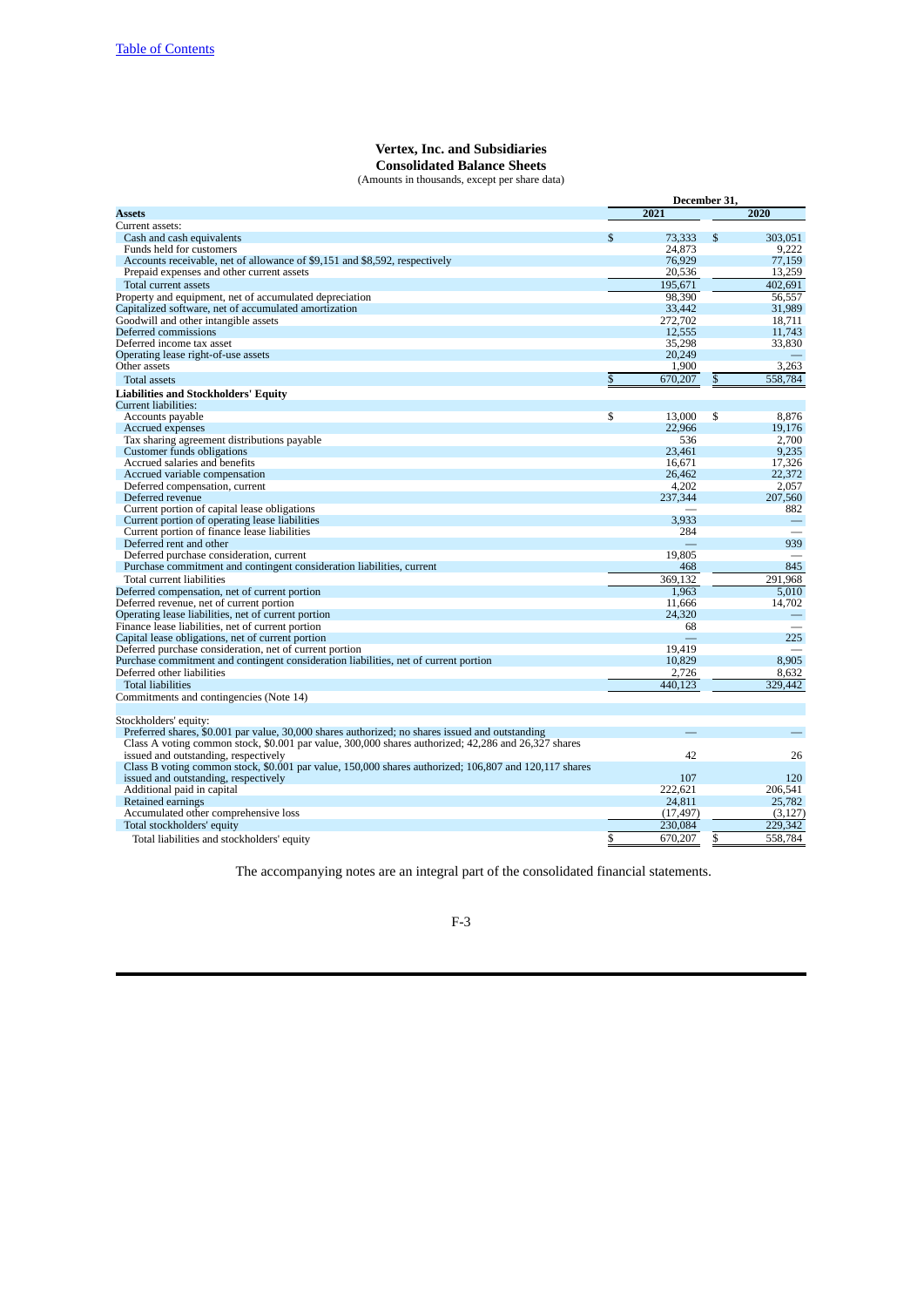# **Vertex, Inc. and Subsidiaries Consolidated Statements of Comprehensive Income (Loss)**

| (Amounts in thousands, except per share data) |  |
|-----------------------------------------------|--|
|-----------------------------------------------|--|

<span id="page-65-0"></span>

|                                                                                     | For the Year Ended December 31, |           |    |            |                         |         |
|-------------------------------------------------------------------------------------|---------------------------------|-----------|----|------------|-------------------------|---------|
|                                                                                     |                                 | 2021      |    | 2020       |                         | 2019    |
| Revenues:                                                                           |                                 |           |    |            |                         |         |
| Software subscriptions                                                              | \$                              | 358,415   | \$ | 316,763    | \$                      | 275,629 |
| <b>Services</b>                                                                     |                                 | 67,133    |    | 57,902     |                         | 45,871  |
| Total revenues                                                                      |                                 | 425,548   |    | 374,665    |                         | 321,500 |
| Cost of revenues:                                                                   |                                 |           |    |            |                         |         |
| Software subscriptions                                                              |                                 | 116,194   |    | 105,676    |                         | 77,259  |
| <b>Services</b>                                                                     |                                 | 45,698    |    | 59,711     |                         | 33,119  |
| Total cost of revenues                                                              |                                 | 161,892   |    | 165,387    |                         | 110,378 |
| Gross profit                                                                        |                                 | 263,656   |    | 209,278    |                         | 211,122 |
| Operating expenses:                                                                 |                                 |           |    |            |                         |         |
| Research and development                                                            |                                 | 44,018    |    | 54,340     |                         | 30,557  |
| Selling and marketing                                                               |                                 | 99.005    |    | 99,418     |                         | 68,127  |
| General and administrative                                                          |                                 | 107,009   |    | 149,057    |                         | 71,014  |
| Depreciation and amortization                                                       |                                 | 11,678    |    | 11,018     |                         | 8,996   |
| Other operating expense, net                                                        |                                 | 4,888     |    | 203        |                         | 573     |
| Total operating expenses                                                            |                                 | 266,598   |    | 314,036    |                         | 179,267 |
| (Loss) income from operations                                                       |                                 | (2,942)   |    | (104, 758) |                         | 31,855  |
| Interest expense, net                                                               |                                 | 984       |    | 3,111      |                         | 953     |
| (Loss) income before income taxes                                                   |                                 | (3,926)   |    | (107, 869) |                         | 30,902  |
| Income tax benefit                                                                  |                                 | (2, 447)  |    | (32,788)   |                         | (155)   |
| Net income (loss)                                                                   |                                 | (1, 479)  |    | (75,081)   |                         | 31,057  |
| Other comprehensive loss (income) from foreign currency translation adjustments and |                                 |           |    |            |                         |         |
| revaluations, net of tax                                                            |                                 | 14,370    |    | 2,636      |                         | (5)     |
| Total comprehensive (loss) income                                                   | \$                              | (15, 849) | \$ | (77, 717)  | \$                      | 31,062  |
| Net income (loss) attributable to Class A stockholders, basic                       | \$                              | (357)     | \$ | (6, 335)   | \$                      | 23      |
| Net income (loss) per Class A share, basic                                          | \$                              | (0.01)    | \$ | (0.57)     | \$                      | 0.20    |
| Weighted average Class A common stock, basic                                        |                                 | 35,647    |    | 11,096     |                         | 118     |
| Net income (loss) attributable to Class A stockholders, diluted                     | \$                              | (357)     | \$ | (6, 335)   | \$                      | 965     |
| Net income (loss) per Class A share, diluted                                        | \$                              | (0.01)    | \$ | (0.57)     | \$                      | 0.25    |
| Weighted average Class A common stock, diluted                                      |                                 | 35,647    |    | 11,096     |                         | 3,861   |
| Net income (loss) attributable to Class B stockholders, basic                       | \$                              | (1, 122)  | \$ | (68, 746)  | \$                      | 31,034  |
| Net income (loss) per Class B share, basic                                          | $\overline{\$}$                 | (0.01)    | \$ | (0.57)     | $\overline{\mathbb{S}}$ | 0.26    |
| Weighted average Class B common stock, basic                                        |                                 | 112,133   |    | 120,415    |                         | 120,417 |
| Net income (loss) attributable to Class B stockholders, diluted                     | \$                              | (1, 122)  | \$ | (68, 746)  | \$                      | 30,092  |
| Net income (loss) per Class B share, diluted                                        | \$                              | (0.01)    | \$ | (0.57)     | $\overline{\$}$         | 0.25    |
| Weighted average Class B common stock, diluted                                      |                                 | 112,133   |    | 120,415    |                         | 120,417 |

The accompanying notes are an integral part of the consolidated financial statements.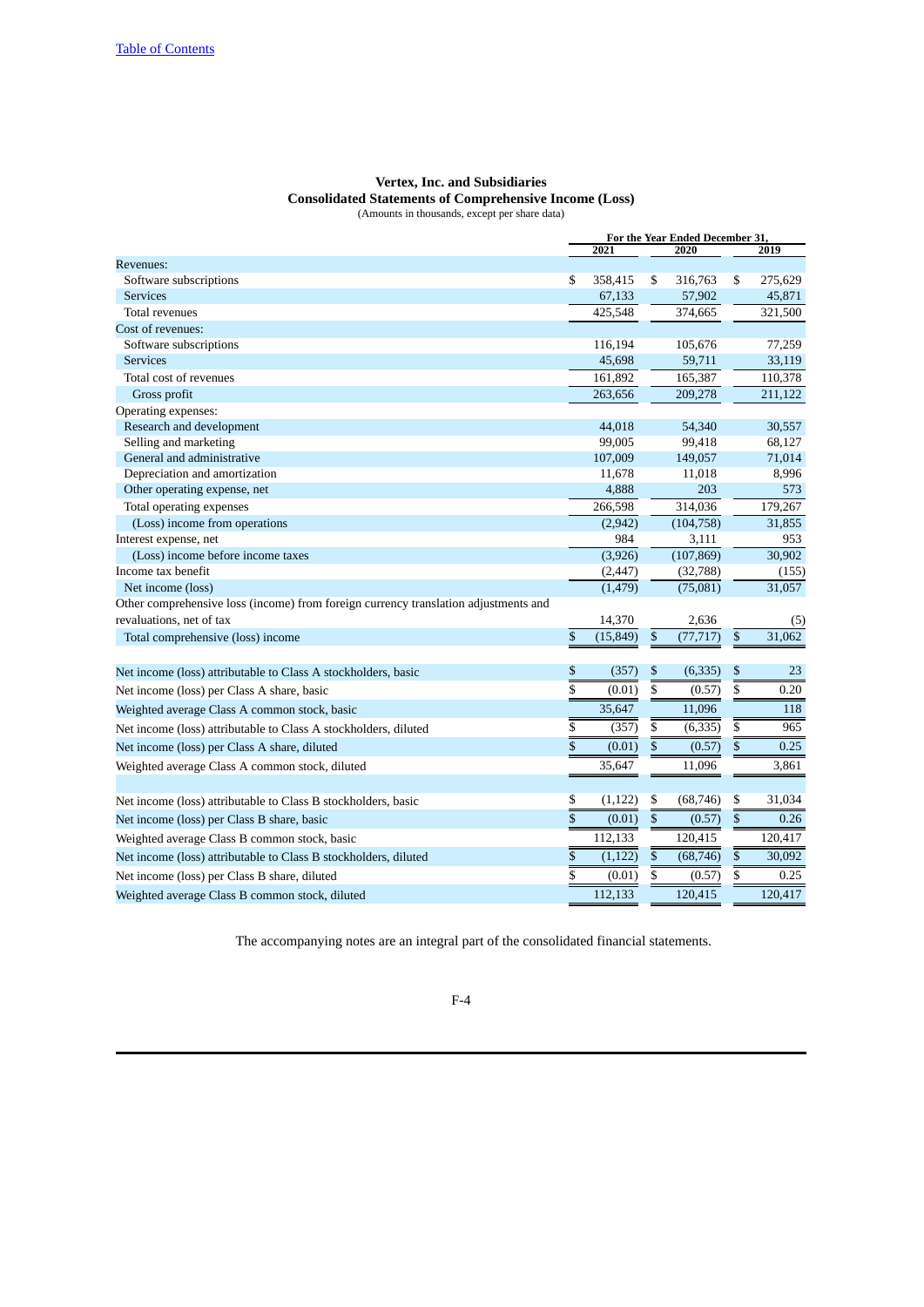## **Vertex, Inc. and Subsidiaries Consolidated Statements of Changes in Equity (Deficit)**

(Amounts in thousands)

<span id="page-66-0"></span>

|                                                                                               |                                         | <b>Before Recapitalization</b>           |                                                |                        | <b>After Recapitalization</b>                          |                                   |                                         | <b>Retained</b>        |                                                 |                                            | <b>Total</b>                                               |                                            |                                 |                                                  |                             |
|-----------------------------------------------------------------------------------------------|-----------------------------------------|------------------------------------------|------------------------------------------------|------------------------|--------------------------------------------------------|-----------------------------------|-----------------------------------------|------------------------|-------------------------------------------------|--------------------------------------------|------------------------------------------------------------|--------------------------------------------|---------------------------------|--------------------------------------------------|-----------------------------|
|                                                                                               | Outstanding<br>Class A<br><b>Shares</b> | <b>Class A</b><br>Common<br><b>Stock</b> | Outstanding<br><b>Class B</b><br><b>Shares</b> | Common<br><b>Stock</b> | <b>Class B</b> Outstanding<br>Class A<br><b>Shares</b> | <b>Class A</b><br>Common<br>Stock | Outstanding<br>Class B<br><b>Shares</b> | Common<br><b>Stock</b> | <b>Class B</b> Additional<br>Paid-in<br>Capital | <b>Earnings</b><br>Deficit)                | Accumulated<br>Other<br>(Accumulated Comprehensive<br>Loss | <b>Treasury</b><br>Shares<br><b>Issued</b> | <b>Treasury</b><br><b>Stock</b> | Stockholders' Options for<br>Equity<br>(Deficit) | Redeemable<br><b>Shares</b> |
| Balance, January 1,<br>2019<br>Remeasurement                                                  | 147 \$                                  |                                          | 120,270 \$                                     | 54                     |                                                        | $\mathbf{\hat{S}}$                |                                         | $\mathbf{s}$           | \$                                              | $\boldsymbol{\mathsf{S}}$<br>$(88,038)$ \$ | (496)                                                      |                                            | 41,685 \$(37,797) \$            | $(126, 277)$ \$                                  | 14,581                      |
| of options for<br>redeemable<br>shares                                                        |                                         |                                          |                                                |                        |                                                        |                                   |                                         |                        |                                                 | (2,763)                                    |                                                            |                                            |                                 | (2,763)                                          | 2,763                       |
| Exercise of stock<br>options, net                                                             |                                         |                                          | 225                                            |                        |                                                        |                                   |                                         |                        |                                                 | (100)                                      |                                                            |                                            |                                 | (100)                                            |                             |
| Purchase of<br>treasury stock                                                                 |                                         |                                          | (225)                                          |                        |                                                        |                                   |                                         |                        |                                                 | $\overline{\phantom{a}}$                   |                                                            | 225                                        | (841)                           | (841)                                            |                             |
| Distributions<br>declared                                                                     |                                         |                                          |                                                |                        |                                                        |                                   |                                         |                        |                                                 | (30, 857)                                  |                                                            |                                            |                                 | (30, 857)                                        |                             |
| Foreign currency<br>translation                                                               |                                         |                                          |                                                |                        |                                                        |                                   |                                         |                        |                                                 |                                            |                                                            |                                            |                                 |                                                  |                             |
| adjustments and<br>revaluations<br>Net income                                                 |                                         |                                          |                                                |                        |                                                        |                                   |                                         |                        |                                                 | 31,057                                     | 5                                                          |                                            |                                 | 5<br>31,057                                      |                             |
| Balance, December<br>31, 2019                                                                 | 147                                     |                                          | 120,270                                        | 54                     |                                                        |                                   |                                         |                        |                                                 | (90, 701)                                  | (491)                                                      | 41,910                                     | (38, 638)                       | (129, 776)                                       | 17,344                      |
| Distributions<br>declared                                                                     |                                         |                                          |                                                |                        |                                                        |                                   |                                         |                        |                                                 | (132, 901)                                 |                                                            |                                            |                                 | (132, 901)                                       |                             |
| Exercise of stock<br>options prior to<br>Offering                                             |                                         |                                          | 173                                            |                        |                                                        |                                   |                                         |                        |                                                 | 53                                         |                                                            |                                            |                                 | 53                                               |                             |
| Reclassification<br>of accumulated S                                                          |                                         |                                          |                                                |                        |                                                        |                                   |                                         |                        |                                                 |                                            |                                                            |                                            |                                 |                                                  |                             |
| Corporation<br>earnings<br>Remeasurement                                                      |                                         |                                          |                                                |                        |                                                        |                                   |                                         |                        | (354, 291)                                      | 354,291                                    |                                                            |                                            |                                 |                                                  |                             |
| of options for<br>redeemable                                                                  |                                         |                                          |                                                |                        |                                                        |                                   |                                         |                        |                                                 |                                            |                                                            |                                            |                                 |                                                  | 51,833                      |
| shares<br>Reclassification<br>of options for                                                  |                                         |                                          |                                                |                        |                                                        |                                   |                                         |                        | (21, 954)                                       | (29, 879)                                  |                                                            |                                            |                                 | (51, 833)                                        |                             |
| redeemable<br>shares                                                                          |                                         |                                          |                                                |                        |                                                        |                                   |                                         |                        | 69,177                                          |                                            |                                                            |                                            |                                 | 69,177                                           | (69, 177)                   |
| Recapitalization<br>prior to Offering<br>Reclassification<br>of SAR liability<br>to equity in | (147)                                   |                                          | (120, 443)                                     | (54)                   | 173                                                    |                                   | 120,417                                 | 120                    | (38, 704)                                       |                                            |                                                            | (41, 910)                                  | 38,638                          |                                                  |                             |
| connection with<br>Offering<br>Auto-exercised                                                 |                                         |                                          |                                                |                        |                                                        |                                   |                                         |                        | 143,519                                         |                                            |                                                            |                                            |                                 | 143,519                                          |                             |
| options in<br>connection with<br>Offering<br>Shares issued in                                 |                                         |                                          |                                                |                        | 564                                                    | $1\,$                             |                                         |                        | (13,809)                                        |                                            |                                                            |                                            |                                 | (13,808)                                         |                             |
| connection with<br>Offering, net of<br>Offering costs                                         |                                         |                                          |                                                |                        | 23,812                                                 | 24                                |                                         |                        | 416,778                                         |                                            |                                                            |                                            |                                 | 416,802                                          |                             |
| Exercise of stock<br>options in<br>connection with                                            |                                         |                                          |                                                |                        |                                                        |                                   |                                         |                        |                                                 |                                            |                                                            |                                            |                                 |                                                  |                             |
| the Offering<br>Vested restricted<br>stock issued in<br>connection with                       |                                         |                                          |                                                |                        | 510                                                    |                                   |                                         |                        | (7,023)                                         |                                            |                                                            |                                            |                                 | (7,023)                                          |                             |
| Offering<br>Exercise of stock                                                                 |                                         |                                          |                                                |                        | 19                                                     |                                   |                                         |                        | 361                                             |                                            |                                                            |                                            |                                 | 361                                              |                             |
| options, net<br>Shares issued in                                                              |                                         |                                          |                                                |                        | 890                                                    | 1                                 |                                         |                        | 1,687                                           |                                            |                                                            |                                            |                                 | 1,688                                            |                             |
| connection with<br><b>ESPP</b><br>Stock-based                                                 |                                         |                                          |                                                |                        | 59                                                     |                                   |                                         |                        | 957                                             |                                            |                                                            |                                            |                                 | 957                                              |                             |
| compensation<br>expense from<br>equity-classified<br>awards under the                         |                                         |                                          |                                                |                        |                                                        |                                   |                                         |                        |                                                 |                                            |                                                            |                                            |                                 |                                                  |                             |
| 2020 Plan<br>Distributions<br>paid or payable<br>in connection                                |                                         |                                          |                                                |                        |                                                        |                                   |                                         |                        | 12,576                                          |                                            |                                                            |                                            |                                 | 12,576                                           |                             |
| with Tax Sharing<br>Agreement<br>Class B shares                                               |                                         |                                          |                                                |                        |                                                        |                                   |                                         |                        | (2,733)                                         |                                            |                                                            |                                            |                                 | (2,733)                                          |                             |
| exchanged for<br>Class A shares<br>Foreign currency                                           |                                         |                                          |                                                |                        | 300                                                    | $\overline{\phantom{0}}$          | (300)                                   |                        |                                                 |                                            |                                                            |                                            |                                 |                                                  |                             |
| translation<br>adjustments and<br>revaluations, net                                           |                                         |                                          |                                                |                        |                                                        |                                   |                                         |                        |                                                 |                                            |                                                            |                                            |                                 |                                                  |                             |
| of tax<br>Net loss                                                                            |                                         |                                          |                                                |                        |                                                        |                                   |                                         |                        |                                                 | (75,081)                                   | (2,636)<br>$\overline{\phantom{0}}$                        |                                            | $\overline{\phantom{m}}$        | (2,636)<br>(75,081)                              |                             |
| Balance,<br>December 31, 2020<br>ASC 842                                                      |                                         |                                          |                                                |                        | 26,327                                                 | 26                                | 120,117                                 | 120                    | 206,541                                         | 25,782                                     | (3, 127)                                                   |                                            |                                 | 229,342                                          |                             |
| transition<br>adjustment                                                                      |                                         |                                          |                                                |                        |                                                        |                                   |                                         |                        |                                                 | 508                                        |                                                            |                                            |                                 | 508                                              |                             |
| Exercise of stock<br>options, net<br>Shares issued                                            |                                         |                                          |                                                |                        | 2,157                                                  | $\overline{3}$                    |                                         |                        | (10, 611)                                       |                                            |                                                            |                                            |                                 | (10, 608)                                        |                             |
| upon vesting of<br>RSUs, net<br>Shares issued                                                 |                                         |                                          |                                                |                        | $12\,$                                                 |                                   |                                         |                        | (78)                                            |                                            |                                                            |                                            |                                 | (78)                                             |                             |
| upon vesting of<br>RSAs, net<br>Shares issued in                                              |                                         |                                          |                                                |                        | 352                                                    |                                   |                                         |                        | (213)                                           |                                            |                                                            |                                            |                                 | (213)                                            |                             |
| connection with<br><b>ESPP</b><br>Stock-based                                                 |                                         |                                          |                                                |                        | 128                                                    |                                   |                                         |                        | 2,060                                           | $\overline{\phantom{a}}$                   |                                                            |                                            |                                 | 2,060                                            |                             |
| compensation<br>expense                                                                       |                                         |                                          |                                                |                        |                                                        |                                   |                                         |                        | 25,458                                          |                                            |                                                            |                                            |                                 | 25,458                                           |                             |

Distributions — — — — — — — — (536) — — — — (536) —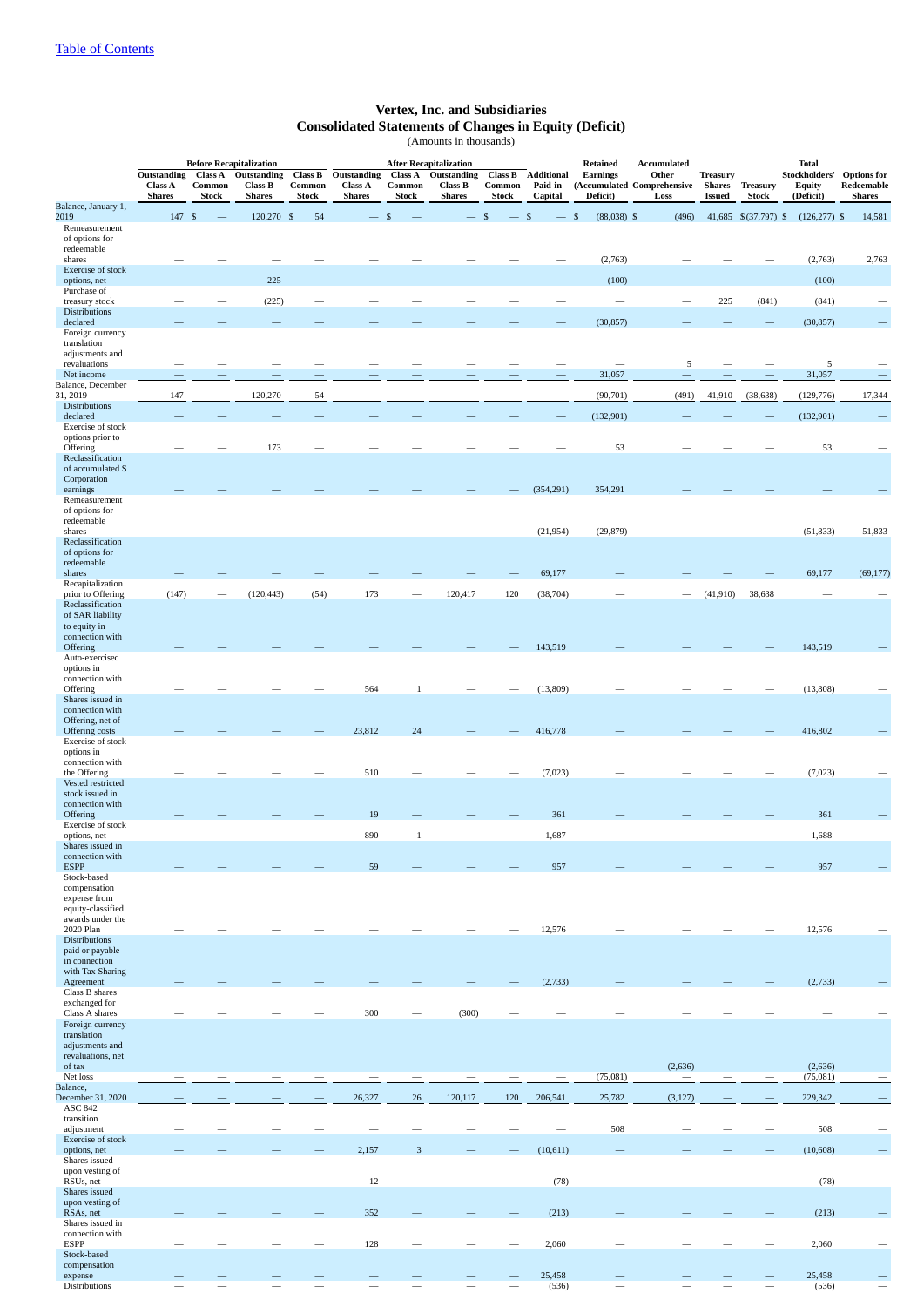| payable in<br>connection with<br>tax sharing<br>agreement               |     |    |                                          |           |    |            |      |                          |                   |           |                          |                                 |            |                   |
|-------------------------------------------------------------------------|-----|----|------------------------------------------|-----------|----|------------|------|--------------------------|-------------------|-----------|--------------------------|---------------------------------|------------|-------------------|
| Class B shares<br>exchanged for<br>Class A shares                       |     | __ | $\qquad \qquad$                          | 13,310    | 13 | (13,310)   | (13) | $\overline{\phantom{m}}$ | $\qquad \qquad$   |           |                          |                                 |            |                   |
| Foreign currency<br>translation<br>adjustments and<br>revaluations, net |     |    |                                          |           |    |            |      |                          |                   |           |                          |                                 |            |                   |
| of tax                                                                  |     |    |                                          | _         |    |            |      |                          | $\qquad \qquad -$ | (14, 370) |                          |                                 | (14, 370)  | $\hspace{0.05cm}$ |
| Net income                                                              |     |    |                                          |           |    |            |      |                          | (1, 479)          |           | _                        |                                 | (1, 479)   | $\qquad \qquad$   |
| Balance,<br>December 31, 2021                                           | $-$ |    | $-$ s<br>$\hspace{0.1mm}-\hspace{0.1mm}$ | 42,286 \$ | 42 | 106,807 \$ | 107  | $$222,621$ \$            | 24,811 \$         | (17, 497) | $\overline{\phantom{a}}$ | $\hspace{0.1mm}-\hspace{0.1mm}$ | 230,084 \$ |                   |

The accompanying notes are an integral part of the consolidated financial statements.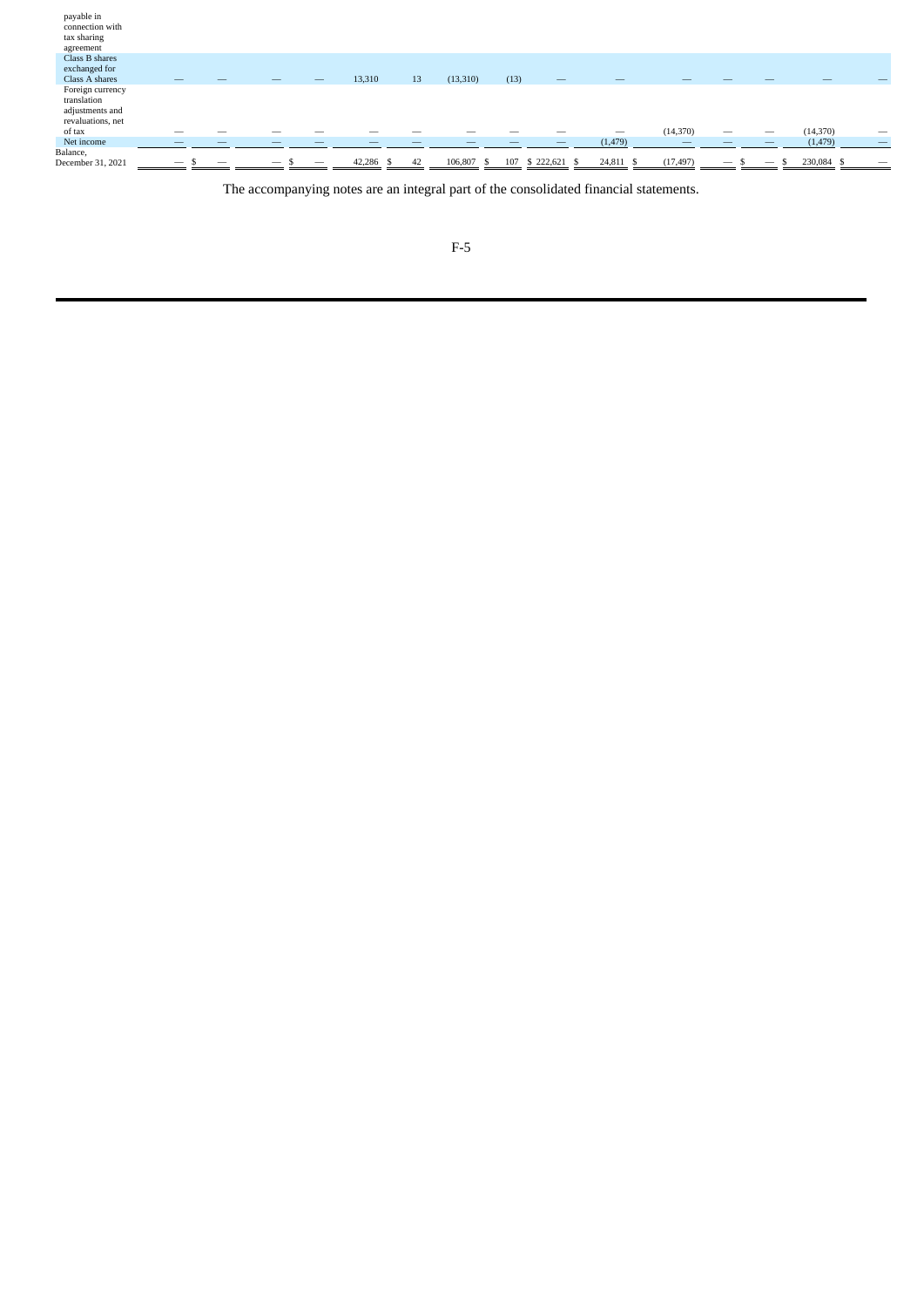# **Vertex, Inc. and Subsidiaries Consolidated Statements of Cash Flows**

<span id="page-68-0"></span>

|                                                                                                  | For the Year Ended December 31, |                          |                         |            |                 |           |  |  |
|--------------------------------------------------------------------------------------------------|---------------------------------|--------------------------|-------------------------|------------|-----------------|-----------|--|--|
|                                                                                                  |                                 | 2021                     |                         | 2020       |                 | 2019      |  |  |
| Cash flows from operating activities:                                                            |                                 |                          |                         |            |                 |           |  |  |
| Net income (loss)                                                                                | \$                              | (1, 479)                 | -\$                     | (75,081)   | \$              | 31,057    |  |  |
| Adjustments to reconcile net income (loss) to net cash provided by operating activities:         |                                 |                          |                         |            |                 |           |  |  |
| Depreciation and amortization                                                                    |                                 | 44.782                   |                         | 32,215     |                 | 25,190    |  |  |
| Provision for subscription cancellations and non-renewals, net of deferred allowance             |                                 | 466                      |                         | 259        |                 | 1,232     |  |  |
| Amortization of deferred financing costs                                                         |                                 | 211                      |                         | 373        |                 | 266       |  |  |
| Write-off of deferred financing costs                                                            |                                 |                          |                         | 1.387      |                 |           |  |  |
| Stock-based compensation expense                                                                 |                                 | 26.160                   |                         | 147.904    |                 | 9.460     |  |  |
| Deferred income tax (benefit) provision                                                          |                                 | (3, 116)                 |                         | (33, 499)  |                 | (848)     |  |  |
| Redemption of Converted SARs                                                                     |                                 |                          |                         | (22, 889)  |                 |           |  |  |
| Non-cash operating lease costs                                                                   |                                 | 3,825                    |                         |            |                 |           |  |  |
| Other                                                                                            |                                 | 510                      |                         | 107        |                 | 43        |  |  |
| Changes in operating assets and liabilities:                                                     |                                 |                          |                         |            |                 |           |  |  |
| Accounts receivable                                                                              |                                 | 2.962                    |                         | (6,762)    |                 | (10, 116) |  |  |
| Prepaid expenses and other current assets                                                        |                                 | (5, 192)                 |                         | (1, 541)   |                 | (809)     |  |  |
| Deferred commissions                                                                             |                                 | (812)                    |                         | (547)      |                 | (2,366)   |  |  |
| Accounts payable                                                                                 |                                 | 3,847                    |                         | (1, 842)   |                 | 3,868     |  |  |
| Accrued expenses                                                                                 |                                 | 3.210                    |                         | 4,568      |                 | 2,539     |  |  |
| Accrued and deferred compensation                                                                |                                 | (3,735)                  |                         | (632)      |                 | 5,318     |  |  |
| Deferred revenue                                                                                 |                                 | 24,691                   |                         | 17,557     |                 | 27,168    |  |  |
| Operating lease liabilities                                                                      |                                 | (4,697)                  |                         |            |                 |           |  |  |
| Other                                                                                            |                                 | 336                      |                         | (2,034)    |                 | 496       |  |  |
| Net cash provided by operating activities                                                        |                                 | 91.969                   |                         | 59.543     |                 | 92,498    |  |  |
| Cash flows from investing activities:                                                            |                                 |                          |                         |            |                 |           |  |  |
| Acquisition of business, net of cash acquired                                                    |                                 | (251, 412)               |                         | (11,570)   |                 |           |  |  |
| Property and equipment additions                                                                 |                                 | (33, 386)                |                         | (20, 955)  |                 | (20, 339) |  |  |
| Capitalized software additions                                                                   |                                 | (11,660)                 |                         | (11, 850)  |                 | (17, 221) |  |  |
| Net cash used in investing activities                                                            |                                 | (296, 458)               |                         | (44, 375)  |                 | (37, 560) |  |  |
|                                                                                                  |                                 |                          |                         |            |                 |           |  |  |
| Cash flows from financing activities:                                                            |                                 |                          |                         |            |                 |           |  |  |
| Net increase in customer funds obligations                                                       |                                 | 14,226                   |                         | 1.681      |                 | 4,276     |  |  |
| Proceeds from line of credit                                                                     |                                 |                          |                         | 12.500     |                 |           |  |  |
| Principal payments on line of credit                                                             |                                 |                          |                         | (12,500)   |                 |           |  |  |
| Proceeds from long-term debt                                                                     |                                 |                          |                         | 175,000    |                 |           |  |  |
| Principal payments on long-term debt                                                             |                                 |                          |                         | (226, 251) |                 | (5, 566)  |  |  |
| Payments for deferred financing costs, net                                                       |                                 |                          |                         | (2, 436)   |                 |           |  |  |
| Proceeds from issuance of shares in connection with Offering                                     |                                 |                          |                         | 423,024    |                 |           |  |  |
| Payments for Offering costs                                                                      |                                 |                          |                         | (6,222)    |                 |           |  |  |
| Payments for taxes on exercised stock options                                                    |                                 |                          |                         | (14, 813)  |                 |           |  |  |
| Purchase of treasury stock                                                                       |                                 | $\overline{\phantom{a}}$ |                         |            |                 | (841)     |  |  |
| Proceeds from purchases of stock under ESPP                                                      |                                 | 2.060                    |                         | 957        |                 | L.        |  |  |
| Payments for taxes related to net share settlement of stock-based awards                         |                                 | (12,758)                 |                         |            |                 |           |  |  |
| Proceeds from exercise of stock options                                                          |                                 | 1,859                    |                         | 8,808      |                 | 68        |  |  |
| Distributions to stockholders                                                                    |                                 |                          |                         | (146, 116) |                 | (28, 566) |  |  |
| Distributions under Tax Sharing Agreement                                                        |                                 | (2,700)                  |                         |            |                 |           |  |  |
| Payments for purchase commitment liabilities                                                     |                                 | (10, 822)                |                         |            |                 |           |  |  |
| Payments of finance lease liabilities                                                            |                                 | (964)                    |                         |            |                 |           |  |  |
| Net cash provided by (used in) financing activities                                              |                                 | (9,099)                  |                         | 213,632    |                 | (30, 629) |  |  |
| Effect of exchange rate changes on cash, cash equivalents and restricted cash                    |                                 | (479)                    |                         | (22)       |                 | 12        |  |  |
| Net increase (decrease) in cash, cash equivalents and restricted cash                            |                                 | (214,067)                |                         | 228,778    |                 | 24,321    |  |  |
| Cash, cash equivalents and restricted cash, beginning of period                                  |                                 | 312.273                  |                         | 83,495     |                 | 59.174    |  |  |
| Cash, cash equivalents and restricted cash, end of period                                        | $\mathbb{S}$                    | 98,206                   | $\overline{\$}$         | 312,273    | $\overline{\$}$ | 83,495    |  |  |
| Reconciliation of cash, cash equivalents and restricted cash to the Consolidated Balance Sheets, |                                 |                          |                         |            |                 |           |  |  |
| end of period:                                                                                   |                                 |                          |                         |            |                 |           |  |  |
| Cash and cash equivalents                                                                        | \$                              | 73,333                   | \$                      | 303.051    | \$              | 75.903    |  |  |
| Restricted cash—funds held for customers                                                         |                                 | 24,873                   |                         | 9.222      |                 | 7,592     |  |  |
|                                                                                                  | \$                              | 98,206                   | $\overline{\mathbb{S}}$ | 312,273    | $\overline{\$}$ | 83,495    |  |  |
| Total cash, cash equivalents and restricted cash, end of period                                  |                                 |                          |                         |            |                 |           |  |  |

The accompanying notes are an integral part of the consolidated financial statements.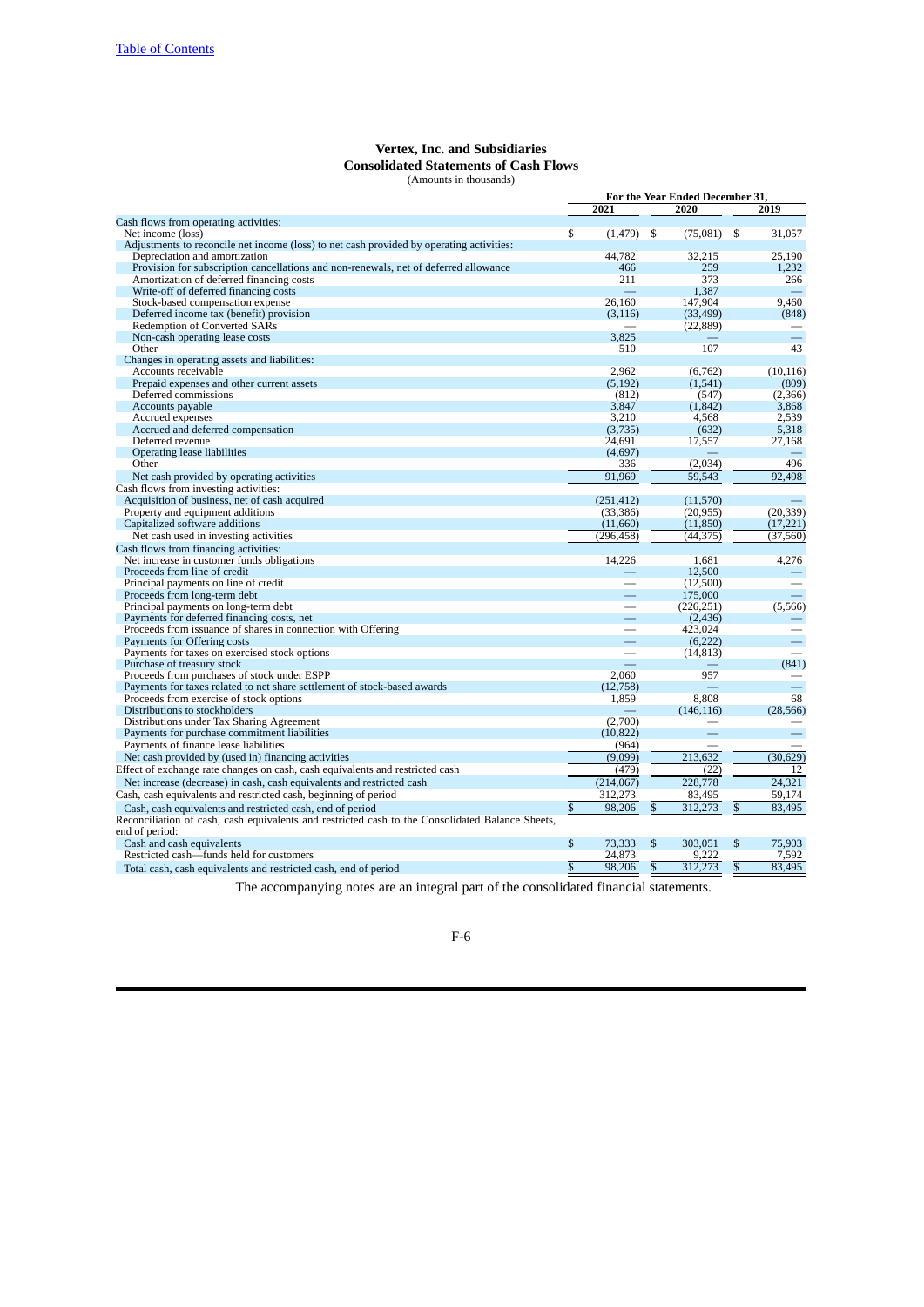**Vertex, Inc. and Subsidiaries Notes to Consolidated Financial Statements** (Amounts in thousands, except per share data)

## <span id="page-69-0"></span>**1. SUMMARY OF SIGNIFICANT ACCOUNTING POLICIES**

#### **Nature of Business**

Vertex, Inc. ("Vertex") and its consolidated subsidiaries (collectively, the "Company") operate as solutions providers of state, local and value added tax calculation, compliance and analytics, offering software products which are sold through software license and software as a service ("cloud") subscriptions. The Company also provides implementation and training services in connection with its software license and cloud subscriptions, transaction tax returns outsourcing, and other tax-related services. The Company sells to customers located throughout the United States of America ("U.S.") and internationally.

## **Basis of Consolidation**

The consolidated financial statements are prepared in accordance with accounting principles generally accepted in the U.S. ("U.S. GAAP") and include the accounts of the Company. All intercompany transactions have been eliminated in consolidation.

The Company has a 65% controlling equity interest in Systax Sistemas Fiscais LTDA ("Systax"), a provider of Brazilian transaction tax content and software. Systax was determined to be a Variable Interest Entity ("VIE") and its accounts have been included in the consolidated financial statements from the acquisition date. Vertex does not have full decision-making authority over Systax; however, Vertex is the entity that most significantly participates in the variability of the fair value of Systax's net assets and is considered the entity most closely associated to Systax. As such, Vertex is deemed the primary beneficiary of Systax and consolidates Systax into its consolidated financial statements.

#### **Revision of Previously Issued Financial Statements**

Certain prior period amounts on the consolidated balance sheets, consolidated statements of comprehensive income (loss), consolidated statements of cash flows, and consolidated statements of changes in stockholders' equity (deficit) have been revised to correct for certain immaterial errors, as discussed below.

During the fourth quarter of 2021, management identified certain immaterial errors impacting previously issued financial statements beginning as of and for the three and nine month periods ended September 30, 2020 and subsequent annual and quarterly reporting periods through September 30, 2021. Specifically, management identified an understatement of the deferred tax benefit and deferred tax assets for the three months ended September 30, 2020 in the amount of \$3,856 recorded with respect to certain stock award exercise activity in connection with the Company's initial public offering, which occurred in such quarter.

Management assessed the materiality of this presentation on prior period consolidated financial statements in accordance with the SEC Staff Accounting Bulletin No. 99, "Materiality", codified in Accounting Standards Codification ("ASC") Topic 250, *Accounting Changes and Error Corrections*. Based on this assessment, management concluded that the error correction is not material to any previously presented interim or annual financial statements.

In accordance with ASC 250, the Company has revised the previously reported financial information in this Annual Report on Form 10-K to correct these immaterial errors as shown in the tables below and throughout the financial statements and related notes, as applicable.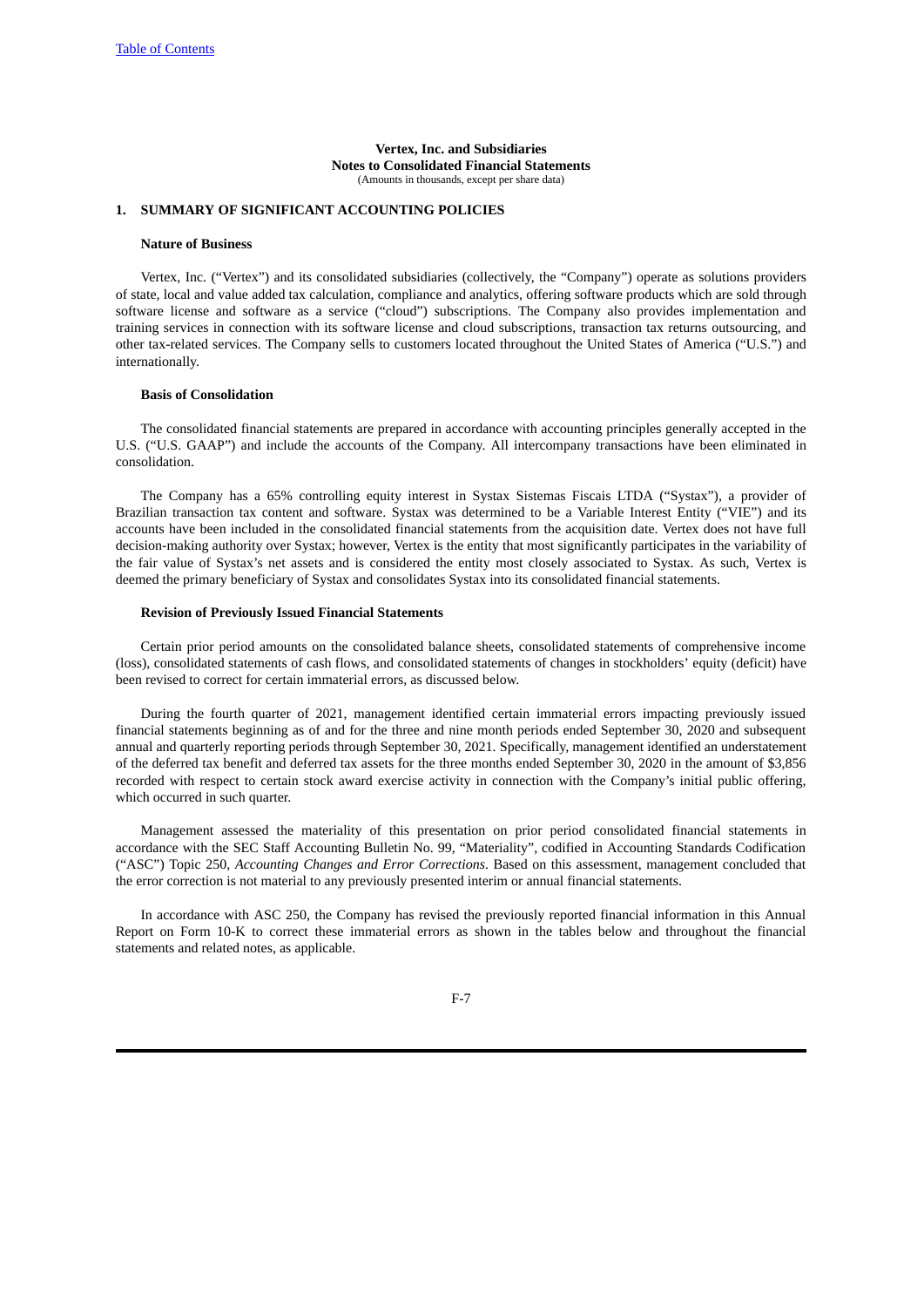## **Vertex, Inc. and Subsidiaries Notes to Consolidated Financial Statements (continued)** (Amounts in thousands, except per share data)

The consolidated balance sheets have been revised to reflect the correction as follows:

|                                            |               | <b>As Reported</b> |    |       | <b>As Revised</b> |         |
|--------------------------------------------|---------------|--------------------|----|-------|-------------------|---------|
| September 30, 2020 (unaudited)             |               |                    |    |       |                   |         |
| Deferred income tax asset                  | \$            | 32,440             | \$ | 3,856 | S                 | 36,296  |
| Total assets                               |               | 514,934            |    | 3,856 |                   | 518,790 |
| Retained earnings                          |               | 21,696             |    | 3,856 |                   | 25,552  |
| Total stockholders' equity                 |               | 218,561            |    | 3,856 |                   | 222,417 |
| Total liabilities and stockholders' equity |               | 514,934            |    | 3,856 |                   | 518,790 |
| <b>December 31, 2020</b>                   |               |                    |    |       |                   |         |
| Deferred income tax asset                  | $\mathcal{S}$ | 29,974             | \$ | 3,856 | $\mathbb{S}$      | 33,830  |
| <b>Total assets</b>                        |               | 554,928            |    | 3,856 |                   | 558,784 |
| Retained earnings                          |               | 21,926             |    | 3,856 |                   | 25,782  |
| Total stockholders' equity                 |               | 225,486            |    | 3,856 |                   | 229,342 |
| Total liabilities and stockholders' equity |               | 554,928            |    | 3,856 |                   | 558,784 |
| March 31, 2021 (unaudited)                 |               |                    |    |       |                   |         |
| Deferred income tax asset                  | \$            | 30.373             | \$ | 3.856 | $\mathbb{S}$      | 34,229  |
| Total assets                               |               | 558,337            |    | 3,856 |                   | 562,193 |
| Retained earnings                          |               | 24,722             |    | 3,856 |                   | 28,578  |
| Total stockholders' equity                 |               | 226,576            |    | 3,856 |                   | 230,432 |
| Total liabilities and stockholders' equity |               | 558,337            |    | 3,856 |                   | 562,193 |
| June 30, 2021 (unaudited)                  |               |                    |    |       |                   |         |
| Deferred income tax asset                  | \$            | 32.573             | \$ | 3,856 | \$                | 36,429  |
| <b>Total assets</b>                        |               | 609,529            |    | 3,856 |                   | 613,385 |
| Retained earnings                          |               | 25,530             |    | 3,856 |                   | 29,386  |
| Total stockholders' equity                 |               | 227,844            |    | 3,856 |                   | 231,700 |
| Total liabilities and stockholders' equity |               | 609,529            |    | 3,856 |                   | 613,385 |
| September 30, 2021 (unaudited)             |               |                    |    |       |                   |         |
| Deferred income tax asset                  | \$            | 32.816             | \$ | 3.856 | $\mathbb{S}$      | 36.672  |
| Total assets                               |               | 645,844            |    | 3,856 |                   | 649,700 |
| Retained earnings                          |               | 21,582             |    | 3,856 |                   | 25,438  |
| Total stockholders' equity                 |               | 224,211            |    | 3,856 |                   | 228,067 |
| Total liabilities and stockholders' equity |               | 645,844            |    | 3,856 |                   | 649,700 |

The consolidated statements of comprehensive income (loss) have been revised to reflect the correction as follows:

|                                                        | Three months ended September 30, 2020<br>Nine months ended September 30, 2020 |                 |                   |                    |                 |                   |  |  |  |
|--------------------------------------------------------|-------------------------------------------------------------------------------|-----------------|-------------------|--------------------|-----------------|-------------------|--|--|--|
| (unaudited)                                            | <b>As Reported</b>                                                            | <b>Revision</b> | <b>As Revised</b> | <b>As Reported</b> | <b>Revision</b> | <b>As Revised</b> |  |  |  |
| Income tax benefit                                     | (30,773)                                                                      | (3,856)         | (34,629)          | (31,508)<br>S      | (3,856)         | (35, 364)         |  |  |  |
| Net loss                                               | (21, 028)                                                                     | 3.856           | (17, 172)         | (79, 167)          | 3.856           | (75, 311)         |  |  |  |
| Total comprehensive loss                               | (21, 266)                                                                     | 3,856           | (17, 410)         | (82, 679)          | 3,856           | (78, 823)         |  |  |  |
| Net loss attributable to Class A stockholders, basic   | (2,751)                                                                       | 505             | (2,246)           | (2, 427)           | 149             | (2,278)           |  |  |  |
| Net loss per Class A share, basic                      | (0.15)                                                                        | 0.03            | (0.12)            | (0.40)             | 0.03            | (0.37)            |  |  |  |
| Net loss attributable to Class A stockholders, diluted | (2,751)                                                                       | 505             | (2,246)           | (2, 427)           | 149             | (2,278)           |  |  |  |
| Net loss per Class A share, diluted                    | (0.15)                                                                        | 0.03            | (0.12)            | (0.40)             | 0.03            | (0.37)            |  |  |  |
| Net loss attributable to Class B stockholders, basic   | (18, 277)                                                                     | 3,351           | (14, 926)         | (76, 740)          | 3.707           | (73,033)          |  |  |  |
| Net loss per Class B share, basic                      | (0.15)                                                                        | 0.03            | (0.12)            | (0.64)             | 0.03            | (0.61)            |  |  |  |
| Net loss attributable to Class B stockholders, diluted | (18, 277)                                                                     | 3.351           | (14, 926)         | (76, 740)          | 3.707           | (73,033)          |  |  |  |
| Net loss per Class B share, diluted                    | (0.15)                                                                        | 0.03            | (0.12)            | (0.64)             | 0.03            | (0.61)            |  |  |  |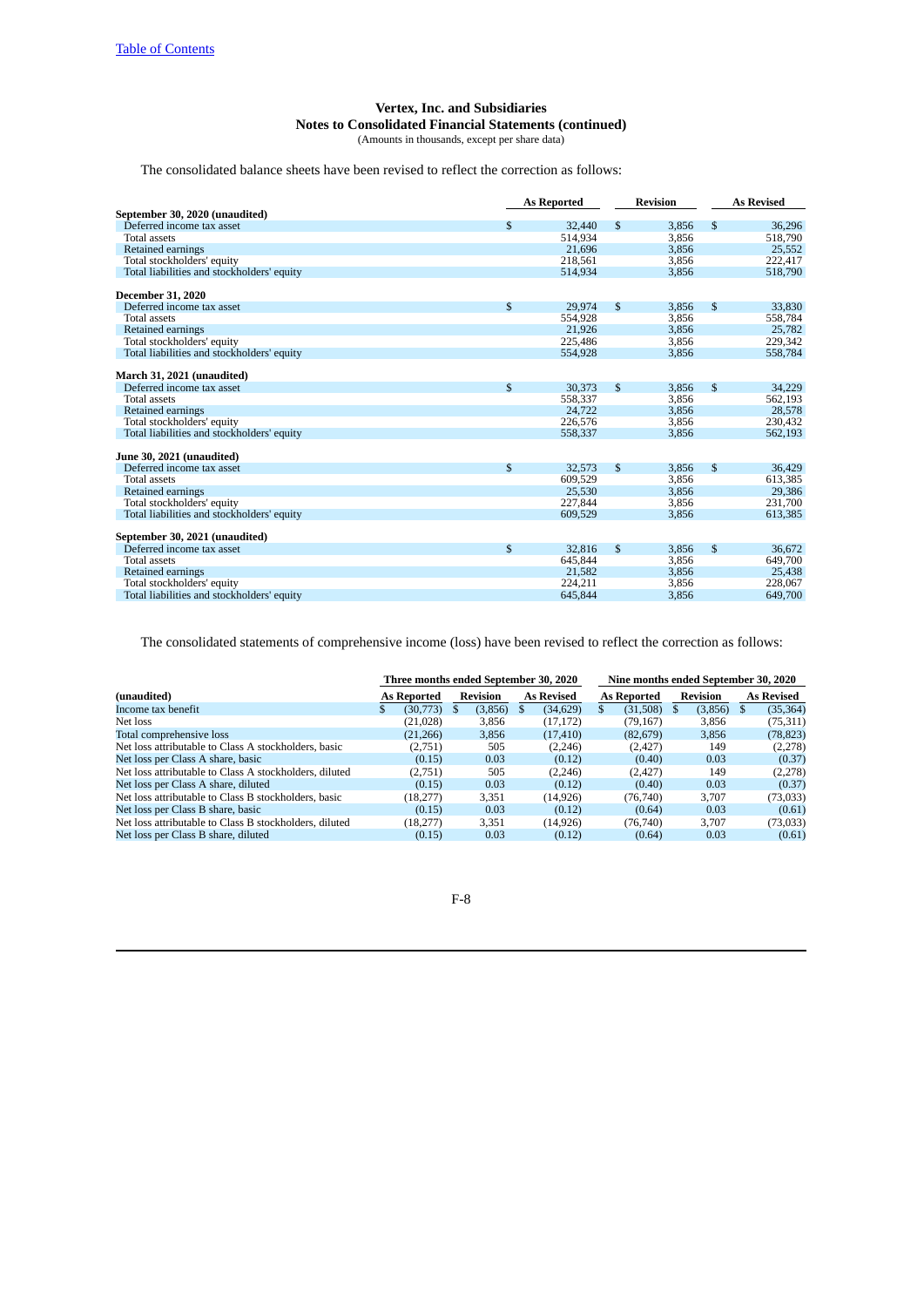# **Vertex, Inc. and Subsidiaries Notes to Consolidated Financial Statements (continued)**

(Amounts in thousands, except per share data)

|                                                        |                    | Year ended December 31, 2020 |                   |
|--------------------------------------------------------|--------------------|------------------------------|-------------------|
|                                                        | <b>As Reported</b> | Revision                     | <b>As Revised</b> |
| Income tax benefit                                     | (28, 932)<br>D     | $(3,856)$ \$<br>S            | (32, 788)         |
| Net loss                                               | (78, 937)          | 3,856                        | (75,081)          |
| Total comprehensive loss                               | (81,573)           | 3,856                        | (77, 717)         |
| Net loss attributable to Class A stockholders, basic   | (6,660)            | 325                          | (6,335)           |
| Net loss per Class A share, basic                      | (0.60)             | 0.03                         | (0.57)            |
| Net loss attributable to Class A stockholders, diluted | (6,660)            | 325                          | (6,335)           |
| Net loss per Class A share, diluted                    | (0.60)             | 0.03                         | (0.57)            |
| Net loss attributable to Class B stockholders, basic   | (72, 277)          | 3,531                        | (68, 746)         |
| Net loss per Class B share, basic                      | (0.60)             | 0.03                         | (0.57)            |
| Net loss attributable to Class B stockholders, diluted | (72, 277)          | 3,531                        | (68, 746)         |
| Net loss per Class B share, diluted                    | (0.60)             | 0.03                         | (0.57)            |

The consolidated statements of cash flows have been revised to reflect the correction as follows:

|                             | Nine months ended September 30, 2020 |   |                 |  |                   |  |  |  |
|-----------------------------|--------------------------------------|---|-----------------|--|-------------------|--|--|--|
| (unaudited)                 | <b>As Reported</b>                   |   | <b>Revision</b> |  | <b>As Revised</b> |  |  |  |
| Net loss                    | (79, 167)                            | ъ | 3.856           |  | (75, 311)         |  |  |  |
| Deferred income tax benefit | (32,004)                             |   | (3,856)         |  | (35, 860)         |  |  |  |
|                             | Year ended December 31, 2020         |   |                 |  |                   |  |  |  |
|                             | <b>As Reported</b>                   |   | Revision        |  | As Revised        |  |  |  |
| Net loss                    | (78, 937)                            | Ъ | 3.856           |  | (75,081)          |  |  |  |
| Deferred income tax benefit | (29, 643)                            |   | (3,856)         |  | (33, 499)         |  |  |  |

The consolidated statements of changes in stockholders' equity (deficit) have been revised to reflect the correction as follows:

|                            | Three months ended September 30, 2020 |                    |    |                                                |                   |                   |  |
|----------------------------|---------------------------------------|--------------------|----|------------------------------------------------|-------------------|-------------------|--|
| (unaudited)                | <b>Revision</b><br><b>As Reported</b> |                    |    |                                                | <b>As Revised</b> |                   |  |
| Net loss                   | \$                                    | (21, 028)          | \$ | 3,856                                          | \$                | (17, 172)         |  |
| Retained earnings          |                                       | 21.696             |    | 3,856                                          |                   | 25,552            |  |
| Total stockholders' equity |                                       | 218,561            |    | 3,856                                          |                   | 222,417           |  |
|                            |                                       |                    |    |                                                |                   |                   |  |
|                            |                                       |                    |    | Year ended December 31, 2020                   |                   |                   |  |
|                            |                                       | <b>As Reported</b> |    | <b>Revision</b>                                |                   | <b>As Revised</b> |  |
| Net loss                   | \$                                    | (78, 937)          | \$ | 3,856                                          | $\mathbb{S}$      | (75,081)          |  |
| Retained earnings          |                                       | 21.926             |    | 3,856                                          |                   | 25,782            |  |
| Total stockholders' equity |                                       | 225,486            |    | 3,856                                          |                   | 229,342           |  |
|                            |                                       |                    |    |                                                |                   |                   |  |
|                            |                                       |                    |    | Three months ended March 31, 2021              |                   |                   |  |
| (unaudited)                |                                       | <b>As Reported</b> |    | <b>Revision</b>                                |                   | <b>As Revised</b> |  |
| Retained earnings          | \$                                    | 24,722             | \$ | 3,856                                          | \$                | 28,578            |  |
| Total stockholders' equity |                                       | 226,576            |    | 3,856                                          |                   | 230,432           |  |
|                            |                                       |                    |    |                                                |                   |                   |  |
|                            |                                       |                    |    | Three and six months ended June 30, 2021       |                   |                   |  |
| (unaudited)                |                                       | <b>As Reported</b> |    | <b>Revision</b>                                |                   | <b>As Revised</b> |  |
| Retained earnings          | \$                                    | 25,530             | \$ | 3,856                                          | $\mathcal{S}$     | 29,386            |  |
| Total stockholders' equity |                                       | 227,844            |    | 3,856                                          |                   | 231,700           |  |
|                            |                                       |                    |    |                                                |                   |                   |  |
|                            |                                       |                    |    | Three and nine months ended September 30, 2021 |                   |                   |  |
| (unaudited)                |                                       | <b>As Reported</b> |    | <b>Revision</b>                                |                   | <b>As Revised</b> |  |
| Retained earnings          | \$                                    | 21,582             | \$ | 3,856                                          | $\mathcal{S}$     | 25,438            |  |
| Total stockholders' equity |                                       | 224,211            |    | 3,856                                          |                   | 228,067           |  |

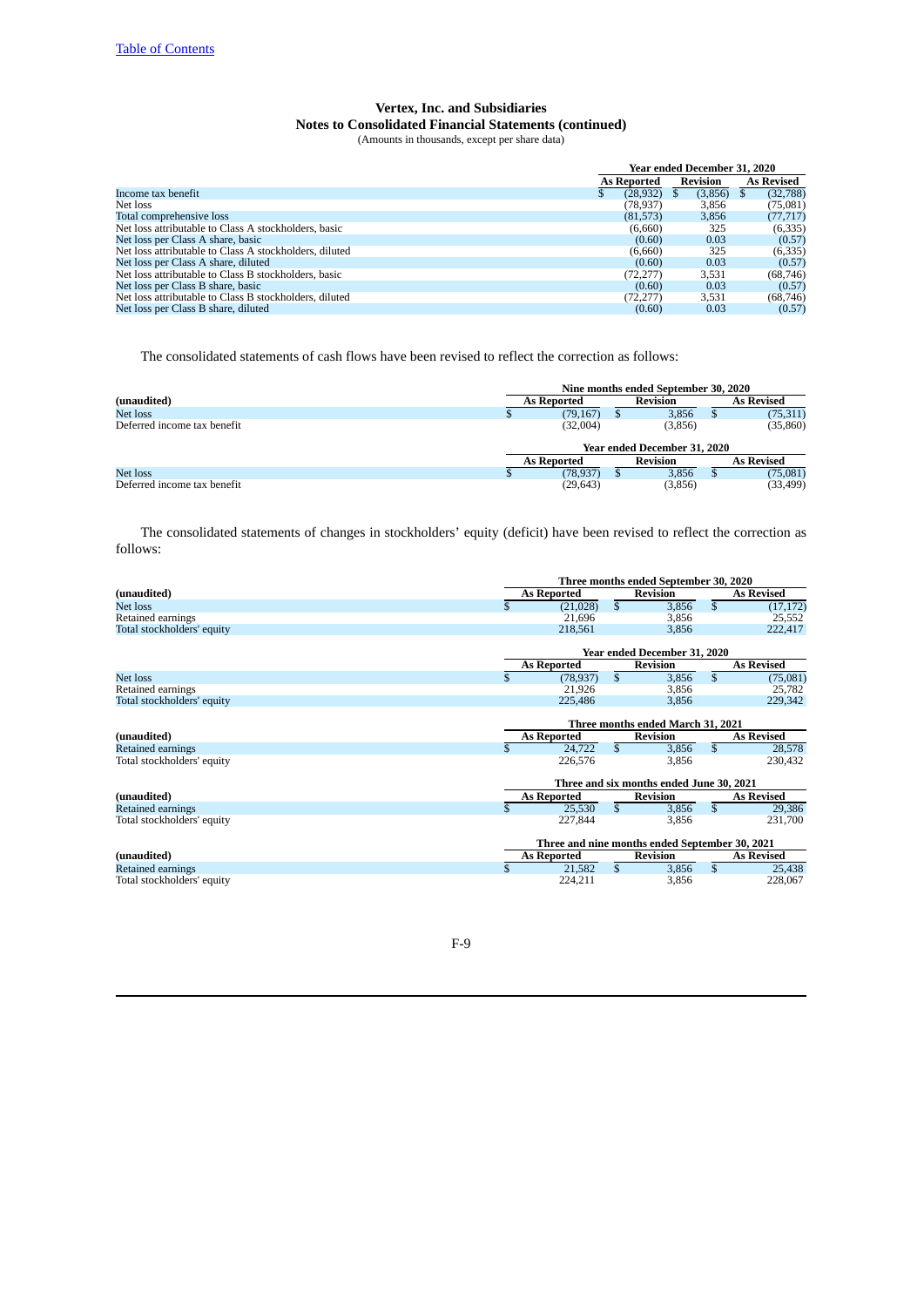# **Registration of Company Stock and Initial Public Offering**

On July 28, 2020, the Company filed its amended and restated certificate of incorporation with the Delaware Secretary of State to: (i) effect a three-for-one forward stock split (the "Stock Split"); (ii) establish a new capital structure for the Company (the "New Capital Structure"); and (iii) effect a share exchange (the "Share Exchange") (collectively, the "Recapitalization"). The Stock Split resulted in each one share owned by a stockholder being exchanged for three shares of common stock, and the number of shares of the Company's common stock issued and outstanding being increased proportionately based on the Stock Split. After the Stock Split, the Share Exchange occurred, resulting in stockholders of record exchanging their existing Class A and Class B common stock ("former Class A" and "former Class B", respectively) for newly created shares of Class A and Class B common stock ("Class A" and "Class B", respectively) issued in connection with the New Capital Structure. The effect of the Stock Split and the Share Exchange are recognized retrospectively in the consolidated financial statements.

The Company's Registration Statement on Form S-1 with the Securities and Exchange Commission ("SEC") was declared effective on July 28, 2020, resulting in the Class A shares being registered and available for trading on the NASDAQ exchange (the "Offering").

On July 31, 2020, the Company received \$423,024 in proceeds from the sale of 23,812 shares of Class A at a public offering price of \$19.00 per share, net of underwriting fees, and used a portion of the proceeds to pay off \$175,000 in outstanding debt. The net proceeds remaining after payment of Offering costs are being used for working capital and other corporate purposes.

# **Segments**

The Company operates its business as one operating segment. Operating segments are defined as components of an enterprise about which separate financial information is evaluated regularly by the chief operating decision maker ("CODM"), the Company's Chief Executive Officer, in deciding how to allocate resources and assess performance. The Company's CODM allocates resources and assesses performance based upon discrete financial information at the consolidated level.

For the years ended December 31, 2021, 2020 and 2019 approximately 7%, 5% and 4%, respectively, of the Company's revenues were generated outside of the U.S. As of December 31, 2021 and 2020, \$699 and \$287, respectively, of the Company's property and equipment assets were held outside of the U.S.

# **Concentration of Credit Risk**

Financial instruments that potentially subject the Company to credit risk consist principally of cash and cash equivalents, which includes highly liquid investment securities, funds held for customers and accounts receivable.

The Company maintains the majority of its cash and cash equivalent balances and funds held for customers in four banks. These amounts exceed federally insured ("FDIC") limits. The Company periodically evaluates the creditworthiness of the banks. The Company has not experienced any losses in these accounts and believes they are not exposed to significant credit risk on such accounts.

The Company does not require collateral from its customers. Allowances are maintained for subscription cancellations. Credit risk related to accounts receivable is limited due to the industry and geographic diversity within the Company's customer base. No single customer accounted for more than 10% of revenues for the years ended December 31, 2021, 2020 and 2019.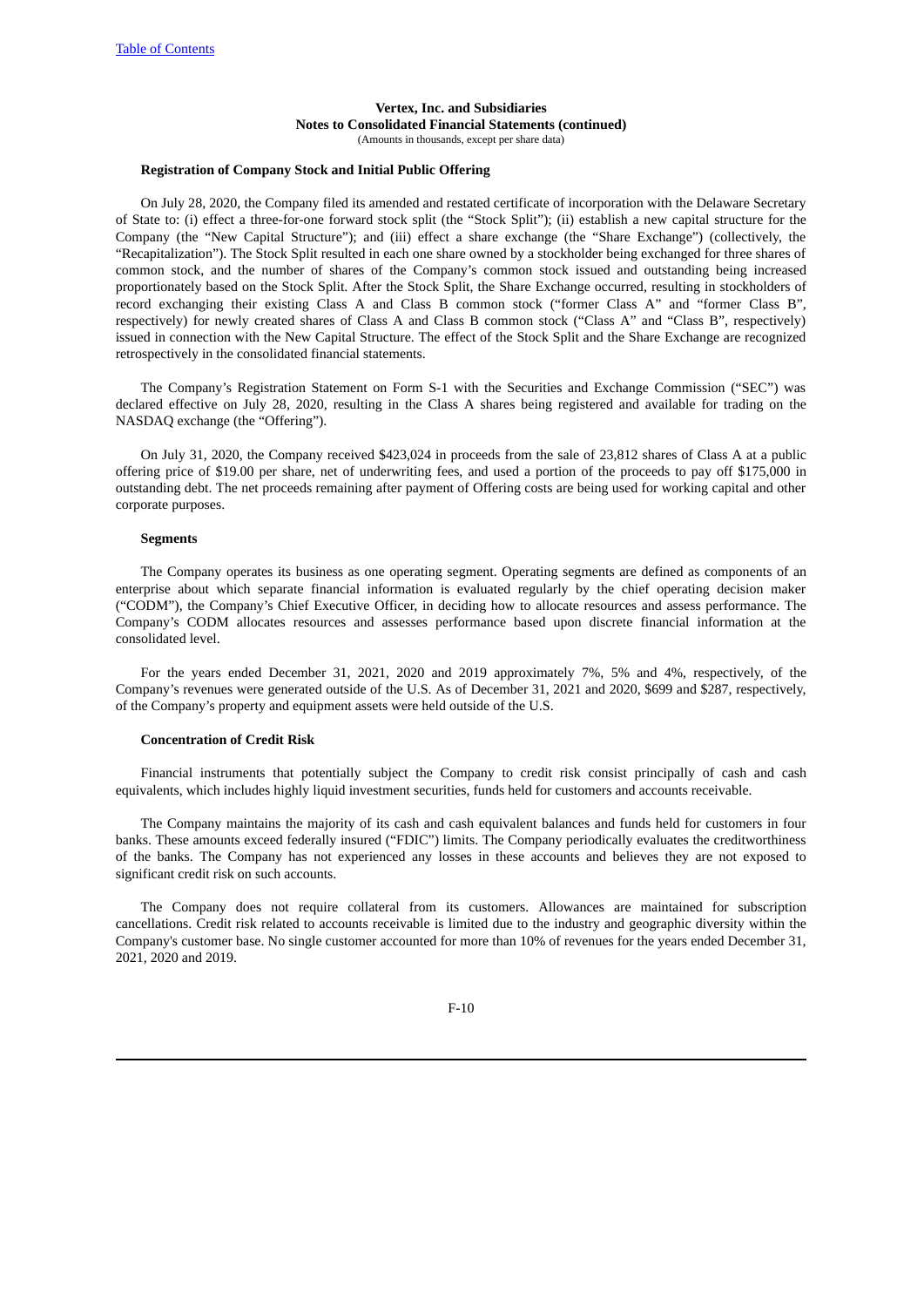# **Fair Value Measurement**

Fair value is defined as the price that would be received to sell an asset or paid to transfer a liability in an orderly transaction between market participants at a measurement date. A three-level fair value hierarchy (the "Fair Value Hierarchy") prioritizes the inputs used to measure fair value. The Fair Value Hierarchy requires the Company to maximize the use of observable inputs and minimize the use of unobservable inputs. Classification in the Fair Value Hierarchy is based on the lowest of the following levels that is significant to the measurement:

*Level 1*: Inputs are unadjusted quoted prices in active markets for identical assets or liabilities.

- *Level 2*: Inputs are quoted prices for similar assets and liabilities in active markets or quoted prices for identical or similar instruments in markets that are not active and model-derived valuations in which all significant inputs and significant value drivers are observable in active markets.
- *Level 3*: Inputs are unobservable inputs based on the Company's assumptions and valuation techniques used to measure assets and liabilities at fair value. The inputs require significant management judgment or estimation.

The Company's assessment of the significance of an input to a fair value measurement requires judgment, which may affect the determination of fair value and the measurement's classification within the Fair Value Hierarchy.

# **Use of Estimates**

The preparation of consolidated financial statements requires management to make estimates and assumptions that affect the reported amounts of assets, liabilities, equity, revenues and expenses during the reporting period. Significant estimates used in preparing these consolidated financial statements include: (i) the estimated allowance for subscription cancellations, (ii) expected credit losses associated with the allowance for doubtful accounts; (iii) the reserve for selfinsurance, (iv) assumptions related to achievement of technological feasibility for software developed for sale, (v) product life cycles, (vi) estimated useful lives and potential impairment of long-lived assets and intangible assets, (vii) potential impairment of goodwill, (viii) determination of the fair value of tangible and intangible assets acquired, liabilities assumed and consideration transferred in acquisitions, (ix) amortization period of material rights and deferred commissions (x) valuation of the Company's stock used to measure stock-based compensation awards, (xi) Black-Scholes-Merton option pricing model ("Black-Scholes model") input assumptions used to determine the fair value of stock-based compensation awards, (xii) measurement of future purchase commitment, contingent consideration liabilities and deferred purchase consideration liabilities associated with acquisitions, and (xiii) the potential outcome of future tax consequences of events that have been recognized in the consolidated financial statements or tax returns. Actual results may differ from these estimates.

# **Cash and Cash Equivalents**

The Company considers all highly liquid investments purchased with an initial maturity date of three months or less to be cash equivalents. Funds held as investments in money market funds are included within cash and cash equivalents.

In accordance with ASU No. 2016-18, *Restricted Cash*, the Company presents changes in restricted cash in the cash flow statement.

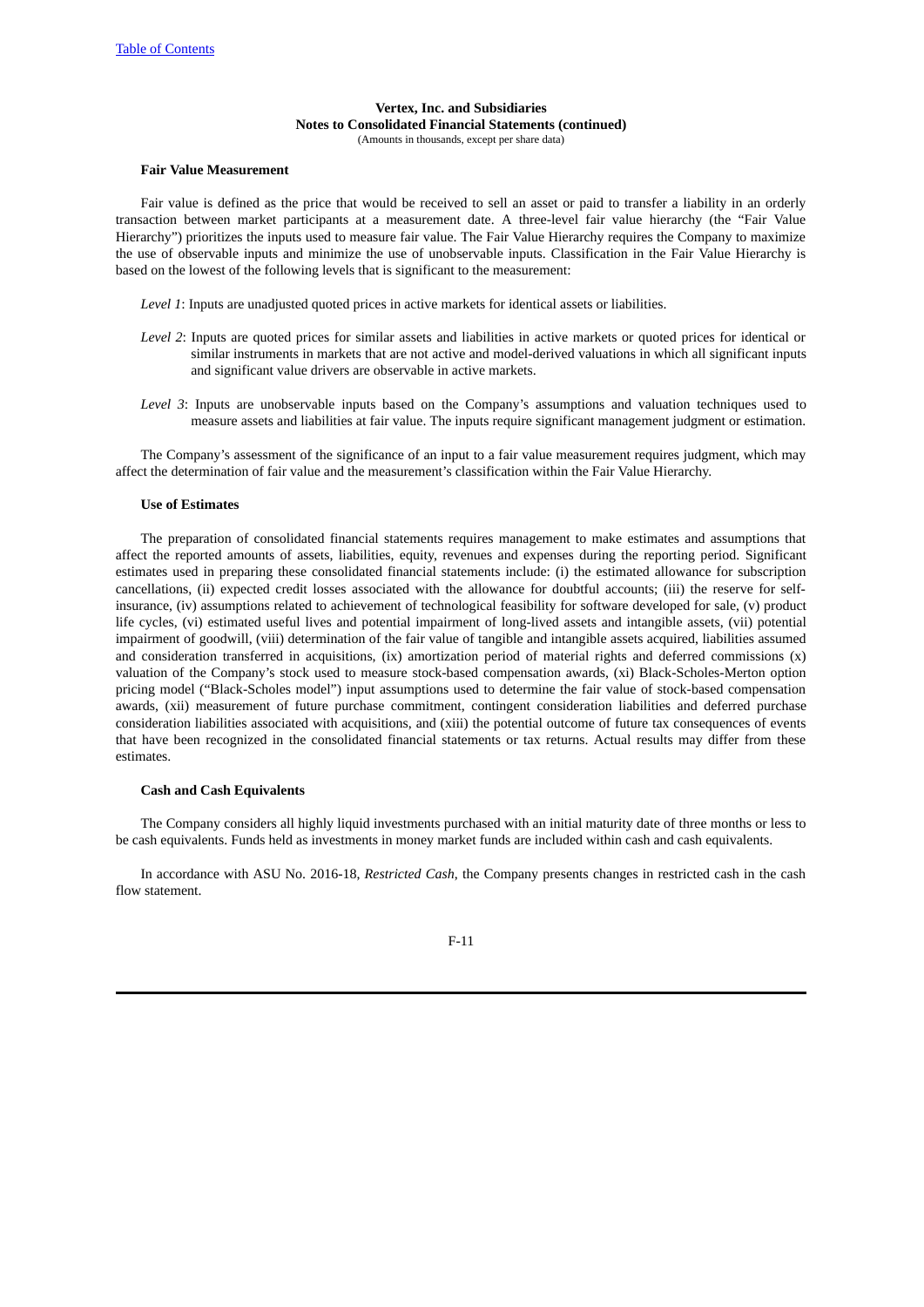# **Funds Held for Customers**

Funds held for customers in the consolidated balance sheets represents customer funds advanced for transaction tax returns outsourcing. Funds held for customers are restricted for the sole purpose of remitting such funds to satisfy obligations on behalf of such customers and are deposited at FDIC-insured institutions. Customer obligations are included in current liabilities in the consolidated balance sheets, as the obligations are expected to be settled within one year.

#### **Property and Equipment**

Property and equipment are stated at cost or fair value when acquired and presented net of accumulated depreciation. Normal maintenance and repairs are charged to expense, while major renewals and betterments are capitalized. Assets under finance leases are recorded at the present value of future lease payments. Assets under capital leases are recorded at the lower of the present value of the minimum lease payments or the fair value of the assets and are depreciated over the shorter of the asset's useful life or lease term. See Recently Adopted Accounting Pronouncements, *Leases* in Note 1.

Depreciation and amortization are computed straight-line over the estimated useful lives of the assets, as follows:

| Leasehold improvements          | $1 - 12$ years |
|---------------------------------|----------------|
| Internal-use software developed | 3 - 5 years    |
| Computer software purchased     | 3 - 7 years    |
| Equipment                       | 3 - 10 vears   |
| Furniture and fixtures          | 7 - 10 years   |
|                                 |                |

#### **Software Development Costs**

# *Internal-Use Software*

The Company follows ASC 350-40, *Goodwill and Other, Internal-Use Software,* to account for development costs incurred for the costs of computer software developed or obtained for internal use. ASC 350-40 requires such costs to be capitalized once certain criteria are met. Capitalized internal-use software costs are primarily comprised of direct labor, related expenses and initial software licenses. ASC 350-40 includes specific guidance on costs not to be capitalized, such as overhead, general and administrative and training costs. Internal-use software includes software utilized for cloud-based solutions as well as software for internal systems and tools. Costs are capitalized once the project is defined, funding is committed and it is confirmed the software will be used for its intended use. Capitalization of these costs concludes once the project is substantially complete and the software is ready for its intended purpose. Post-configuration training and maintenance costs are expensed as incurred. Internal-use software is included in internal-use software developed in property and equipment in the consolidated balance sheets once available for its intended use. Depreciation expense for internal-use software utilized for cloud-based customer solutions and for software for internal systems and tools is included in cost of revenues, software subscriptions and depreciation and amortization, respectively, in the consolidated statements of comprehensive income (loss).

# *Software Developed for Sale*

The costs incurred for the development of computer software to be sold, leased, or otherwise marketed are capitalized in accordance with ASC 985-20, *Costs of Software to be Sold, Leased or Marketed*, when technological feasibility has been established. Technological feasibility generally occurs when all planning, design, coding and testing activities are completed that are necessary to establish that the product can be produced to meet its design specifications, including functions, features and technical performance requirements. The establishment of technological feasibility is an ongoing assessment of judgment by management with respect to certain external factors, including, but not limited to, anticipated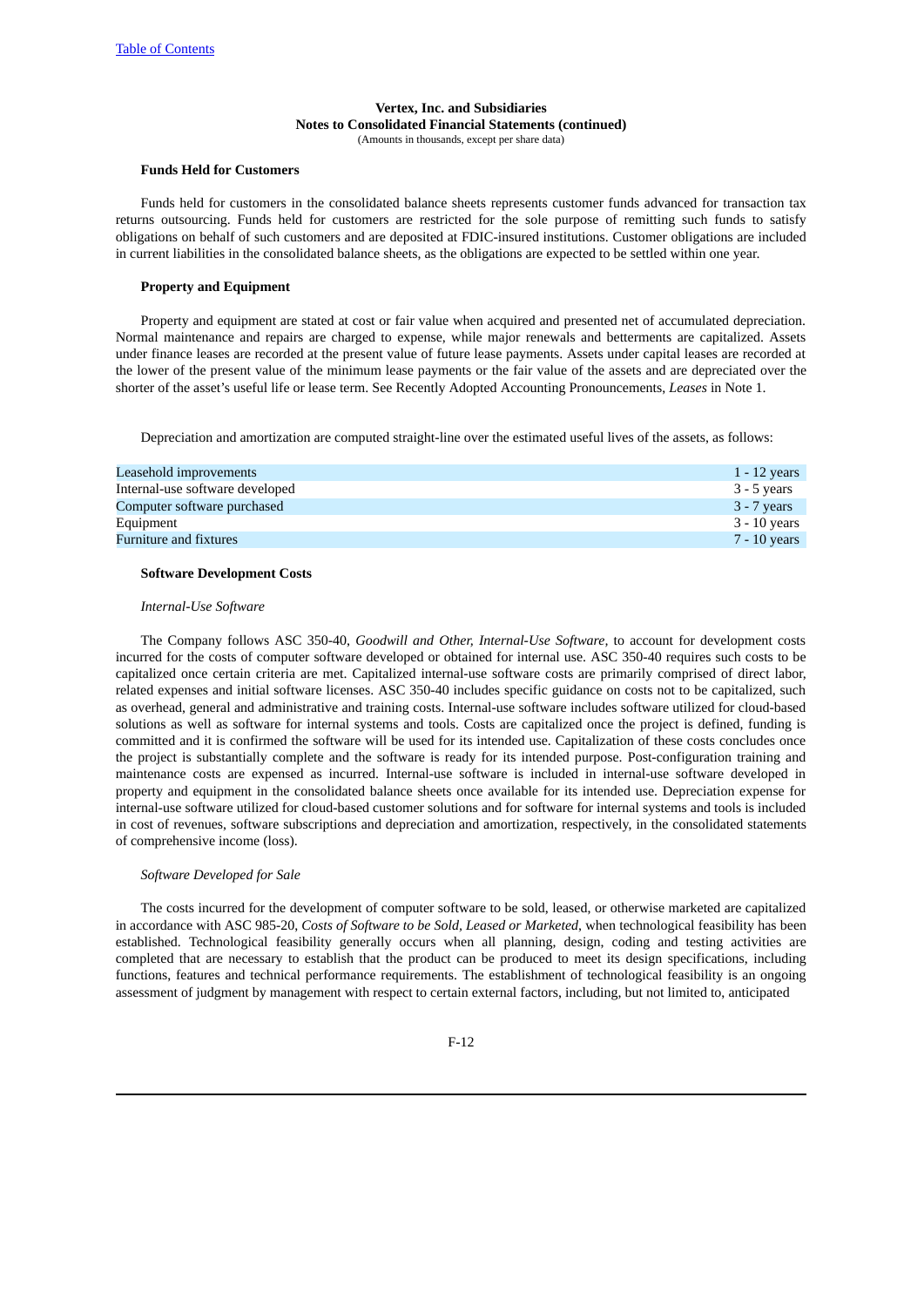future revenues, estimated economic life and changes in technology. Capitalized software includes direct labor and related expenses for software development for new products and enhancements to existing products and acquired software.

Amortization of capitalized software development costs begins when the product is available for general release. Amortization is provided on a product-by-product basis using the straight-line method over periods between three to five years. Unamortized capitalized software development costs determined to be in excess of the net realizable value of the product are expensed immediately.

Capitalized software costs are subject to an ongoing assessment of recoverability based on anticipated future revenues and changes in software technologies at least annually at December 31, and whenever events or circumstances make it more likely than not that impairment may have occurred. In the event of impairment, unamortized capitalized software costs are compared to the net realizable value of the related product and the carrying value of the related assets are written down to the net realizable value to the extent the unamortized capitalized costs exceed such value. The net realizable value is the estimated future gross revenues from the related product reduced by the estimated future costs of completing and disposing of such product, including the costs of providing related maintenance and customer support.

### **Assessment of Long-Lived Assets**

The Company reviews the carrying value of long-lived assets, including internal-use software, for impairment whenever events or changes in circumstances indicate that the carrying amount of an asset may not be fully recoverable. Whenever such events or circumstances are present, an impairment loss equal to the excess of the asset carrying value over its fair value, if any, is recorded.

# **Business Combinations**

Upon acquisition of a company, the Company determines if the transaction is a business combination, which is accounted for using the acquisition method of accounting. Under the acquisition method, once control is obtained of a business, the assets acquired, liabilities assumed, consideration transferred and amounts attributed to noncontrolling interests, are recorded at fair value. The Company uses its best estimates and assumptions to assign fair value to the tangible and intangible assets acquired, liabilities assumed, consideration transferred, and amounts attributed to noncontrolling interests at the acquisition date. One of the most significant estimates relates to the determination of the fair value of these amounts. The determination of the fair values is based on estimates and judgments made by management. The Company's estimates of fair value are based upon assumptions it believes to be reasonable, but which are inherently uncertain and unpredictable. Measurement period adjustments to these values as of the acquisition date are reflected at the time identified, up through the conclusion of the measurement period, which is the time at which all information for determination of the values of assets acquired, liabilities assumed, consideration transferred and noncontrolling interests is received, and is not to exceed one year from the acquisition date (the "Measurement Period"). Thus, the Company may record adjustments to the fair value of these tangible and intangible assets acquired, liabilities assumed, consideration transferred and noncontrolling interests, with the corresponding offset to goodwill during this Measurement Period. Additionally, uncertain tax positions and tax-related valuation allowances are initially recorded in connection with a business combination as of the acquisition date. The Company continues to collect information and reevaluate these estimates and assumptions periodically and record any adjustments to preliminary estimates to goodwill, provided the Company is within the Measurement Period, with any adjustments to amortization of new or previously recorded identifiable intangibles being recorded to the consolidated statements of comprehensive income (loss) in the period in which they arise. In addition, if outside of the Measurement Period, any subsequent adjustments to the acquisition date fair values are reflected in the consolidated statements of comprehensive income (loss) in the period in which they arise.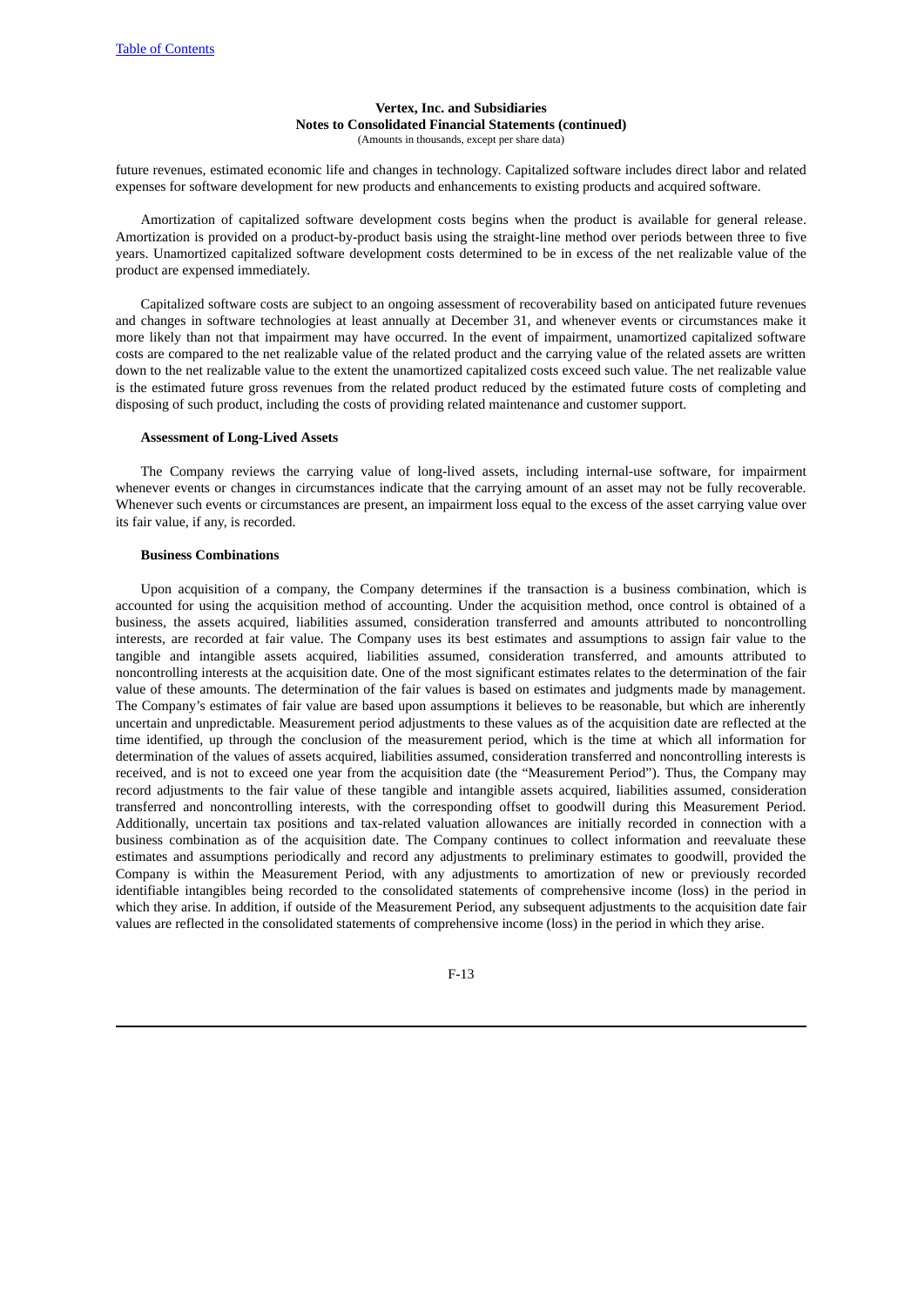# **Goodwill**

Goodwill represents the excess of the purchase price over the fair value of net tangible and intangible assets acquired in a business combination. The Company evaluates goodwill for impairment annually at October 1 and whenever events or circumstances make it more likely than not that impairment may have occurred.

The Company has determined that its business comprises one reporting unit. The Company has the option to first assess qualitative factors to determine whether events or circumstances indicate it is more likely than not that the fair value of a reporting unit is greater than its carrying amount, in which case a quantitative impairment test is not required.

As provided for by Accounting Standards Update ("ASU") 2017-04, *Simplifying the Test for Goodwill Impairment*, the quantitative goodwill impairment test is performed by comparing the fair value of the reporting unit with its carrying amount, including goodwill. If the fair value of the reporting unit exceeds its carrying amount, goodwill is not impaired. An impairment loss is recognized for any excess of the carrying amount of the reporting unit over its fair value up to the amount of goodwill allocated to the reporting unit. Income tax effects from any tax-deductible goodwill on the carrying amount of the reporting unit are considered when measuring the goodwill impairment loss, if applicable.

#### **Deferred Financing Costs**

The Company capitalizes costs related to obtaining, renewing or extending loan agreements and amortizes these costs on a straight-line basis, which approximates the effective interest method, over the life of the loan. Deferred financing costs related to undrawn debt are reflected in other assets in the consolidated balance sheets in accordance with ASC 835-30, *Interest—Imputation of Interest*.

### **Stock-Based Compensation**

On the effective date of the Offering, the Company adopted the 2020 Incentive Award Plan (the "2020 Plan") and the 2020 Employee Stock Purchase Plan (the "ESPP"), which provide for the award of stock appreciation rights ("SARs"), stock options ("options"), restricted stock awards ("RSAs"), restricted stock units ("RSUs"), and participation in the ESPP (collectively, the "awards").

The awards are subject to, and the Company applies, the guidance set forth in ASC 718, *Compensation—Stock Compensation*, for the award of equity-based instruments.

The provisions of ASC 718 require a company to measure the fair value of stock-based compensation as of the grant date of the award. Stock-based compensation expense reflects the cost of employee services received in exchange for the awards.

SARs are accounted for as liabilities under ASC 718 and, as such, the Company recognizes stock-based compensation expense by remeasuring the value of the SARs at the end of each reporting period and accruing the portion of the requisite service rendered at that date. Prior to the date management determined the Company was considered to have become a public entity, the Company measured SARs at their intrinsic value. After such date, management remeasured outstanding SARs using the fair value-based method under ASC 718.

Stock-based compensation expense for stock options issued under the 2020 Plan after the Offering is measured based on the grant date fair value of the award and is estimated using the Black-Scholes model. Compensation cost is recognized on a straight-line basis over the requisite service or performance period associated with the award.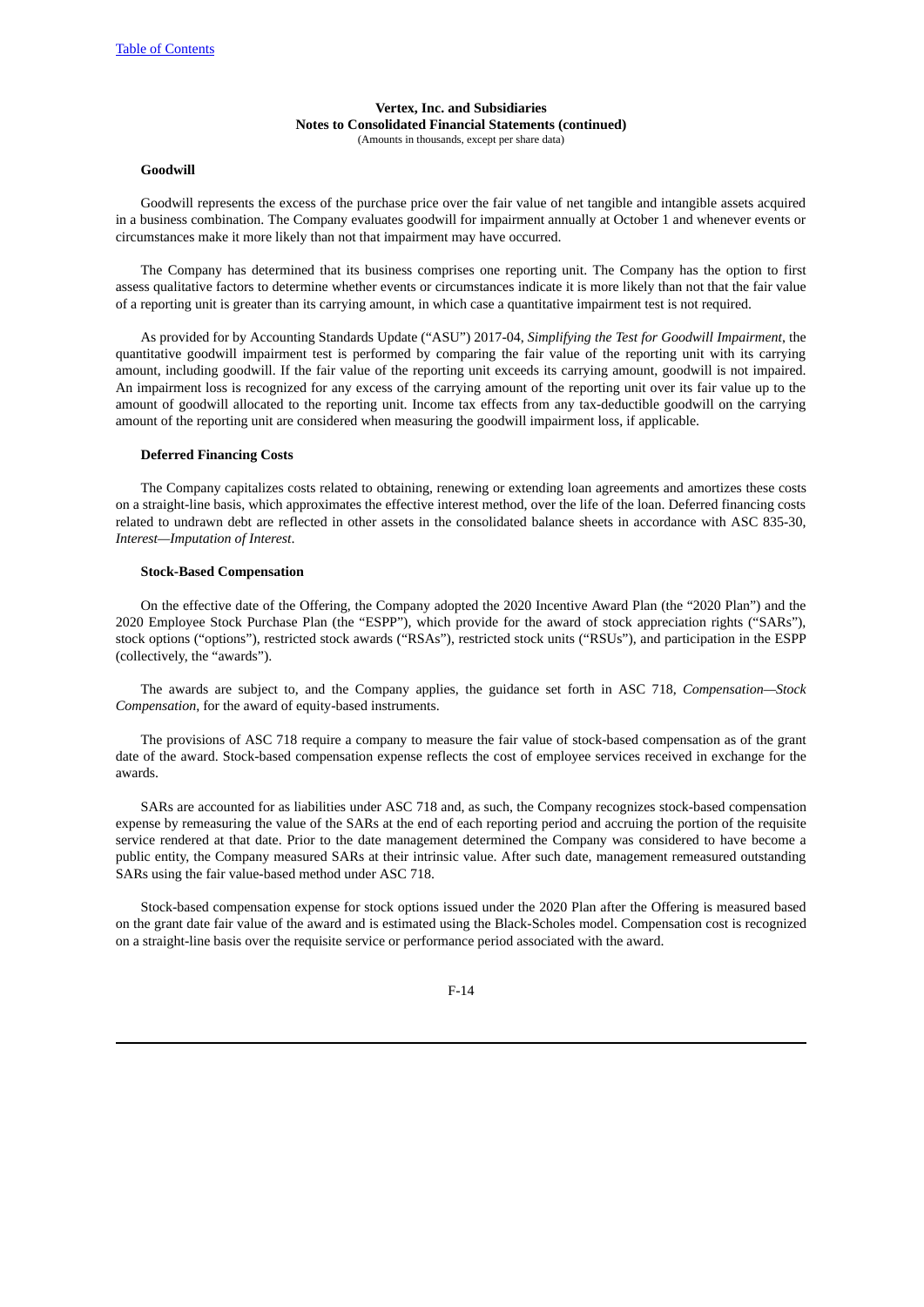Stock-based compensation expense for RSAs and RSUs is based on the fair value of the Company's underlying common stock on the date of grant. Compensation cost is recognized on a straight-line basis over the requisite service or performance period associated with the award. Stock-based compensation expense for awards subject to performancebased measurement criteria is recognized when achievement of performance targets is deemed probable.

A total of 1,000 shares of Class A common were initially reserved for issuance under the ESPP. The number of shares available for issuance under the ESPP will be increased annually on January 1 of each calendar year beginning in 2021 and ending in and including 2030, by an amount equal to the lesser of (i) 1% of the shares of Class A and Class B common stock outstanding on the final day of the immediately preceding calendar year and (ii) such smaller number of shares as is determined by the board of directors ("Board"), provided that no more than 16,000 shares of Class A common stock may be issued. The ESPP is administered by a committee of the Board. As of December 31, 2021, there were 2,278 shares available for issuance under the ESPP.

The ESPP permits participants to purchase Class A common stock through payroll deductions, up to a specified percentage of their eligible compensation, or for the initial offering period ended November 30, 2020, a lump sum contribution. The plan is a compensatory plan as it allows participants to purchase stock at a 15% discount from the lower of the fair value of the Class A common on the first or last day of the ESPP offering period (the "ESPP Discount"). The ESPP is accounted for as an equity classified award. Stock-based compensation expense for the ESPP is measured based on the fair value of the ESPP award at the start of the offering period. The fair value is comprised of the value of the ESPP Discount and the value associated with the variability in the Class A common stock price during the offering period (the "Call/Put"), which is estimated using the Black-Scholes model. Compensation cost is recognized on a straight-line basis over the respective offering period.

The Company has elected to recognize award forfeitures as they occur.

### **Leases**

Effective January 1, 2021, the Company adopted ASU No. 2016-02, *Leases* ("ASC 842"), which adoption is more fully described under the section Recently Adopted Accounting Pronouncements, *Leases* in Note 1. In accordance with ASC 842, the Company determines if an arrangement is or contains a lease at its inception. The Company has elected not to recognize on the balance sheet leases with terms of one year or less as a practical expedient.

For leases with terms greater than 12 months, the Company records an operating lease right-of-use asset or finance lease asset and related lease liability at the present value of lease payments over the lease term. The implicit rate for individual leases is generally not readily determinable; therefore, the Company uses its incremental borrowing rate at lease commencement to determine the present value of lease payments. Leases with an option to extend the related lease term or terminate early are reflected in the lease term when it is reasonably certain that the Company will exercise such options. The Company recognizes expense for operating leases on a straight-line basis over the lease term plus any variable lease costs.

The Company does not recognize a right-of-use asset or lease liability for leases with an initial term equal to or less than 12 months ("short-term leases") on its consolidated balance sheets. The Company recognizes expense on short-term leases in the consolidated statements of comprehensive income (loss) on a straight-line basis over the lease term.

For periods prior to the adoption of ASC 842, the Company recorded rent expense on a straight-line basis over the term of the related lease. The difference between the straight-line rent expense and the payments made in accordance with the operating lease agreements were recognized as a deferred rent liability within other liabilities on the accompanying consolidated balance sheets.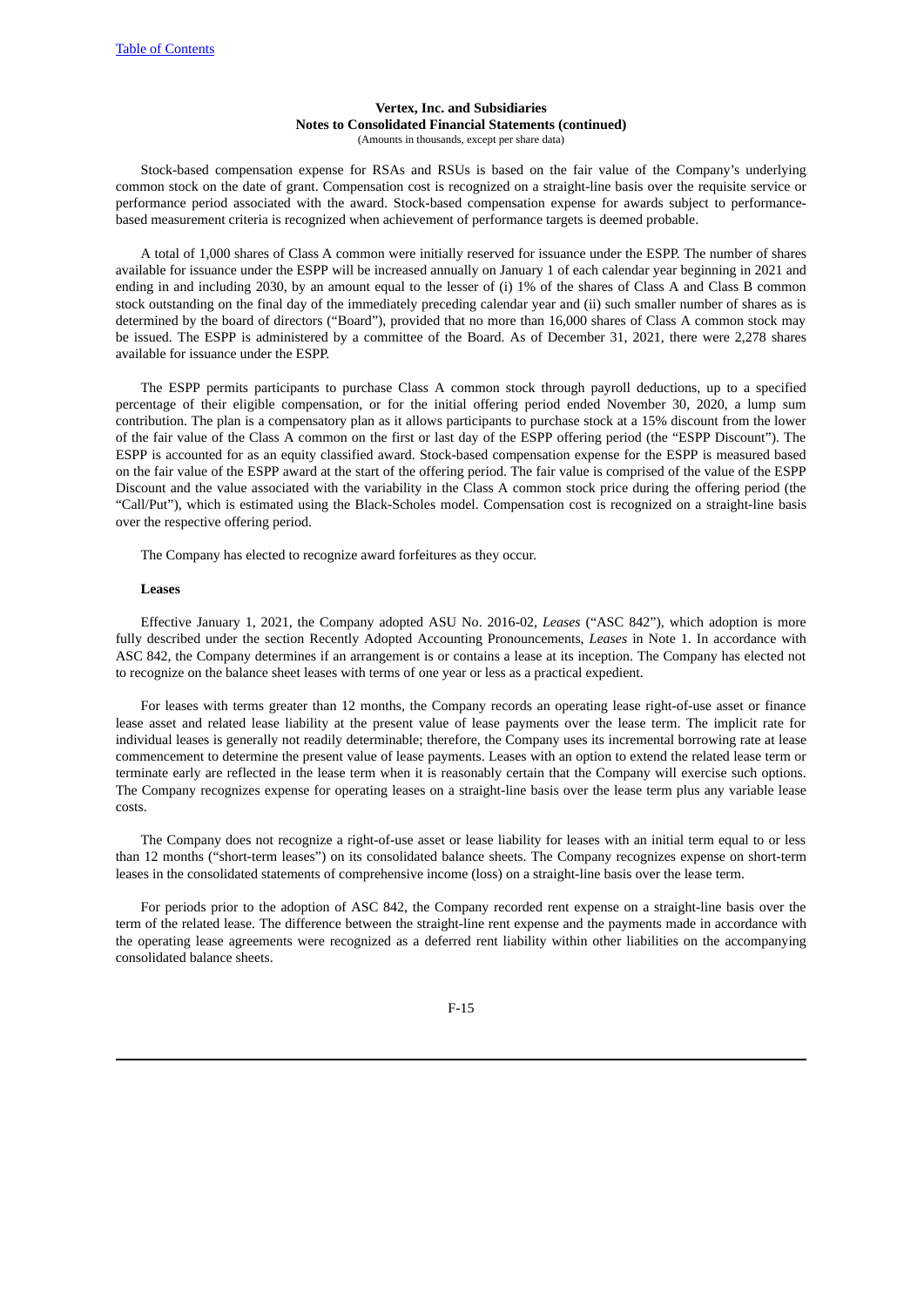#### **Self-insurance**

The Company is self-insured for the majority of its health insurance costs, including medical claims subject to certain stop-loss provisions. Management periodically reviews the adequacy of the Company's stop-loss insurance coverage. The Company records an estimate of claims incurred but not reported, based on management's judgment and historical experience. Self-insurance accruals are \$1,922 and \$1,766 at December 31, 2021 and 2020, respectively, and are reflected in accrued salaries and benefits in the consolidated balance sheets. Material differences may result in the amount and timing of insurance expense if actual experience differs significantly from management's estimates.

#### **Revenue Recognition**

#### *Revenue from contracts with customers*

The Company recognizes revenue in accordance with ASC 606, *Revenue from Contracts with Customers*, ("ASC 606"). Revenue is recognized upon transfer of control of promised products or services to customers in an amount that reflects the consideration expected to be received in exchange for those products or services. The Company enters into contracts that can include various combinations of products and services, which are generally capable of being distinct, and accounted for as separate performance obligations. Revenue is recognized net of allowance for subscription and nonrenewal cancellations and any taxes collected from customers, which are subsequently remitted to governmental authorities.

### *Nature of goods and services*

Licenses for on-premise software subscriptions provide the customer with a right to use the software as it exists when made available to the customer. Customers purchase a subscription to these licenses, which includes the related software and tax content updates (collectively "updates") and product support. The updates and support, which are part of the subscription agreement, are essential to the continued utility of the software; therefore, the Company has determined the software and the related updates and support to be a single performance obligation. Accordingly, when on-premise software is licensed, the revenue associated with this combined performance obligation is recognized ratably over the license term as these subscriptions are provided for the duration of the license term. Revenue recognition begins on the later of the beginning of the subscription period or the date the software is made available to the customer to download. Certain on-premise software subscription prices in the initial subscription year are higher than standard renewal prices. The excess initial year price over the renewal price ("new sale premium") is a material right that provides customers with the right to this reduced renewal price. The Company recognizes revenue associated with this material right over the estimated period of benefit to the customer, which is generally three years.

Cloud-based subscriptions allow customers to use Company-hosted software over the contract period without taking possession of the software. The cloud-based offerings also include related updates and support. Cloud-based contracts consistently provide a benefit to the customer during the subscription period; thus, the associated revenue is recognized ratably over the related subscription period. Revenue recognition begins on the later of the beginning of the subscription period or the date the customer is provided access to the cloud-based solutions.

Revenue from deliverable-based services is recognized as services are delivered. Revenue from fixed fee services is recognized as services are performed using the percentage of completion input method.

The Company has elected the "right to invoice" practical expedient for revenue related to services that are billed on an hourly basis, which enables revenue to be recognized as the services are performed.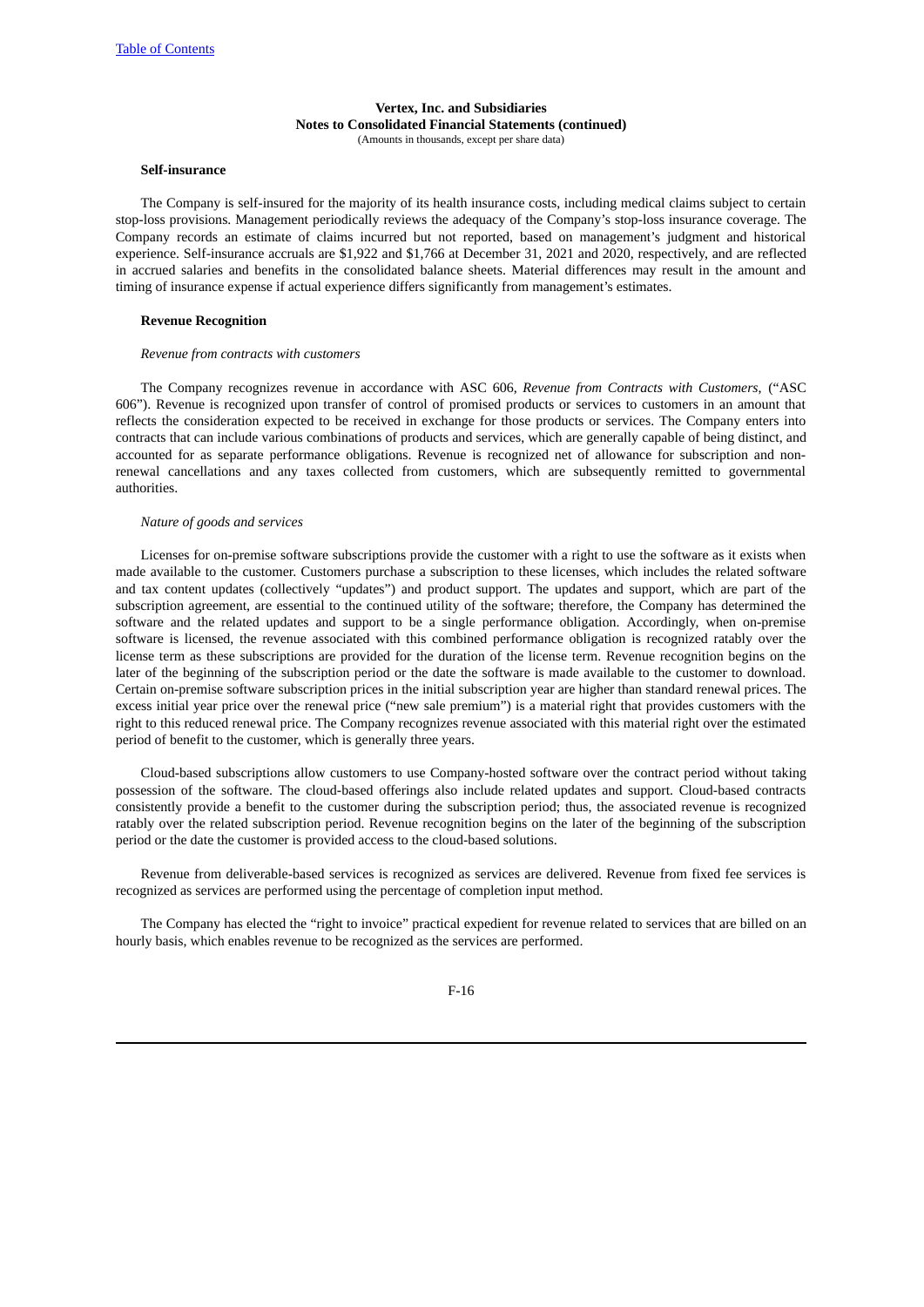The Company has determined that the methods applied to measuring its progress toward complete satisfaction of performance obligations recognized over time are a faithful depiction of the transfer of control of software subscriptions and services to customers.

#### *Significant Judgments*

Contracts with customers often include promises to transfer multiple products and services to a customer. Determining whether products and services are considered distinct performance obligations that should be accounted for separately versus together may require significant judgment. Identification of the amortization periods of material rights and contract costs requires significant judgment by management.

#### *Payment terms*

Payment terms and conditions vary by contract, although the Company's terms generally include a requirement of payment within 30 days. In instances where the timing of revenue recognition differs from the timing of payment, the Company has determined that its contracts do not include a significant financing component. The primary purpose of invoicing terms is to provide customers with simplified and predictable ways of purchasing products and services, not to receive financing from customers or to provide customers with financing.

#### *Cost of Revenues*

Cost of revenues, software subscriptions include the direct cost to develop, host and distribute software products, the direct cost to provide customer support, and amortization of costs capitalized for software developed for sale, for internaluse software utilized for cloud-based subscriptions and for certain acquired intangible assets. Cost of revenues, services include the direct costs of implementation, training, transaction tax returns outsourcing and other tax-related services.

# *Reimbursable Costs*

Reimbursable costs passed through and invoiced to customers of the Company are recorded as services revenues with the associated expenses recorded as cost of revenues, services in the consolidated statements of comprehensive income (loss). These amounts were \$14, \$199, and \$1,107 for the years ended December 31, 2021, 2020 and 2019, respectively.

# **Research and Development**

Research and development costs consist primarily of personnel and related expenses for research and development activities including salaries, benefits and other compensation. Research and development costs are expensed as incurred in accordance with ASC 730, *Research and Development,* and are included in the consolidated statements of comprehensive income (loss).

# **Advertising**

Advertising expense is recorded as incurred and is reflected in selling and marketing expense in the consolidated statements of comprehensive income (loss). Total advertising expense was \$20,386, \$11,069, and \$11,921 for the years ended December 31, 2021, 2020, and 2019, respectively.

# **Foreign Currency**

The Company transacts business in various foreign currencies. Management has concluded that the local country's currency is the functional currency of its foreign operations. Consequently, operating activities outside the U.S. are translated into U.S. dollars using average exchange rates, while assets and liabilities of operations outside the U.S. are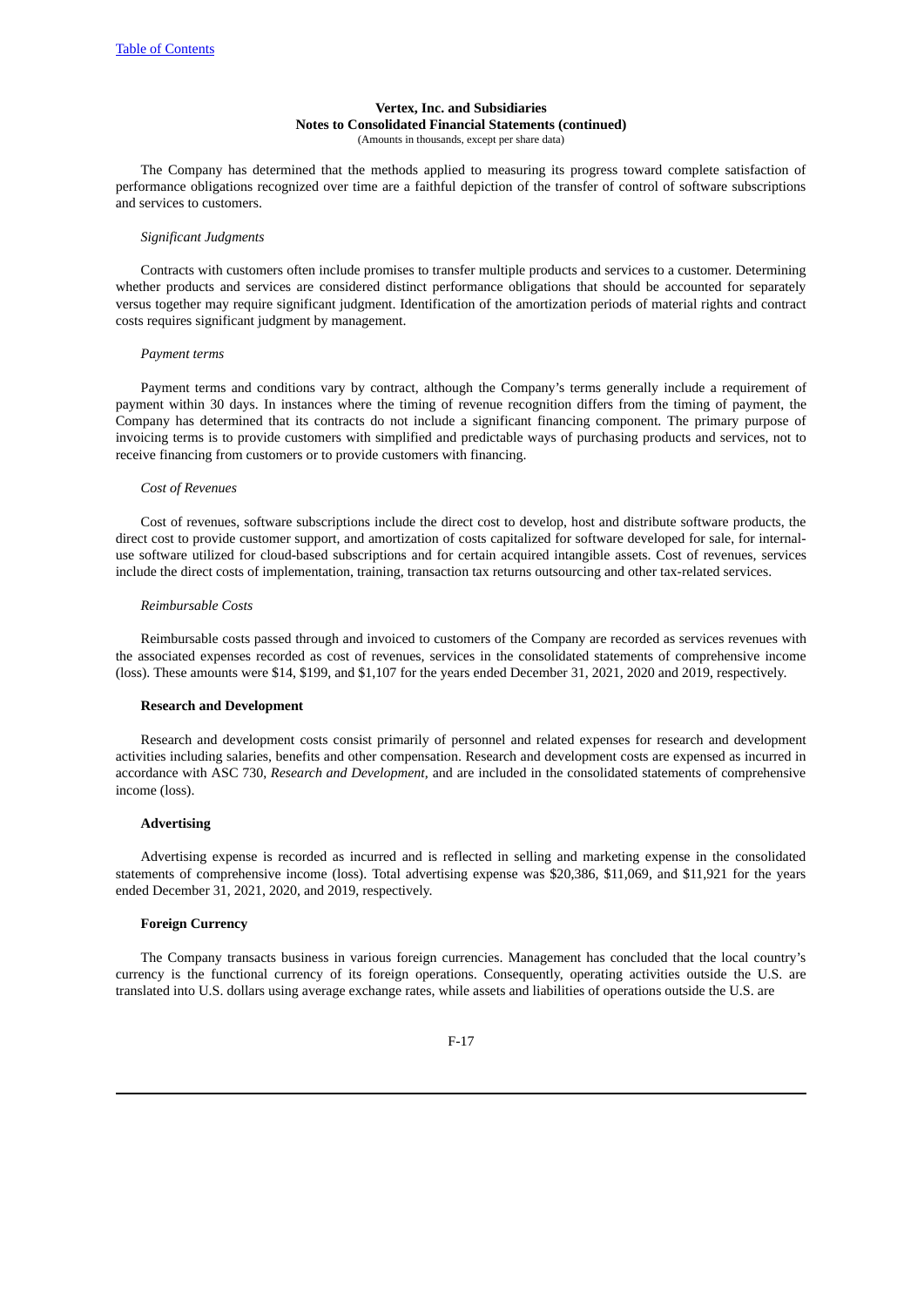translated into U.S. dollars using exchange rates at the balance sheet date. The effects of foreign currency translation adjustments are included in stockholders' equity (deficit) as a component of accumulated other comprehensive loss in the consolidated balance sheets. Related periodic movements in exchange rates are included in other comprehensive income (loss) in the consolidated statements of comprehensive income (loss). Other operating expense, net in the consolidated statements of comprehensive income (loss) includes net foreign exchange transaction gains (losses) of \$183, \$(155), and \$(84) for the years ended December 31, 2021, 2020 and 2019, respectively.

### **Income Taxes**

On July 27, 2020, the Company's S-Corporation election (the "S Election") was terminated by the Company's stockholders in connection with the Offering. As a result, Vertex will now be taxed at the corporate level as a C-Corporation for U.S federal and state income tax purposes. In connection with the S Election termination, the Company entered into an agreement with the S-Corporation stockholders pursuant to which the Company has indemnified them for unpaid income tax liabilities and may be required to make future payments in material amounts to them attributable to incremental income taxes resulting from an adjustment to S-Corporation related taxable income that arises after the effective date of the S Election termination (the "Tax Sharing Agreement"). In addition, the Tax Sharing Agreement indemnifies the S-Corporation stockholders for any interest, penalties, losses, costs or expenses arising out of any claim under the agreement. Correspondingly, the S-Corporation stockholders have indemnified the Company with respect to unpaid tax liabilities (including interest and penalties) to the extent that such unpaid tax liabilities are attributable to a decrease in S-Corporation stockholders' taxable income for any period and a corresponding increase in our taxable income for any period.

Prior to July 27, 2020, as Vertex was taxed as an S-Corporation for U.S. federal income tax purposes and for most states, net income or loss was allocated to the stockholders and was included on their individual income tax returns. Historically the Company distributed amounts to the stockholders to satisfy their tax liabilities resulting from allocated net income or loss. In certain states, Vertex was taxed at the corporate level. Accordingly, the income tax provision or benefit was based on taxable income allocated to these states. In certain foreign jurisdictions, Vertex subsidiaries were taxed at the corporate level. Similar to states, the income tax provision or benefit is based on taxable income sourced to these foreign jurisdictions.

Certain foreign subsidiaries in which the Company owns greater than 50% of the equity by measure of vote or value are treated as controlled foreign companies ("CFCs") for U.S. federal income tax purposes and most states under the IRS foreign tax regulations. In conjunction with the termination of the S Election, certain direct and indirect wholly owned foreign subsidiaries that were previously treated as disregarded entities for U.S. federal income tax purposes and most states under the Internal Revenue Service ("IRS") "check-the-box" regulations, "unchecked-the-box" to become regarded entities and as a result, became CFCs. Prior to these elections, the income and loss from these entities was reported on the Company's U.S. federal and most state income tax returns in addition to being reported on a foreign jurisdiction tax return regardless of whether or not the earnings were repatriated.

The Company records deferred income taxes using the liability method. The Company recognizes deferred tax assets and liabilities for future tax consequences of events that have been previously recognized in the Company's consolidated financial statements and tax returns. The measurement of deferred tax assets and liabilities is based on provisions of the enacted tax law. The effect of a change in tax laws or rates on deferred tax assets and liabilities is recognized in income in the period that includes the enactment date. The effects of future changes in tax laws or rates are not anticipated. A valuation allowance is recorded when it is more likely than not that some or all of the deferred tax assets will not be realized.

The Company records uncertain tax positions in accordance with ASC 740, *Income Taxes*, on the basis of a two-step process whereby: (i) management determines whether it is more likely than not that the tax positions will be sustained based on the technical merits of the position, and (ii) for those tax positions that meet the more likely than not recognition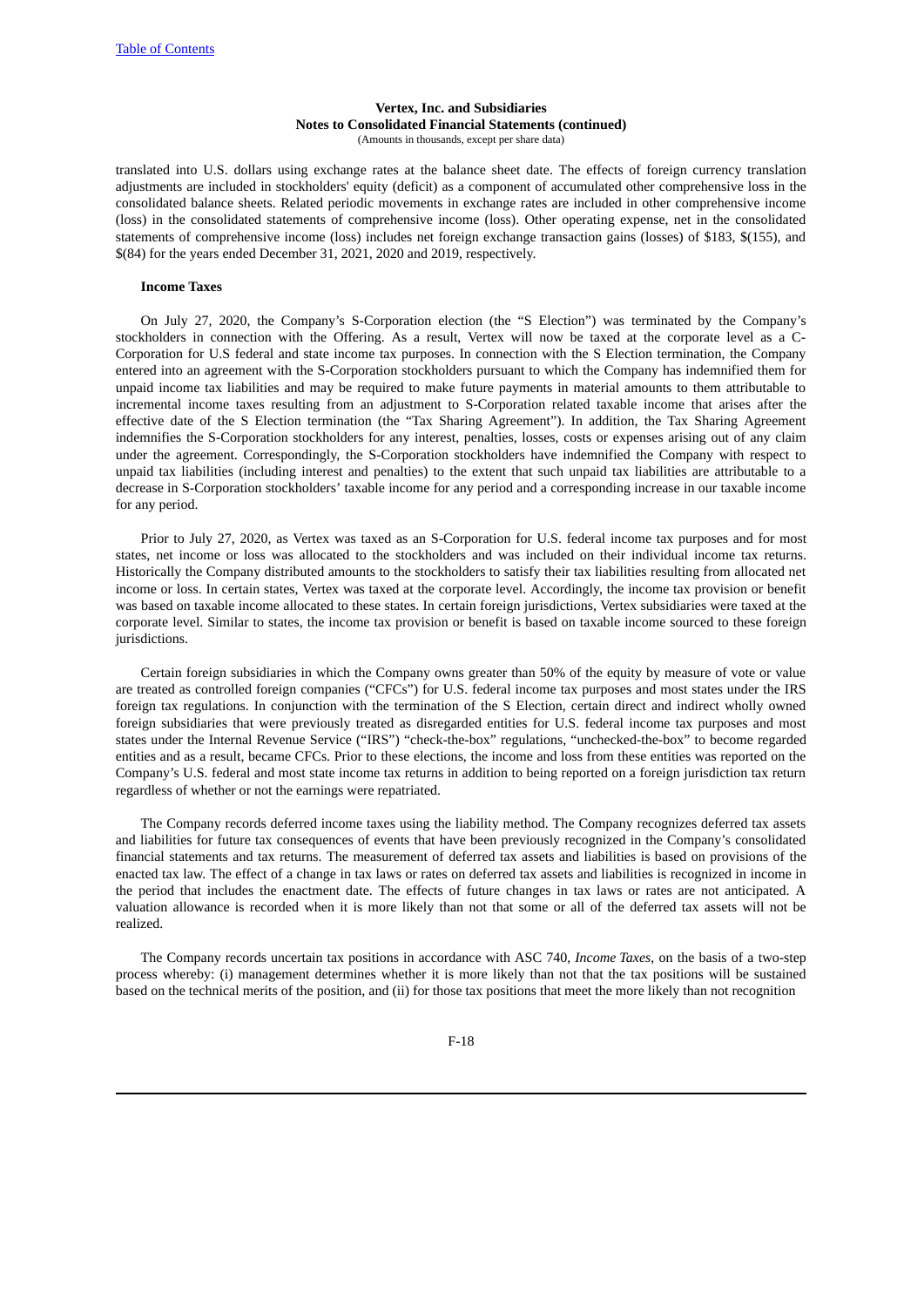threshold, management recognizes the largest amount of tax benefit that is greater than 50 percent likely to be realized upon ultimate settlement with the related tax authority. The impact as a result of the application of ASC 740 is reflected in the consolidated financial statements. The Company assesses its income tax positions and records tax benefits or expense based upon management's evaluation of the facts, circumstances, and information available at the reporting date.

The Company recorded a deferred tax asset during the year ended December 31, 2020 as a result of the conversion from an S-Corporation to a C-Corporation. The deferred tax asset is primarily due to future stock-based compensation deductions for tax purposes resulting from SARs that were previously issued by the Company, converted to options and immediately exercised upon the effective date of the Offering. The exercise of these options has resulted in a net operating loss for the C-Corporation short tax year beginning July 27, 2020 and ending December 31, 2020. Based on Management's evaluation of the positive and negative evidence, it is more likely than not that the Company will realize these benefits on future U.S. tax returns.

# **Total Comprehensive Income (Loss)**

Total comprehensive income (loss) consists of net income (loss) and other comprehensive income (loss). Other comprehensive income (loss) refers to revenues, expenses, gains and losses that under U.S. GAAP are recorded as elements of stockholders' equity but are excluded from net income (loss). Other comprehensive income (loss) is comprised of foreign currency translation adjustments and revaluations.

# **Earnings Per Share ("EPS")**

The Company has two classes of common stock outstanding and thus calculates EPS following the two-class method. This method allocates earnings for the respective periods between the two classes of common stock in proportion to the weighted average shares outstanding for each class of common stock as a percentage of total weighted average shares of both classes of common stock outstanding. Neither the Class A nor Class B common stock has any liquidity or dividend preferences and are both considered to be participating securities. Basic and diluted net income (loss) per share attributable to common stockholders is calculated using the treasury stock method. The basic net income (loss) per share attributable to Class A common stockholders includes RSAs, RSUs and ESPP shares once vesting or purchase contingencies are resolved, and the related shares are deemed to be outstanding. The diluted net income (loss) per share attributable to Class A common stockholders is computed by giving effect to all potential dilutive common stock equivalents outstanding for the period. For purposes of this calculation, all options to purchase shares of Class A common stock, nonvested RSAs and RSUs are considered common stock equivalents. Additionally, the portion of ESPP shares for which the Company has received payments but for which the related shares are not yet issuable are also considered common stock equivalents. In periods of net loss available to common stockholders, diluted calculations are equal to basic calculations because the inclusion of common stock equivalents would be anti-dilutive.

In accordance with ASC 260, *Earnings Per Share*, the historical EPS was retrospectively restated similar to the treatment of a stock split to reflect the Share Exchange for all periods presented prior to the Offering as management concluded that there was no economic value attributable to the exchange of shares in connection with the Recapitalization. Class A common stock issued in connection with the Offering are reflected in the weighted average share calculation from their issuance date.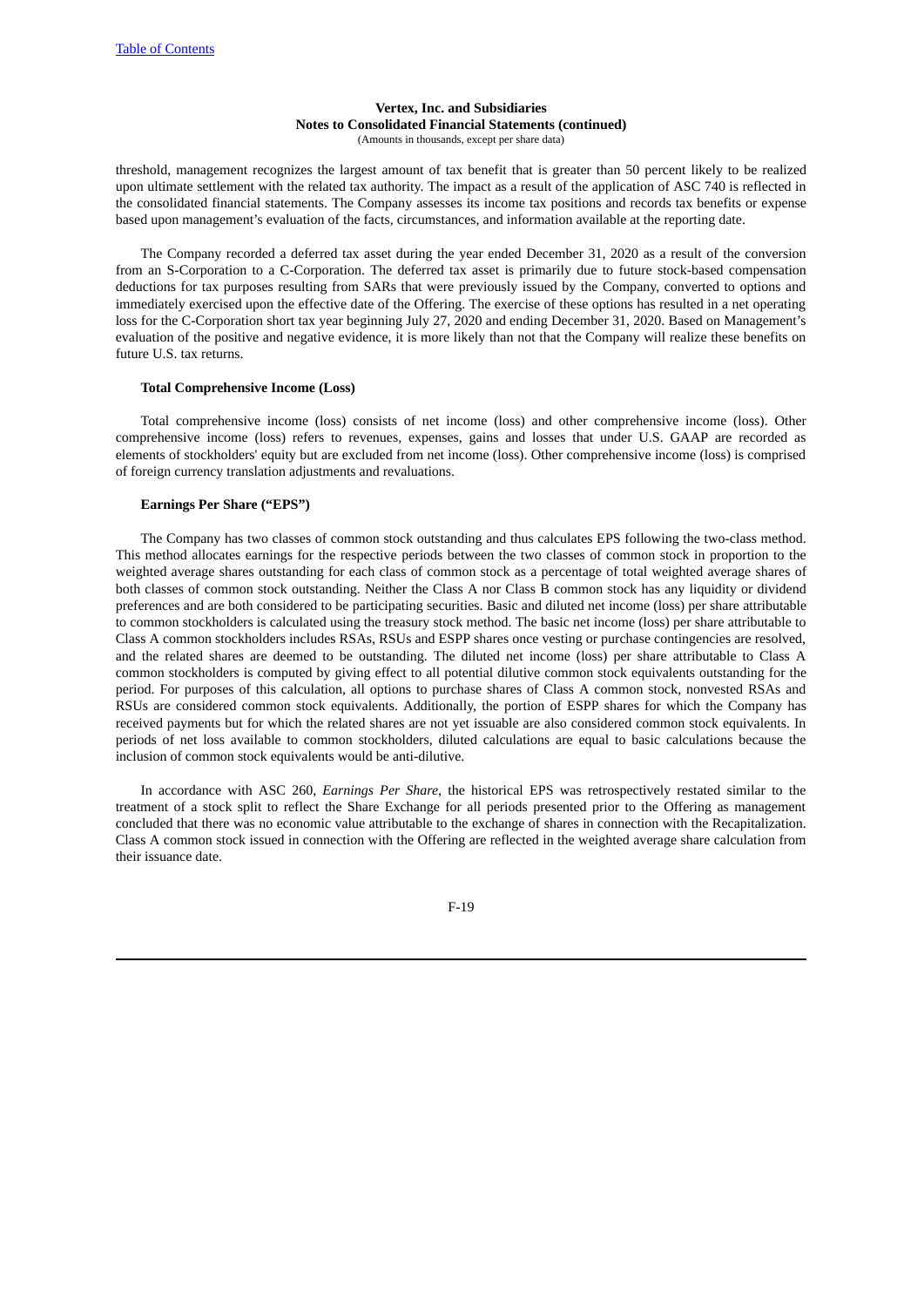**Supplemental Balance Sheet Information**

# Supplemental information for certain consolidated balance sheet accounts are as follows:

| As of Ended December 31, |    |        |  |
|--------------------------|----|--------|--|
| 2021                     |    | 2020   |  |
|                          |    |        |  |
| \$<br>12,251             | \$ | 6,334  |  |
| 8,285                    |    | 6,925  |  |
| 20,536                   | \$ | 13,259 |  |
|                          |    |        |  |
|                          |    |        |  |
| \$<br>17,894             | \$ | 15,964 |  |
| 2,565                    |    | 631    |  |
| 2,507                    |    | 2,581  |  |
| 22,966                   |    | 19,176 |  |
|                          |    |        |  |

# **Supplemental Cash Flow Disclosures**

Supplemental cash flow disclosures are as follows for the respective periods:

|                                                                      | For the Year Ended December 31. |        |               |         |     |        |
|----------------------------------------------------------------------|---------------------------------|--------|---------------|---------|-----|--------|
|                                                                      |                                 | 2021   |               | 2020    |     | 2019   |
| Cash paid for:                                                       |                                 |        |               |         |     |        |
| Interest                                                             | \$                              | 223    | <sup>\$</sup> | 2,461   | \$. | 1,766  |
| Income taxes, net of refunds                                         |                                 | 1,287  |               | 588     |     | 945    |
| Operating cash flows from operating leases                           |                                 | 4,692  |               |         |     |        |
| Non-cash investing and financing activities:                         |                                 |        |               |         |     |        |
| Distributions payable                                                |                                 |        |               |         |     | 13,183 |
| Estimated distributions payable under Tax Sharing Agreement          |                                 | 536    |               | 2,700   |     |        |
| Purchase commitment and contingent consideration liabilities         |                                 | 12,736 |               | 12,592  |     |        |
| Deferred purchase consideration                                      |                                 | 39,024 |               |         |     |        |
| Remeasurement of options for redeemable shares                       |                                 |        |               | 51,833  |     | 2,763  |
| Conversion of SARs in connection with the Offering                   |                                 |        |               | 129,710 |     |        |
| Exchange of Amended Options in connection with the Offering          |                                 |        |               | 69,177  |     |        |
| Exercised options exchanged in lieu of income taxes                  |                                 |        |               |         |     | 184    |
| Leased assets obtained in exchange for new finance lease liabilities |                                 | 173    |               |         |     |        |
| Equipment acquired through capital leases                            |                                 |        |               | 646     |     | 1,904  |

# **Recently Issued Accounting Pronouncements**

As an "emerging growth company," the Jumpstart Our Business Startups Act (the "JOBS Act") allows the Company to delay adoption of new or revised accounting pronouncements applicable to public companies until such pronouncements are made applicable to private companies. The Company has elected to delay adoption of certain new or revised accounting standards. As a result, the Company's consolidated financial statements may not be comparable to the financial statements of issuers who are required to comply with the effective date for new or revised accounting standards that are applicable to public companies.

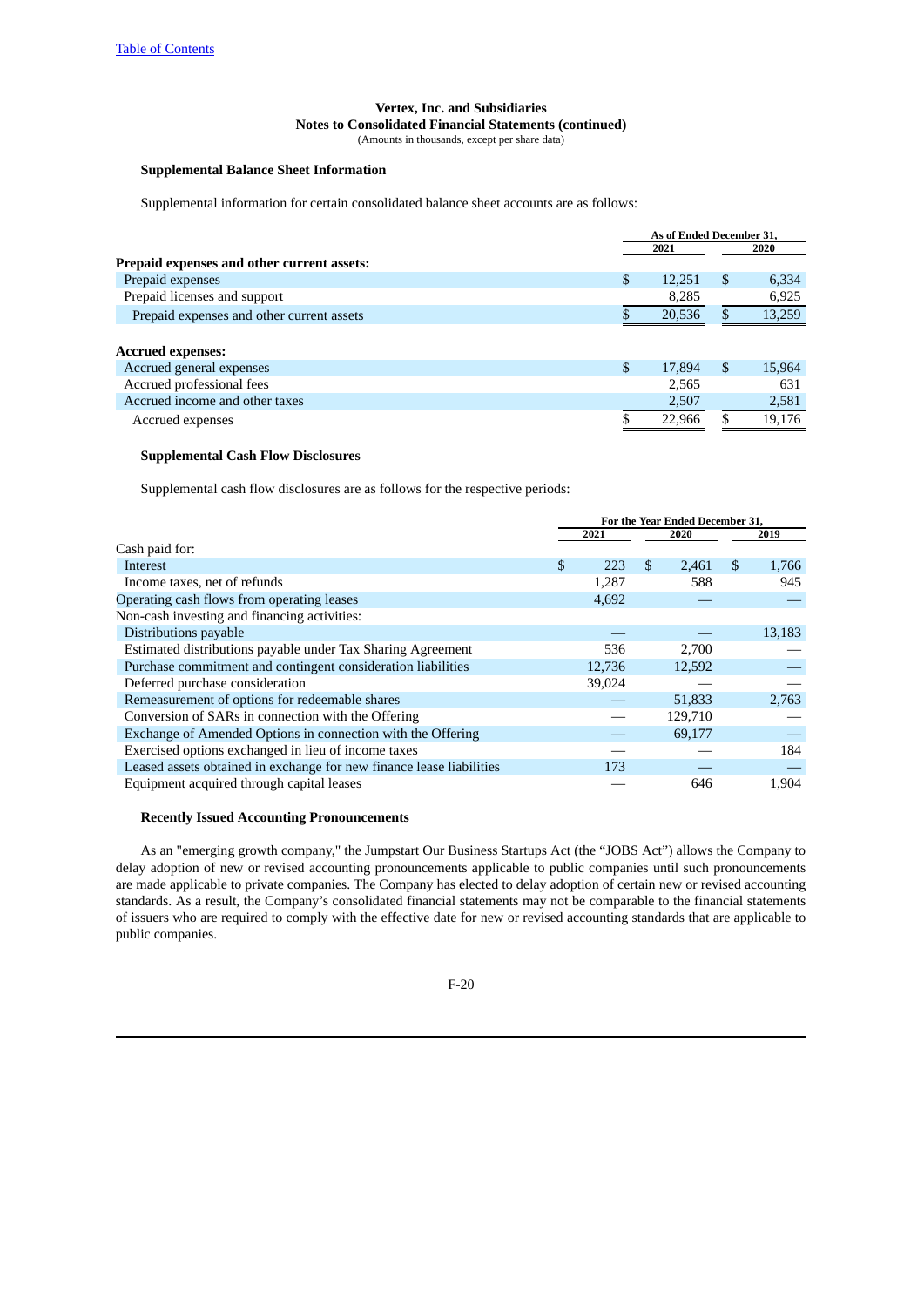# **Vertex, Inc. and Subsidiaries Notes to Consolidated Financial Statements (continued)**

(Amounts in thousands, except per share data)

# *Deferred Revenue*

In October 2021, the Financial Accounting Standard Board ("FASB") issued ASU No. 2021-08, *Business Combinations*. This standard provides specific guidance on how to recognize and measure contract assets and contract liabilities related to revenue contracts with customers acquired in a business combination. This will align the accounting for these acquired contracts to the accounting for revenue contracts originated by the acquirer and will provide more comparable information to investors and other financial statement users seeking to better understand the financial impact of these acquisitions. For public entities, the standard is effective for fiscal years beginning after December 15, 2022, including interim periods within those fiscal years. For all other entities, the standard is effective for fiscal years beginning after December 15, 2023, including interim periods within those fiscal years. Early adoption is permitted. The Company is currently evaluating the impact this guidance will have on the Company's consolidated financial statements.

#### **Recently Adopted Accounting Pronouncements**

#### *Leases*

In February 2016, the FASB issued ASC 842. This standard amended several aspects of lease accounting, including requiring lessees to recognize operating leases with an initial term greater than one year on their balance sheet as a right-ofuse asset, and a corresponding lease liability, measured at the present value of the future minimum lease payments. The standard is effective for public entities for fiscal years and interim periods beginning after December 15, 2018. For all other entities, the standard is effective for fiscal years beginning after December 15, 2021, including interim periods within those fiscal years.

The Company adopted ASC 842 on January 1, 2021 using the modified retrospective transition method, which did not require the Company to adjust comparative periods. The Company's lease assets and lease liabilities are recognized on the lease commencement date in an amount that represents the present value of future lease payments. The Company's incremental borrowing rate, which is based on information available at the adoption date for existing leases and the commencement date for leases commencing after the adoption date, is used to determine the present value of lease payments.

The Company elected the "package of three" practical expedients permitted under the transition guidance, which allows (i) a carry forward of the historical lease classification conclusions, (ii) management to assess whether a contract is or contains a lease, and (iii) the retention of initial direct costs for any leases that exist prior to adoption of the new standard.

As a result of the adoption of ASC 842 on January 1, 2021, the Company recorded both operating lease right-of-use assets of \$24,004 and operating lease liabilities of \$32,562 in addition to writing off deferred rent of \$9,554 amongst other adjustments. An adjustment to retained earnings of \$508, net of the deferred tax impact, was also recorded. The adoption of ASC 842 had an immaterial impact on the consolidated statement of comprehensive income (loss) and the consolidated cash flow. The adoption of this standard also resulted in a change in the naming convention for leases classified historically as capital leases. These leases are now referred to as finance leases within property and equipment, with corresponding short-term and long-term debt liabilities being presented as "Current portion of finance lease liabilities" and "Finance lease liabilities, net of current portion," respectively. See Note 7 for further information.

# *Credit Losses*

In June 2016, the FASB issued ASU No. 2016-13, *Financial Instruments—Credit Losses (Topic 326)*: *Measurement of Credit Losses on Financial Instruments*, ("ASU 2016-13") which replaces the existing incurred loss impairment model with an expected credit loss model and requires financial assets, including trade receivables, to be measured at amortized cost to be presented at the net amount expected to be collected. ASU 2016-13 is effective for annual periods, and interim periods within those years, beginning after December 15, 2019, for business entities that are public and meet the definition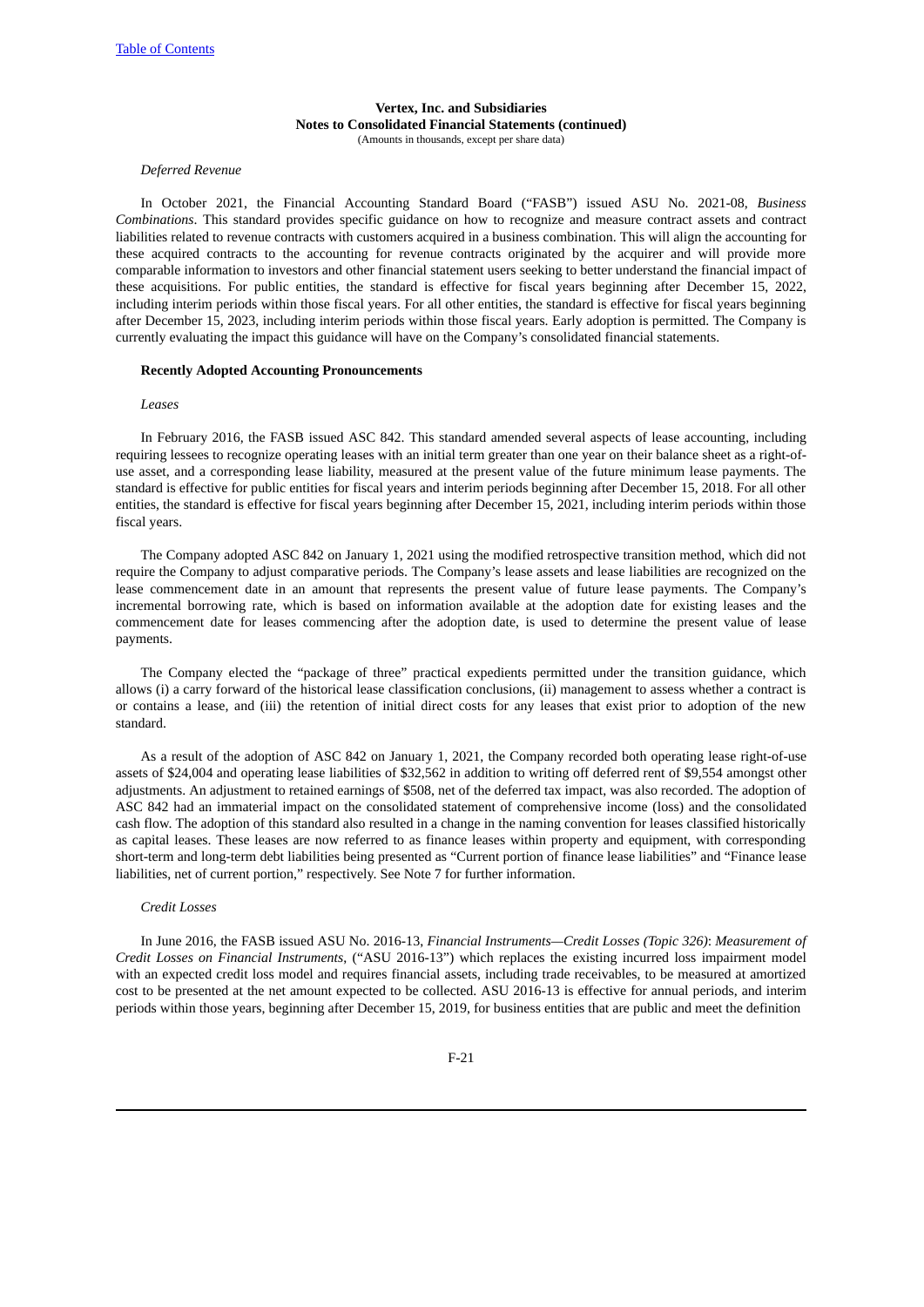of an SEC filer (excluding smaller reporting companies), and after December 15, 2022 for all other entities. The Company adopted this standard effective January 1, 2021, and this guidance did not have a material impact on the Company's consolidated financial statements.

# *Income Taxes*

In December 2019, the FASB issued ASU No. 2019-12, *Income Taxes (Topic 740): Simplifying the Accounting for Income Taxes,* ("ASU 2019-12") which simplifies the accounting for income taxes. The guidance in ASU 2019-12 is required for annual reporting periods, including interim periods within those annual periods, beginning after December 15, 2020, for business entities that are public, and after December 15, 2021, including interim periods within those annual periods, for all other entities, with early adoption permitted. The Company adopted this standard effective January 1, 2021, and this guidance did not have a material impact on the Company's consolidated financial statements.

# **Risks and Uncertainties**

In March 2020, the World Health Organization declared the outbreak of coronavirus disease 2019 ("COVID-19") to be a pandemic. The COVID-19 pandemic is continuing to have widespread, rapidly evolving and unpredictable impacts on global society, economies, financial markets and business practices. To protect the health and well-being of Company employees and customers, substantial modifications were made to employee travel policies, and our offices were closed, and remained closed through December 31, 2021, with employees directed to work from home. In addition, conferences and other marketing events were cancelled or shifted to virtual-only, and the Company continued to participate virtually through December 31, 2021. The COVID-19 pandemic has impacted, and may continue to impact, Company operations, including employees, customers and partners, and there is substantial uncertainty regarding the nature and degree of its continued effects over time.

The Company did not experience any significant reductions in sales, revenues or collections through December 31, 2021 as a result of COVID-19. The uncertainty caused by the COVID-19 pandemic could, however, impact Company billings to new customers in 2022, and may also negatively impact Company efforts to expand revenues from existing customers as they continue to evaluate certain long-term projects and budget constraints. In addition to the potential impact on sales, the Company may see delays in collections during 2022 as customers continue to adjust their operating protocols to accommodate implementation of criteria to protect the health and well-being of their employees and customers. However, these delays are not expected to materially impact the business, and thus the Company has not recorded additional credit losses associated with the allowance for doubtful accounts in connection with any delays. The Company believes it has ample liquidity and capital resources to continue to meet its operating needs and to service debt and other financial obligations.

The extent to which the COVID-19 pandemic impacts the business going forward will depend on numerous evolving factors that cannot reliably be predicted, including the duration and scope of the pandemic; governmental, business, and individuals' actions in response to the pandemic; and the impact on economic activity, including the possibility of recession or financial market instability. These factors may adversely impact consumer, business and government spending on technology as well as customers' ability to pay for Company products and services on an ongoing basis. This uncertainty also affects management's accounting estimates and assumptions, which could result in greater variability in a variety of areas that depend on these estimates and assumptions.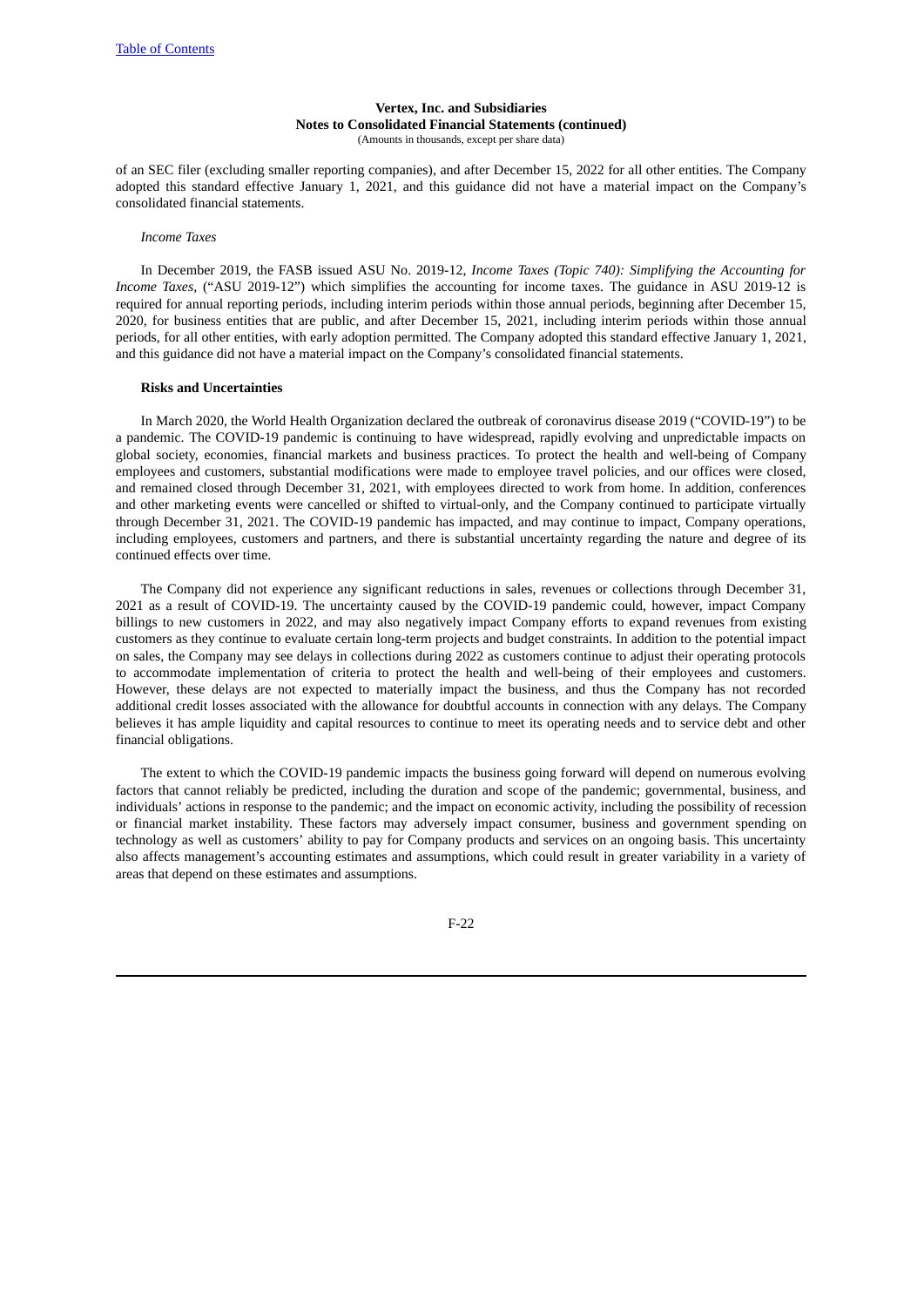# **2. REVENUE RECOGNITION**

### *Disaggregation of revenue*

The table reflects revenue by major source for the following periods:

|                         |           | For the Year Ended December 31. |           |  |  |  |
|-------------------------|-----------|---------------------------------|-----------|--|--|--|
|                         | 2021      | 2020                            |           |  |  |  |
| Software subscriptions: |           |                                 |           |  |  |  |
| Software licenses       | \$231,371 | \$229.744                       | \$223.116 |  |  |  |
| Cloud subscriptions     | 127.044   | 87,019                          | 52,513    |  |  |  |
| Software subscriptions  | 358,415   | 316,763                         | 275,629   |  |  |  |
| <b>Services</b>         | 67.133    | 57,902                          | 45,871    |  |  |  |
| Total revenues          | \$425,548 | \$374,665                       | \$321,500 |  |  |  |

*Contract balances*

Timing of revenue recognition may differ from the timing of invoicing customers. A receivable is recorded in the consolidated balance sheets when customers are billed related to revenue to be collected and recognized for subscription agreements as there is an unconditional right to invoice and receive payment in the future related to these subscriptions. A receivable and related revenue may also be recorded in advance of billings to the extent services have been performed and the Company has a right under the contract to bill and collect for such performance. Subscription-based customers are generally invoiced annually at the beginning of each annual subscription period. The Company's payment terms typically range from 30-60 days. Accounts receivable is presented net of an allowance for potentially uncollectible accounts and estimated cancellations of software license and cloud-based subscriptions (the "allowance") of \$9,151 and \$8,592 at December 31, 2021 and 2020, respectively. The allowance is adjusted for expected credit losses based on management's assessment of collectability after considering factors including the age of each outstanding invoice, collection history of customers, current and forecasted economic conditions as well as estimated cancellations.

The beginning and ending balances of accounts receivable, net of allowance, are as follows:

|                              | For the Year Ended December 31. |      |        |  |
|------------------------------|---------------------------------|------|--------|--|
|                              | 2021                            | 2020 |        |  |
| Balance, beginning of period | 77.159                          |      | 70.367 |  |
| Balance, end of period       | 76.929                          |      | 77,159 |  |
| Increase, net                | (230)                           |      | 6.792  |  |

A contract liability is recorded as deferred revenue on the consolidated balance sheets when customers are billed in advance of performance obligations being satisfied, and revenue is recognized after invoicing ratably over the subscription period or over the amortization period of material rights. Deferred revenue is reflected net of a related deferred allowance for subscription cancellations (the "deferred allowance") of \$6,537 and \$6,432 at December 31, 2021 and 2020, respectively. The deferred allowance represents the portion of the allowance for subscription cancellations associated with deferred revenue.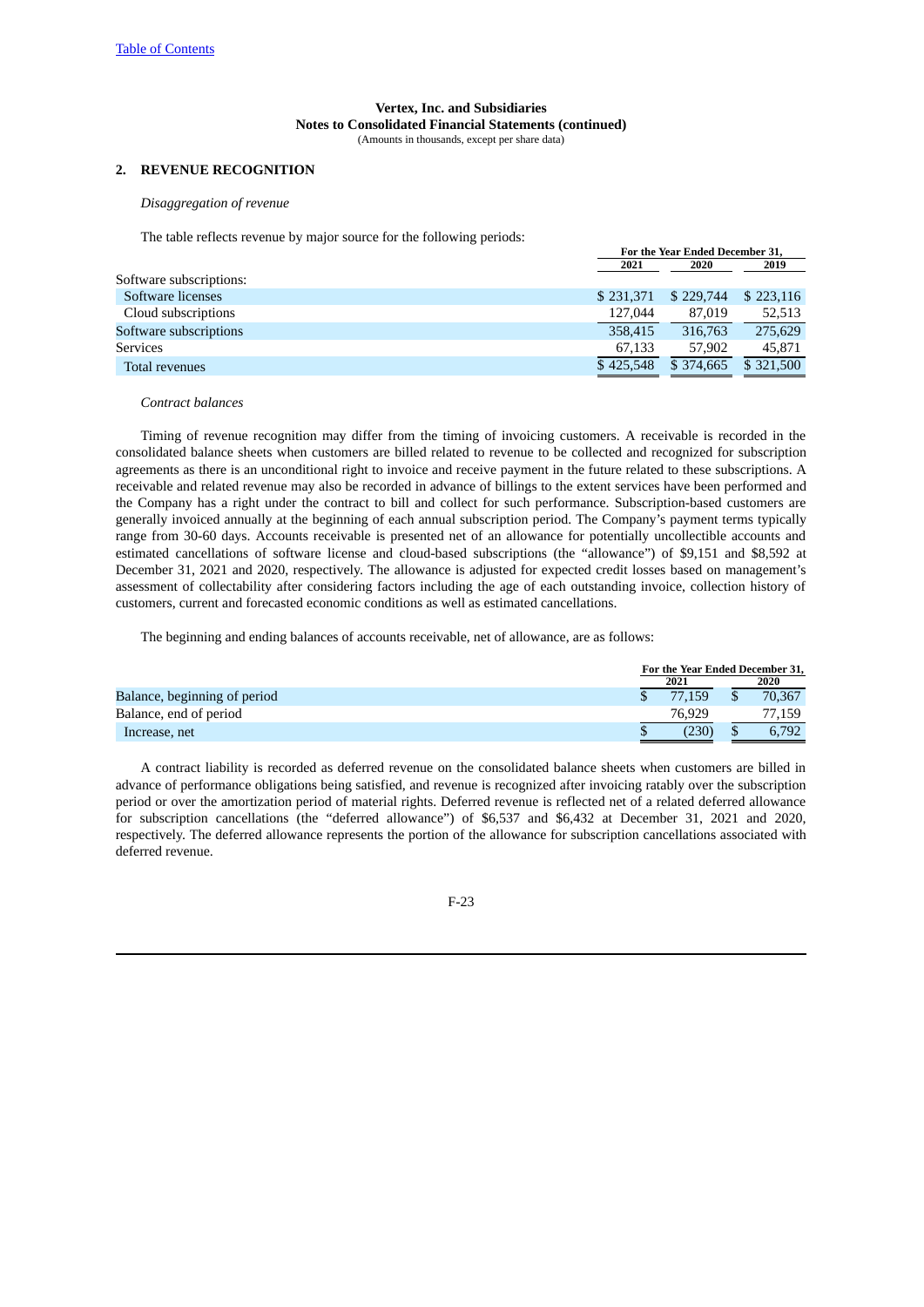The beginning and ending balances of and changes to the allowance and the deferred allowance are as follows:

|                                         | For the Year Ended December 31, |      |                   |           |      |                   |            |    |                   |  |
|-----------------------------------------|---------------------------------|------|-------------------|-----------|------|-------------------|------------|----|-------------------|--|
|                                         |                                 | 2021 |                   |           | 2020 |                   | 2019       |    |                   |  |
|                                         | <b>Balance</b>                  |      | <b>Net Change</b> | Balance   |      | <b>Net Change</b> | Balance    |    | <b>Net Change</b> |  |
| Allowance balance, January 1            | \$ (8,592)                      |      |                   | \$(7,515) |      |                   | \$ (5,527) |    |                   |  |
| Allowance balance, December 31          | (9, 151)                        |      |                   | (8,592)   |      |                   | (7,515)    |    |                   |  |
| Change in allowance                     |                                 | S    | 559               |           |      | 1,077             |            | .S | 1,988             |  |
| Deferred allowance balance, January 1   | 6.432                           |      |                   | 5,614     |      |                   | 4,858      |    |                   |  |
| Deferred allowance balance, December 31 | 6,537                           |      |                   | 6,432     |      |                   | 5,614      |    |                   |  |
| Change in deferred allowance            |                                 |      | (105)             |           |      | (818)             |            |    | (756)             |  |
| Net amount charged to revenues          |                                 |      | 454               |           |      | 259               |            |    | 1,232             |  |

The amount of revenue recognized during the years ended December 31, 2021, 2020 and 2019 that was included in the opening deferred revenue balance of the same fiscal year was \$207,560, \$191,745, and \$163,939, respectively. The portion of deferred revenue expected to be recognized in revenue beyond one year is included in deferred revenue, net of current portion in the consolidated balance sheets.

The table provides information about the balances of and changes to deferred revenue for the following periods:

|                               |            | As of December 31.              |               |  |  |
|-------------------------------|------------|---------------------------------|---------------|--|--|
|                               |            | 2021                            | 2020          |  |  |
| Balances:                     |            |                                 |               |  |  |
| Deferred revenue, current     | \$         | 237,344                         | \$<br>207,560 |  |  |
| Deferred revenue, non-current |            | 11,666                          | 14,702        |  |  |
| Total deferred revenue        |            | 249,010                         | 222,262<br>\$ |  |  |
|                               |            |                                 |               |  |  |
|                               |            | For the Year Ended December 31. |               |  |  |
|                               | 2021       | 2020                            | 2019          |  |  |
| Changes to deferred revenue:  |            |                                 |               |  |  |
| Beginning balance             | \$222.262  | \$ 205,791                      | \$178,703     |  |  |
| Additional amounts deferred   | 452.296    | 391,136                         | 348,588       |  |  |
| Revenues recognized           | (425, 548) | (374, 665)                      | (321,500)     |  |  |
| Ending balance                | 249.010    | 222,262<br>SS.                  | 205,791<br>S. |  |  |

Deferred revenue at December 31, 2021 will be recognized as follows for all future years:

| 237,344 |
|---------|
| 10,161  |
| 1,505   |
| 249,010 |
|         |

### *Contract costs*

Deferred sales commissions earned by the Company's sales force and certain sales incentive programs and vendor referral agreements are considered incremental and recoverable costs of obtaining a contract with a customer. An asset is recognized for these incremental contract costs and reflected as deferred commissions in the consolidated balance sheets. These contract costs are amortized on a straight-line basis over a period consistent with the transfer of the associated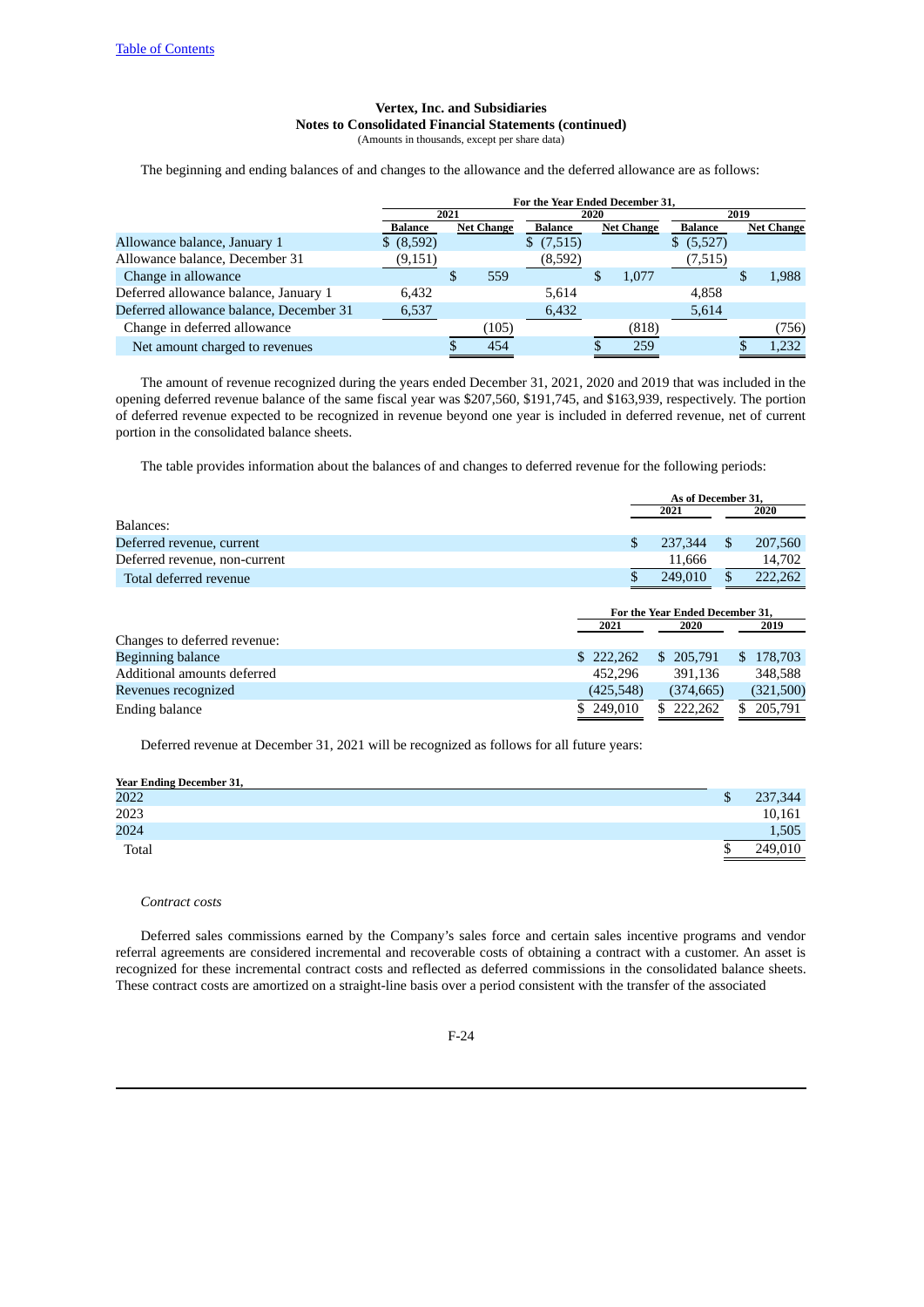product and services to the customer, which is generally three years. Amortization of these costs are included in selling and marketing expense in the consolidated statements of comprehensive income (loss). The Company periodically reviews these contract assets to determine whether events or changes in circumstances have occurred that could impact the period of benefit of these assets. There were no impairment losses recorded for the periods presented.

The table provides information about the changes to contract cost balances as of and for the following periods:

|                                  | For the Year Ended December 31. |         |  |         |  |         |
|----------------------------------|---------------------------------|---------|--|---------|--|---------|
|                                  |                                 | 2021    |  | 2020    |  | 2019    |
| Changes to deferred commissions: |                                 |         |  |         |  |         |
| Beginning balance                |                                 | 11.743  |  | 11.196  |  | 8,830   |
| Additions                        |                                 | 10.018  |  | 8.291   |  | 10.140  |
| Amortization                     |                                 | (9,206) |  | (7.744) |  | (7,774) |
| Ending balance                   |                                 | 12.555  |  | 11.743  |  | 11.196  |

# **3. BUSINESS COMBINATIONS**

#### **LCR-Dixon**

On September 22, 2021, the Company executed a stock purchase agreement with LCR-Dixon Corporation ("LCR-Dixon"), a provider of SAP technologies and tax intelligence solutions. LCR-Dixon's solutions were specifically developed to improve functionality and performance for SAP indirect tax processes and are integrated with the Company's tax determination software. The LCR-Dixon acquisition was accounted for as a business combination. The Company's accounting for the LCR-Dixon acquisition is preliminary.

The preliminary purchase price was \$98,744 as of the acquisition date consisting of (i) \$59,720 of cash paid at closing, partially offset by \$1,899 of LCR-Dixon cash received in the acquisition resulting in net cash consideration at closing of \$57,821 and (ii) non-interest bearing deferred payments aggregating \$40,000 to be paid in four equal installments of \$10,000 every six-months beginning March 2022 and ending September 2023 (the "deferred purchase consideration"). The purchase price is subject to purchase price adjustments related to the final determination of LCR-Dixon's cash, net working capital, and taxes as of the acquisition date. Cash consideration was funded from available cash on hand. Management recorded deferred purchase consideration of \$39,024, net of a discount of \$976 which will be recorded as interest expense over the payment period using the effective interest method. The deferred purchase consideration, net of discount, is included in current liabilities and long-term liabilities at \$19,805 and \$19,419, respectively, in the consolidated balance sheet at December 31, 2021.

The following table summarizes the preliminary purchase price for LCR-Dixon:

|                                               | September 22, 2021 |
|-----------------------------------------------|--------------------|
| Cash paid at closing                          | 59.720             |
| Fair value of deferred purchase consideration | 39.024             |
| Total                                         | 98,744             |

The preliminary purchase price was allocated to the net assets acquired based on management's determination of their estimated fair values using available information as of the acquisition date. The preliminary excess of purchase consideration over the net assets acquired is recorded as goodwill, which primarily reflects the existence of intangible assets not recognized under U.S. GAAP such as the value of expected future synergies, the value of the assembled workforce and other market factors. The Company expects that goodwill associated with the LCR-Dixon acquisition will not be deductible for tax purposes. The preliminary values recorded, which are reflected in the table below, will be adjusted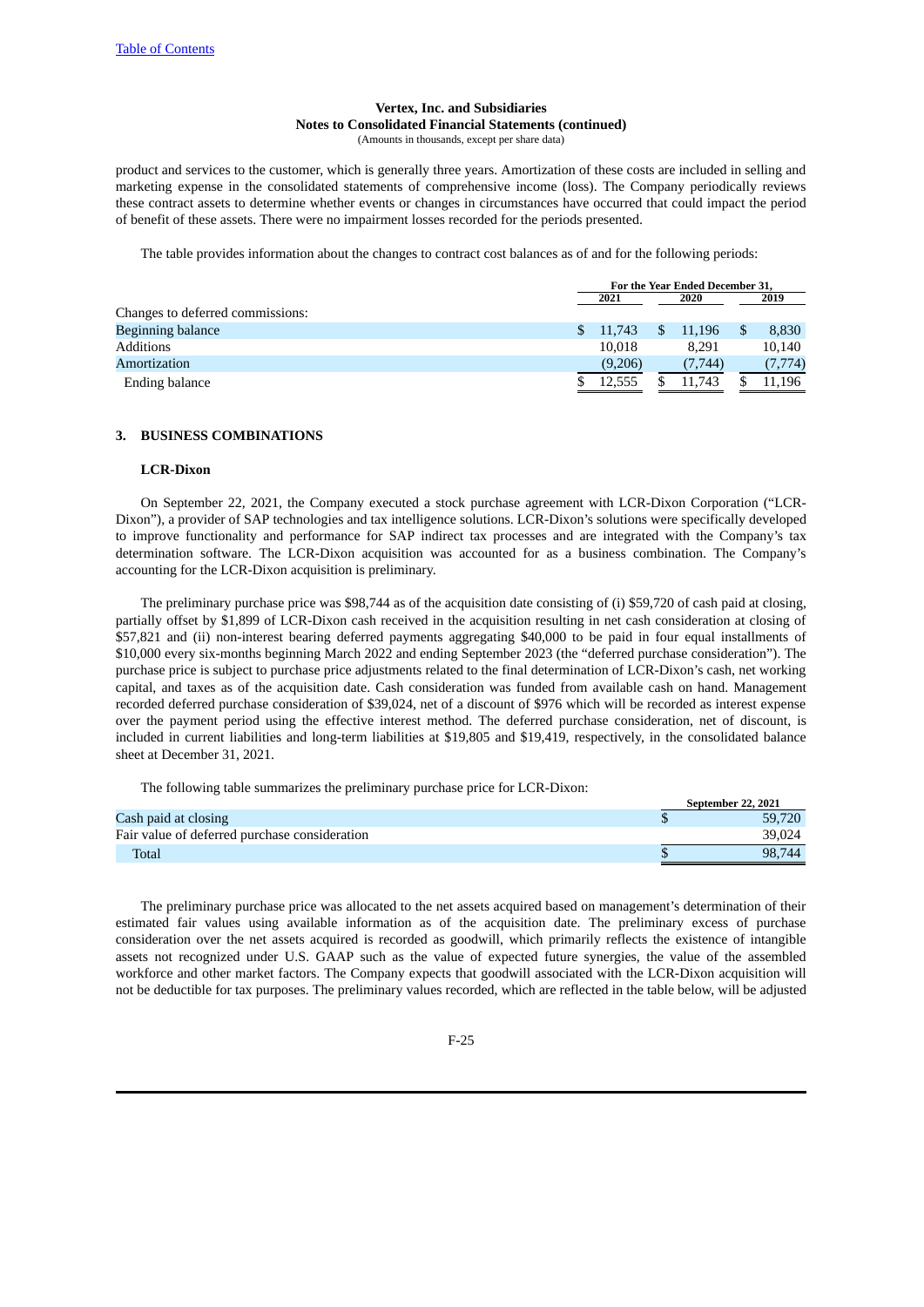during the Measurement Period as more detailed analyses are performed and further information becomes available regarding the fair values of these amounts on the acquisition date.

The Company does not have a preliminary estimate of identifiable intangible assets as of the acquisition date. A thirdparty expert has been engaged to assist in the valuation of identifiable intangible assets and deferred payments as part of the acquisition. Any subsequent adjustments to the preliminary values not associated with determination of their fair values on the acquisition date will be recorded in the consolidated statements of comprehensive income (loss) in the period in which the adjustment is identified. LCR-Dixon's business and product offerings are being integrated into the Company's one operating segment.

The following table presents the preliminary allocation of the purchase price to the assets acquired and liabilities assumed as recorded in the Company's consolidated balance sheet as of the acquisition date:

|                                           | <b>September 22, 2021</b> |
|-------------------------------------------|---------------------------|
| Cash and cash equivalents                 | 1,899                     |
| Accounts receivable                       | 1,437                     |
| Prepaid expenses and other current assets | 326                       |
| Property and equipment                    | 4                         |
| Goodwill                                  | 96,968                    |
| Accounts payable                          | (19)                      |
| <b>Accrued expenses</b>                   | (306)                     |
| Accrued compensation                      | (1,746)                   |
| Deferred revenue                          | (71)                      |
| Total                                     | 98.492                    |
|                                           |                           |

The Company and LCR-Dixon had a pre-existing relationship in the form of the royalty agreement at the date of acquisition. The Company owed LCR-Dixon royalties in connection with licenses sold by the Company to end users when collected by the Company from end users. The royalty agreement terminated upon consummation of the acquisition and the Company wrote-off \$252 of royalties payable to LCR-Dixon with an offset to goodwill.

The Company has included the financial results of LCR-Dixon in the consolidated statement of comprehensive income (loss) from the date of acquisition. The transaction costs associated with the acquisition were not material.

# **Taxamo**

On May 12, 2021, the Company acquired 95% of the outstanding equity of EVAT Solutions Limited ("EVAT") and its wholly owned subsidiaries (collectively "Taxamo"), a cloud-based provider of tax and payment automation for global eCommerce and marketplaces. This acquisition supports the Company's growth strategies across eCommerce platforms and marketplaces in Europe and North America. Included in the acquisition agreement is an option to purchase from and an option for the remaining shareholder to sell the remaining 5% of the outstanding equity of EVAT (the "Option") at a fixed amount between August and December 2021 for an estimated fair value of \$10,034.

The purchase price for the Taxamo acquisition was \$200,689, consisting of (i) \$190,153 of cash paid at closing, partially offset by \$2,662 of acquired cash, including \$221 of restricted cash, received in the acquisition resulting in net cash consideration at closing of \$187,491, (ii) an acquisition holdback with an estimated fair value upon acquisition of \$502, and (iii) the Option. The Company recorded the estimated fair value of the Option payment amount in purchase commitment and contingent consideration liabilities, current, on the consolidated balance sheet as of the acquisition date. Cash consideration was funded from available cash on hand.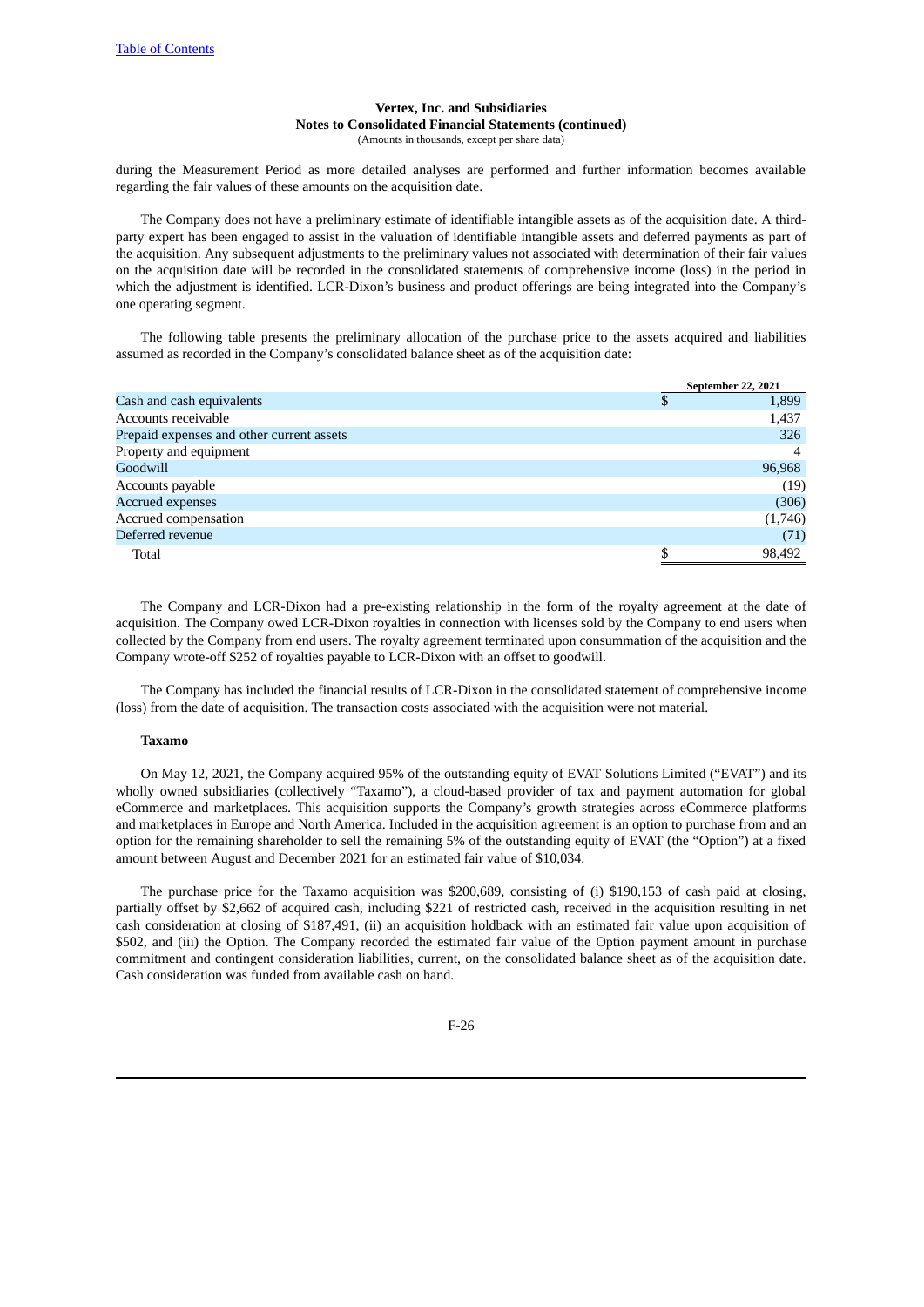The following table summarizes the purchase price for Taxamo:

| May 12, 2021 |
|--------------|
| 190.153      |
| 502          |
| 10.034       |
| 200.689      |
|              |

On August 19, 2021, the Company acquired the remaining 5% equity interest of EVAT for \$10,034 through exercise of the Option, giving the Company 100% of the outstanding equity interest of EVAT. The acquisition holdback is fixed in Euros and approximates \$468, which amount is included in purchase commitment and contingent consideration liabilities, current in the consolidated balance sheet as of December 31, 2021.

The Taxamo acquisition was accounted for as a business combination. The purchase price was allocated to the net assets acquired based on management's determination of their estimated fair values using available information as of the acquisition date. The excess of purchase consideration over the net assets acquired was recorded as goodwill, which reflects the value of intangible assets not recognized under U.S. GAAP such as the value of expected future synergies, the value of the assembled workforce and other market factors. The Company expects that goodwill associated with the Taxamo acquisition will not be deductible for tax purposes. Taxamo's business and product offerings are being integrated into the Company's one operating segment.

The following table presents the allocation of the purchase price to the assets acquired and liabilities assumed as recorded in the Company's consolidated balance sheet as of the acquisition date: **May 12, 2021**

|                                           | MM 14, 2021 |
|-------------------------------------------|-------------|
| Cash and cash equivalents                 | \$<br>2,441 |
| Funds held for customers                  | 221         |
| <b>Accounts receivable</b>                | 2,657       |
| Prepaid expenses and other current assets | 908         |
| Property and equipment                    | 40,792      |
| Goodwill                                  | 164,199     |
| Other intangibles                         | 1,581       |
| Accounts payable                          | (304)       |
| Accrued expenses                          | (1,395)     |
| Accrued compensation                      | (3,939)     |
| Deferred revenue                          | (2, 196)    |
| Deferred other income                     |             |
| Deferred other liabilities                | (4,276)     |
| Total                                     | 200,689     |
|                                           |             |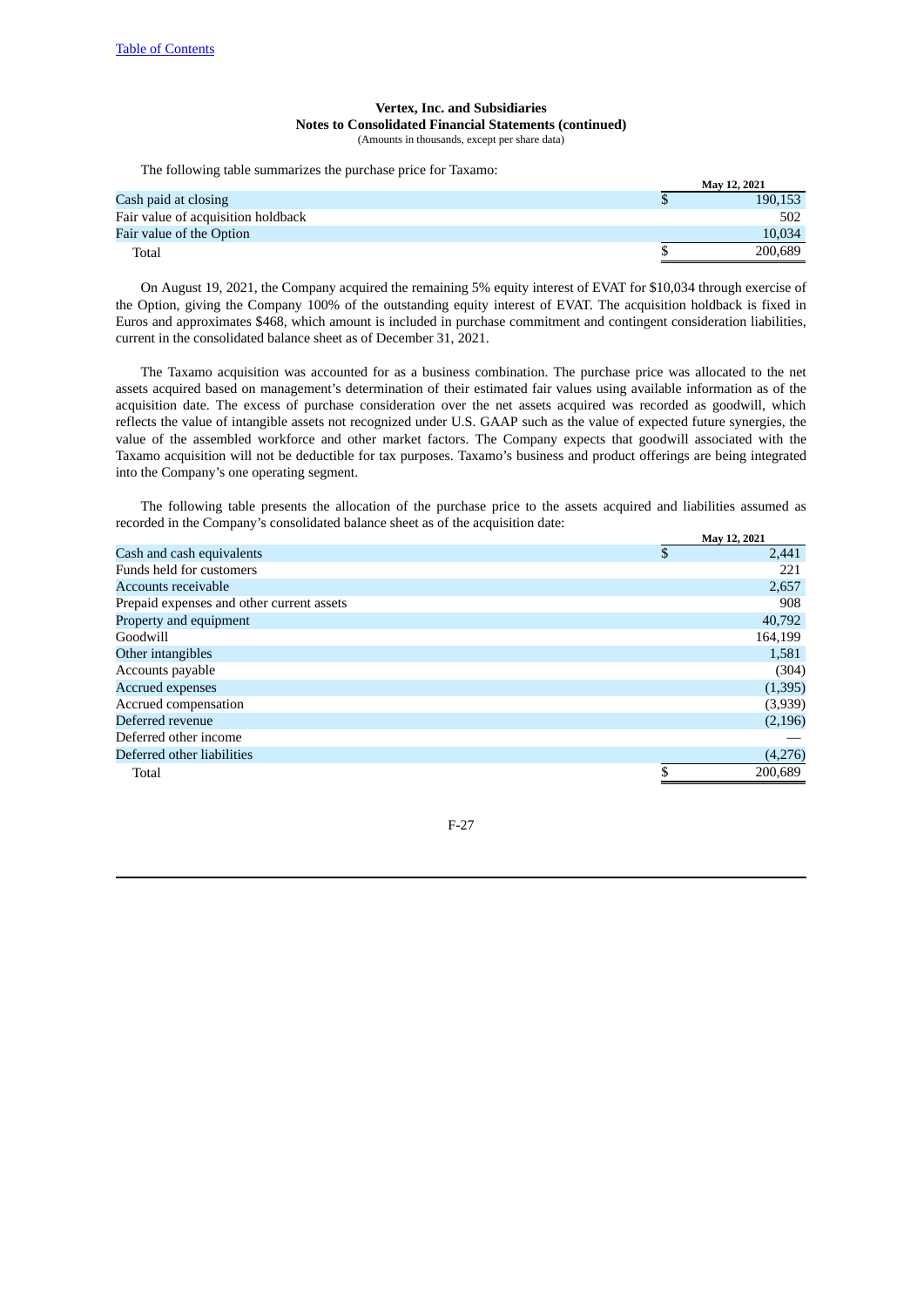The fair value, valuation methodologies, estimated useful lives, and significant assumptions of the identifiable intangibles acquired in the Taxamo acquisition are summarized in the table below:

|                                        |                                                  |     |               | May 12, 2021                                                |                                           |                         |
|----------------------------------------|--------------------------------------------------|-----|---------------|-------------------------------------------------------------|-------------------------------------------|-------------------------|
| <b>Taxamo Identifiable Intangibles</b> | <b>Balance Sheet Location</b>                    |     | Fair<br>Value | <b>Valuation Methodology</b>                                | <b>Estimated</b><br><b>Useful</b><br>Life | <b>Discount</b><br>Rate |
| Developed technology                   | Property and equipment, net<br>(Note 5)          |     | \$40,746      | Multi-period excess<br>earnings method - income<br>approach | 3 years                                   | 16.5 %                  |
| Trade name                             | Goodwill and other intangible<br>assets (Note 8) | \$. | 608           | Relief from royalty<br>method - income approach             | 2 years                                   | 16.5 %                  |
| <b>Customer relationships</b>          | Goodwill and other intangible<br>assets (Note 8) |     | 973           | Distributor method -<br>income approach                     | 2 years                                   | 16.5 %                  |

The Company has included the financial results of Taxamo in the consolidated statement of comprehensive income (loss) from the date of acquisition. The transaction costs associated with the acquisition were \$4,269 and are recorded in other operating expense, net, for the year ended December 31, 2021.

The Company assumed certain liabilities in the acquisition of Taxamo, including deferred revenue with a fair value of \$2,196, using a cost-plus profit approach. The Company is amortizing the acquired deferred revenue at its fair value over the period for which it is incurring costs to support the assumed customer obligations.

# **Tellutax**

On January 25, 2021, the Company executed an Asset Purchase Agreement with Tellutax LLC, a Portland, Oregonbased edge computing technology startup ("Tellutax"), to acquire substantially all of Tellutax's assets (the "Tellutax acquisition"). Cash consideration paid for the acquisition was \$6,100, funded through cash on hand, and serves to strengthen the Company's technology roadmap and hybrid cloud strategy enabling it to better serve customers in an increasingly hyper-connected environment. The Tellutax acquisition entitles the sellers to contingent consideration if sales targets are met during a period of time following the acquisition.

The Tellutax acquisition was accounted for as a business combination. The total purchase price was allocated to the net assets acquired based on management's determination of their estimated fair values using available information as of the acquisition date. The excess of purchase consideration over the net assets acquired is recorded as goodwill, which primarily reflects the value of expected future synergies, the existence of intangible assets not recognized under U.S. GAAP such as the value of the assembled workforce and other market factors. The Company expects that goodwill associated with the Tellutax acquisition will be deductible for tax purposes. The fair values of these amounts on the acquisition date, which are reflected in the table below, have been finalized. Any subsequent adjustments to these values will be recorded in the consolidated statements of comprehensive income (loss) in the period in which the adjustment is identified.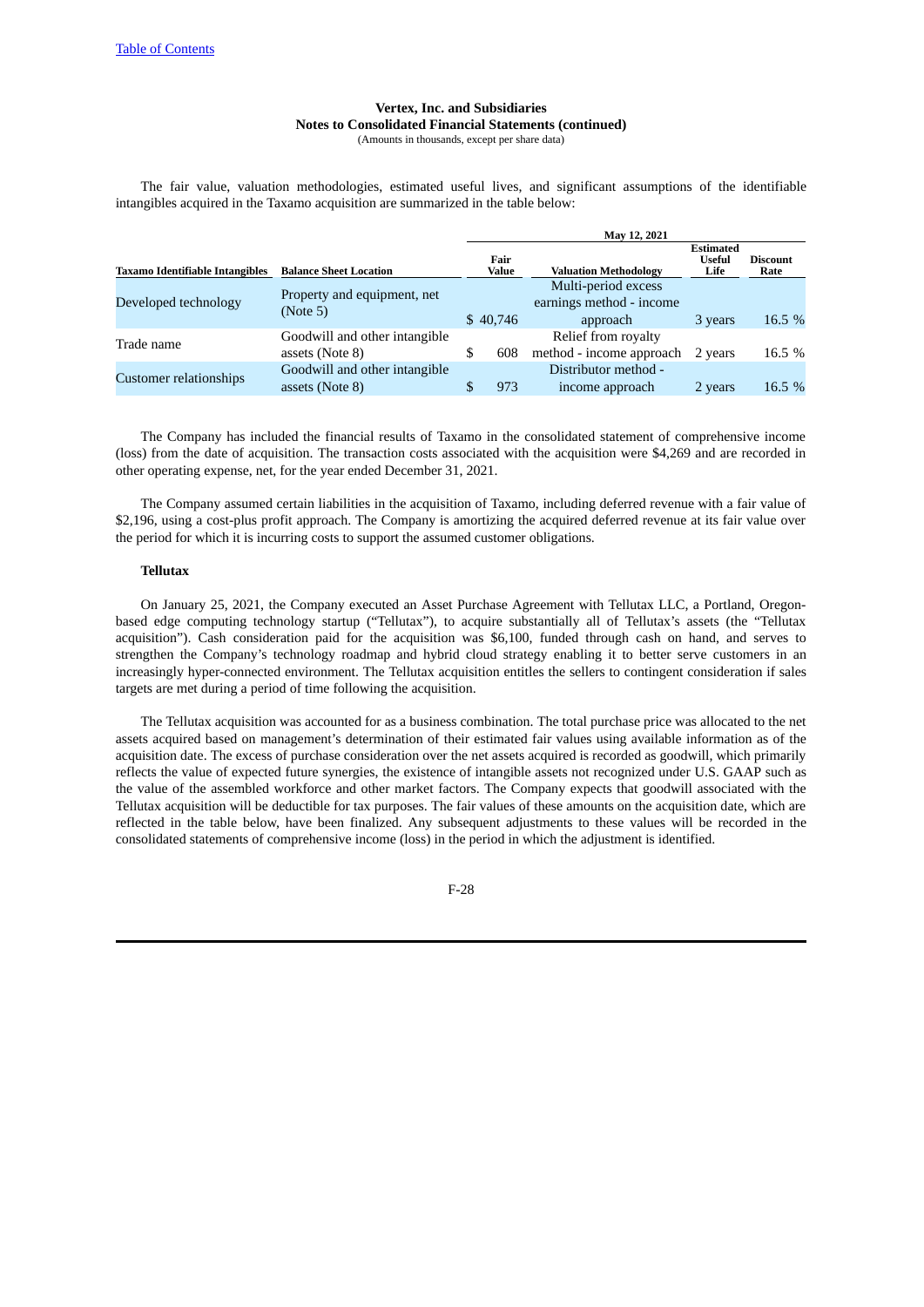The purchase price for the Tellutax acquisition included cash paid at closing plus an estimated fair value of contingent consideration of \$2,200 (the "Tellutax Contingent Consideration") as of January 25, 2021. The following table presents the final purchase price allocation recorded in the consolidated balance sheet as of the acquisition date:

|                                             | <b>January 25, 2021</b> |
|---------------------------------------------|-------------------------|
| Capitalized software - developed technology | 3.600                   |
| Goodwill                                    | 4.700                   |
| Total                                       | 8.300                   |

The Company has included the financial results of Tellutax in the consolidated statement of comprehensive income (loss) from the date of acquisition.

The fair value of developed technology was valued using the multi-period excess earnings method, which is a variation of the income approach. This method estimates an intangible asset's value based on the present value of the incremental after-tax cash flows attributable to the intangible asset. The significant assumptions used in the developed technology valuation included an estimated linear obsolescence factor of 20% per year and a discount rate of 28.5%.

The fair value of Tellutax Contingent Consideration is estimated using a Monte Carlo Simulation to compute the expected cash flows from earnout payments specified in the purchase agreement. The Tellutax Contingent Consideration is based on three potential earn-out payments determined by periodic revenue achievements over a thirty-month period. Earnout payments have no maximum limit, but if certain targets are not met, there will be no earn-out payment for the applicable measurement period. The estimated fair value of the Tellutax Contingent Consideration recorded as of the acquisition date was \$2,200. See Note 4 for information on recurring fair value adjustments after the acquisition date.

# **Systax**

On January 7, 2020, the Company acquired a 60% controlling interest in Systax, a provider of Brazilian transaction tax content and software. Cash consideration for the purchase was \$12,374, which was funded through borrowings under a revolving line of credit. This acquisition provided the Company with full access to a sizeable database of Brazilian tax content that is critical to supporting its global multi-national customers' business expansion into Brazil.

On the acquisition date, the Company had a contractual purchase commitment to acquire the remaining 40% equity interest from the original Systax Quotaholders incrementally between 2021 through 2024. This contractual purchase commitment was deemed to be a forward contract, for which the Company was required to estimate and record a future purchase commitment liability (the "Purchase Commitment Liability"). The Purchase Commitment Liability was recorded at the acquisition date fair value of \$12,592. Subsequent adjustments will be recorded based on settlement value. This amount will fluctuate as a result of changes in foreign currency exchange rates and is reflected in Purchase Commitment Liability in the consolidated balance sheet at December 31, 2021 and 2020. Adjustments to the settlement value that arise as a result of remeasurement at future balance sheet dates will be recorded as interest expense related to financing costs in the consolidated statements of comprehensive income (loss) in the period the change is identified.

The acquisition was accounted for as a business combination and the total purchase price was allocated to the assets acquired and liabilities assumed based on their estimated fair values on the acquisition date, with the excess being recorded as goodwill. The fair values of assets acquired and liabilities assumed as of the acquisition date are reflected in the tables below. Any adjustments to these values will be recorded in the consolidated statements of comprehensive income (loss) in the period the change is identified. No such adjustments have been recorded through December 31, 2021.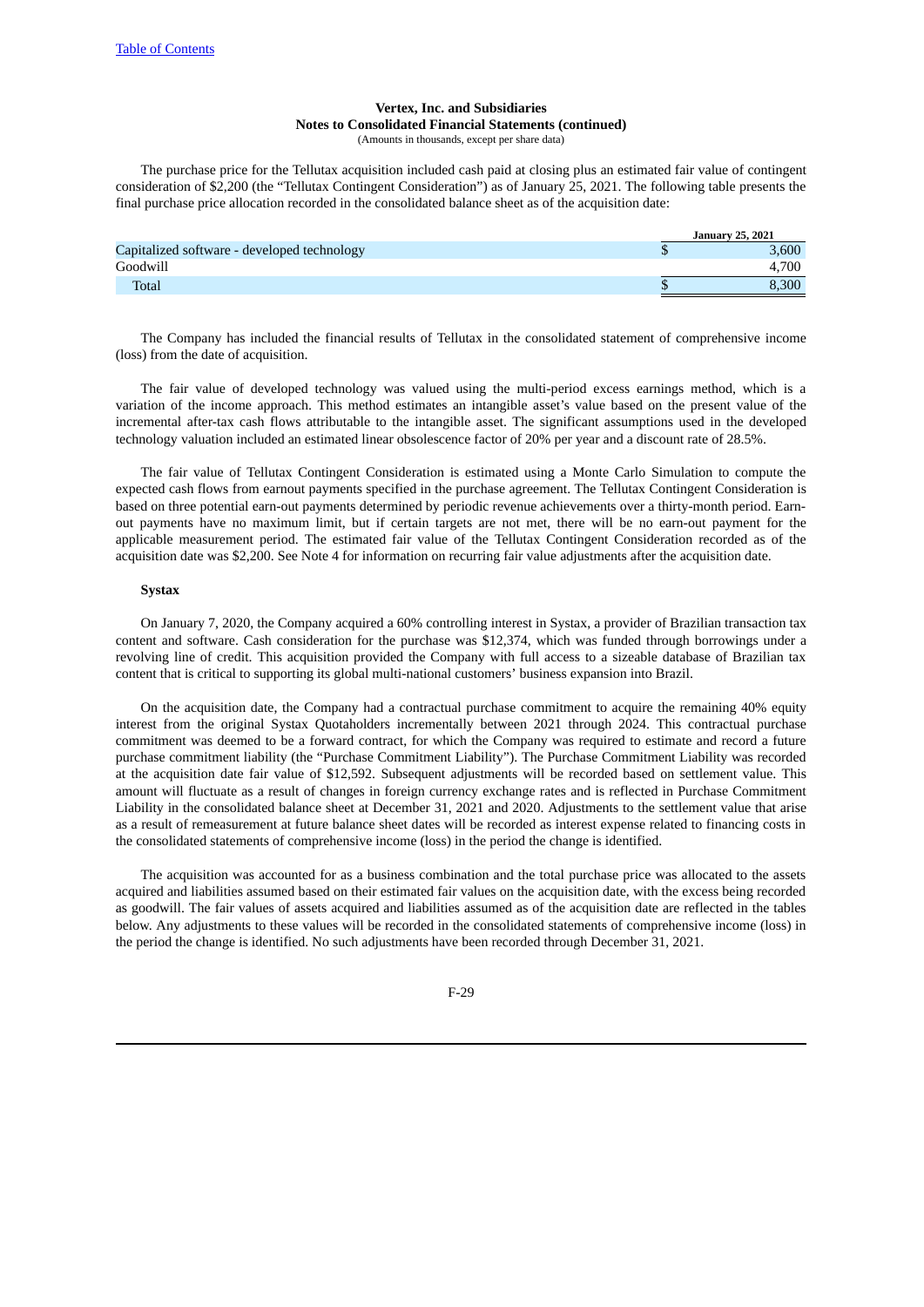The following table reflects the purchase price for Systax:

|                                                        | <b>January 7, 2020</b> |
|--------------------------------------------------------|------------------------|
| Cash paid to Systax Quotaholders at closing            | 11,626                 |
| Cash held in escrow for benefit of Systax Quotaholders | 748                    |
| Initial cash consideration                             | 12,374                 |
| <b>Purchase Commitment Liability</b>                   | 12,592                 |
| Total                                                  | 24,966                 |

The following table presents the allocation of the purchase price to the assets acquired and liabilities assumed as recorded in the Company's consolidated balance sheet as of the acquisition date:

|                         | <b>January 7, 2020</b> |
|-------------------------|------------------------|
| Cash                    | 56<br>Φ                |
| Accounts receivable     | 495                    |
| Property and equipment  | 112                    |
| Other current assets    | 14                     |
| Goodwill                | 21,089                 |
| Other intangible assets | 3,650                  |
| Accounts payable        | (358)                  |
| Accrued expenses        | (92)                   |
| Total                   | 24,966<br>¢<br>Φ       |

The excess of the purchase consideration over the net assets acquired is recorded as goodwill and primarily reflects the value of expected future synergies, the existence of intangible assets not recognized under U.S. GAAP such as the value of the assembled workforce and other market factors. Goodwill is deductible for tax purposes.

The Company has included the financial results of Systax in the consolidated statement of comprehensive income (loss) from the date of acquisition in accordance with ASC 810 due to the Company having a controlling financial interest in Systax.

The transaction costs associated with the acquisition were \$504 and were recorded in general and administrative expense in the year ended December 31, 2019.

The Company acquired an additional 5% equity interest of Systax in April 2021 for \$788, increasing the Company's equity interest in Systax to 65%. The Purchase Commitment Liability included in purchase commitment and contingent consideration liabilities, net of current portion in the consolidated balance sheets on December 31, 2021 was \$8,329. The Purchase Commitment Liability included in purchase commitment and contingent consideration liabilities, net of current portion in the consolidated balance sheets and purchase commitment and contingent consideration liabilities, current on December 31, 2020 was \$8,905 and \$845, respectively.

# **Unaudited Pro Forma Financial Information**

Unaudited proforma financial information has not been presented, as the information from the acquired companies would not have had a material impact individually or in the aggregate for the current and prior year periods.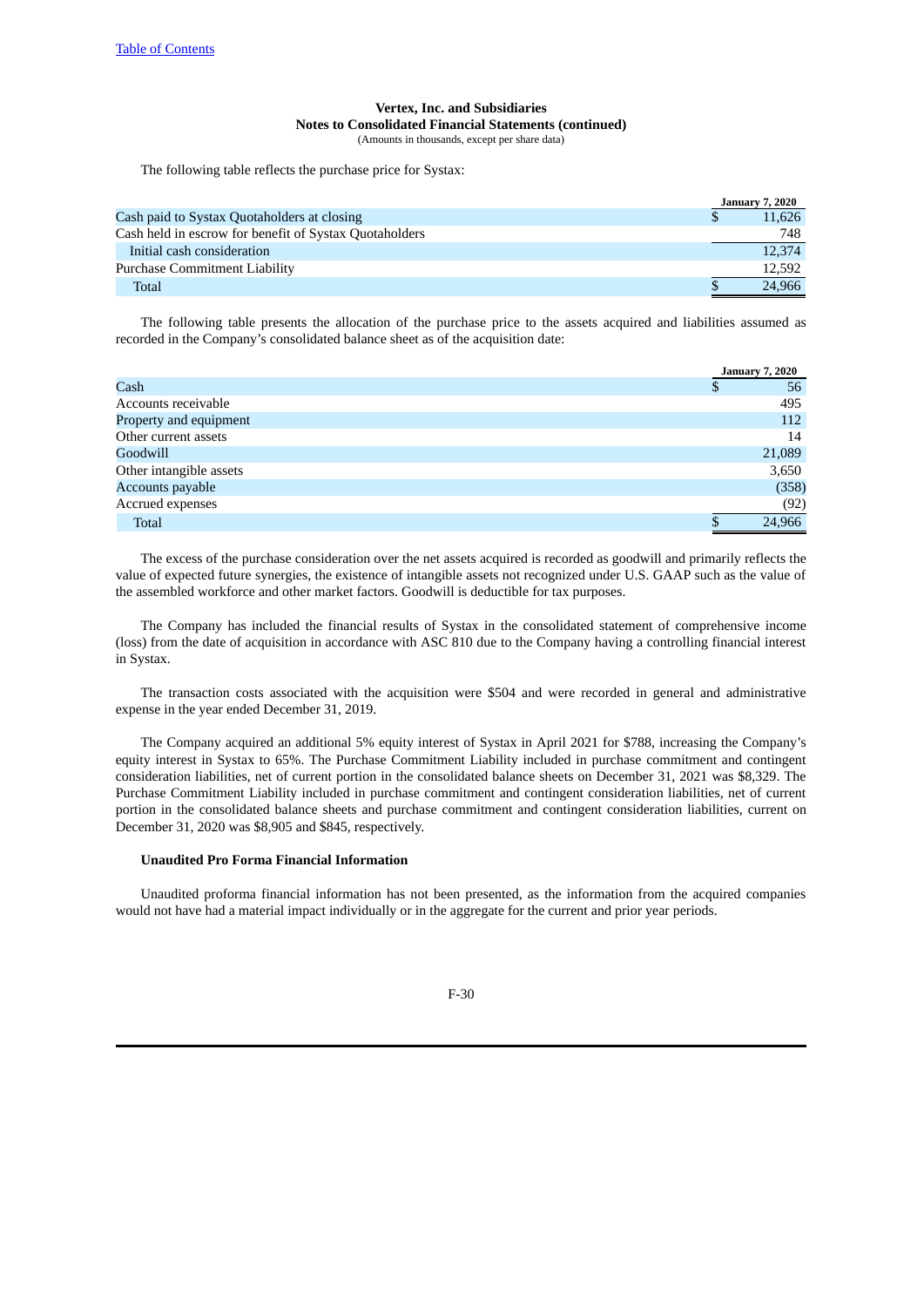# **4. FINANCIAL INSTRUMENTS AND FAIR VALUE MEASUREMENTS**

#### **Assets and Liabilities Measured at Fair Value on a Recurring Basis**

The Company has investments in money market accounts, which are included in cash and cash equivalents on the consolidated balance sheets. Fair value inputs for these investments are considered Level 1 measurements within the Fair Value Hierarchy since money market account fair values are known and observable through daily published floating net asset values.

The following table summarizes the Company's Fair Value Hierarchy for its financial assets and liabilities measured at fair value on a recurring basis:

|                                          |    | <b>Fair Value Measurements Using</b> |                                                               |                                 |                                                     |           |                                              |           |  |
|------------------------------------------|----|--------------------------------------|---------------------------------------------------------------|---------------------------------|-----------------------------------------------------|-----------|----------------------------------------------|-----------|--|
|                                          |    |                                      | Prices in<br>active markets<br>for identical<br>assets (Level |                                 | <b>Significant</b><br>other<br>observable<br>inputs |           | <b>Significant</b><br>unobservable<br>inputs |           |  |
| As of December 31, 2021                  |    | <b>Fair Value</b>                    |                                                               |                                 |                                                     | (Level 2) |                                              | (Level 3) |  |
| Money market funds                       | J. | 10.703                               |                                                               | 10.703                          |                                                     |           |                                              |           |  |
| <b>Tellutax Contingent Consideration</b> | \$ | (2,500)                              |                                                               | $\hspace{0.1mm}-\hspace{0.1mm}$ |                                                     |           |                                              | (2,500)   |  |
| Foreign currency forward contracts       |    |                                      |                                                               |                                 |                                                     | (62)      |                                              |           |  |

|                                          | <b>Fair Value Measurements Using</b> |                                                                                                                      |         |  |           |                                              |  |  |
|------------------------------------------|--------------------------------------|----------------------------------------------------------------------------------------------------------------------|---------|--|-----------|----------------------------------------------|--|--|
|                                          |                                      | <b>Significant</b><br>Prices in<br>active markets<br>other<br>for identical<br>observable<br>assets (Level<br>inputs |         |  |           | <b>Significant</b><br>unobservable<br>inputs |  |  |
| As of December 31, 2020                  | <b>Fair Value</b>                    |                                                                                                                      |         |  | (Level 2) | (Level 3)                                    |  |  |
| Money market funds                       | 265,270                              |                                                                                                                      | 265,270 |  |           |                                              |  |  |
| <b>Tellutax Contingent Consideration</b> |                                      |                                                                                                                      |         |  |           |                                              |  |  |
| Foreign currency forward contracts       |                                      |                                                                                                                      |         |  | 448       |                                              |  |  |

#### *Tellutax Contingent Consideration*

The Tellutax acquisition entitles the sellers to contingent consideration if sales targets are met during a period of time following the acquisition. The estimated fair value of the Tellutax Contingent Consideration as of the acquisition date of January 25, 2021 was \$2,200.

The Tellutax Contingent Consideration is based on three potential earn-out payments determined by periodic revenue achievements over a thirty-month period. Such estimate represents a recurring fair value measurement with significant unobservable inputs, which management considers to be Level 3 measurements under the Fair Value Hierarchy. The significant assumptions used in these calculations included forecasted results and the estimated likelihood for each performance scenario. The fair value of Tellutax Contingent Consideration is estimated using a Monte Carlo Simulation to compute the expected cash flows from earn-out payments specified in the purchase agreement. The Tellutax Contingent Consideration is based on three potential earn-out payments determined by periodic revenue achievements over a thirtymonth period. Earn-out payments have no maximum limit, but if certain targets are not met, there will be no earn-out payment for the applicable measurement period.

The Tellutax Contingent Consideration fair value is \$2,500 at December 31, 2021, which represents an increase from \$2,200 as of the acquisition date. Fair value adjustments of \$300 were recorded in other operating expense, net for the year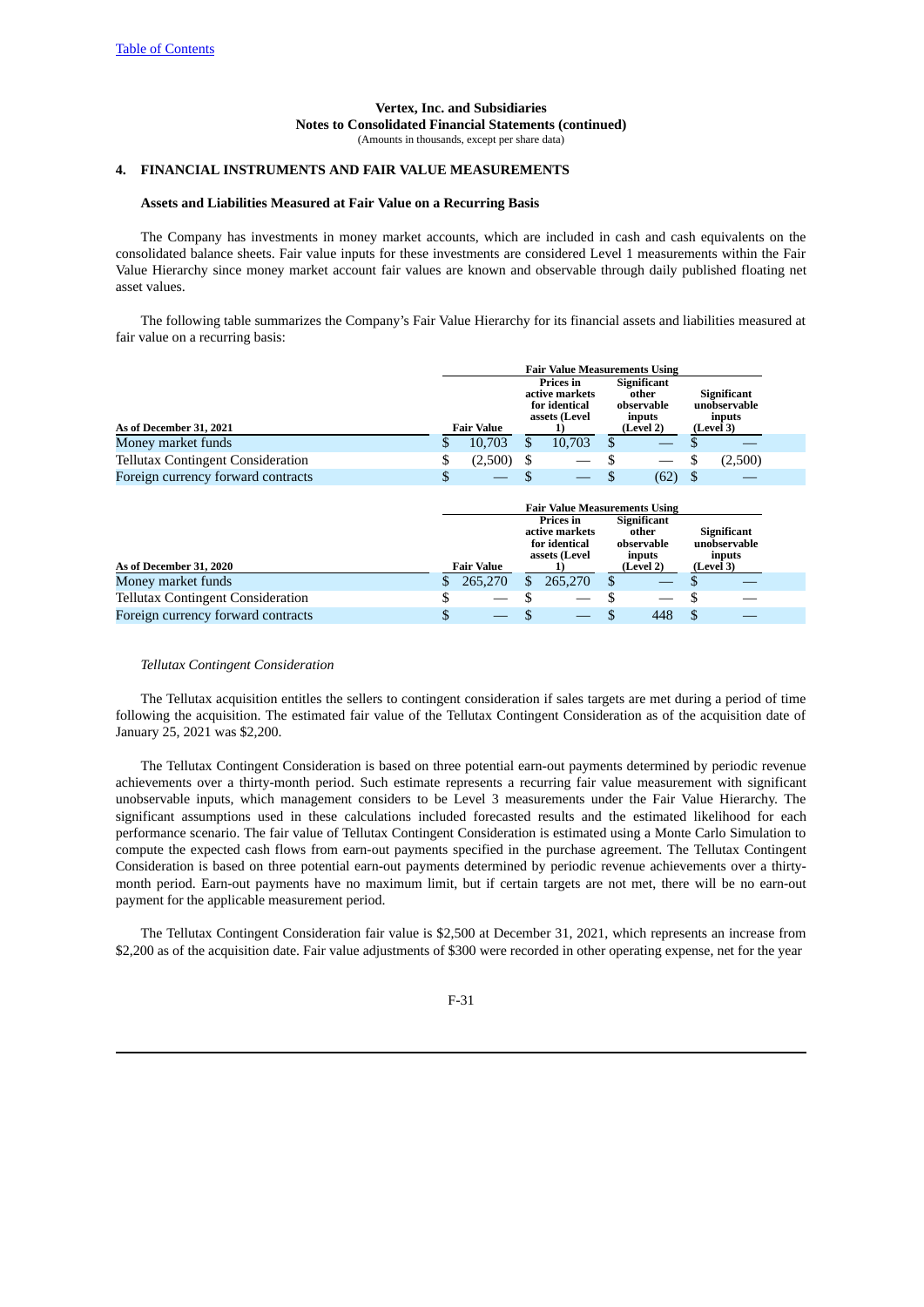ended December 31, 2021. The Tellutax Contingent Consideration fair value of \$2,500 is included in purchase commitment and contingent consideration liabilities, net of current portion in the consolidated balance sheet at December 31, 2021.

Tellutax Contingent Consideration fair value and unobservable inputs used for the Monte Carlo Simulation valuation were as follows:

| <b>December 31, 2021</b> |                               |                            |                                                       |  |  |  |  |
|--------------------------|-------------------------------|----------------------------|-------------------------------------------------------|--|--|--|--|
| <b>Fair Value</b>        | Valuation Technique           | <b>Unobservable Inputs</b> |                                                       |  |  |  |  |
| (2,500)<br>S             | <b>Monte Carlo Simulation</b> | Revenue volatility         | 95.0%                                                 |  |  |  |  |
|                          |                               | Revenue discount rate      | 20.0 %                                                |  |  |  |  |
|                          |                               | Term (in years)            | 3.6                                                   |  |  |  |  |
|                          |                               |                            |                                                       |  |  |  |  |
|                          |                               |                            |                                                       |  |  |  |  |
|                          |                               |                            |                                                       |  |  |  |  |
| (2,200)<br>S             | <b>Monte Carlo Simulation</b> | Revenue volatility         | 95.0%                                                 |  |  |  |  |
|                          |                               | Revenue discount rate      | 20.3 %                                                |  |  |  |  |
|                          |                               | Term (in years)            | 4.3                                                   |  |  |  |  |
|                          | <b>Fair Value</b>             | Valuation Technique        | <b>January 25, 2021</b><br><b>Unobservable Inputs</b> |  |  |  |  |

Beginning and ending balances in fair value of Tellutax Contingent Consideration were as follows:

|                                | Tellutax<br>Contingent<br><b>Consideration</b> |
|--------------------------------|------------------------------------------------|
| Balance, January 1, 2021       |                                                |
| <b>Acquisition of Tellutax</b> | (2,200)                                        |
| Fair value adjustments         | (300)                                          |
| Balance, December 31, 2021     | (2,500)                                        |

# **Assets and Liabilities for Which Fair Value is Only Disclosed**

The carrying amounts of cash and cash equivalents and the carrying amount of funds held for customers were the same as their respective fair values and are considered Level 1 measurements.

The carrying amounts for accounts receivable, accounts payable, and accrued expenses approximate their relative fair values due to their short-term nature and are considered Level 2 measurements.

# **Non-recurring Fair Value Measurements**

The LCR-Dixon acquisition on September 22, 2021, the Taxamo acquisition on May 12, 2021, the Tellutax acquisition on January 25, 2021, and the Systax acquisition on January 10, 2020 were accounted for as business combinations and the total purchase price for each acquisition was allocated to the net assets acquired and liabilities assumed based on their estimated fair values. See Note 3.

See Note 3 for information on the LCR-Dixon deferred purchase consideration of \$39,224 and the Systax Purchase Commitment Liability of \$8,329 recorded in the consolidated balance sheet at December 31, 2021. The carrying amounts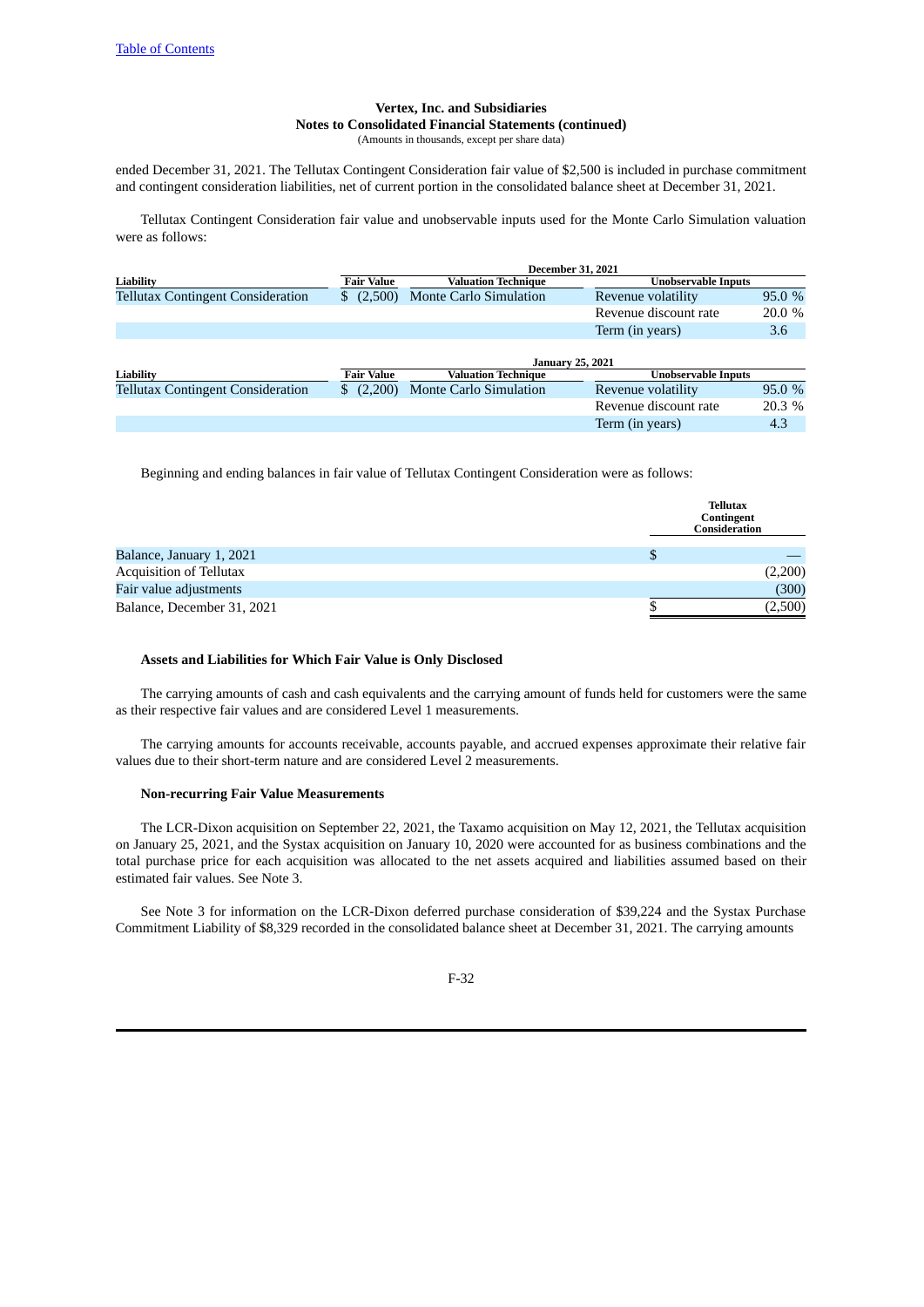of both approximated their respective fair values at December 31, 2021 and are considered Level 3 non-recurring fair value measurements.

The Company's obligation with respect to future purchase commitments to the Systax Quotaholders was determined to be a forward contract necessitating initial recognition based on fair value. We estimated the initial fair value of our Purchase Commitment Liability using a Monte Carlo simulation, which we consider to be a Level 3 measurement. The significant assumptions used in the Monte Carlo simulation include, among other variables, forecasted cash flow projections consistent with those used to support the overall purchase price, selection of comparable companies, asset volatility and discount rate determinations and the total number of simulations to compute. Subsequent remeasurements of the Purchase Commitment Liability, as and if required, are not expected to be based on fair value.

# **Derivative Instruments**

We may periodically enter into derivative contracts to reduce our exposure to foreign currency exchange rates. Historically we have not designated derivative contracts as hedges. The derivative contracts are typically designed to manage specific risks according to our strategies, which may change from time to time.

In May 2020, we entered into a series of foreign currency forward contracts to reduce our exposure to adverse fluctuations in the Brazilian Real associated with a portion of our Purchase Commitment Liability. Such forward contracts, have not been designated as a hedge, do not qualify for hedge accounting and are not material to our consolidated financial statements. We remeasure these forward contacts at fair value on a recurring basis and include them in other assets in our consolidated balance sheets with changes in their estimated fair value recognized as interest expense in our consolidated statements of comprehensive income or loss. Our fair value determinations are based on foreign currency exchange rates in active markets, which we consider to be Level 2 measurements within the Fair Value Hierarchy.

# **5. PROPERTY AND EQUIPMENT**

The major components of property and equipment are as follows:

|                                  |    | As of December 31. |     |            |  |
|----------------------------------|----|--------------------|-----|------------|--|
|                                  |    | 2021               |     | 2020       |  |
| Leasehold improvements           | S  | 20,956             | \$  | 20,907     |  |
| Equipment                        |    | 41,937             |     | 41,410     |  |
| Computer software purchased      |    | 11,792             |     | 11,620     |  |
| Internal-use software developed: |    |                    |     |            |  |
| Cloud-based customer solutions   |    | 114,872            |     | 65,423     |  |
| Internal systems and tools       |    | 32,408             |     | 25,349     |  |
| Furniture and fixtures           |    | 7,675              |     | 7,674      |  |
| In-process internal-use software |    | 16,965             |     | 3,304      |  |
|                                  |    | 246,605            |     | 175,687    |  |
| Less accumulated depreciation    |    | (148, 215)         |     | (119, 130) |  |
| Property and equipment, net      | \$ | 98,390             | \$. | 56,557     |  |

Depreciation expense for property and equipment, excluding all internal-use software developed and finance leases, was \$7,425, \$7,833 and \$7,386 for the years ended December 31, 2021, 2020 and 2019, respectively. Depreciation for property and equipment, excluding internal-use software developed for cloud-based customer solutions, is reflected in depreciation and amortization in the consolidated statements of comprehensive income (loss).

Finance lease amortization was \$931 for the year ended December 31, 2021. Depreciation expense for assets held under capital leases was \$743 and \$565 for the years ended December 31, 2020 and 2019, respectively. Finance lease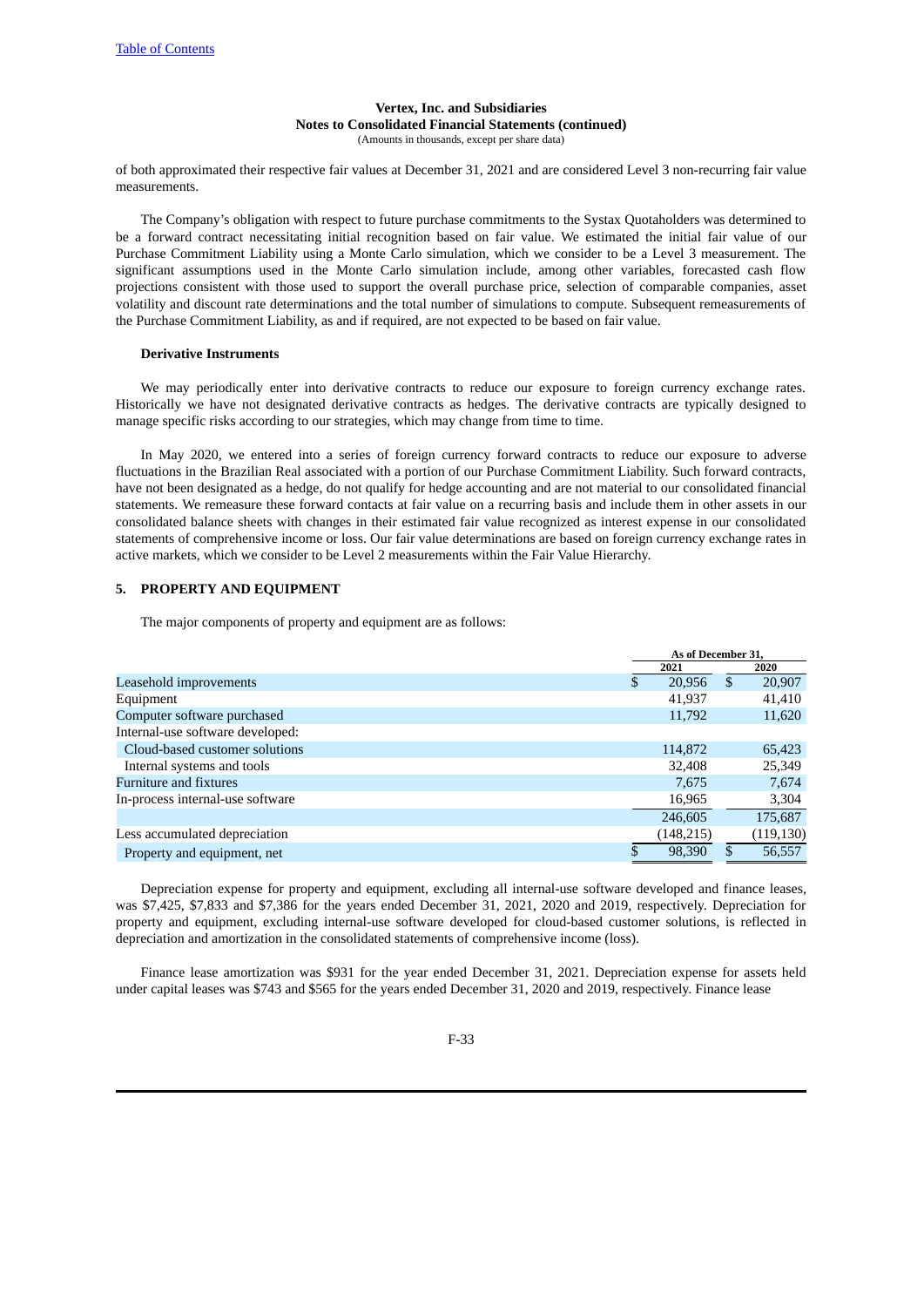amortization and depreciation expense for assets held under capital leases are included in depreciation and amortization in the consolidated statements of comprehensive income (loss).

Assets under finance leases of \$1,533, net of accumulated amortization of \$931, at December 31, 2021 are included in property and equipment in the consolidated balance sheets. Assets under capital leases of \$1,360 and \$1,455, net of accumulated depreciation of \$1,370 and \$627, at December 31, 2020 and 2019, respectively, are included in property and equipment in the consolidated balance sheets.

The major components of internal-use software developed are as follows:

|                                      | As of December 31. |  |          |  |
|--------------------------------------|--------------------|--|----------|--|
|                                      | 2021               |  | 2020     |  |
| Internal-use software developed      | 147,280            |  | 90,772   |  |
| Less accumulated depreciation        | (87,281)           |  | (65,090) |  |
|                                      | 59,999             |  | 25,682   |  |
| In-process internal-use software     | 16.965             |  | 3,304    |  |
| Internal-use software developed, net | 76.964             |  | 28,986   |  |

Amounts capitalized for internal-use software developed, excluding acquired technology, and included in property and equipment additions on the consolidated statements of cash flows are as follows:

|                                | For the Year Ended December 31, |  |        |  |        |  |  |
|--------------------------------|---------------------------------|--|--------|--|--------|--|--|
|                                | 2021                            |  | 2020   |  | 2019   |  |  |
| Cloud-based customer solutions | 19.837                          |  | 14.710 |  | 10.179 |  |  |
| Internal systems and tools     | 11.491                          |  | 3.176  |  | 4.860  |  |  |
| Total                          | 31.328                          |  | 17.886 |  | 15.039 |  |  |

In-process internal-use software developed is not depreciated until it is available for its intended use. Depreciation expense for internal-use software developed for cloud-based customer solutions for the years ended December 31, 2021, 2020 and 2019 was \$19,076, \$8,818 and \$7,982, respectively, and is included in cost of revenues, software subscriptions in the consolidated statements of comprehensive income (loss). During the year ended December 31, 2021, developed technology with an acquisition date fair value of \$40,746 was recorded in connection with the Taxamo acquisition and is reflected in property and equipment, net, in the consolidated balance sheet at December 31, 2021. Depreciation expense from the acquisition date through December 31, 2021 associated with this developed technology was \$8,123 and was reflected in cost of revenues - software subscriptions in the consolidated statement of comprehensive income (loss) for the year ended December 31, 2021.

Depreciation expense for internal-use software developed for internal systems and tools for the years ended December 31, 2021, 2020 and 2019 was \$3,322, \$2,442 and \$1,045, respectively, and is included in depreciation and amortization in the consolidated statements of comprehensive income (loss).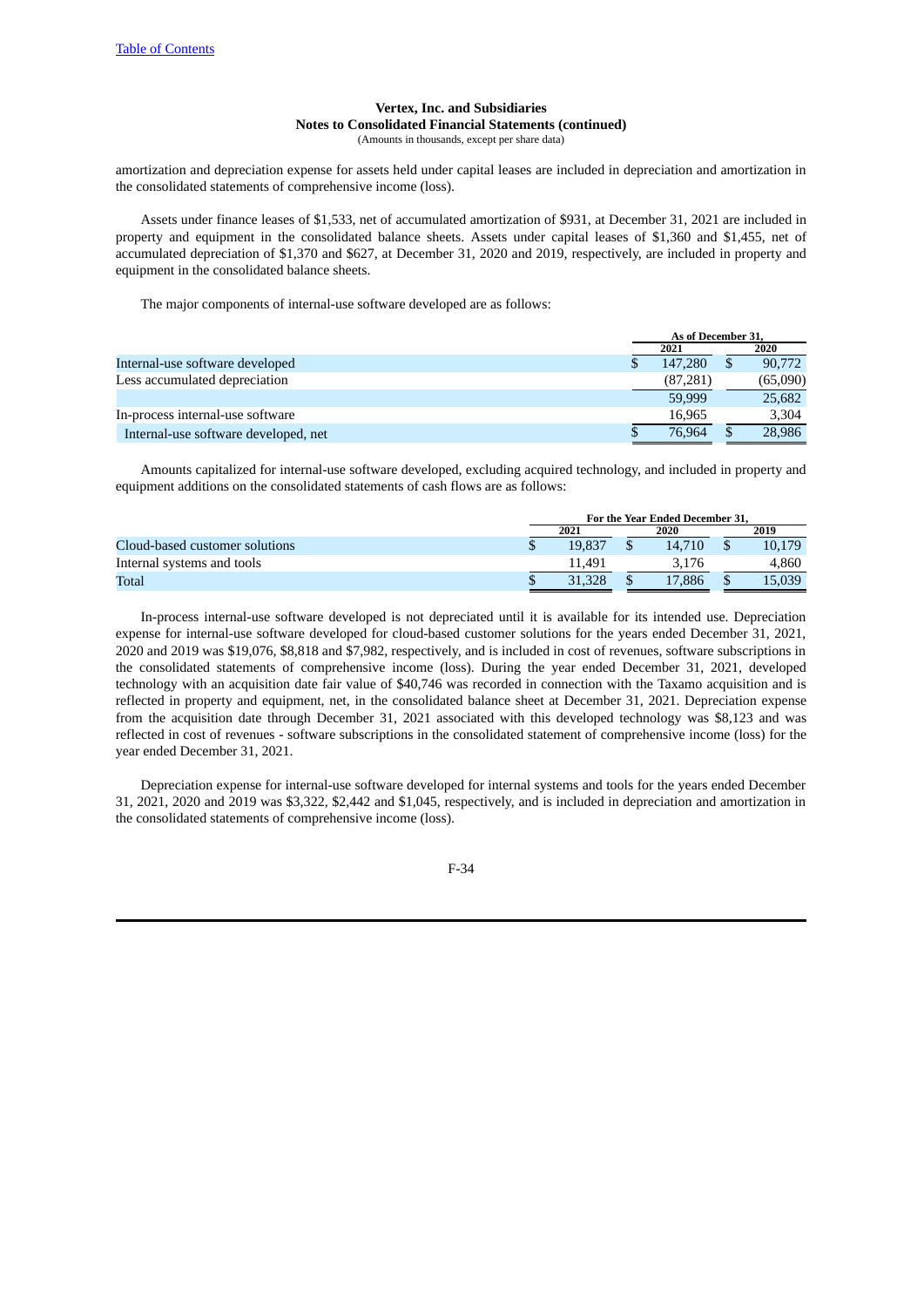Amortization expense of internal-use software developed, excluding in-process internal-use software not yet available for its intended use, at December 31, 2021 is as follows for all future years:

| <b>Year Ending December 31,</b> | <b>Internal Systems</b><br>and Tools |      | <b>Cloud-Based</b><br><b>Customer</b><br><b>Solutions</b> |  |
|---------------------------------|--------------------------------------|------|-----------------------------------------------------------|--|
| 2022                            | \$<br>3,861                          | - \$ | 24,740                                                    |  |
| 2023                            | 2,831                                |      | 19,624                                                    |  |
| 2024                            | 1,988                                |      | 5,988                                                     |  |
| 2025                            | 845                                  |      |                                                           |  |
| 2026                            | 122                                  |      |                                                           |  |
| Total                           | 9.647                                | £.   | 50,352                                                    |  |
|                                 |                                      |      |                                                           |  |

# **6. CAPITALIZED SOFTWARE**

Capitalized software includes acquired software and direct labor and related expenses for software developed for sale for new products and enhancements to existing products.

The major components of capitalized software are as follows:

|                                 | As of December 31. |           |  |          |
|---------------------------------|--------------------|-----------|--|----------|
|                                 |                    | 2021      |  | 2020     |
| Capitalized software            |                    | 72,512    |  | 63,071   |
| Less accumulated amortization   |                    | (45, 179) |  | (32,217) |
|                                 |                    | 27,333    |  | 30,854   |
| In-process capitalized software |                    | 6.109     |  | 1,135    |
| Capitalized software, net       |                    | 33.442    |  | 31,989   |

Software development costs capitalized for the years ended December 31, 2021, 2020 and 2019 were \$11,660, \$11,850 and \$17,221, respectively. In-process capitalized software at December 31, 2021 includes the acquisition date fair value of \$3,600 for developed technology acquired in the Tellutax acquisition as the Company undertakes necessary enhancements to integrate the technology with the Company's existing software architecture.

Capitalized software amortization expense for the years ended December 31, 2021, 2020 and 2019 was \$12,962, \$11,936 and \$8,212, respectively, and is included in cost of revenues, software subscriptions in the consolidated statements of comprehensive income (loss).

In-process capitalized software at December 31, 2021 was not available for general release to customers as of the balance sheet date and therefore not included in the table below. Amortization expense of capitalized software available for general release to customers as of December 31, 2021 is as follows for all future years:

| <b>Year Ending December 31,</b> |              |
|---------------------------------|--------------|
| 2022                            | \$<br>11,352 |
| 2023                            | 8,514        |
| 2024                            | 5,802        |
| 2025                            | 1,416        |
| 2026                            | 249          |
| Total                           | 27,333       |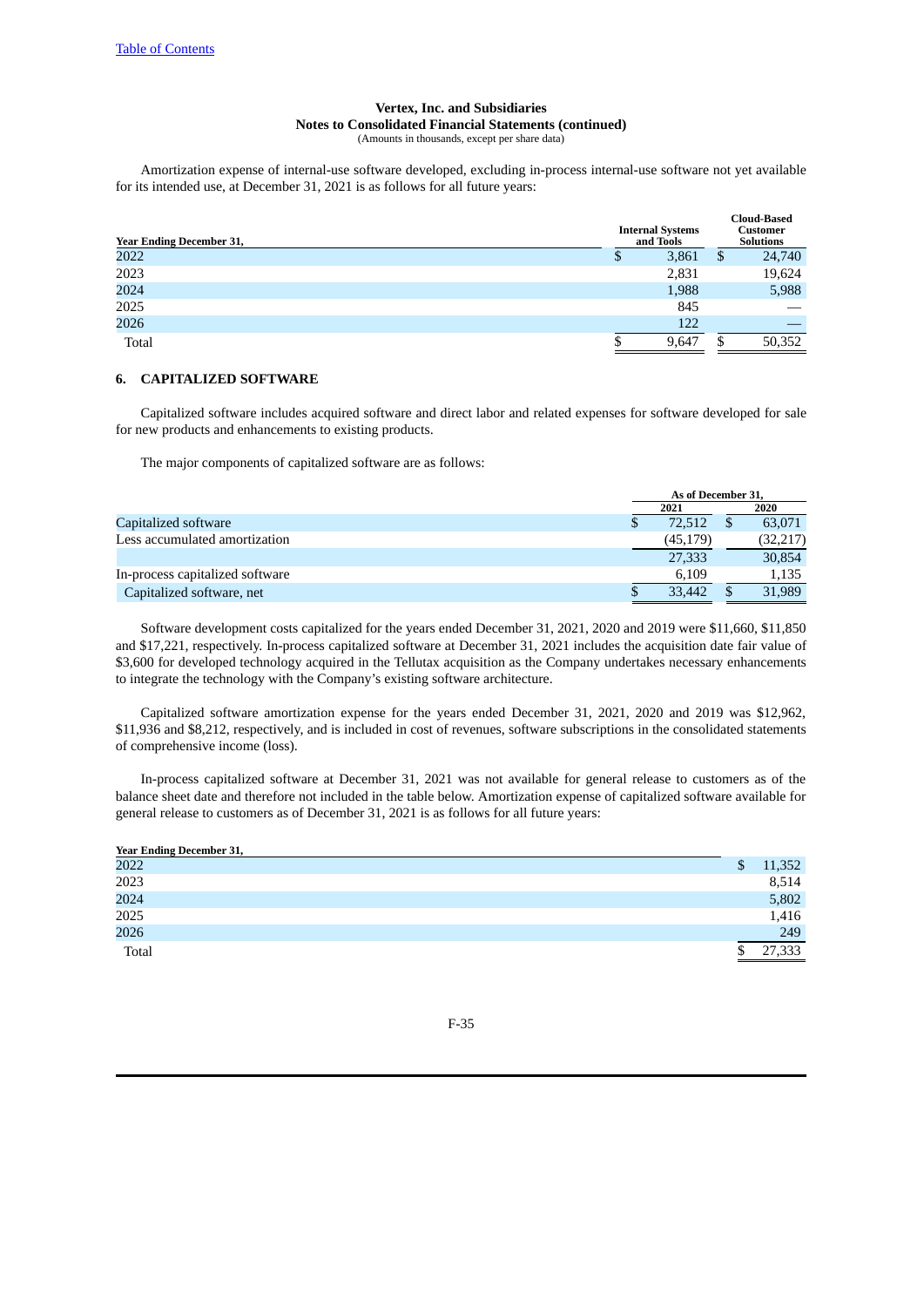# **7. LEASES**

The Company leases office space, IT equipment and office equipment. The Company's leases have remaining terms of up to 7 years.

The following table sets forth the Company's lease assets and liabilities and their balance sheet location as follows:

|                                     | <b>Balance Sheet Location</b>                       |     | As of December 31,<br>2021 |
|-------------------------------------|-----------------------------------------------------|-----|----------------------------|
| Lease assets:                       |                                                     |     |                            |
| Operating lease right-of-use assets | Operating lease right-of-use assets                 | \$  | 20,249                     |
| Finance lease assets                | Property and equipment, net (Note 5)                |     | 602                        |
| Total lease assets                  |                                                     |     | 20,851                     |
| Lease liabilities:                  |                                                     |     |                            |
| Current:                            |                                                     |     |                            |
| <b>Operating lease liabilities</b>  | Current portion of operating lease liabilities      | \$. | 3,933                      |
| Finance lease liabilities           | Current portion of finance lease liabilities        |     | 284                        |
| Total current lease liabilities     |                                                     |     | 4,217                      |
| Non-current:                        |                                                     |     |                            |
| <b>Operating lease liabilities</b>  | Operating lease liabilities, net of current portion |     | 24,320                     |
| Finance lease liabilities           | Finance lease liabilities, net of current portion   |     | 68                         |
| Total non-current lease liabilities |                                                     |     | 24,388                     |
| Total lease liabilities             |                                                     |     | 28.605                     |

The major components of lease cost are as follows:

| The major components or rease cost are as ronows. |                                    |       |
|---------------------------------------------------|------------------------------------|-------|
|                                                   | For the year ended<br>December 31. |       |
|                                                   |                                    | 2021  |
| Operating lease cost                              |                                    | 4,774 |
|                                                   |                                    |       |
| Finance lease cost:                               |                                    |       |
| Amortization of lease assets                      |                                    | 931   |
| Interest on lease liabilities                     |                                    | 16    |
| Total lease cost                                  |                                    | 5,721 |

The weighted-average term and discount rate for leases are as follows:

|                                                | As of December 31,<br>2021 |
|------------------------------------------------|----------------------------|
| Weighted-average remaining lease term (years): |                            |
| <b>Operating leases</b>                        | 6.6                        |
| Finance leases                                 | 1.2                        |
| Weighted-average discount rate:                |                            |
| <b>Operating leases</b>                        | $2.3\%$                    |
| Finance leases                                 | $2.3\%$                    |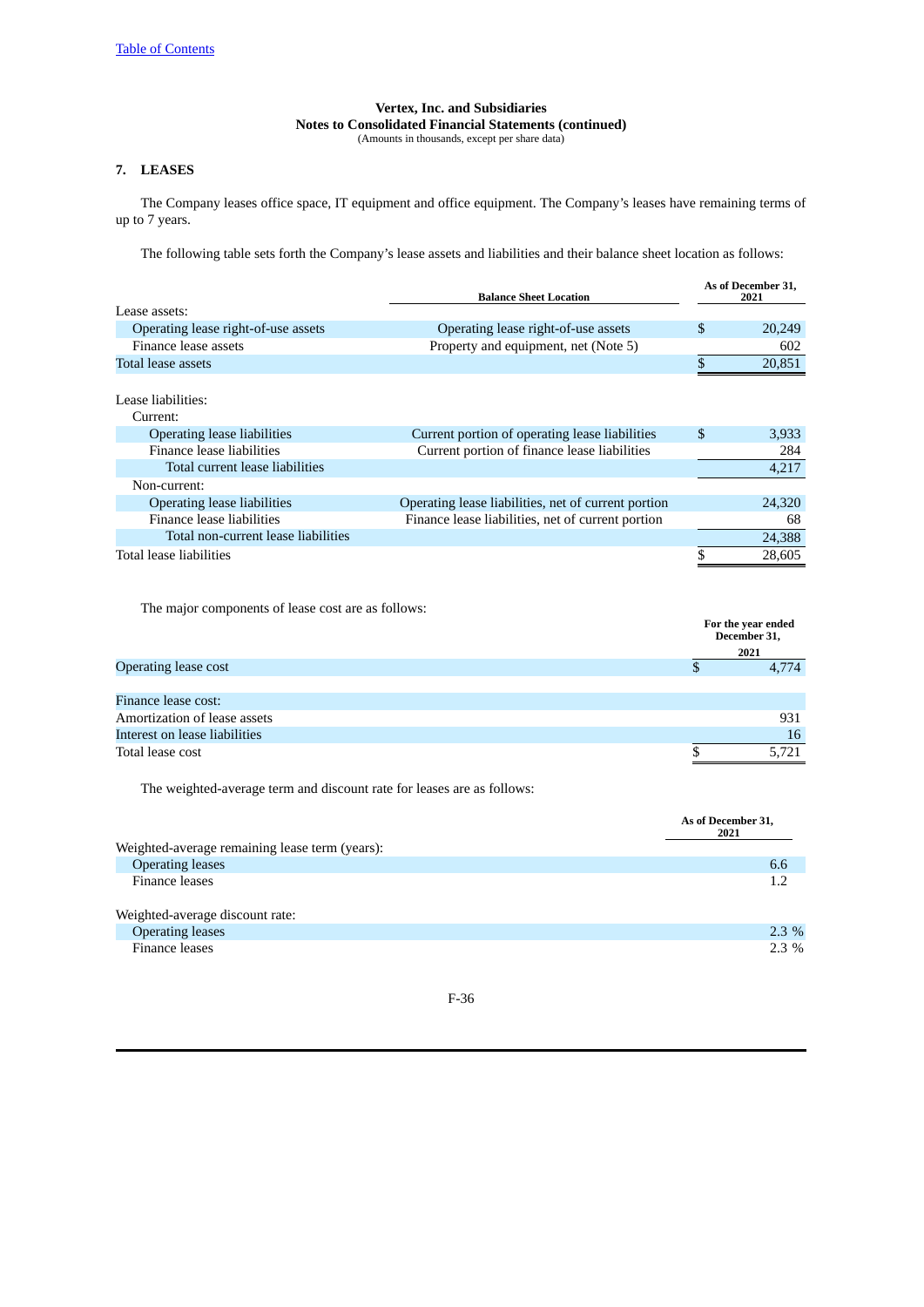# Lease liability maturities for the next five years and thereafter are as follows as of December 31, 2021:

|                                    |    | <b>Operating Leases</b> |    | <b>Finance Leases</b> |
|------------------------------------|----|-------------------------|----|-----------------------|
| 2022                               | \$ | 4,593                   | S. | 289                   |
| 2023                               |    | 4,459                   |    | 59                    |
| 2024                               |    | 4,464                   |    | 10                    |
| 2025                               |    | 4,382                   |    |                       |
| 2026                               |    | 4,477                   |    |                       |
| Thereafter                         |    | 8,054                   |    |                       |
| Total lease payments               |    | 30,429                  |    | 358                   |
| Less: Imputed interest             |    | (2,176)                 |    | (6)                   |
| Present value of lease liabilities | Ъ  | 28,253                  | \$ | 352                   |

Lease liability maturities for the next five years and thereafter under the previous lease accounting standard are as follows:

|                                                   |                         | As of December 31, 2020 |                   |  |
|---------------------------------------------------|-------------------------|-------------------------|-------------------|--|
|                                                   | <b>Operating Leases</b> |                         | Capital<br>Leases |  |
| 2021                                              | \$                      | <sup>\$</sup><br>5,442  | 915               |  |
| 2022                                              |                         | 4,518                   | 230               |  |
| 2023                                              |                         | 4,459                   |                   |  |
| 2024                                              |                         | 4,464                   |                   |  |
| 2025                                              |                         | 4,382                   |                   |  |
| Thereafter                                        |                         | 12,531                  |                   |  |
| Total lease payments                              |                         | 35,796                  | 1,145             |  |
| Less amount representing interest                 |                         |                         | (38)              |  |
| Present value of minimum lease payments           |                         |                         | 1,107             |  |
| Less current portion                              |                         |                         | (882)             |  |
| Capital lease obligations, net of current portion |                         | S                       | 225               |  |

# **8. GOODWILL AND OTHER INTANGIBLE ASSETS**

Goodwill and other intangible assets were as follows:

|                              |   | As of December 31, |  |        |  |
|------------------------------|---|--------------------|--|--------|--|
|                              |   | 2021               |  | 2020   |  |
| Goodwill                     | Ψ | 270,041            |  | 16,329 |  |
| Other intangible assets, net |   | 2,661              |  | 2,382  |  |
| <b>Total</b>                 |   | 272,702            |  | 18,711 |  |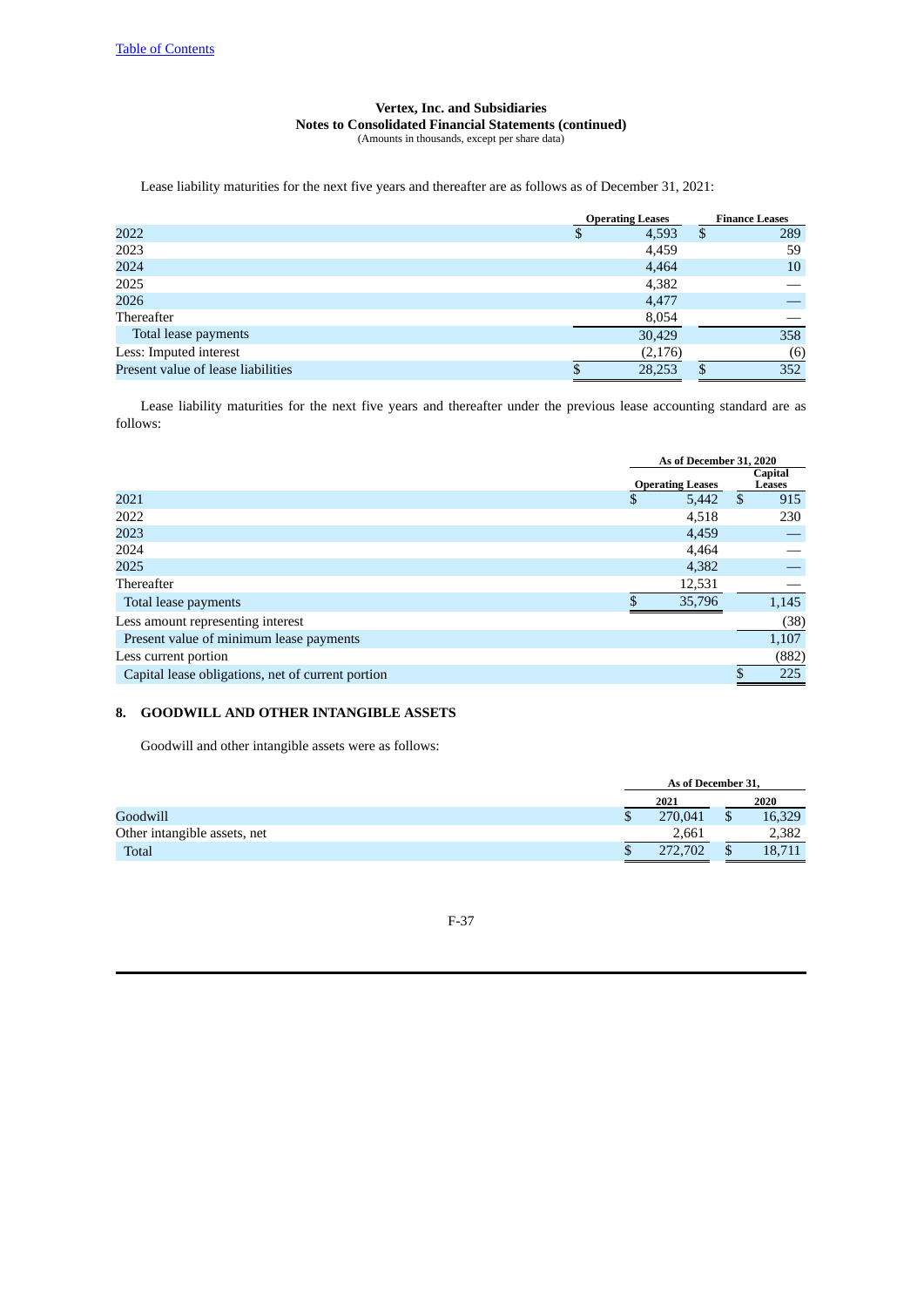The changes in the carrying amount of goodwill are as follows:

|                                          | As of December 31, |    |         |  |
|------------------------------------------|--------------------|----|---------|--|
|                                          | 2021               |    | 2020    |  |
| Balance, January 1                       | 16,329             | \$ |         |  |
| Acquisitions                             | 265,867            |    | 21,089  |  |
| Foreign currency translation adjustments | (12, 155)          |    | (4,760) |  |
| Balance, December 31, gross              | 270,041            |    | 16,329  |  |
| Accumulated impairment losses            |                    |    |         |  |
| Balance, December 31, net                | 270,041            | S  | 16,329  |  |
|                                          |                    |    |         |  |

The Company recognized various amortizable other intangible assets in connection with acquisitions (Note 3), including related to customer relationships, technology and tradenames. The following tables provide additional information for our other intangible assets, which are individually not material to the consolidated financial statements:

|                                              |    | As of December 31 |  |       |  |
|----------------------------------------------|----|-------------------|--|-------|--|
|                                              |    | 2021              |  | 2020  |  |
| Weighted average amortization period (years) |    |                   |  |       |  |
|                                              |    |                   |  |       |  |
| Gross value                                  | JЭ | 4,110             |  | 2,825 |  |
| Accumulated amortization                     |    | (1,449)           |  | (443) |  |
| Carrying value                               |    | 2,661             |  | 2,382 |  |

The following table presents amortization of intangible assets:

|                                 | Cost of Revenues.             | Selling and              |                      |
|---------------------------------|-------------------------------|--------------------------|----------------------|
| <b>Year Ending December 31,</b> | <b>Software Subscriptions</b> | <b>Marketing Expense</b> | <b>Total Expense</b> |
| 2021                            | 253                           | 813                      | .066                 |
| 2020                            | 267                           | 176                      | 443                  |

The following table presents estimated future amortization of intangible assets:

| <b>Year Ending December 31,</b> |       |
|---------------------------------|-------|
| 2022                            | 1,203 |
| 2023                            | 743   |
| 2024                            | 466   |
| 2025                            | 249   |
| Total                           | 2,661 |

# **9. DEBT**

# **Credit Agreement**

On March 31, 2020, the Company entered into a credit agreement with a bank consisting of a \$175,000 term loan (the "Term Loan") and a \$100,000 committed line of credit (the "Line of Credit") (collectively, the "Credit Agreement").

Net proceeds from the Term Loan, after payment of financing fees of \$2,904 and repayment of aggregate amounts outstanding under the previous credit agreement of \$61,656, were used to fund a portion of the \$123,185 distribution made to the stockholders on May 29, 2020 (see Note 10).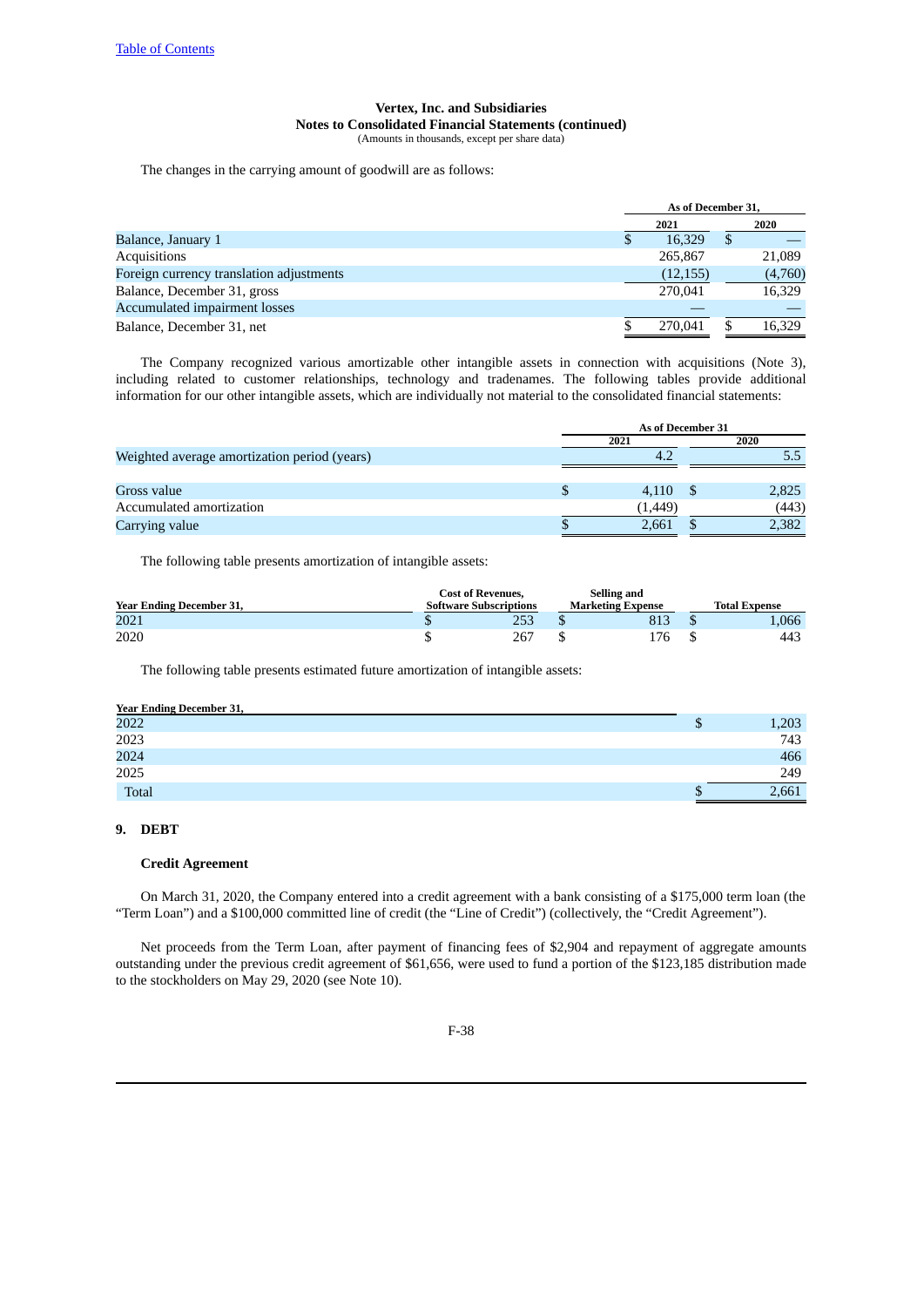A portion of the Offering proceeds was used to repay the \$175,000 Term Loan in full on July 31, 2020. The Company received a refund of \$468 of financing fees as a result of repayment of the Term Loan within 90 days of execution of the Credit Agreement, which was recorded as a reduction of deferred financing costs associated with the Term Loan. The Company wrote off the remaining balance of deferred financing costs associated with the Term Loan of \$1,174, which was recorded as interest expense in the consolidated statement of comprehensive income (loss) for the year ended December 31, 2020.

The Line of Credit matures in March 2025 and had no outstanding borrowings at either December 31, 2021 or 2020. The Company has the option to select an applicable interest rate at either the bank base rate plus an applicable margin (the "Base Rate Option") or the LIBOR plus an applicable margin (the "LIBOR Option"). The applicable margins are determined by certain financial covenant performance as defined in the Credit Agreement. At December 31, 2021, the Base Rate Option and LIBOR Option applicable to Line of Credit borrowings were 3.25% and 2.00%, respectively.

The Credit Agreement is collateralized by certain assets of the Company and contains financial and operating covenants. The Company was in compliance with all financial covenants at December 31, 2021.

# **10. STOCKHOLDERS' EQUITY**

# **Termination of S-Corporation status**

In connection with termination of the Company's S-Corporation status effective July 27, 2020, the Company had an accumulated deficit of \$354,291 pertaining to the S-Corporation shareholders which was reclassified to additional paid in capital upon such termination.

#### **Recapitalization**

In connection with the Recapitalization, the Company: (i) effected the three-for-one Stock Split, which is reflected retrospectively in the consolidated financial statements; (ii) established the New Capital Structure; and (iii) effected the Share Exchange. In connection with the Recapitalization, repurchased shares ("Treasury Stock") of 41,910 were retired and amounts associated with the Treasury Stock were reclassified to additional paid in capital.

Prior to the Share Exchange, the Company had 147 shares of former Class A common stock and 120,443 shares of former Class B common stock outstanding. Members of a family (the "Family") owned 99.9% of all outstanding shares of both former classes of common stock, which was comprised of 100% of the former Class A common stock and 120,270 shares of the former Class B common stock. The remaining 173 shares of former Class B common stock were owned by non-Family members. There were no dividend or liquidation preference differences between the former Class A and former Class B shares.

In connection with establishing the New Capital Structure, the shareholders authorized 450,000 shares of common stock, par value \$0.001 per share, and 30,000 shares of preferred stock, par value \$0.001 per share. Common stock is divided into two classes, Class A with one vote per share, and Class B with ten votes per share. The rights of the holders of Class A and Class B are identical, except with respect to voting and conversion rights. Upon the transfer of Class B shares, such shares will automatically convert to an equivalent number of Class A shares with the respective voting rights attributable to such new shares. Authorized Class A and Class B shares are 300,000 and 150,000 shares, respectively. There are no dividend or liquidation preference differences between Class A and Class B.

In connection with the Share Exchange, the Family members exchanged each share of former Class A and former Class B for the equivalent number of Class B shares established as part of the New Capital Structure. In addition, the non-Family members exchanged their former Class B shares for an equivalent number of Class A shares established as part of the New Capital Structure. No funds were exchanged in connection with the Share Exchange and the aggregate number of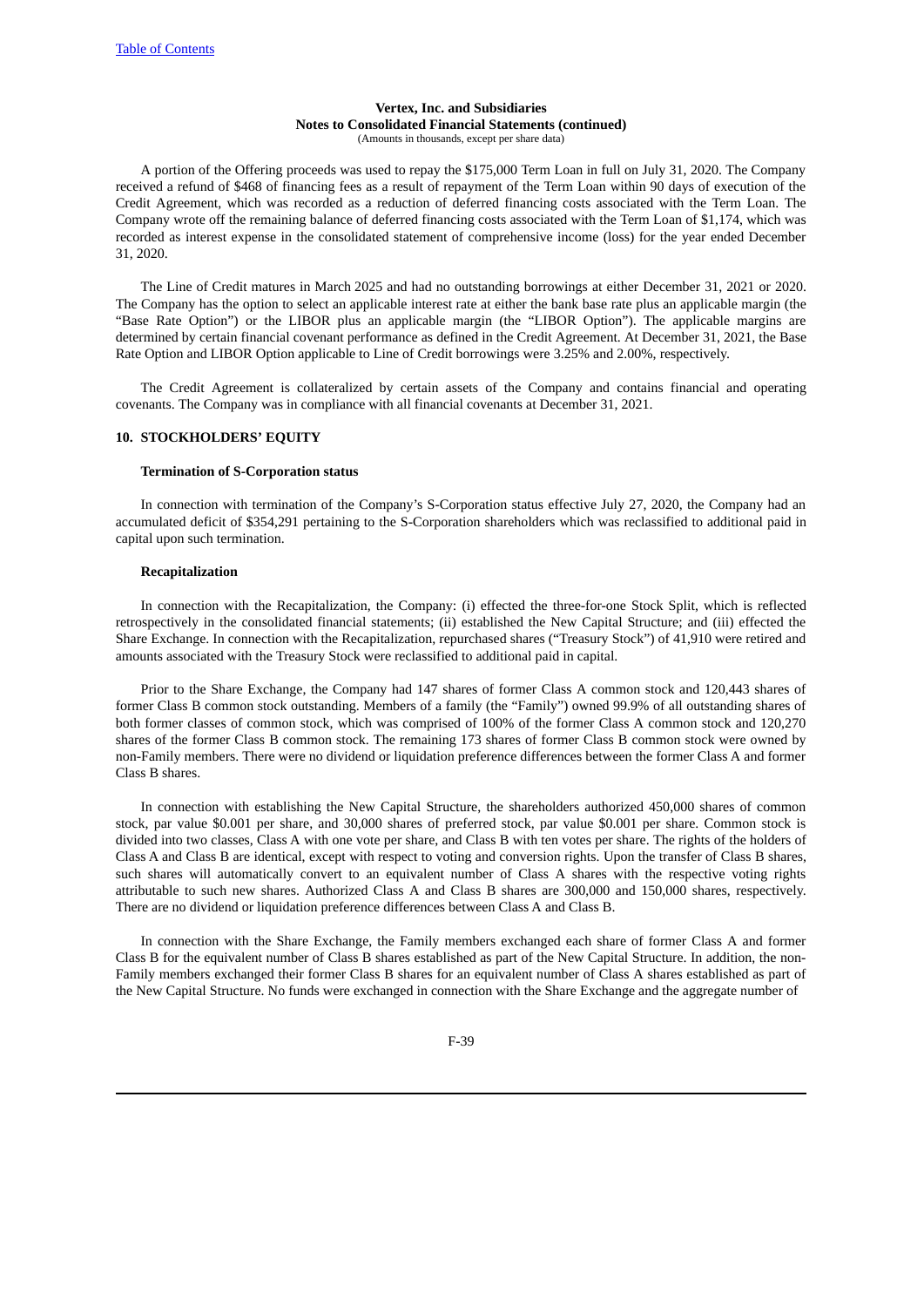shares outstanding both immediately prior to and after the Share Exchange remained the same at 120,590. In addition, common stock equivalents, all of which were held by non-Family members and which were previously exercisable into former Class B shares, became exercisable into Class A shares established as part of the New Capital Structure

#### **Common Stock**

During 2021, the Company issued 2,157 shares of Class A related to the exercise of options, net of 706 shares returned to the Company in lieu of payment of the exercise price and taxes due on these exercises. The Company also issued 12 shares and 352 shares of Class A in 2021 in connection with the vesting of RSUs and RSAs, respectively, net of shares returned to the Company in lieu of payment of taxes due on the vesting of these awards. The Company also issued 128 shares in connection with the ESPP Plan in 2021. During 2021, a stockholder exchanged 13,310 shares of Class B for an equivalent number of shares of Class A.

In April 2020, the Company issues 173 shares of former Class B common stock in connection with the exercise of options for cash of \$53. These shares were exchanged for Class A common stock in connection with the Offering. On July 28, 2020, the Company sold 23,812 shares of Class A in connection with the Offering for \$423,024, net of underwriting fees. Offering costs paid from these proceeds aggregated \$6,222 and are reflected as a reduction of additional paid in capital in stockholders' equity. In connection with the Offering, the Company also issued an aggregate 564 shares of Class A related to the conversion of SARs into options and the immediate exercise of these options into shares, net of 860 shares returned to the Company in lieu of payment of the exercise price and taxes due on these exercises. In addition, in 2020 the Company issued 510 shares of Class A in connection with the exercise of stock options by option holders, net of 381 shares returned to the Company in lieu of payment of the exercise price and taxes due on these exercises. The Company also issued 890 Class A shares in connection with the exercise of outstanding options and 19 Class A shares in connection with RSAs granted at the Offering, which vested immediately. The Company also issued 890 Class A shares in connection with the exercise of outstanding options and 19 Class A shares in connection with RSAs granted at the Offering, which vested immediately. The Company also issued 59 shares in connection with the ESPP Plan in 2020. A stockholder exchanged 300 shares of Class B common stock for an equivalent number of shares of Class A common stock during the year ended December 31, 2020.

#### **Distributions**

The Board declared distributions of \$4,010 (\$0.03 per share) and \$123,185 (\$1.02 per share) during the three months ended March 31, and June 30, 2020, respectively, and \$5,706 (\$0.05 per share) through July 25, 2020, pro rata to stockholders of the former Class A and Class B common stock.

#### **Tax Sharing Agreement Payments**

In connection with termination of the Company's S-Corporation status effective July 27, 2020, the Company entered into a Tax Sharing Agreement with the former S-Corporation shareholders. See Note 1. The Tax Sharing Agreement, as amended, requires the Company to finalize the S-Corporation income tax returns for the short period ended July 26, 2020 and settle any remaining liability for taxes to the former S-Corporation shareholders within 15 days thereafter. All obligations of the Company under the Tax Sharing Agreement are satisfied by adjustments of additional paid in capital.

Through the year ended December 31, 2021, the Company distributed \$2,733 to the former S-Corporation shareholders under the Tax Sharing Agreement. On March 15, 2022, the Company distributed \$536 to the former S-Corporation shareholders under the Tax Sharing Agreement to settle the Company's obligation for income taxes related to the allocation of taxable income to the S-Corporation short tax period ended July 26, 2020.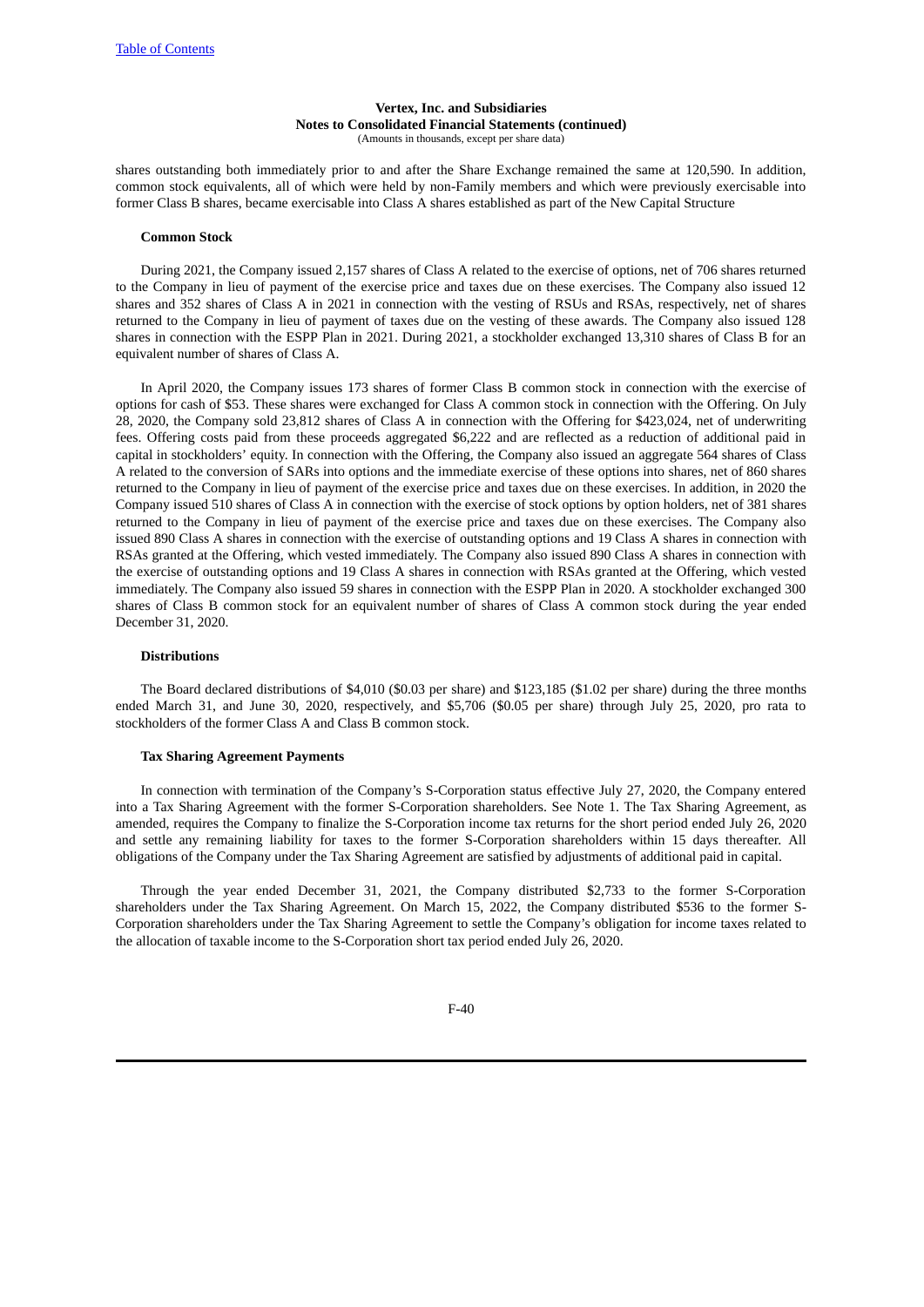# **11. EARNINGS PER SHARE**

The tables below illustrate the calculation of basic and diluted net income (loss) per common share for the Class A common and Class B common for the periods reflected below. The weighted average shares outstanding have been retrospectively restated to reflect the Share Exchange for all periods prior to the Offering, resulting in the Class A shares representing non-Family-owned shares and Class B representing Family-owned shares for all periods presented prior to the Offering. See Note 10 for further information on the Share Exchange.

|                                                                           | For the Year Ended December 31, |          |    |            |     |           |
|---------------------------------------------------------------------------|---------------------------------|----------|----|------------|-----|-----------|
| Class A common stock:                                                     |                                 | 2021     |    | 2020       |     | 2019      |
| Numerator, basic:                                                         |                                 |          |    |            |     |           |
| Net income (loss) attributable to all stockholders                        |                                 | (1, 479) |    | \$(75,081) | \$. | 31,057    |
| Class A common stock as a percentage of total shares outstanding, basic   |                                 | 24.12 %  |    | 8.44 %     |     | $0.08 \%$ |
| Net income (loss) attributable to Class A stockholders, basic             | \$                              | (357)    | \$ | (6,335)    | \$  | 23        |
|                                                                           |                                 |          |    |            |     |           |
| Numerator, diluted:                                                       |                                 |          |    |            |     |           |
| Net income (loss) attributable to all stockholders                        | \$.                             | (1, 479) |    | \$(75,081) | S.  | 31,057    |
| Class A common stock as a percentage of total shares outstanding, diluted |                                 | 24.12 %  |    | 8.44%      |     | 3.11 %    |
| Net income (loss) attributable to Class A stockholders, diluted           | \$                              | (357)    | \$ | (6,335)    | \$  | 965       |
|                                                                           |                                 |          |    |            |     |           |
| Denominator, basic and diluted:                                           |                                 |          |    |            |     |           |
| Weighted average Class A common stock, basic                              |                                 | 35,647   |    | 11,096     |     | 118       |
| Dilutive effect of common stock equivalents $(1)$ , $(2)$                 |                                 |          |    |            |     | 3,743     |
| Weighted average Class A common stock, diluted                            |                                 | 35,647   |    | 11.096     |     | 3,861     |
|                                                                           |                                 |          |    |            |     |           |
| Net income (loss) per Class A share, basic                                | \$                              | (0.01)   | \$ | (0.57)     | S   | 0.20      |
| Net income (loss) per Class A share, diluted                              |                                 | (0.01)   | \$ | (0.57)     |     | 0.25      |

<sup>1</sup> For the year ended December 31, 2021, the following weighted-average outstanding shares of common stock equivalents by award type were excluded from the computation of diluted net loss per share attributable to Class A stockholders because the impact of including them would have been anti-dilutive: 10,422 options (including 294 out-ofthe-money options), 490 restricted stock awards, 387 restricted stock units and 29 shares under the ESPP**.**

<sup>2</sup> For the year ended December 31, 2020, the following weighted-average outstanding shares of common stock equivalents by award type were excluded from the computation of diluted net loss per share attributable to Class A stockholders because the impact of including them would have been anti-dilutive: 7,398 options, 289 restricted stock awards and 27 restricted stock units**.**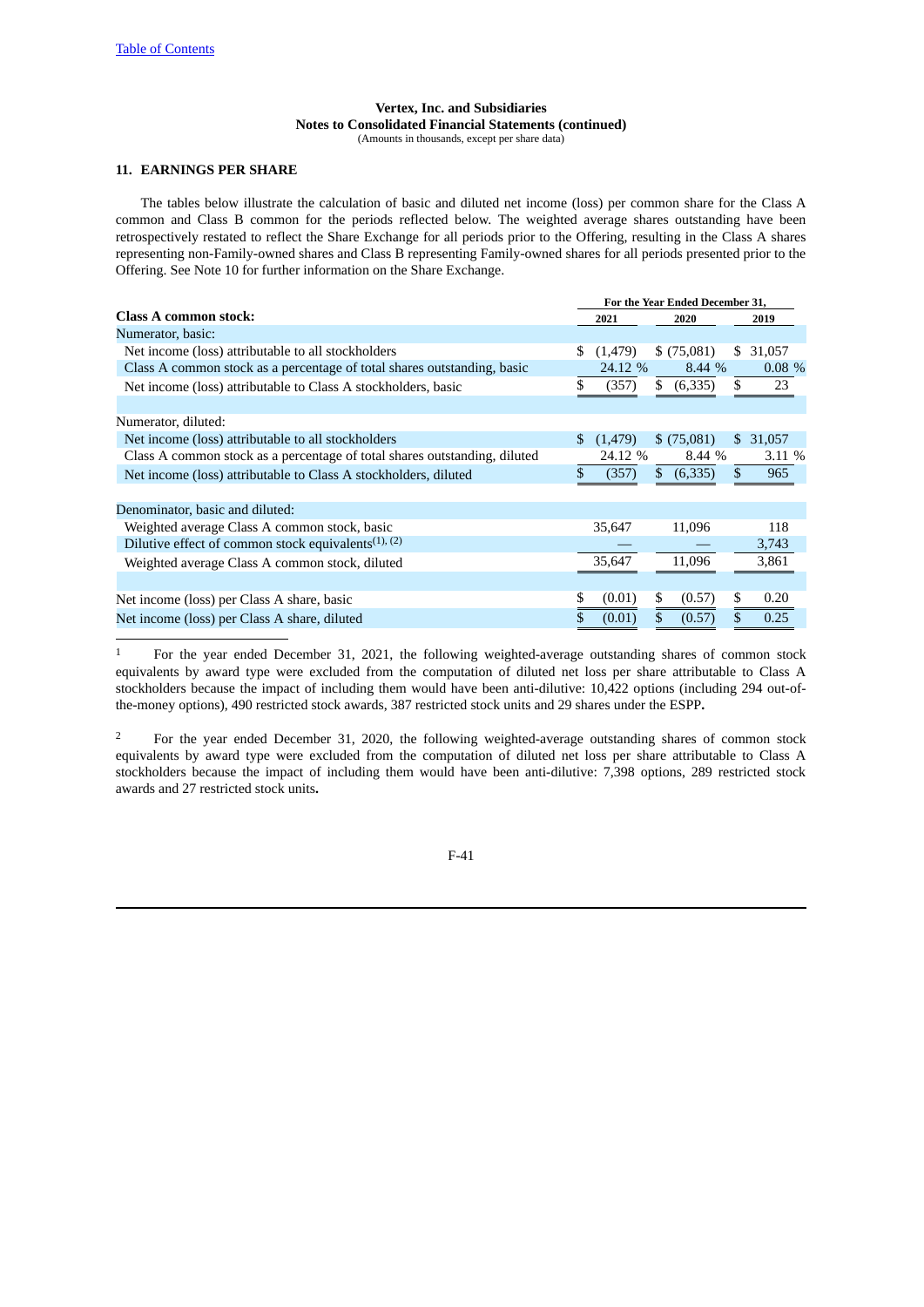# **Vertex, Inc. and Subsidiaries Notes to Consolidated Financial Statements (continued)**

(Amounts in thousands, except per share data)

|                                                                           | For the Year Ended December 31, |          |         |             |         |         |
|---------------------------------------------------------------------------|---------------------------------|----------|---------|-------------|---------|---------|
| <b>Class B common stock:</b>                                              |                                 | 2021     |         | 2020        |         | 2019    |
| Numerator, basic:                                                         |                                 |          |         |             |         |         |
| Net income (loss) attributable to all stockholders                        | \$.                             | (1, 479) |         | \$(75,081)  | \$.     | 31,057  |
| Class B common stock as a percentage of total shares outstanding, basic   |                                 | 75.88 %  |         | 91.56 %     |         | 99.92 % |
| Net income (loss) attributable to Class B stockholders, basic             |                                 | (1, 122) |         | \$ (68,746) | \$      | 31,034  |
|                                                                           |                                 |          |         |             |         |         |
| Numerator, diluted:                                                       |                                 |          |         |             |         |         |
| Net income (loss) attributable to all stockholders                        | S                               | (1, 479) | S.      | (75,081)    | S.      | 31,057  |
| Class B common stock as a percentage of total shares outstanding, diluted |                                 | 75.88 %  |         | 91.56 %     |         | 96.89 % |
| Net income (loss) attributable to Class B stockholders, diluted           |                                 | (1, 122) | \$      | (68,746)    | \$      | 30,092  |
|                                                                           |                                 |          |         |             |         |         |
| Denominator, basic and diluted:                                           |                                 |          |         |             |         |         |
| Weighted average Class B common stock, basic                              |                                 | 112,133  |         | 120,415     |         | 120,417 |
| Dilutive effect of common stock equivalents                               |                                 |          |         |             |         |         |
| Weighted average Class B common stock, diluted                            | 112.133                         |          | 120.415 |             | 120.417 |         |
|                                                                           |                                 |          |         |             |         |         |
| Net income (loss) per Class B share, basic                                |                                 | (0.01)   | \$      | (0.57)      | \$      | 0.26    |
| Net income (loss) per Class B share, diluted                              |                                 | (0.01)   | \$      | (0.57)      | \$      | 0.25    |

# **12. EMPLOYEE BENEFIT AND DEFERRED COMPENSATION PLANS**

The Company maintains a 401(k) plan that covers eligible employees subject to certain age and length of service requirements. The Company matches up to 3% of eligible compensation during the period in which an eligible participant contributes to the plan. Matching contributions were \$4,062, \$4,011 and \$3,419 for the years ended December 31, 2021, 2020 and 2019, respectively. In addition, a discretionary profit-sharing contribution of 3% of eligible compensation for eligible employees was approved and aggregated \$3,994, \$4,035 and \$3,363 for the years ended December 31, 2021, 2020 and 2019, respectively, and is reflected in accrued salaries and benefits in the consolidated balance sheets.

#### **Long-Term Rewards Plan**

The Company had a long-term reward ("LTR") compensation plan for certain key employees related to growth in certain financial measures over a three-year measurement period (the "Reward Performance Period'), subject to the terms of the plan. After December 31, 2020, no new awards will be granted under the LTR plan as future long-term awards will only be made under the 2020 Plan.

Eligible LTR plan participants received an individual target award opportunity ("Award Opportunity") for a new threeyear Reward Performance Period (i.e., target award grant made in 2019 is for years 2019 through 2021). Compensation earned for growth in the financial measures over each Reward Performance Period is paid in cash in the year following the end of the respective Reward Performance Period, assuming the minimum net income target was achieved in the final year of the Reward Performance Period. Estimated compensation is recorded during each year of a Reward Performance Period ("accrued LTR Award Opportunities"). At December 31, 2021, the Company has two open Reward Performance Periods that would be eligible for payment in 2022 and 2023.

Compensation expense associated with LTR plan was \$3,059, 3,027, and \$2,462 for the years ended December 31, 2021, 2020 and 2019, respectively. Amounts paid in 2021 and 2020 for the LTR plan was \$1,981 and \$2,796, respectively. Amounts estimated to be paid in 2022 and 2023 for the LTR plan are \$4,060 and \$1,778, respectively, which amounts are reflected in deferred compensation, current and deferred compensation, net of current portion, respectively, in the consolidated balance sheet as of December 31, 2021.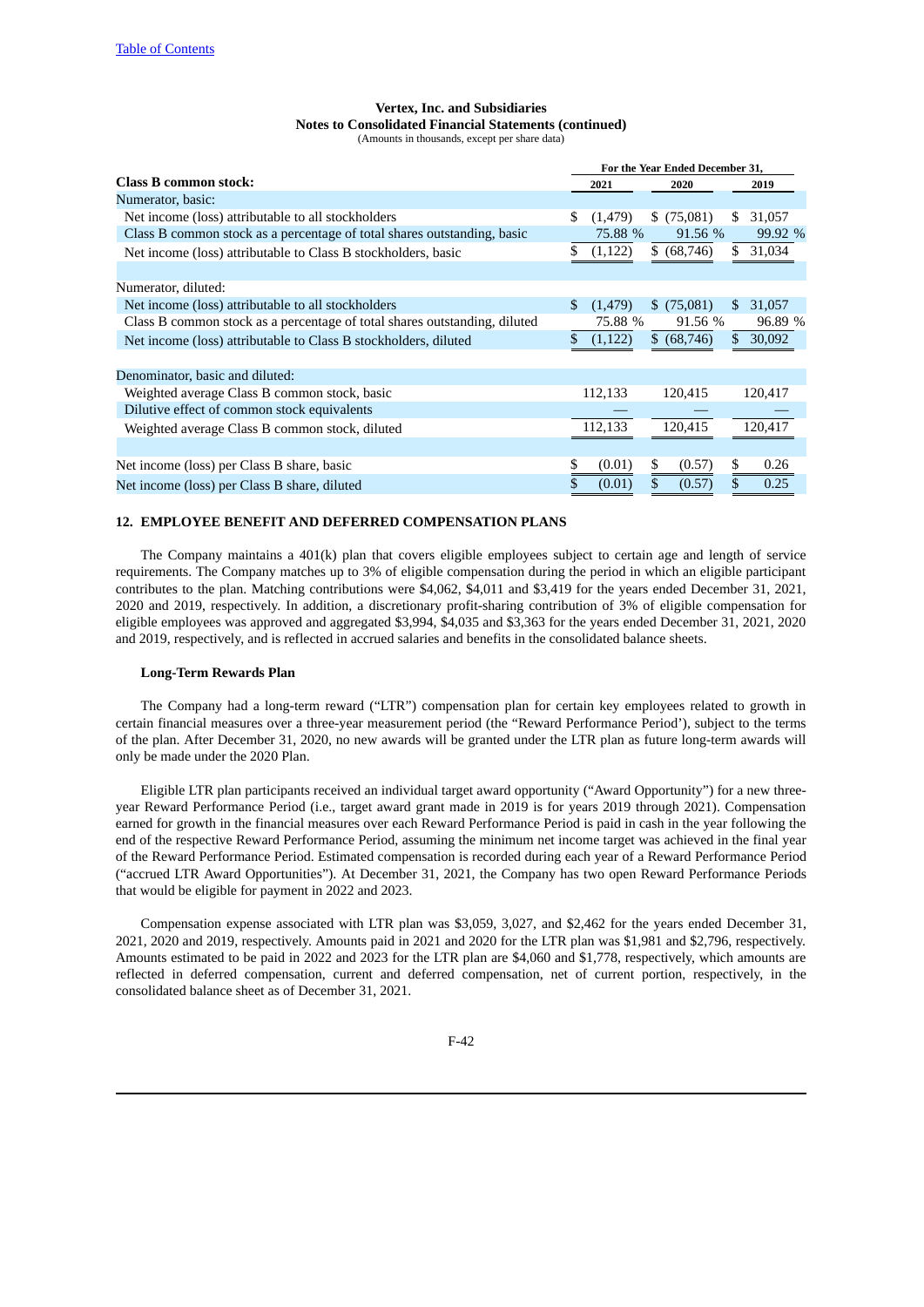### **Stock-Based Award Plans**

On the effective date of the Offering, the Company adopted the 2020 Plan and the ESPP.

The 2020 Plan provides the ability to grant cash and equity-based incentive awards to eligible employees, directors and service providers in order to attract, retain and motivate those that make important contributions to the Company. The 2020 Plan provides for the award of stock options, RSAs, RSUs, SARs and other cash compensation. The ESPP provides eligible employees with rights during each six-month ESPP offering period to purchase shares of the Company's Class A common at the ESPP discount through payroll deductions, or through lump sum payments during the initial offering period only (July 28 to November 30, 2020). Amounts withheld or received from participants are reflected in accrued salaries and benefits in the consolidated balance sheets until such shares are purchased. Amounts withheld from participants for the offering periods ending May 31, 2022 and 2021 aggregated \$281 and \$246 as of December 31, 2021 and 2020, respectively.

Prior to the adoption of the 2020 Plan, the Company had a SAR plan for the purpose of providing incentives to key members of management and consultants to contribute to the growth and financial success of the Company. As a result of the Offering, SAR participants were offered the option to either redeem their SARs upon the occurrence of the Offering or amend their SARs pursuant to which, upon effectiveness of the 2020 Plan, such SARs would become options to purchase shares of Class A common stock under the 2020 Plan (the "SAR Exchange Offer"). All SAR participants eligible to receive the SAR Exchange Offer accepted and had their outstanding SARs, which aggregated 12,038, converted to options with equivalent terms under the 2020 Plan at the Offering effective date (the "Converted SARs"). This was considered a modification of these SAR awards. The SAR plan was retired ("Retired SAR Plan") and any future SARs will be granted under the 2020 Plan.

Prior to the adoption of the 2020 Plan, the Company had options outstanding to purchase 3,676 shares of former Class B common stock. Upon the effectiveness of the Offering, these options were amended and exchanged for options to purchase an equivalent number of Class A shares at the same exercise price and vesting, subject to the terms of the 2020 Plan except with regard to certain terms of the original option agreements primarily with respect to expiration in connection with a Triggering Event (the "Amended Options").

#### *2020 Plan*

Upon commencement of the 2020 Plan, an aggregate of 16,500 shares of our Class A common stock were available for issuance. The number of shares available for issuance will be increased annually on January 1 of each calendar year beginning in 2021 and ending in and including 2030, equal to the lesser of (i) 4% of the shares of Class A and Class B common stock outstanding on the final day of the immediately preceding calendar year and (ii) a smaller number of shares as determined by the Board. No more than 3,000 shares of Class A common may be issued under the 2020 Plan upon the exercise of incentive stock options. Shares available under the 2020 Plan may consist of authorized but unissued shares, shares purchased on the open market, or treasury shares. If an award under the 2020 Plan expires, lapses or is terminated, exchanged for cash, surrendered, repurchased, or canceled without having been fully exercised or forfeited, any unused shares subject to the award will again be available for new grants under the 2020 Plan. Awards granted under the 2020 Plan in substitution for any options or other stock or stock-based awards granted by an entity before the entity's merger or consolidation with or acquisition by the Company of the entity's property or stock will not reduce the shares available for grant under the 2020 Plan but will count against the maximum number of shares that may be issued upon the exercise of incentive stock options.

As of December 31, 2021, 6,490 shares of our Class A common were available for issuance under the 2020 Plan. No incentive stock options that would be subject to the 3,000 Class A share limit were issued or outstanding under the 2020 Plan at December 31, 2021.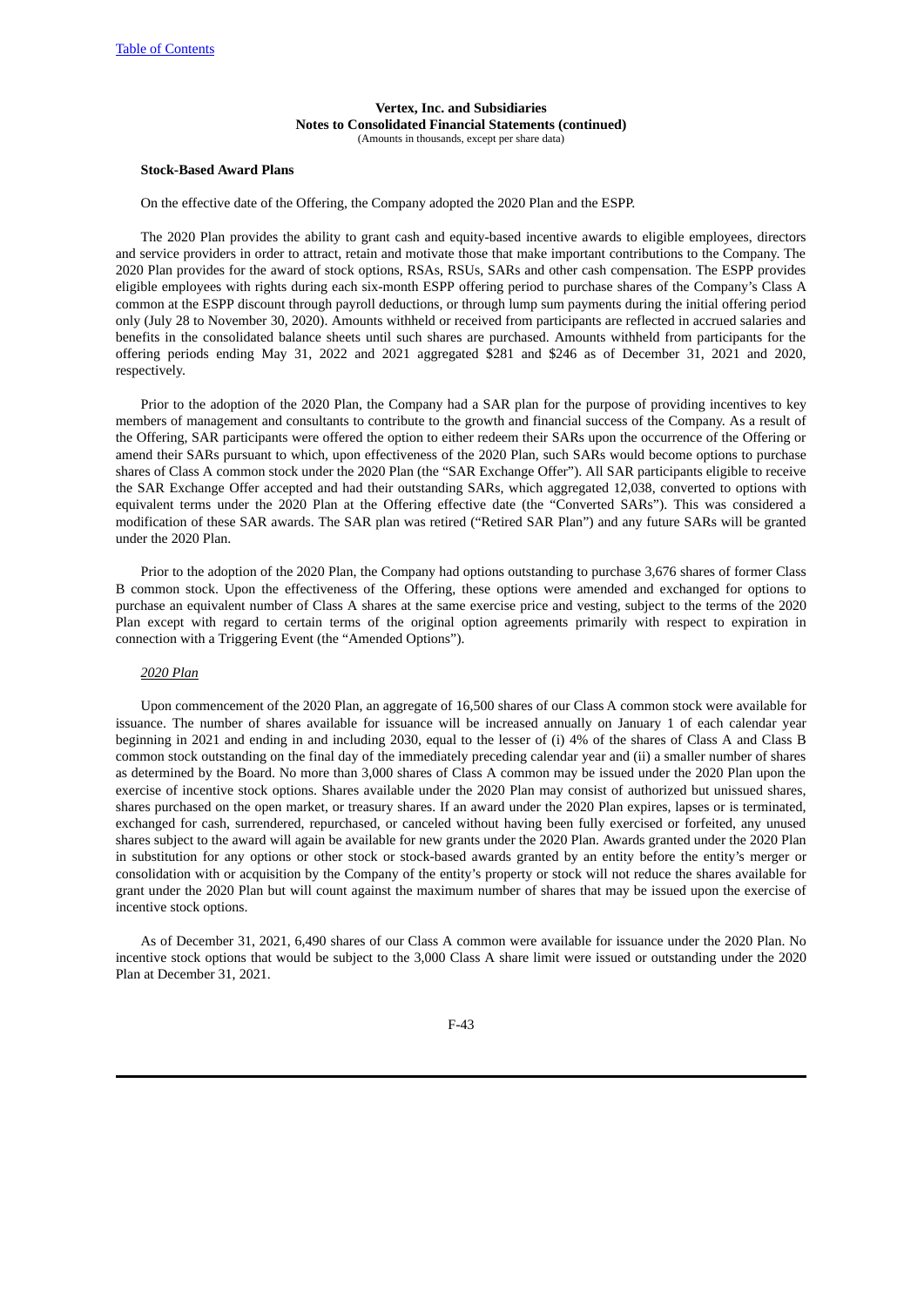Awards issued under the 2020 Plan vest based on service criteria established by the Board. The Company has elected to account for forfeitures as they occur rather than estimate forfeitures at date of grant.

#### *Retired SAR Plan*

The Retired SAR Plan enabled the Company to grant awards ("SAR Awards") as a fixed number of shares of former Class B common stock ("SAR Units"). SAR Units outstanding aggregated 12,276 at December 31, 2019. SAR Units were issued at the equivalent of the fair value of the equivalent number of shares of the Company's former Class B common stock on the grant date ("Base Value"), as determined by the Board with assistance from management and an independent third-party valuation provider, and compensation recorded based upon the appreciation of the SAR Units in excess of the Base Value over the requisite service period. SAR Awards were exercisable upon 50% vesting or upon the occurrence of a triggering event. SAR Awards were settled in cash only, not through the issuance of shares.

The SAR Exchange Offer resulted in eligible SAR participants amending their SAR Units pursuant to which, upon effectiveness of the Company's 2020 Plan, such SAR Units were exchanged for options under the 2020 Plan. Effective July 13, 2020, the SAR Exchange Offer period ended and all SAR participants eligible to receive the offer accepted and had their outstanding SAR Units converted to options with equivalent terms under the 2020 Plan on the effective date of the plan upon the Offering. This was considered an accounting modification of these SAR Awards.

Converted SARs with either no expiration date or that expired during calendar year 2020 were converted to options and automatically exercised into shares (the "Auto Exercise New Options") on the effective date of the Offering. Shares issued in connection with the Auto Exercise New Options were net of the number of shares of common stock necessary to satisfy the aggregate exercise price and the tax withholding obligation of such options of \$13,835. The Auto Exercise New Option participants also had the ability to require the Company to repurchase all or a portion of these on the Offering effective date for cash based on the Offering price of \$19.00 per share, which aggregated \$9,054. The aggregate of these amounts of \$22,889 is reflected as a reduction of cash provided by operating activities as these payment requirements arose when the original SARs were liability-classified prior to their conversion and exercise.

Management continued to record changes in the intrinsic value of the SAR Units in 2020 up to the date on which management determined the Company was considered to have become a public entity. Management measured the change in accounting policy of \$2,422 in accordance with ASC 718 during the year ended December 31, 2021, which included \$1,299 of vested Converted SARs that were recognized as compensation expense during this period, with the remaining \$1,122 of unvested Converted SARs being recognized as compensation expense over the remaining service period of one to five years through 2025. The additional incremental increase in fair value of the Converted SARs after the date on which management was considered to have become a public entity and up to the time of the exchange on the Offering effective date resulting from the modification was recorded as compensation expense. The fair value of the Converted SARs, estimated using the Black-Scholes model, was \$197,708, of which \$153,366 was vested as of the Offering date. Management recorded additional compensation expense of \$57,079 for vested Converted SARs from July 1 to the Offering effective date, which included the \$1,299 impact of the change in accounting of vested Converted SARs. The remaining \$44,342 of unvested Converted SAR liability, which includes the \$1,122 of unvested Converted SARs in connection with the change in accounting policy, will be recognized as compensation expense over the remaining service period of one to five years through 2025. Upon modification, the Converted SARs are no longer being recorded as a liability under ASC 718 and the accumulated liability balance, net of amounts for payment of tax withholding and redemption, was reclassified to stockholders' equity. No incremental compensation expense arose in connection with the SAR modification.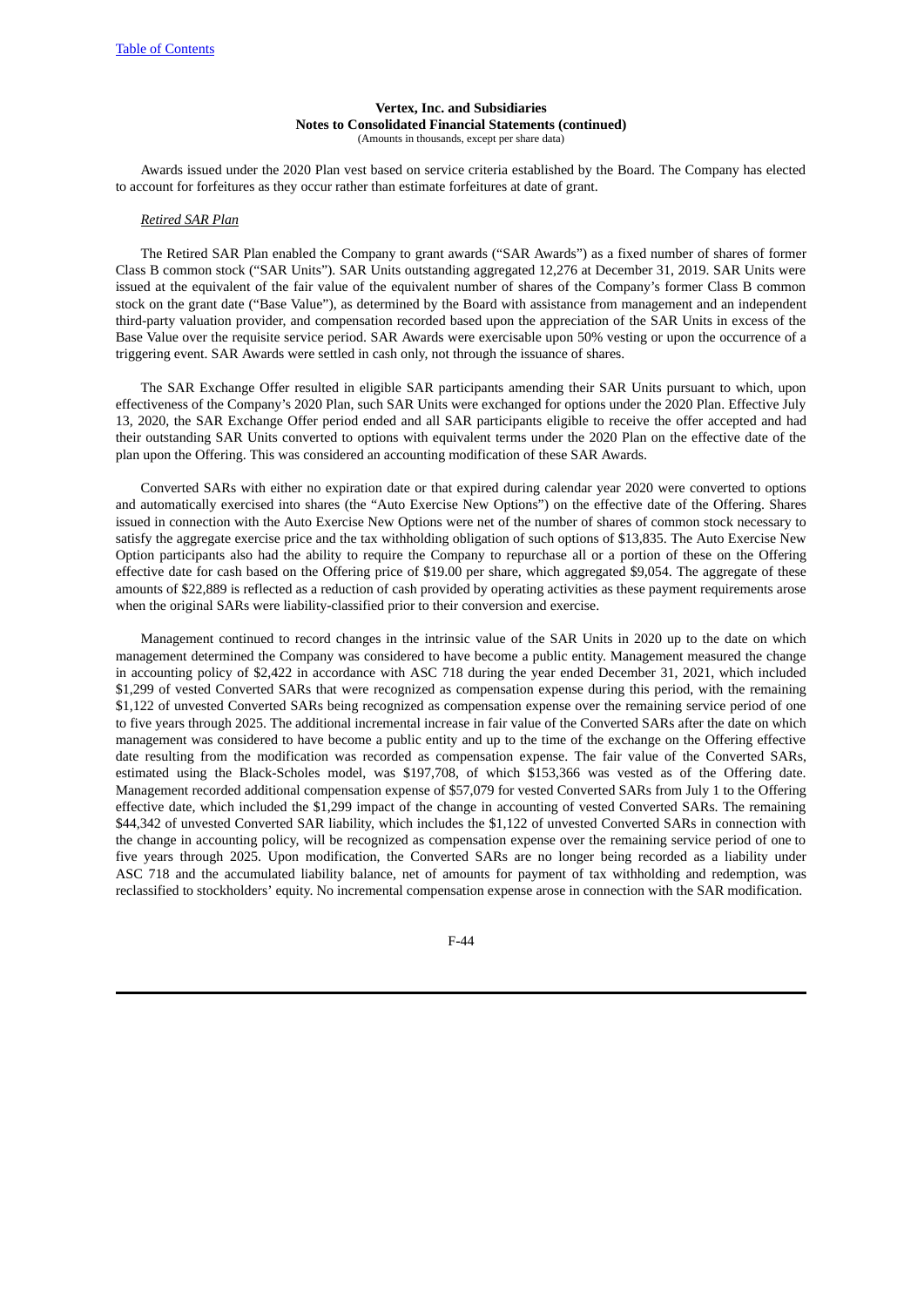The assumptions used in the Black-Scholes model to determine the fair value of the Converted SARs on the modification date are as follows:

| Fair market value of common stock | 19.00    |
|-----------------------------------|----------|
| Volatility                        | 36.7 %   |
| Expected term (years)             | 6.5      |
| Expected dividend yield           | $-$ %    |
| Risk-free interest rate           | $0.4 \%$ |

As of the modification date, the Company lacked sufficient historical data on the volatility of its stock price. Selected volatility is representative of expected future volatility and was based on the historical and implied volatility of comparable publicly traded companies over a similar expected term. The expected term represents the term of the Converted SARs, which ranges from within one year to ten years. The Company does not expect to pay dividends after the Offering. The risk-free interest rate was based on the rate for a U.S. Treasury zero-coupon issue with a term that closely approximates the expected term of the SAR grants.

Prior to the Offering, the fair value of the common stock underlying the SAR Awards was determined by the Board with assistance from management and an independent third-party valuation firm. The determination of value used the market and income approaches, with an adjustment for marketability discount pertinent to private company entities in arriving at the per share fair value (the "valuation methodology"). Under the market approach, the guideline public company method is used, which estimates the fair value of the Company based on market prices of stock of guideline public companies. The income approach involves projecting the future benefits of owning an asset and estimating the present value of those future benefits by discounting them based upon the time value of money and the investment risks associated with ownership. At the end of 2019, due to the consideration by the Board of pursuing the Offering, the valuation methodology began to consider the impact of such an event on the value of the Company's common stock underlying the awards. As the Company approached the Offering effective date, this resulted in increases in the value of the SAR Awards which resulted in corresponding increases to compensation expense for the year ended December 31, 2020 which exceeded historical results.

The below table represents SAR activity for the following periods:

|                                  | <b>Vested</b> | <b>Units</b><br><b>Nonvested</b> | Total    | Range of<br><b>Grant Values</b> |
|----------------------------------|---------------|----------------------------------|----------|---------------------------------|
| Outstanding at January 1, 2019   | 5,889         | 4,782                            | 10,671   | $$0.92 - $3.17$                 |
| Granted                          | 297           | 2,112                            | 2.409    | \$<br>3.73                      |
| Exercised                        | (609)         |                                  | (609)    | $$1.31 - $2.50$                 |
| Forfeited                        |               | (195)                            | (195)    | $$2.13 - $2.50$                 |
| <b>Vested</b>                    | 630           | (630)                            |          |                                 |
| Outstanding at December 31, 2019 | 6.207         | 6.069                            | 12.276   | $$0.92 - $3.73$                 |
| Granted                          | 21            | 681                              | 702      | \$.<br>4.70                     |
| Exercised                        | (877)         |                                  | (877)    | $$1.31 - $2.50$                 |
| Forfeited                        |               | (63)                             | (63)     | 2.50<br>- \$                    |
| Vested                           | 1.410         | (1,410)                          |          |                                 |
| Converted                        | (6,761)       | (5,277)                          | (12,038) | $$0.92 - $4.70$                 |
| Outstanding at December 31, 2020 |               |                                  |          |                                 |

Prior to the Offering, the weighted average grant date intrinsic value of the SARs on grant date was zero as the Company's Board granted all awards at a price per share not less than the per share fair value of the Company's former Class B common stock underlying such awards on the date of grant.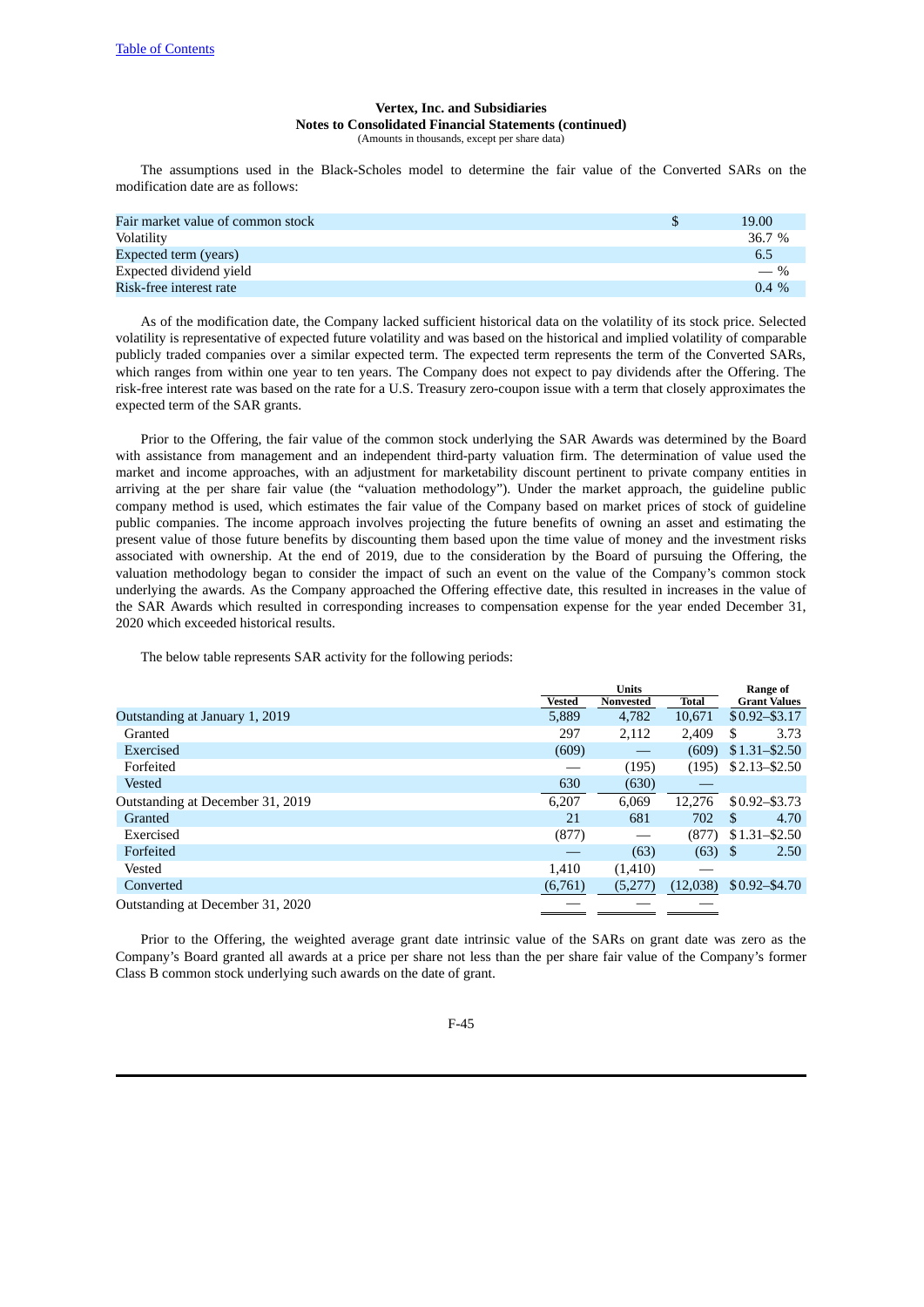At the Offering effective date, the liability for total recognized compensation for vested SAR Awards of \$143,519 was reclassified to additional paid in capital as these awards were reclassified to equity-based awards on this date subject to the terms of the 2020 Plan. Unrecognized compensation for unvested SAR awards of \$44,342 will be recognized as compensation expense under the 2020 Plan over the respective service periods of one to five years.

#### *Amended Options*

On July 20, 2020, the Amended Options resulted from the Board amending the outstanding options to provide for their exchange for options to purchase an equivalent number of Class A shares available under the 2020 Plan at the same exercise price, vesting and term. The amendment of the options was deemed an accounting modification. No incremental compensation was recorded in connection with this modification as it was determined that the value of the Amended Options was the same both before and after the modification. The Amended Options remain exercisable upon: (i) the option holder no longer serving as an employee of the Company or a member of the Board; (ii) the Grantee's death or disability; (iii) the occurrence of a Partial Triggering Event (as defined below); or (iv) the occurrence of a Triggering Event (as defined below). Prior to being amended, the option agreements provided employee option holders with the ability to exercise a portion of their options between April 15 and April 30 of each year based upon the fair value of the Class B common stock as of December 31 of the prior calendar year, provided that certain Company performance is achieved. Upon amendment, the options are instead now subject to restrictions on trading during certain periods ("blackout dates"). Option holders are permitted to satisfy tax withholding obligations incurred in connection with the exercise by exchanging exercised options in lieu of payment of income taxes paid by the Company on their behalf.

In the event of the sale of at least 50% of the Company's stock or all the assets of the Company ("Triggering Event") in a single or multiple transactions, the option holders have the right to exercise their options and sell their related shares in connection with the transactions. Unexercised options expire after a Triggering Event. In the event of a sale of at least 25% of the Company's assets to an unrelated third-party in a single or multiple transactions ("Partial Triggering Event"), the option holders have the right to exercise a portion of their options pro rata based on the sales price and sell their related shares in connection with the transaction. Unexercised options remaining after a Partial Triggering Event remain outstanding. In addition, in the event stockholders owning at least 51% of the outstanding stock of the Company (the "selling stockholders") sell a portion of their stock to an unrelated third-party, the option holders have the right to exercise and sell an amount of options in the same proportion as the selling stockholders (a "tag-along right"). The option holders may also be required to exercise all their outstanding options and sell all related shares in the event the selling stockholders sell at least 51% of their ownership to an unrelated third-party (a "drag-along right").

Prior to the amendment, the options permitted holders to put their exercised shares back to the Company, thus the options were classified as temporary equity and included in "Options for Redeemable Shares" on the consolidated balance sheets. The Company recorded increases in the value of Options for Redeemable Shares of \$51,833 and \$2,763 during the years ended December 31, 2020 and 2019, respectively. The option holders' ability to put the exercised Amended Option shares to the Company in order to attain liquidity was exchanged for the right by the holders to exercise these options and sell the related shares on the NASDAQ exchange. As a result of this put right no longer being applicable, the options were no longer considered temporary equity and were reclassified to stockholders' equity in the amount of \$69,177 during the year ended December 31, 2020.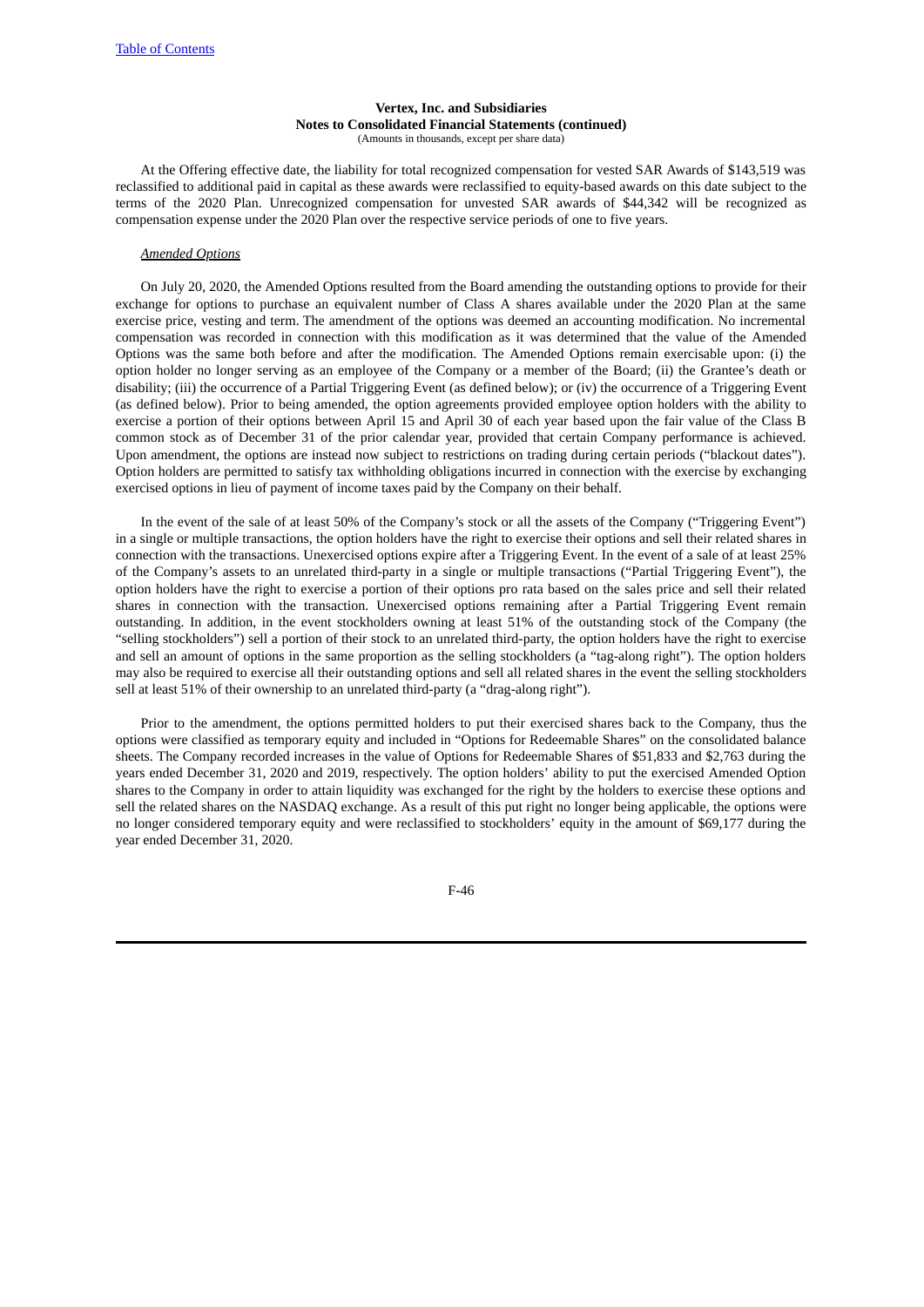The following table summarizes activity for the Amended Options for the periods presented:

| <b>Amended Option Activity</b>    | <b>Units</b> |    | Weighted<br>Average<br><b>Exercise</b><br>Price | Weighted<br>Average<br>Remaining<br>Contractual<br>Life (Years) |   | Aggregate<br><b>Intrinsic</b><br>Value |
|-----------------------------------|--------------|----|-------------------------------------------------|-----------------------------------------------------------------|---|----------------------------------------|
| Outstanding at January 1, 2019    | 4,125        | S  | 0.20                                            | $\ast$                                                          | S | 14,581                                 |
| Exercised                         | (276)        | \$ | 0.25                                            |                                                                 | S | 957                                    |
| Outstanding at December 31, 2019  | 3,849        | S  | 0.19                                            | $*$                                                             |   | 17,344                                 |
| Exercised through June 30         | (173)        |    | 0.30                                            |                                                                 | S | 759                                    |
| Amendment and exchange of options | (3,676)      |    | 0.19                                            | $\ast$                                                          | S | 69,177                                 |
| Outstanding at December 31, 2020  |              |    |                                                 |                                                                 |   |                                        |

\*Options have indefinite contractual lives

# *Options under 2020 Plan*

The following table summarizes activity for options outstanding under the 2020 Plan for the periods presented:

| 2020 Plan Option Activity                          | Units   |     | Weighted<br>Average<br>Exercise<br>Price | Weighted<br>Average<br>Remaining<br>Contractual<br>Life (Years) | Aggregate<br><b>Intrinsic</b><br>Value |
|----------------------------------------------------|---------|-----|------------------------------------------|-----------------------------------------------------------------|----------------------------------------|
| Outstanding at January 1, 2020                     |         |     |                                          |                                                                 |                                        |
| Issued in connection with Converted SARs           | 12,038  | \$. | 2.76                                     |                                                                 |                                        |
| Issued in connection with Amended Options          | 3,676   | \$. | 0.19                                     | $*$                                                             |                                        |
| Total options granted                              | 15.714  | \$. | 2.16                                     |                                                                 |                                        |
| Forfeited                                          | (156)   | \$  | 3.29                                     |                                                                 |                                        |
| Exercised                                          | (3,682) | S.  | 1.21                                     |                                                                 |                                        |
| 2020 Plan options outstanding at December 31, 2020 | 11.876  | S.  | 2.44                                     | 5.3                                                             | \$384,883                              |
| Granted                                            | 779     | \$. | 23.06                                    |                                                                 |                                        |
| Forfeited                                          | (292)   | - S | 4.06                                     |                                                                 |                                        |
| Exercised                                          | (2,863) | S   | 2.04                                     |                                                                 |                                        |
| 2020 Plan options outstanding at December 31, 2021 | 9,500   | S.  | 4.20                                     | 5.2                                                             | \$110,843                              |
| 2020 Plan options exercisable at December 31, 2021 | 6,169   | \$  | 2.39                                     | 3.9                                                             | 83.188<br>S                            |

\*Amended Options have indefinite contractual lives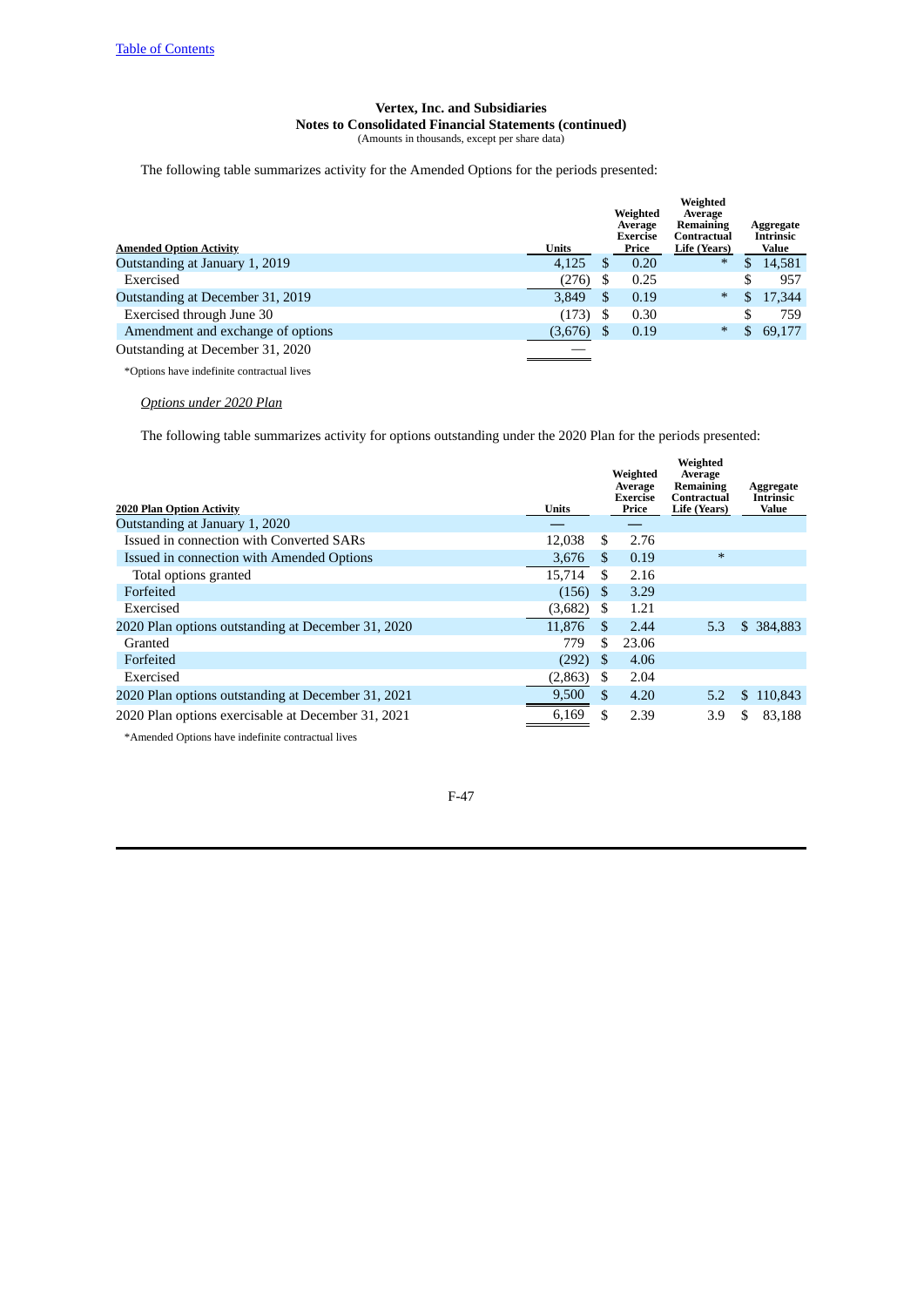The detail of options outstanding, vested and exercisable under the 2020 Plan as of December 31, 2021 is as follows:

|                        |              | <b>Options Outstanding</b><br>Weighted | <b>Options Vested and Exercisable</b><br>Weighted |                         |  |
|------------------------|--------------|----------------------------------------|---------------------------------------------------|-------------------------|--|
| <b>Exercise Prices</b> | <b>Units</b> | Average<br>Life (Years)                | <b>Units</b>                                      | Average<br>Life (Years) |  |
| \$0.15 to \$0.71       | 1,854        |                                        | 1,854                                             |                         |  |
| \$2.15                 | 462          | 3.1                                    | 462                                               | 3.1                     |  |
| \$2.50                 | 2,186        | 4.5                                    | 2,186                                             | 4.5                     |  |
| \$2.67                 | 419          | 5.2                                    | 42                                                | 5.1                     |  |
| \$3.17                 | 1,196        | 6.3                                    | 446                                               | 6.3                     |  |
| \$3.73                 | 1,932        | 7.8                                    | 1,061                                             | 7.8                     |  |
| \$4.70                 | 683          | 8.1                                    |                                                   |                         |  |
| \$18.47                | 213          | 9.9                                    |                                                   |                         |  |
| \$18.96                | 235          | 9.6                                    | 105                                               | 9.6                     |  |
| \$19.00                | 69           | 9.7                                    |                                                   |                         |  |
| \$32.16                | 251          | 9.2                                    | 13                                                | 9.2                     |  |
|                        | 9,500        |                                        | 6,169                                             |                         |  |

The Board intends all options granted to be exercisable at a price per share not less than the per share fair market value of the Company's Class A common stock underlying the options on the date of grant. Compensation expense for new option awards issued subsequent to the Offering to participants under the 2020 Plan are measured based on the grant date fair value of the awards and recognized in the consolidated statements of comprehensive income (loss) over the period during which the participant is required to perform the requisite services. The vesting period is generally one to four years.

The Company issued 779 options under the 2020 Plan during various quarters in 2021. The assumptions used in the Black-Scholes models to determine the value of the options issued during these periods are as follows:

|                                   | <b>Option Valuation Period</b> |  |                                 |  |         |  |                     |  |         |
|-----------------------------------|--------------------------------|--|---------------------------------|--|---------|--|---------------------|--|---------|
|                                   | Q1 2021                        |  | Q <sub>2</sub> 20 <sub>21</sub> |  | Q3 2021 |  | O <sub>3</sub> 2021 |  | Q4 2021 |
| Fair market value of common stock | 32.16                          |  | 17.66                           |  | 18.96   |  | 19.00               |  | 18.47   |
| Volatility                        | 36.8%                          |  | 36.8 %                          |  | 37.1 %  |  | 37.1 %              |  | 37.4 %  |
| Expected term (years)             | 6.0                            |  | 6.0                             |  | 5.0     |  | 5.0                 |  | 5.0     |
| Expected dividend yield           | $-$ %                          |  | $-$ %                           |  | $-$ %   |  | $-$ %               |  | $-$ %   |
| Risk-free interest rate           | $0.4\%$                        |  | $0.4\%$                         |  | $0.8\%$ |  | $0.9\%$             |  | $1.3\%$ |

The fair market value of common stock reflects the market closing price on NASDAQ on the respective option grant date. As of the valuation dates, the Company lacked sufficient historical data on the volatility of its stock price. Selected volatility is representative of expected future volatility and was based on the historical and implied volatility of comparable publicly traded companies over a similar expected term. The expected term represents the term the options are expected to be exercised over, which differs from the term of the option grants which is ten years. The Company does not expect to pay dividends. The risk-free interest rate was based on the rate for a U.S. Treasury zero-coupon issue with a term that closely approximates the expected term of the option grants.

At December 31, 2021, \$18,742 of unrecognized compensation expense associated with the options and Converted SARs is expected to be recognized over a weighted average period of approximately 2.8 years.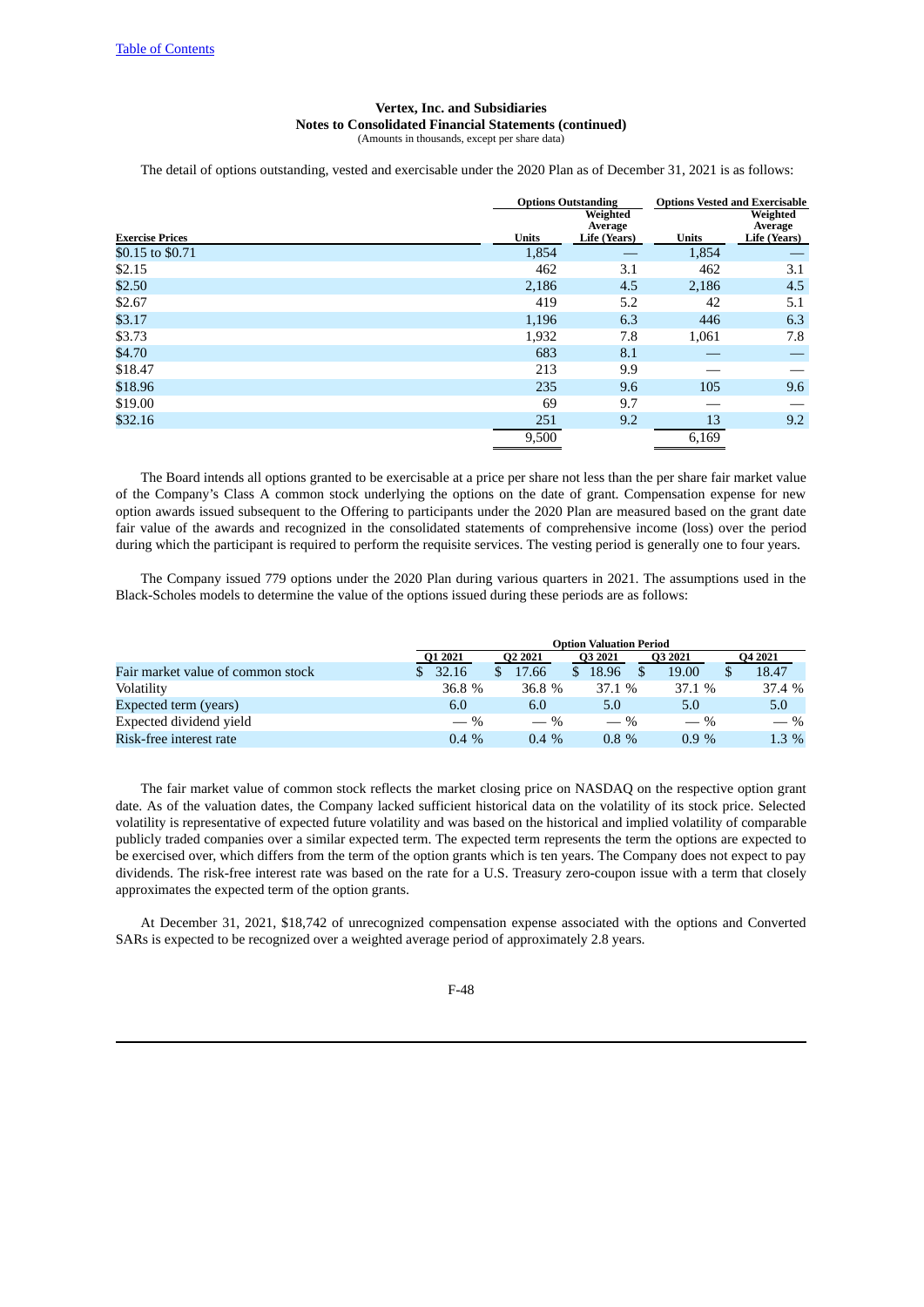### *Restricted Stock Units*

The following table summarizes RSU activity for the periods presented:

|                                  | <b>Units</b> |    | Weighted<br>Average<br><b>Grant Date Fair</b><br><b>Value Per Share</b> |
|----------------------------------|--------------|----|-------------------------------------------------------------------------|
| Outstanding at January 1, 2020   |              |    |                                                                         |
| Granted                          | 101          | S  | 23.80                                                                   |
| Total at December 31, 2020       | 101          |    | 23.80                                                                   |
| Granted                          | 478          |    | 27.07                                                                   |
| Vested                           | (15)         |    | 29.67                                                                   |
| Forfeited                        | (34)         |    | 25.18                                                                   |
| Outstanding at December 31, 2021 | 530          | \$ | 26.49                                                                   |

Stock-based compensation cost for RSUs is measured based on the fair value of the Company's underlying common stock on the date of grant. Compensation cost will be recognized on a straight-line basis in the consolidated statements of comprehensive income (loss) over the period during which the participant is required to perform services in exchange for the award, which is generally one to four years. At December 31, 2021, \$11,222 of unrecognized compensation cost for RSUs is expected to be recognized over a weighted average period of approximately 3.2 years.

In connection with the Taxamo acquisition, certain continuing employees of Taxamo received RSUs with service and performance conditions. At December 31, 2021, there are 1,007 shares of our Class A common stock ("PSUs") with an aggregate grant date fair value of \$17,779 that will be accounted for as post-acquisition compensation expense over the vesting period if targets are achieved. The performance-based condition will be satisfied upon meeting certain performance targets for the year ended 2023. As of December 31, 2021, it is not probable that these targets will be met, thus no compensation expense has been recorded to date related to these PSUs.

### *Restricted Stock Awards*

The following table summarizes RSA activity for the periods presented:

|                                  | <b>Units</b> |               | Weighted<br>Average<br><b>Grant Date Fair</b><br><b>Value Per Share</b> |
|----------------------------------|--------------|---------------|-------------------------------------------------------------------------|
| Outstanding at January 1, 2020   |              |               |                                                                         |
| Granted                          | 694          | \$            | 19.00                                                                   |
| <b>Vested</b>                    | (21)         |               | 19.00                                                                   |
| Forfeited                        | (3)          |               | 19.00                                                                   |
| Outstanding at December 31, 2020 | 670          |               | 19.00                                                                   |
| Granted                          | 59           |               | 17.66                                                                   |
| <b>Vested</b>                    | (363)        |               | 19.00                                                                   |
| Forfeited                        | (40)         |               | 19.00                                                                   |
| Outstanding at December 31, 2021 | 326          | <sup>\$</sup> | 18.76                                                                   |
|                                  |              |               |                                                                         |

Stock-based compensation cost for RSAs is measured based on the fair value of the Company's underlying common stock on the date of grant. Compensation cost will be recognized on a straight-line basis in the consolidated statements of comprehensive income (loss) over the period during which the participants are required to perform services in exchange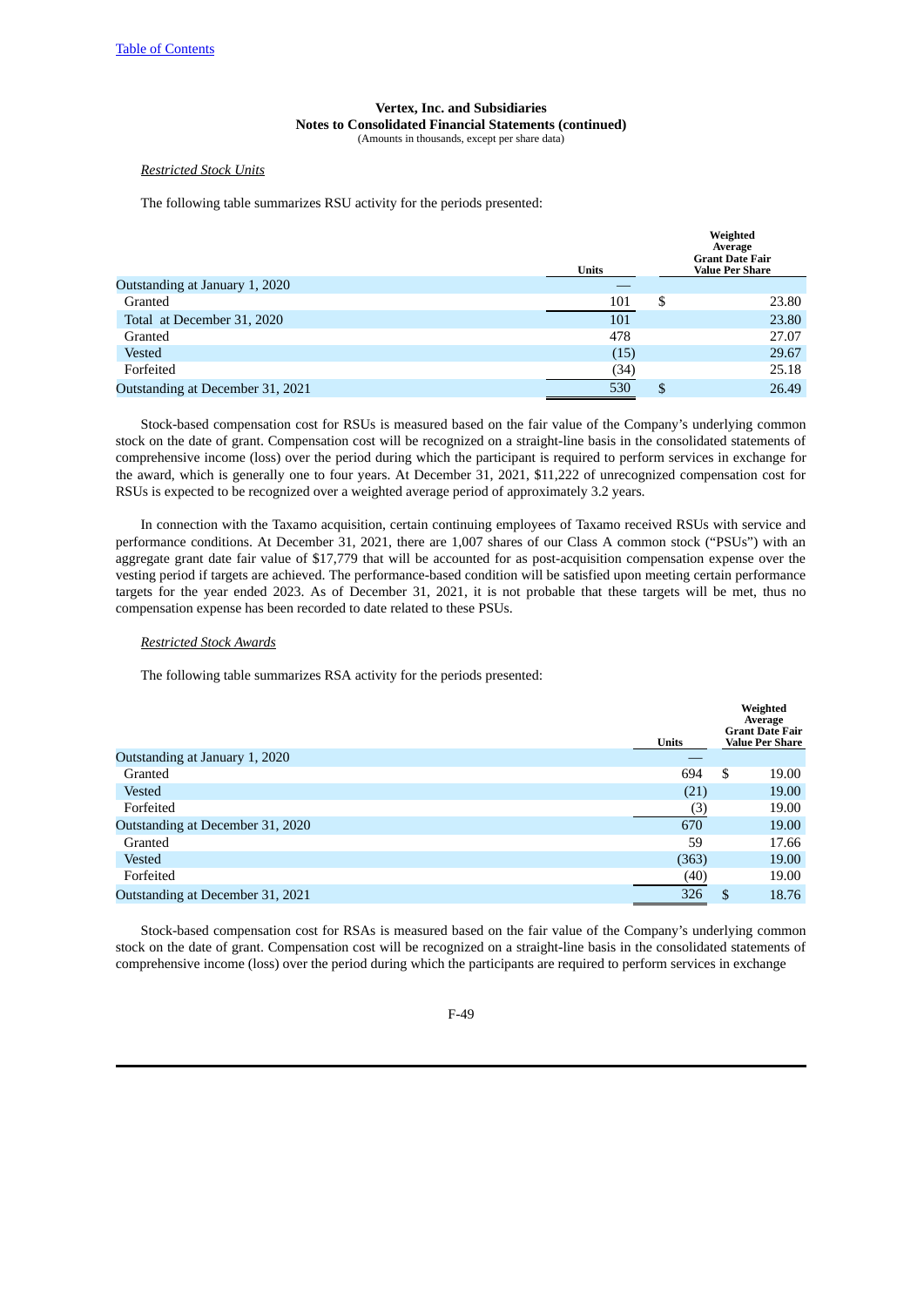for the award, which is generally one to four years. At December 31, 2021, \$4,013 of unrecognized compensation cost for RSAs is expected to be recognized over a weighted average period of approximately 1.8 years.

### *Employee Stock Purchase Plan*

The ESPP permits participants to purchase Class A common stock primarily through payroll deductions of up to a specified percentage of their eligible compensation. The maximum number of shares that may be purchased by a participant during any offering period is determined by the plan administrator in advance of each offering period.

On the first trading day of each offering period, each participant will automatically be granted an option to purchase shares of Class A common. The option will expire at the end of the applicable offering period and will be exercised at that time to the extent of the payroll deductions accumulated or contributions made during such offering period. The purchase price of the shares, in the absence of a contrary designation, is 85% of the lower of the fair value of the Class A common on the first or last day of the ESPP offering period. Participants may voluntarily end their participation in the plan at any time during a specified period prior to the end of the applicable offering period and will be paid their accrued payroll deductions and related contributions, if applicable, that have not yet been used to purchase shares of Class A common. If a participant withdraws from the plan during an offering period, the participant cannot rejoin until the next offering period. Participation ends automatically upon a participant's termination of employment.

As of December 31, 2021 and 2020 there was approximately \$233 and \$218, respectively, of unrecognized ESPP stock-based compensation cost that is expected to be recognized on a straight-line basis over the remaining term of the offering periods ending on May 31 2022 and 2021, respectively.

The fair value of ESPP purchase rights is comprised of the value of the 15% ESPP discount and the value associated with the Call/Put over the ESPP offering period. The value of the Call/Put for the respective offering periods was estimated using the Black-Scholes model with the following assumptions:

|                                   | <b>Offering Period Ending</b> |            |  |           |  |            |  |           |  |  |
|-----------------------------------|-------------------------------|------------|--|-----------|--|------------|--|-----------|--|--|
|                                   |                               | 11/30/2020 |  | 5/31/2021 |  | 11/30/2021 |  | 5/31/2022 |  |  |
| Fair market value of common stock |                               | 19.00      |  | 25.83     |  | 18.89      |  | 17.38     |  |  |
| Volatility                        |                               | 35.0 $%$   |  | 35.1%     |  | 35.1%      |  | 37.3 %    |  |  |
| Expected term (years)             |                               | 0.3        |  | 0.5       |  | 0.5        |  | 0.5       |  |  |
| Expected dividend yield           |                               | $-$ %      |  | $-$ %     |  | $-$ %      |  | $-$ %     |  |  |
| Risk-free interest rate           |                               | $0.1 \%$   |  | $0.1 \%$  |  | $0.1 \%$   |  | $0.1 \%$  |  |  |

The Company lacks sufficient historical data on the volatility of its stock price. Selected volatility is representative of expected future volatility and was based on the historical and implied volatility of comparable publicly traded companies over a similar expected term. The expected term represents the term of the ESPP offering period, which is generally six months except for the initial offering period which was from July 28 to November 30, 2020. The Company does not expect to pay dividends after the Offering. The risk-free interest rate was based on the rate for a U.S. Treasury zero-coupon issue with a term that closely approximates the expected term of the award at the date nearest the offering term.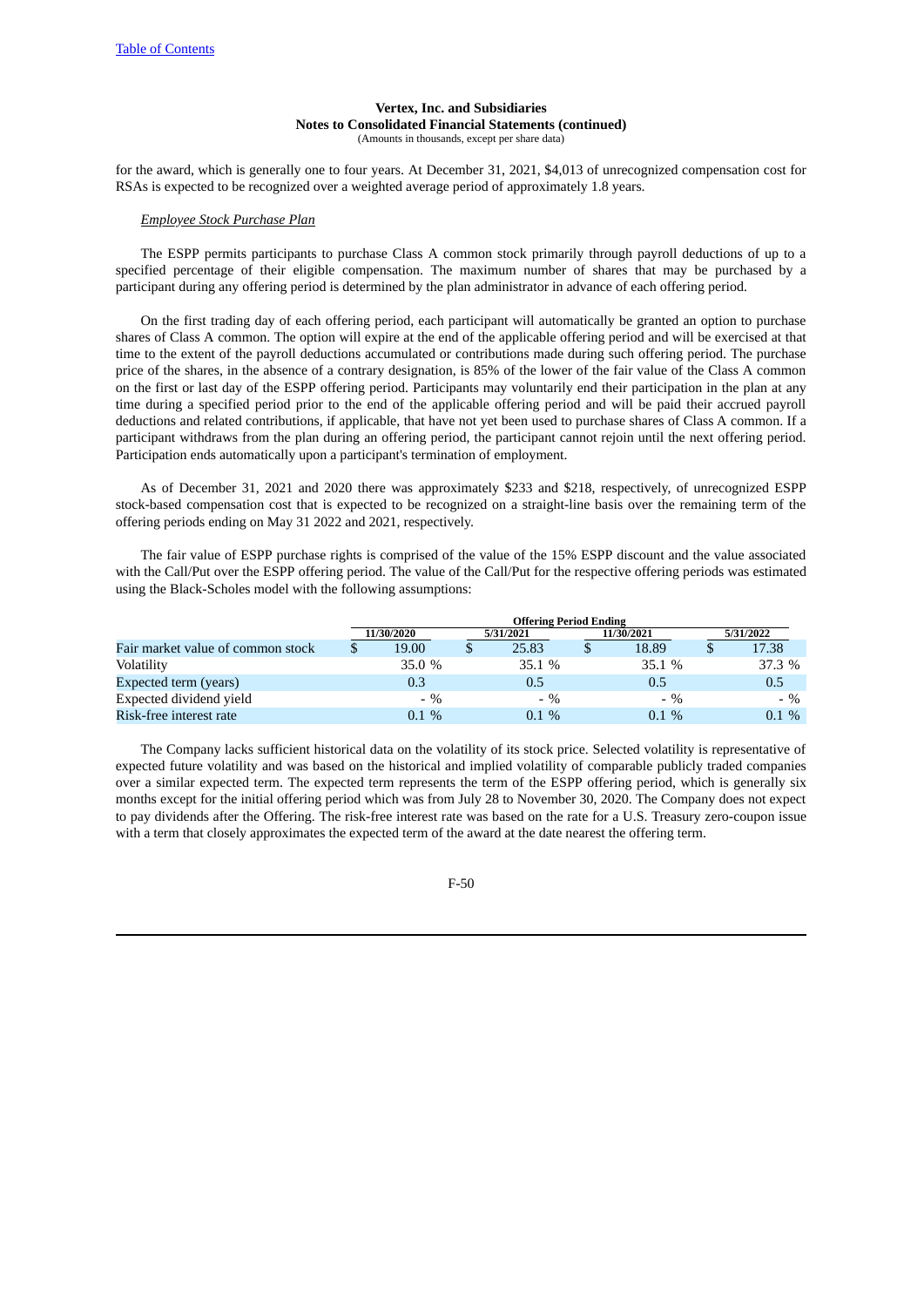### **Stock-Based Compensation**

The Company recognized total stock-based compensation cost related to stock-based awards and the ESPP as follows:

|                                          | For the Year Ended December 31,<br>2021<br>2020<br>\$143,123<br>16.023<br>S<br>1,510<br>2.964<br>171<br>4,284<br>5,126<br>537<br>326 |           |  |       |
|------------------------------------------|--------------------------------------------------------------------------------------------------------------------------------------|-----------|--|-------|
|                                          |                                                                                                                                      |           |  | 2019  |
| <b>Stock-based compensation expense:</b> |                                                                                                                                      |           |  |       |
| <b>SARs and Converted SARs</b>           |                                                                                                                                      |           |  | 9,460 |
| <b>Stock options</b>                     |                                                                                                                                      |           |  |       |
| <b>RSUs</b>                              |                                                                                                                                      |           |  |       |
| RSAs                                     |                                                                                                                                      |           |  |       |
| <b>ESPP</b>                              |                                                                                                                                      |           |  |       |
| Total stock-based compensation expense   | 26,160                                                                                                                               | \$147,904 |  | 9,460 |

The Company recognized stock-based compensation cost in the consolidated statements of comprehensive income (loss) as follows:

|                                          | For the Year Ended December 31. |        |             |      |       |
|------------------------------------------|---------------------------------|--------|-------------|------|-------|
|                                          |                                 | 2021   | 2020        | 2019 |       |
| <b>Stock-based compensation expense:</b> |                                 |        |             |      |       |
| Cost of revenues, software subscriptions | S                               | 2.336  | S<br>14,663 | -S   | 946   |
| Cost of revenues, services               |                                 | 2.648  | 21,472      |      | 1.419 |
| Research and development                 |                                 | 2,620  | 14,694      |      | 946   |
| Selling and marketing                    |                                 | 6.371  | 29.551      |      | 1.892 |
| General and administrative               |                                 | 12.185 | 67.524      |      | 4,257 |
| Total stock-based compensation expense   |                                 | 26.160 | \$147,904   |      | 9.460 |
|                                          |                                 |        |             |      |       |

The total recognized tax benefit related to the stock-based compensation expense for the years ended December 31, 2021, 2020 and 2019 was \$14,683, \$19,853 and \$44, respectively.

# **13. RELATED PARTIES**

During 2019, certain stockholders of the Company repaid non-interest bearing amounts due to the Company of a shortterm nature and no amounts were outstanding at December 31, 2020.

## **14. COMMITMENTS AND CONTINGENCIES**

The Company may become involved in various lawsuits and legal proceedings, which arise, in the ordinary course of business. However, litigation is subject to inherent uncertainties, and an adverse result in these or other matters may arise from time to time that may harm the Company's business. The Company is not aware of any such legal proceedings or claims that management believes will have a material adverse effect on its business, financial condition, or operating results.

### **15. INCOME TAXES**

Prior to revocation of the S-Election on July 27, 2020, the Company had historically been taxed as an S-Corporation for U.S. federal income tax purposes and income tax purposes in most states. As a result, income was not subject to U.S. federal income taxes or state income taxes in those states where the S-Corporation status was recognized. Therefore, previous to July 27, 2020, no provision or liability for federal or state income tax had been provided in the consolidated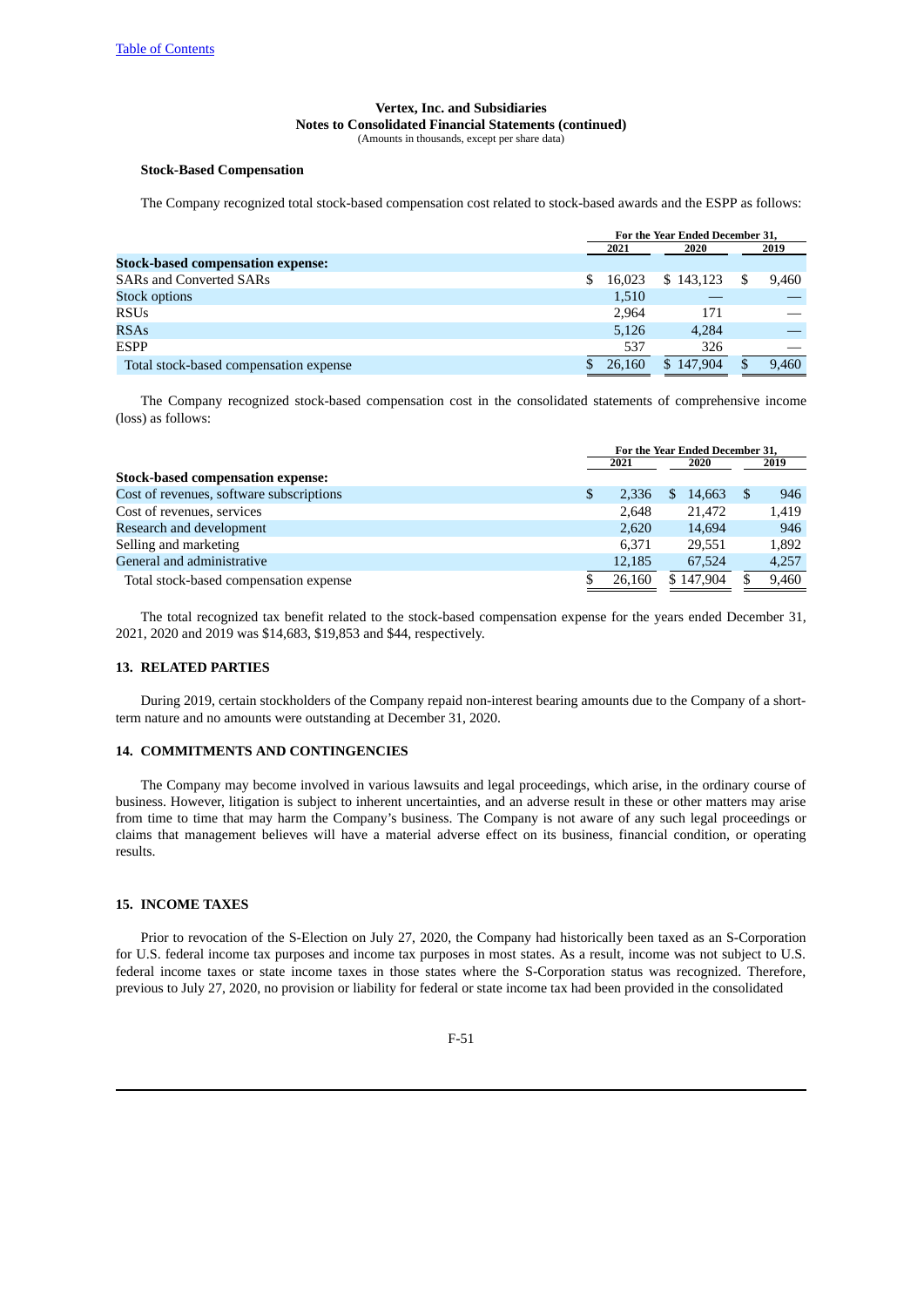financial statements except for those states where the S-Corporation status was not recognized, or where states imposed a tax on S-Corporations. The provision for income tax in the historical periods prior to the Offering consisted of these state taxes and taxes from certain foreign jurisdictions where the Company was subject to tax.

Upon revocation of the S-Election, the Company converted to a C-Corporation resulting in tax at the corporate level on net income or losses for subsequent periods. The revocation of the S-Corporation status was treated as a change in tax status resulting in the recording of the deferred tax effects of such change to income from continuing operations on the date the S-Corporation status revoked. The termination of the S-Corporation election had a material impact on the Company's 2020 results of operations and financial condition. As such, the Company's income tax provision for periods subsequent to the C-Corporation conversion will not be comparable to periods prior to such conversion.

For U.S. corporate income tax purposes, the Company apportioned its 2020 results between the S-Corporation and C-Corporation periods. This allocation effectively resulted in a blended income tax rate for the 2020 year, as only the C-Corporation net losses were subject to both U.S. federal and state corporate income tax, while the S-Corporation earnings were only subject to tax in those states that tax S-Corporations or do not recognize S-Corporation status.

Deferred income taxes for the year ended December 31, 2020, includes an adjustment for the three months ended September 30, 2020 of \$3,856 recorded in connection with the understatement of certain stock award exercise activity in connection with the Company's Offering, which occurred in such quarter. Refer to Note 1, Revision of Previously Issued Financial Statements.

The components of net income (loss) before income taxes, by geography, are as follows:

|                                       | For the Year Ended December 31. |              |            |  |                    |
|---------------------------------------|---------------------------------|--------------|------------|--|--------------------|
|                                       | 2021                            |              | 2020       |  | 2019               |
| U.S.                                  | 5.608                           | $\mathbb{S}$ | (107, 959) |  | 32.131             |
| Foreign                               | (9.534)                         |              | 90         |  | <sub>1</sub> ,229) |
| Net income (loss) before income taxes | (3.926)                         |              | (107, 869) |  | 30,902             |

Income tax expense (benefit) consists of the following:

| For the Year Ended December 31, |          |   |           |    |       |
|---------------------------------|----------|---|-----------|----|-------|
|                                 | 2021     |   | 2020      |    | 2019  |
|                                 |          |   |           |    |       |
| \$                              |          | S |           | \$ |       |
|                                 | 155      |   | 617       |    | 578   |
|                                 | 468      |   | 94        |    | 115   |
|                                 | 623      |   | 711       |    | 693   |
|                                 |          |   |           |    |       |
|                                 | (1,849)  |   | (27,076)  |    |       |
|                                 |          |   | (6, 491)  |    | (677) |
|                                 | (1,214)  |   | 68        |    | (171) |
|                                 | (3,070)  |   | (33, 499) |    | (848) |
|                                 | (2, 447) |   | (32, 788) | \$ | (155) |
|                                 |          |   |           |    |       |

During the year ended December 31, 2021, the Company recognized a \$89 income tax expense in accumulated other comprehensive loss relating to recognized gains from foreign currency translation adjustments and revaluations. During the year ended December 31, 2020, the Company recognized a \$55 income tax benefit in accumulated other comprehensive loss relating to recognized losses from foreign currency translation adjustments and revaluations.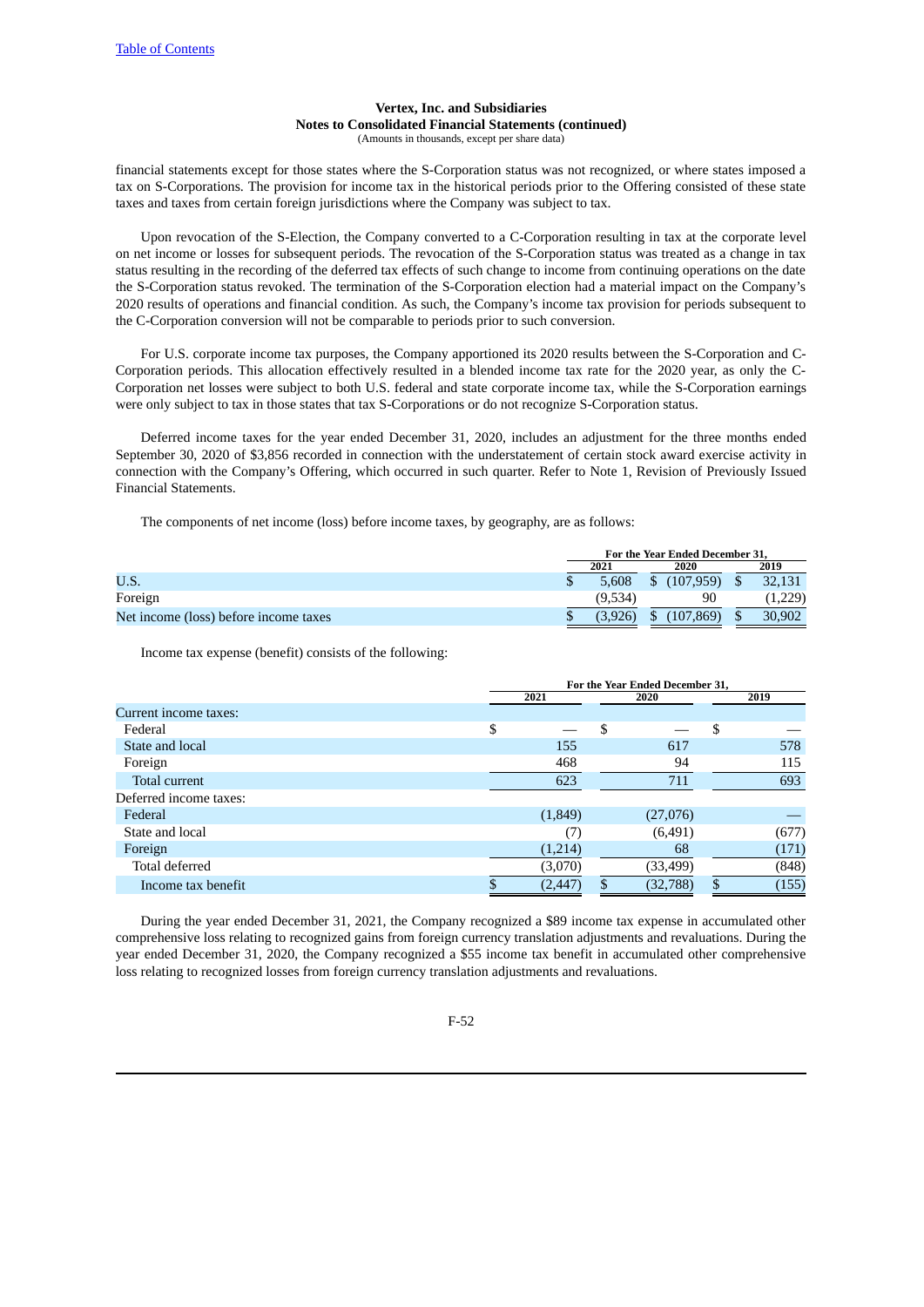|                                      |               | 2021         |                 | 2020         |                 | 2019         |                 |  |
|--------------------------------------|---------------|--------------|-----------------|--------------|-----------------|--------------|-----------------|--|
|                                      |               | <b>Total</b> | <b>Tax Rate</b> | Total        | <b>Tax Rate</b> | <b>Total</b> | <b>Tax Rate</b> |  |
| Pretax net (loss) income             | S             | (3,926)      |                 | \$(107, 869) | \$              | 30,902       |                 |  |
| Taxes:                               |               |              |                 |              |                 |              |                 |  |
| U.S. federal income tax at statutory |               |              |                 |              |                 |              |                 |  |
| rate                                 | <sup>\$</sup> | (825)        | 21.0 % \$       | (22, 652)    | 21.0 %\$        | 6,489        | 21.0 %          |  |
| State income taxes                   |               | 678          | $(17.3)\%$      | (1,811)      | $1.7\%$         | (98)         | (0.3)%          |  |
| Tax effect of S-Corporation status   |               |              | $-$ %           | 21,325       | $(19.8)\%$      | (6,489)      | $(21.0)\%$      |  |
| Impact of change in tax status       |               |              | $-$ %           | (25,396)     | 23.5 %          |              | $-$ %           |  |
| Stock-based compensation expense     |               | (4,550)      | 115.9 %         | (5,809)      | 5.4 %           |              | $-$ %           |  |
| Impact of foreign operations         |               | 954          | $(24.3)\%$      | (56)         | $0.1 \%$        | (57)         | (0.2)%          |  |
| Return to provision adjustments      |               | (464)        | 11.8 %          |              | $-$ %           |              | $-$ %           |  |
| <b>Transaction costs</b>             |               | 1,082        | $(27.6)\%$      |              | $-$ %           |              | $-$ %           |  |
| US taxation of foreign earnings      |               | 144          | $(3.7)\%$       | 81           | (0.1)%          |              | $-$ %           |  |
| Nondeductible compensation           |               | 682          | $(17.4)\%$      | 883          | (0.8)%          |              | $-$ %           |  |
| Tax credits                          |               | (488)        | 12.4 %          | (44)         | $0.0\%$         |              | $-$ %           |  |
| Change in valuation allowance        |               | 373          | $(9.5)\%$       | 109          | (0.1)%          |              | $-$ %           |  |
| Profit sharing deduction             |               | (46)         | 1.2 %           |              | $-$ %           |              | $-$ %           |  |
| Other permanent items, net           |               | 13           | (0.2)%          | 582          | $(0.5)\%$       |              | $-$ %           |  |
| Taxes and effective tax rate         | \$            | (2, 447)     | 62.3 % \$       | (32, 788)    | 30.4 %\$        | (155)        | $(0.5)\%$       |  |

The reconciliation of the effective tax rate to tax at the statutory rates for the years ended December 31 is as follows:

The effective tax rate in 2021 increased to 62.3% from 30.4% in 2020. The income tax benefit in 2021 was primarily driven by exercises and vestings of stock awards partially offset by the unfavorable impact of limitations on deductions of certain employees' compensation under Internal Revenue Code Section 162(m) and acquisition costs.

The effective tax rate in 2020 increased to 30.4% from 0.5% in 2019. For the year ended December 31, 2020, the Company recorded a \$25,396 deferred tax benefit related to the remeasurement of its U.S. deferred tax assets and liabilities due to the change in tax status from an S-Corporation to a C-Corporation.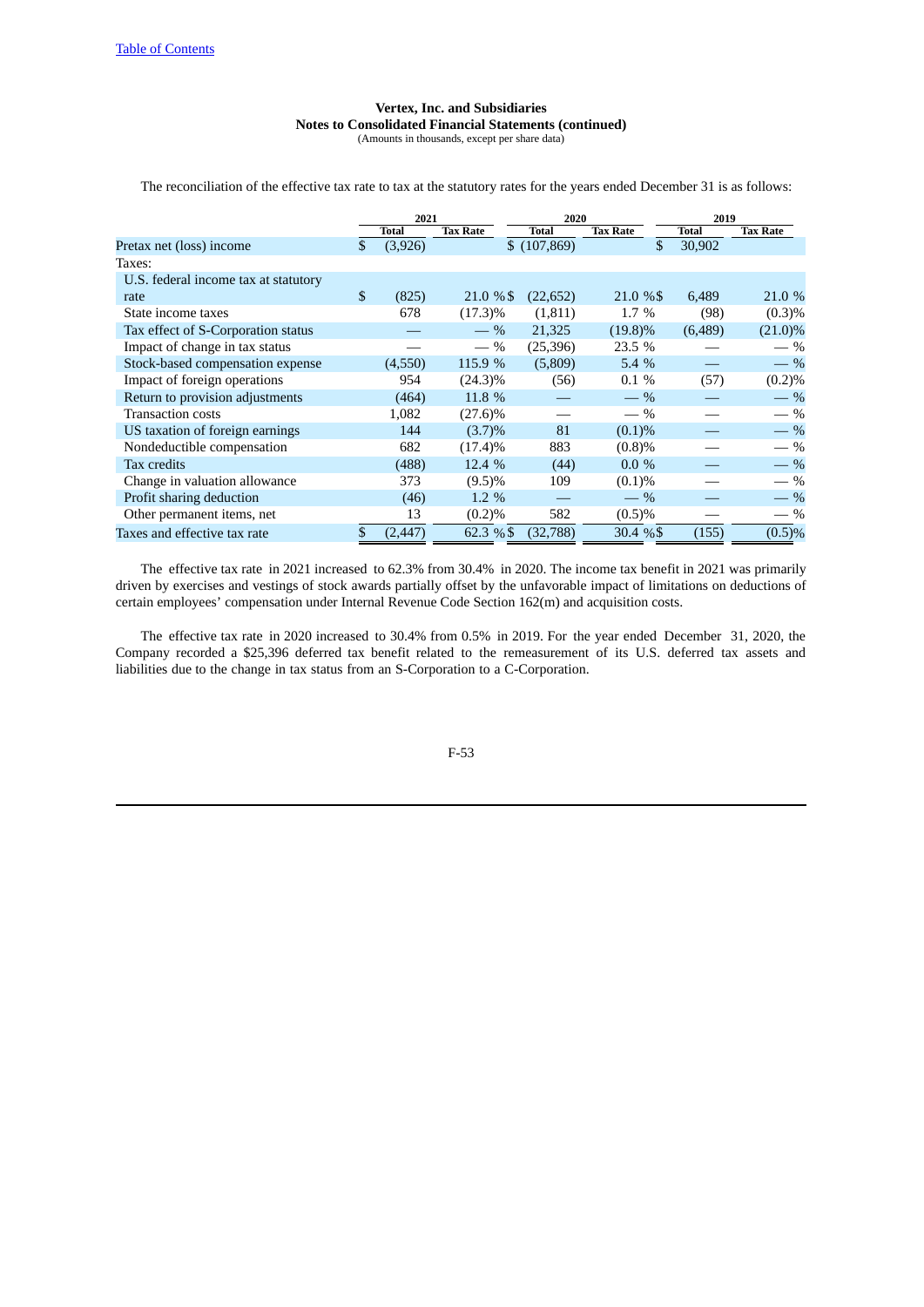Significant components of the Company's net deferred tax assets (liabilities) are as follows:

|                                                    | As of December 31. |                |           |
|----------------------------------------------------|--------------------|----------------|-----------|
| Deferred tax assets:                               | 2021               |                | 2020      |
| Deferred revenue                                   | \$<br>3,788        | $\mathfrak{S}$ | 3,189     |
| State operating loss carry forwards                | 3,894              |                | 2,595     |
| Federal and foreign loss carry forwards            | 21,617             |                | 13,388    |
| Accrued expenses                                   | 2,023              |                | 2,324     |
| Accrued variable compensation                      | 3,110              |                | 3,414     |
| Deferred and stock-based compensation              | 24,971             |                | 29,188    |
| Operating lease liabilities                        | 7,204              |                | 2,429     |
| Tax credits                                        | 532                |                | 44        |
| Other                                              | 53                 |                | 303       |
| Deferred tax assets                                | 67,192             |                | 56,874    |
| Valuation allowance                                | (1,839)            |                | (1,507)   |
| Total deferred tax assets                          | 65,353             |                | 55,367    |
| Deferred tax liabilities:                          |                    |                |           |
| Depreciation and amortization                      | (26, 269)          |                | (19,998)  |
| Prepaid expenses                                   | (1,329)            |                | (1,557)   |
| Right of use asset                                 | (5, 120)           |                |           |
| Total deferred tax liabilities                     | (32, 718)          |                | (21, 555) |
| Net deferred tax asset                             | \$<br>32,635       | \$             | 33,812    |
|                                                    |                    |                |           |
| Classification in the consolidated balance sheets: |                    |                |           |
| Deferred income tax asset                          | \$<br>35,298       | $\mathbb{S}$   | 33,830    |
| Deferred other liabilities                         | (2,663)            |                | (18)      |
| Net deferred tax asset                             | \$<br>32,635       | \$             | 33,812    |

At December 31, 2021, the Company has available U.S. federal operating loss carry forwards of \$89,594, and U.S. state operating loss carry forwards of \$71,013. The federal operating loss will carryforward indefinitely and the state operating loss will expire at varying dates beginning in 2028. The Company also has \$532 of federal tax credits available that begin to expire in 2040. Management expects to fully use these U.S. federal and U.S. state operating loss and credit carry forwards.

At December 31, 2021, the Company has available foreign operating losses of approximately \$15,318, which carry forward indefinitely. In addition, the Company has \$55 of foreign non-operating losses, which carry forward indefinitely. A valuation allowance for a portion of the foreign operating and all of the foreign non-operating losses are recorded at December 31, 2021 and 2020.

At December 31, 2021 and 2020, the Company has a valuation allowance of (\$1,839) and (\$1,507), respectively, primarily against certain net deferred tax assets, including losses, in foreign jurisdictions. The net increase in the total valuation allowance of (\$322) during December 31, 2021 primarily related to the recording of a valuation allowance on net deferred tax assets in a foreign jurisdiction that, in the judgment of management, are not more likely than not to be realized, as well as changes in foreign exchange rates. The net increase in the valuation allowance of (\$1,461) during December 31, 2020, primarily related to recognizing valuation allowances through purchase accounting related to net operating losses associated with Systax.

The Company does not assert any earnings to be permanently reinvested with respect to the undistributed earnings of its foreign subsidiaries.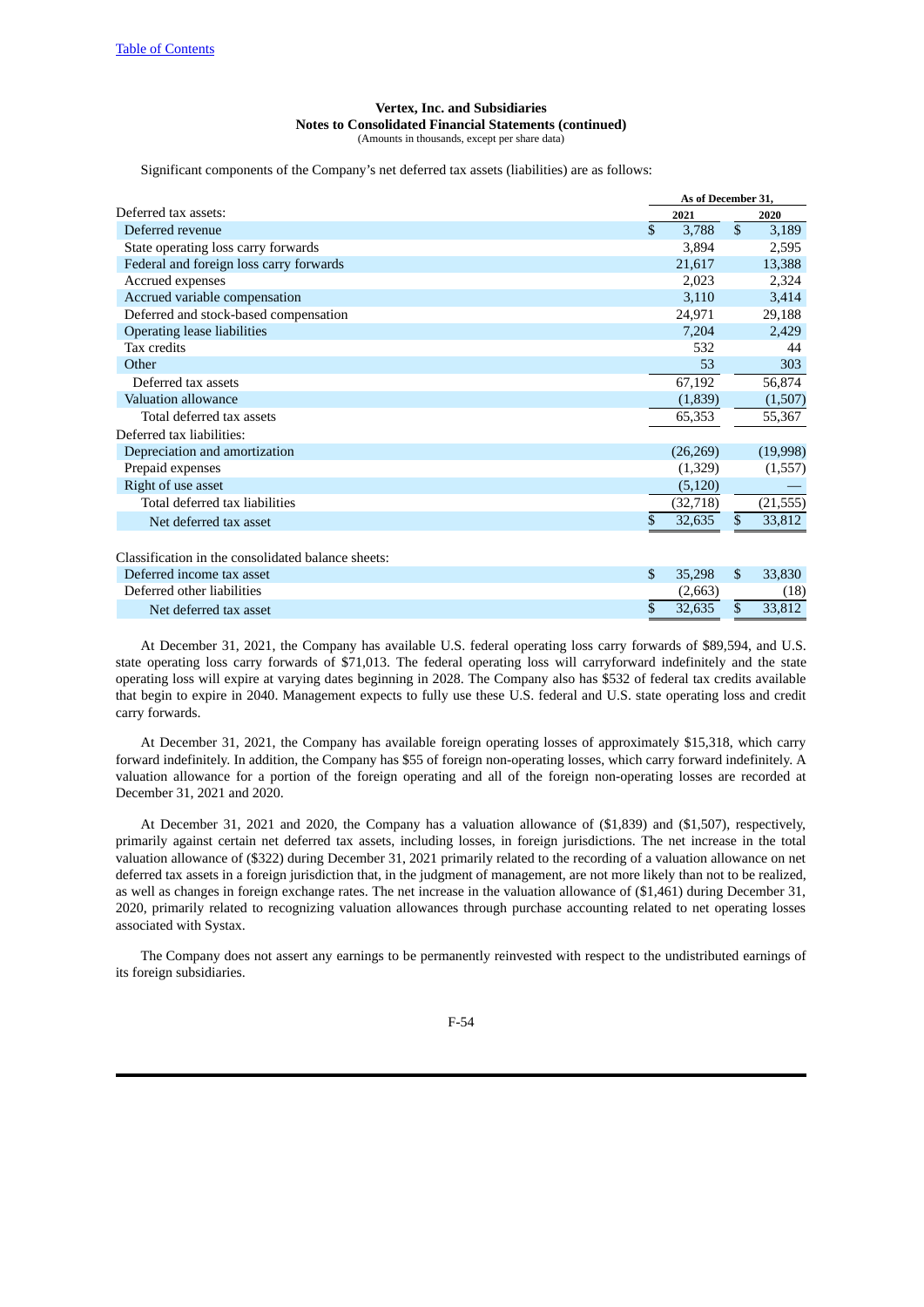The Company files tax returns as prescribed by the tax laws of the jurisdictions in which the Company operates. Under applicable U.S. federal statutes, tax years ended December 31, 2018 through December 31, 2021 remain subject to examination. Under applicable statutes, state and foreign corporate tax returns filed for the Company and its respective foreign subsidiaries for years ended December 31, 2016 through December 31, 2021 remain subject to examination by the respective authorities.

### **16. SUBSEQUENT EVENTS**

On March 8, 2022, the Company entered into the Second Amendment to Credit Agreement (the "Second Amendment"), with a banking syndicate, which amended the Credit Agreement providing for, among other modifications, (a) a new term loan in the aggregate amount of \$50,000 (the "New Term Loan"), (b) an extension of the maturity date of the revolving facility from March 2025 to March 2027, (c) an upsize in the revolving credit commitment to an aggregate amount of \$200,000 (the "Amended Line of Credit"), (d) the Company's option to select an applicable interest rate at either the bank base rate plus an applicable margin (the "New Base Rate Option") or term SOFR plus an applicable margin (the "Term SOFR Option"), (e) modifications to the financial covenant performance levels which determine applicable margins and (f) modifications to certain covenants and events of default. As of the date we entered into the Second Amendment, the applicable margin with respect to the New Base Rate Option and Term SOFR Option applicable to the Amended Line of Credit and New Term Loan borrowings were 0.00% and 1.00%, respectively.

Net proceeds from the New Term Loan shall be used to fund ongoing working capital, capital expenditures, permitted distributions, permitted acquisitions and general corporate purposes of the Company and its subsidiaries. The New Line of Credit had no outstanding borrowings at March 16, 2022.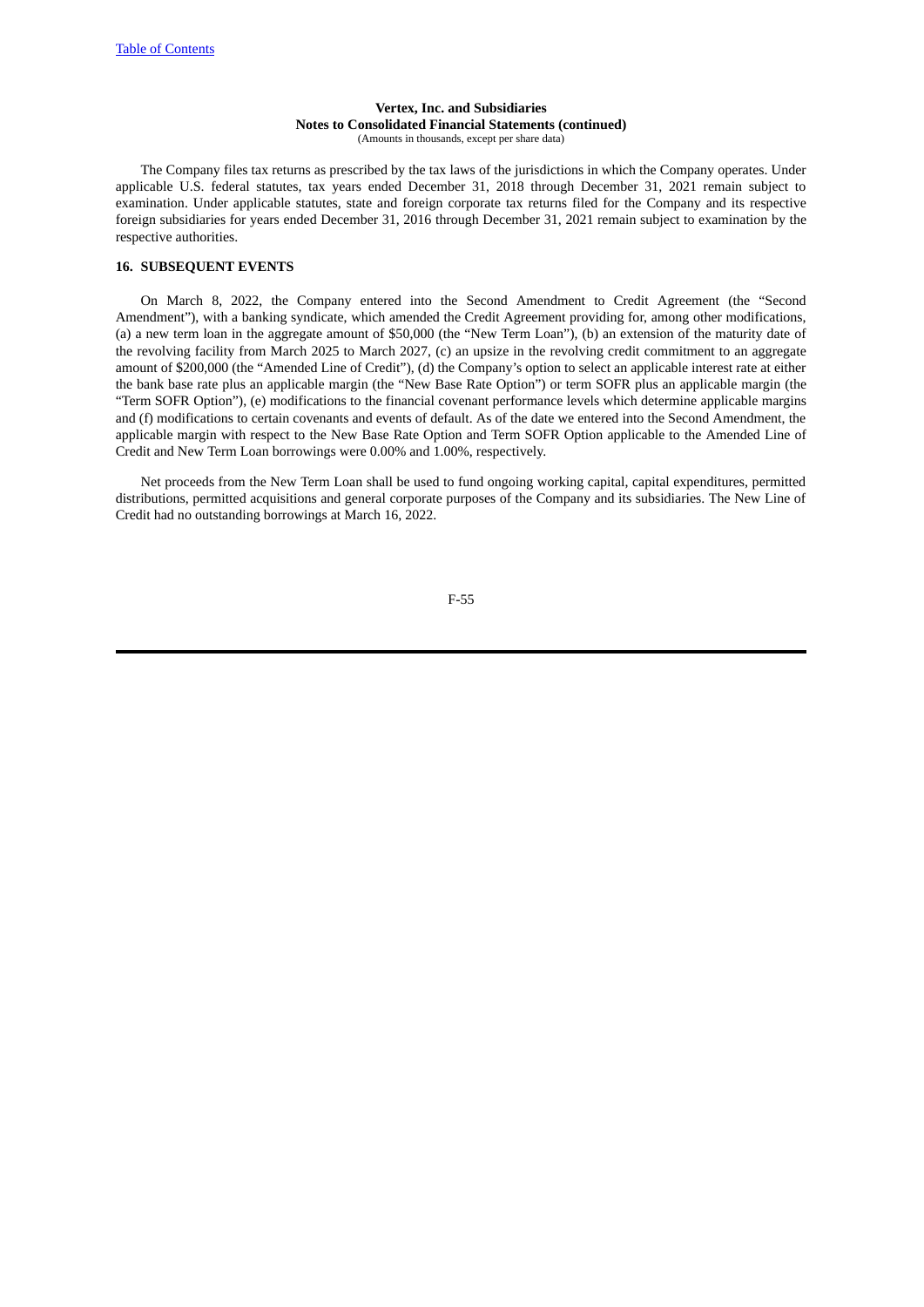# CONSENT OF INDEPENDENT REGISTERED PUBLIC ACCOUNTING FIRM

We consent to the incorporation by reference in Registration Statement No. 333-240143 on Form S-8 of Vertex, Inc. of our report dated March 16, 2022 relating to the consolidated financial statements, appearing in this Annual Report on Form 10-K.

> /s/ Crowe LLP Crowe LLP

New York, New York March 16, 2022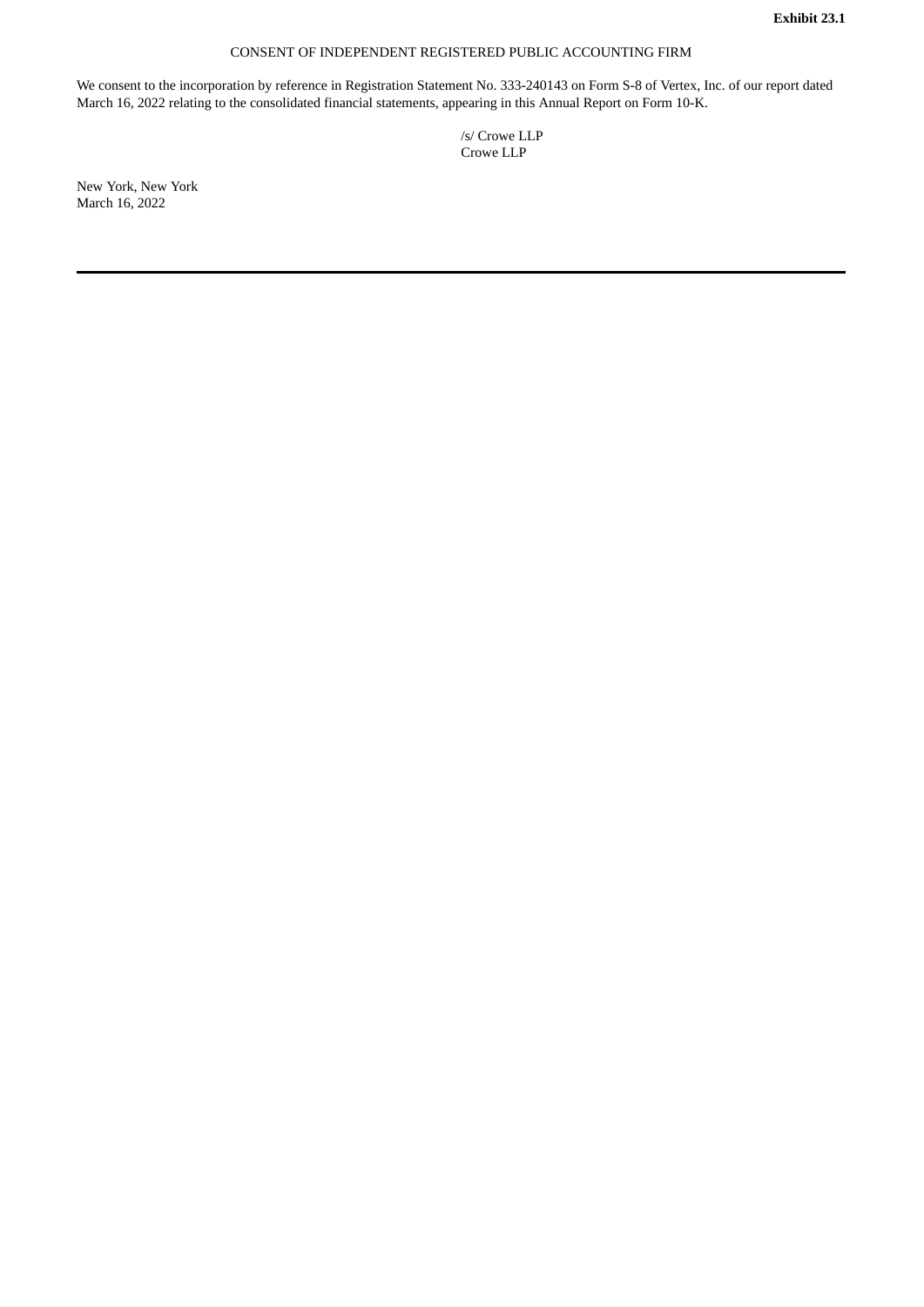### I, David DeStefano, certify that:

- 1. I have reviewed this Annual Report on Form 10-K of Vertex, Inc.;
- 2. Based on my knowledge, this report does not contain any untrue statement of a material fact or omit to state a material fact necessary to make the statements made, in light of the circumstances under which such statements were made, not misleading with respect to the period covered by this report;
- 3. Based on my knowledge, the financial statements, and other financial information included in this report, fairly present in all material respects the financial condition, results of operations and cash flows of the registrant as of, and for, the periods presented in this report;
- 4. The registrant's other certifying officer and I are responsible for establishing and maintaining disclosure controls and procedures (as defined in Exchange Act Rules 13a-15(e) and 15d-15(e)) and internal control over financial reporting (as defined in Exchange Act Rules 13a-15(f) and 15d-15(f)) for the registrant and have:
	- (a) Designed such disclosure controls and procedures, or caused such disclosure controls and procedures to be designed under our supervision, to ensure that material information relating to the registrant, including its consolidated subsidiaries, is made known to us by others within those entities, particularly during the period in which this report is being prepared;
	- (b) Designed such internal control over financial reporting, or caused such internal control over financial reporting to be designed under our supervision, to provide reasonable assurance regarding the reliability of financial reporting and the preparation of financial statements for external purposes in accordance with generally accepted accounting principles;
	- (c) Evaluated the effectiveness of the registrant's disclosure controls and procedures and presented in this report our conclusions about the effectiveness of the disclosure controls and procedures, as of the end of the period covered by this report based on such evaluation; and
	- (d) Disclosed in this report any change in the registrant's internal control over financial reporting that occurred during the registrant's most recent fiscal quarter (the registrant's fourth fiscal quarter in the case of an annual report) that has materially affected, or is reasonably likely to materially affect, the registrant's internal control over financial reporting; and
- 5. The registrant's other certifying officer and I have disclosed, based on our most recent evaluation of internal control over financial reporting, to the registrant's auditors and the audit committee of the registrant's board of directors (or persons performing the equivalent functions):
	- (a) All significant deficiencies and material weaknesses in the design or operation of internal control over financial reporting which are reasonably likely to adversely affect the registrant's ability to record, process, summarize and report financial information; and
	- (b) Any fraud, whether or not material, that involves management or other employees who have a significant role in the registrant's internal control over financial reporting.

Date: March 16, 2022 By: /s/ David DeStefano

David DeStefano Chief Executive Officer *(principal executive officer)*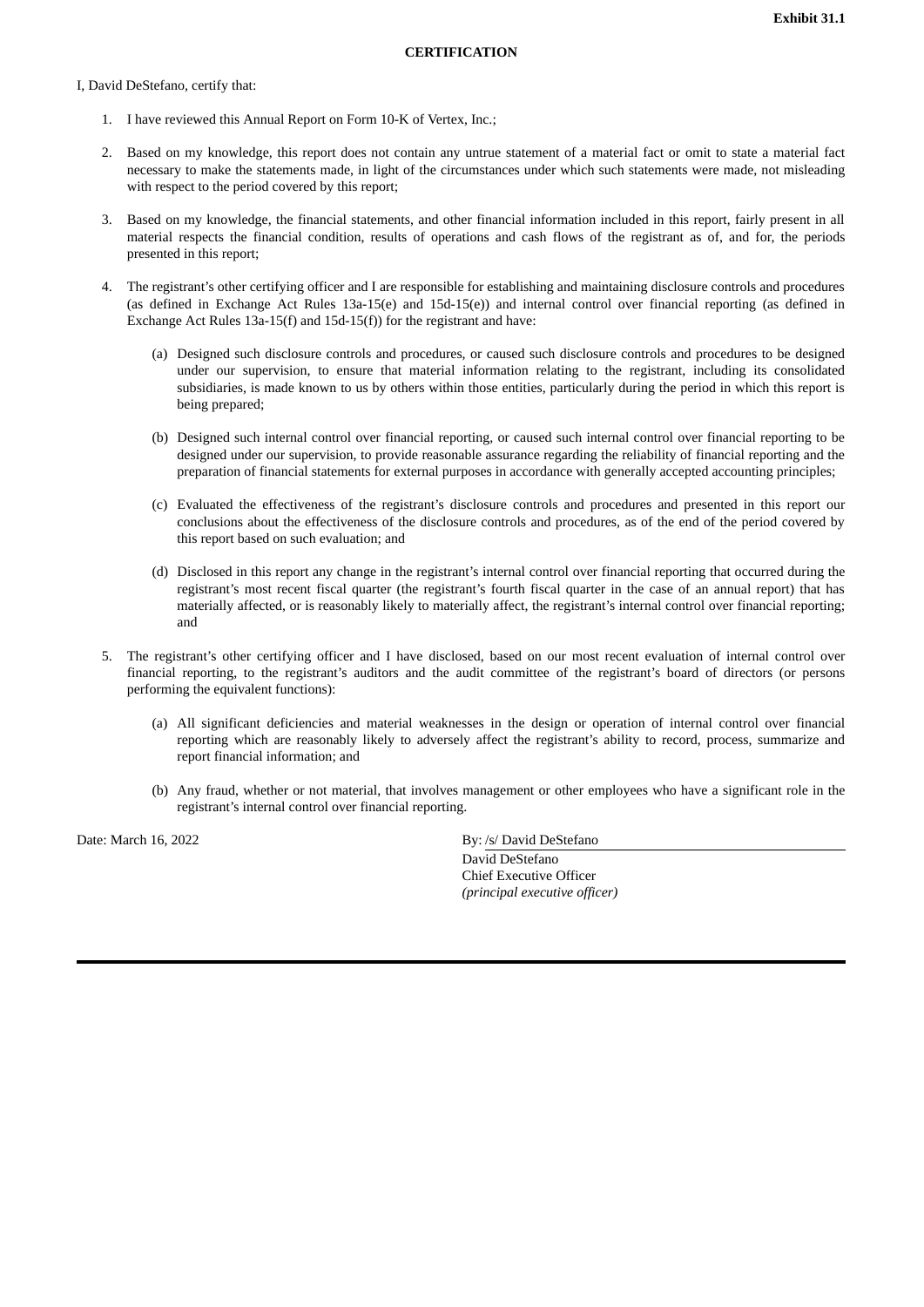### I, John Schwab, certify that:

- 1. I have reviewed this Annual Report on Form 10-K of Vertex, Inc.;
- 2. Based on my knowledge, this report does not contain any untrue statement of a material fact or omit to state a material fact necessary to make the statements made, in light of the circumstances under which such statements were made, not misleading with respect to the period covered by this report;
- 3. Based on my knowledge, the financial statements, and other financial information included in this report, fairly present in all material respects the financial condition, results of operations and cash flows of the registrant as of, and for, the periods presented in this report;
- 4. The registrant's other certifying officer and I are responsible for establishing and maintaining disclosure controls and procedures (as defined in Exchange Act Rules 13a-15(e) and 15d-15(e)) and internal control over financial reporting (as defined in Exchange Act Rules 13a-15(f) and 15d-15(f)) for the registrant and have:
	- (a) Designed such disclosure controls and procedures, or caused such disclosure controls and procedures to be designed under our supervision, to ensure that material information relating to the registrant, including its consolidated subsidiaries, is made known to us by others within those entities, particularly during the period in which this report is being prepared;
	- (b) Designed such internal control over financial reporting, or caused such internal control over financial reporting to be designed under our supervision, to provide reasonable assurance regarding the reliability of financial reporting and the preparation of financial statements for external purposes in accordance with generally accepted accounting principles;
	- (c) Evaluated the effectiveness of the registrant's disclosure controls and procedures and presented in this report our conclusions about the effectiveness of the disclosure controls and procedures, as of the end of the period covered by this report based on such evaluation; and
	- (d) Disclosed in this report any change in the registrant's internal control over financial reporting that occurred during the registrant's most recent fiscal quarter (the registrant's fourth fiscal quarter in the case of an annual report) that has materially affected, or is reasonably likely to materially affect, the registrant's internal control over financial reporting; and
- 5. The registrant's other certifying officer and I have disclosed, based on our most recent evaluation of internal control over financial reporting, to the registrant's auditors and the audit committee of the registrant's board of directors (or persons performing the equivalent functions):
	- (a) All significant deficiencies and material weaknesses in the design or operation of internal control over financial reporting which are reasonably likely to adversely affect the registrant's ability to record, process, summarize and report financial information; and
	- (b) Any fraud, whether or not material, that involves management or other employees who have a significant role in the registrant's internal control over financial reporting.

Date: March 16, 2022 By: /s/ John Schwab

John Schwab Chief Financial Officer *(principal financial officer)*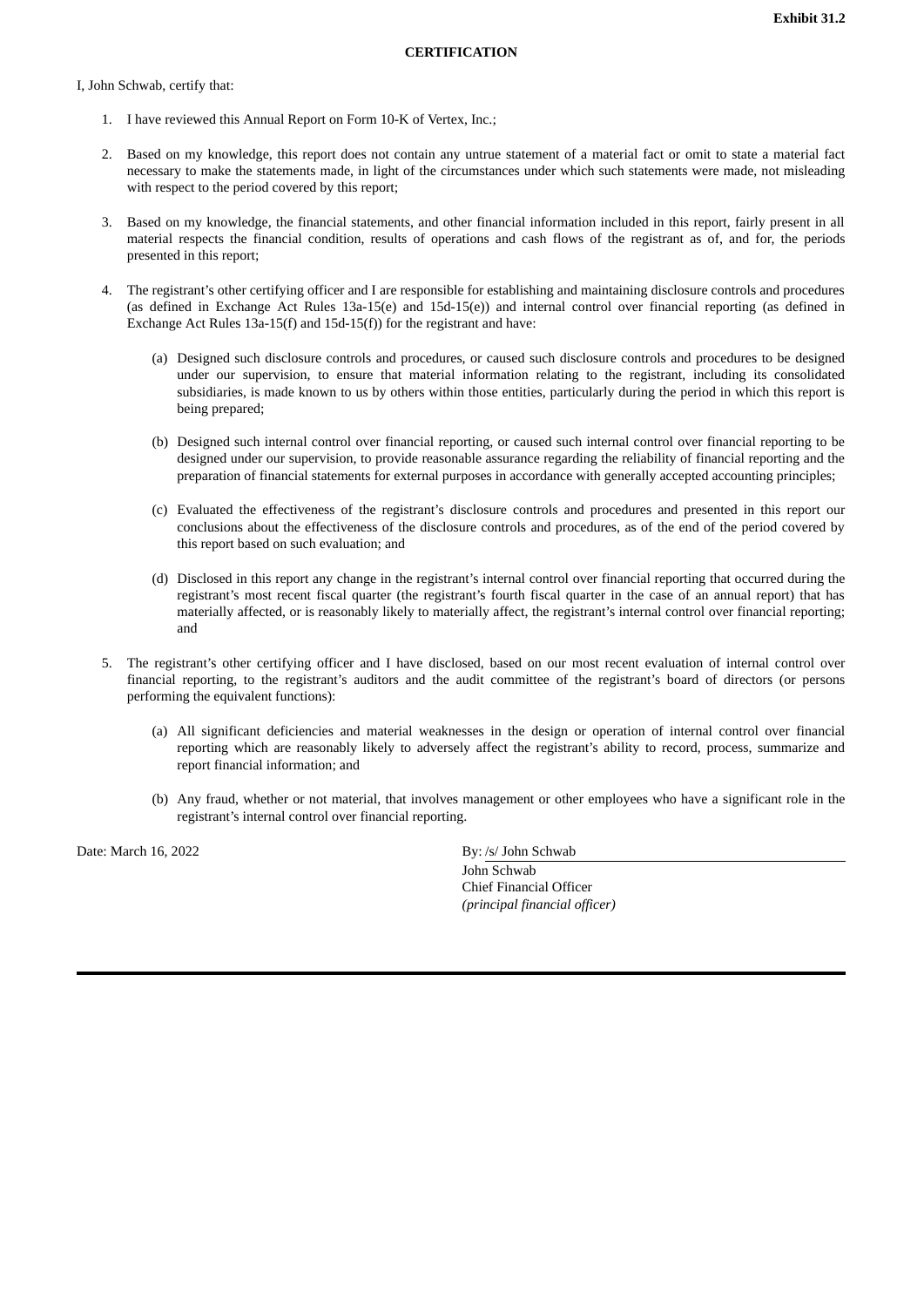# **CERTIFICATION PURSUANT TO 18 U.S.C. SECTION 1350, AS ADOPTED PURSUANT TO SECTION 906 OF THE SARBANES-OXLEY ACT OF 2002**

In connection with the Annual Report on Form 10-K of Vertex, Inc. (the "Company") for the period ended December 31, 2021 as filed with the Securities and Exchange Commission on the date hereof (the "Report"), I certify, pursuant to 18 U.S.C. § 1350, as adopted pursuant to § 906 of the Sarbanes-Oxley Act of 2002, that:

- (1) The Report fully complies with the requirements of section 13(a) or 15(d) of the Securities Exchange Act of 1934, as amended; and
- (2) The information contained in the Report fairly presents, in all material respects, the financial condition and results of operations of the Company.

Date: March 16, 2022 By: /s/ David DeStefano David DeStefano Chief Executive Officer *(principal executive officer)*